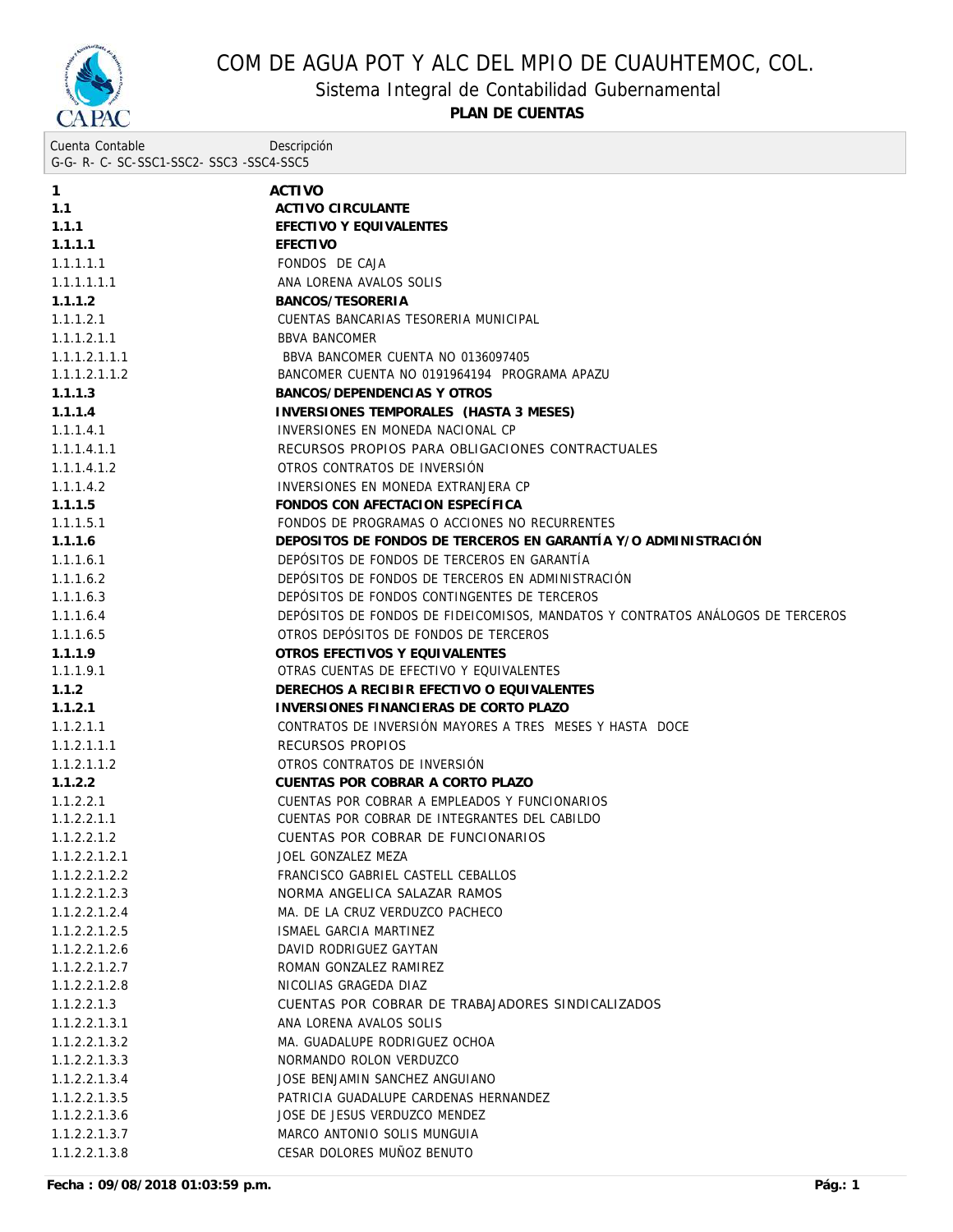

Sistema Integral de Contabilidad Gubernamental

**PLAN DE CUENTAS**

| Cuenta Contable                     | Descripción                                                                              |
|-------------------------------------|------------------------------------------------------------------------------------------|
| G-G-R-C-SC-SSC1-SSC2-SSC3-SSC4-SSC5 |                                                                                          |
| 1.1.2.2.1.4                         | CUENTAS POR COBRAR DE OTROS TRABAJADORES                                                 |
| 1.1.2.2.1.5                         | CUENTAS POR COBRAR A PERSONAL DE HONORARIOS ASIMILABLES                                  |
| 1.1.2.2.2                           | OTRAS CUENTAS POR COBRAR                                                                 |
| 1.1.2.2.2.1                         | CUENTAS POR COBRAR A TERCEROS                                                            |
| 1.1.2.2.2.1.1                       | <b>BBVA BANCOMER</b>                                                                     |
| 1.1.2.2.2.1.2                       | IVA ACREDITABLE                                                                          |
| 1.1.2.2.2.2                         | DOCUMENTOS POR COBRAR                                                                    |
| 1.1.2.2.2.2.4                       | CHEQUES DEVUELTOS                                                                        |
| 1.1.2.2.2.3                         | JAVIER HEREDIA MAGAÑA                                                                    |
| 1.1.2.2.2.4                         | SEGUROS BANORTE GENERALI S.A. DE C.V.                                                    |
| 1.1.2.3                             | DEUDORES DIVERSOS POR COBRAR A CORTO PLAZO                                               |
| 1.1.2.3.1                           | DEUDORES DIVERSOS POR RESPONSABILIDADES DE FUNCIONARIOS Y EMPLEADOS                      |
| 1.1.2.3.2                           | DEUDORES DIVERSOS POR RESPONSABILIDADES DE TERCEROS                                      |
| 1.1.2.3.3                           | DEUDORES DIVERSOS POR GASTOS A COMPROBAR                                                 |
| 1.1.2.3.3.1                         | JOEL GONZALEZ MEZA                                                                       |
| 1.1.2.3.3.2                         | NICOLAS GRAGEDA DIAZ                                                                     |
| 1.1.2.3.4                           | DEUDORES DIVERSOS POR DEVOLUCION A PROVEEDORES                                           |
| 1.1.2.4                             | INGRESOS POR RECUPERAR A CORTO PLAZO                                                     |
| 1.1.2.4.1                           | INGRESOS DEVENGADOS POR IMPUESTOS                                                        |
| 1.1.2.4.1.1                         | IMPUESTOS SOBRE LOS INGRESOS                                                             |
| 1.1.2.4.1.2                         | IMPUESTOS SOBRE EL PATRIMONIO                                                            |
| 1.1.2.4.1.3                         | IMPUESTOS SOBRE LA PRODUCCIÓN, EL CONSUMO Y TRANSACCIONES                                |
| 1.1.2.4.1.4                         | ACCESORIOS DE LOS IMPUESTOS                                                              |
| 1.1.2.4.2                           | INGRESOS DEVENGADOS POR CONTRIBUCIONES DE MEJORAS                                        |
| 1.1.2.4.2.1                         | CONTRIBUCIÓN DE MEJORAS POR OBRAS PÚBLICAS                                               |
| 1.1.2.4.3                           | INGRESOS DEVENGADOS POR DERECHOS                                                         |
| 1.1.2.4.3.1                         | DERECHOS POR EL USO, GOCE, APROVECHAMIENTO O EXPLOTACIÓN DE BIENES DE DOMINIO<br>PÚBLICO |
| 1.1.2.4.3.2                         | DERECHOS POR PRESTACIÓN DE SERVICIOS                                                     |
| 1.1.2.4.3.3                         | OTROS DERECHOS                                                                           |
| 1.1.2.4.3.4                         | ACCESORIOS DE LOS DERECHOS                                                               |
| 1.1.2.4.4                           | INGRESOS DEVENGADOS POR PRODUCTOS                                                        |
| 1.1.2.4.4.1                         | PRODUCTOS DE TIPO CORRIENTE                                                              |
| 1.1.2.4.4.2                         | PRODUCTOS DE CAPITAL                                                                     |
| 1.1.2.4.5                           | INGRESOS DEVENGADOS POR APROVECHAMIENTOS                                                 |
| 1.1.2.4.5.1                         | APROVECHAMIENTOS DE TIPO CORRIENTE                                                       |
| 1.1.2.4.5.2                         | APROVECHAMIENTOS DE CAPITAL                                                              |
| 1.1.2.4.6                           | INGRESOS DEVENGADOS POR PARTICIPACIONES Y APORTACIONES FEDERALES                         |
| 1.1.2.4.6.1                         | PARTICIPACIONES FEDERALES                                                                |
| 1.1.2.4.6.2                         | APORTACIONES FEDERALES                                                                   |
| 1.1.2.4.6.3                         | <b>CONVENIOS</b>                                                                         |
| 1.1.2.4.7                           | INGRESOS DERIVADOS POR EMPRESTITOS                                                       |
| 1.1.2.4.7.1                         | PRESTAMOS AUTORIZADOS LEY DE INGRESOS                                                    |
| 1.1.2.5                             | DEUDORES POR ANTICIPOS DE TESORERIA A CORTO PLAZO                                        |
| 1.1.2.5.1                           | DEUDORES POR FONDOS REVOLVENTES                                                          |
| 1.1.2.5.1.1                         | JOEL GONZALEZ MEZA                                                                       |
| 1.1.2.5.1.2                         | LUIS MANUEL TORRES MORALES                                                               |
| 1.1.2.5.1.3                         | MA. GUADALUPE RODRIGUEZ OCHOA                                                            |
| 1.1.2.5.1.4                         | MARIA DE LA CRUZ VERDUZCO PACHECO                                                        |
| 1.1.2.5.1.5                         | CESAR DOLORES MUÑOS BENUTO                                                               |
| 1.1.2.5.1.6                         | MANUEL VAZQUEZ VAZQUEZ                                                                   |
| 1.1.2.5.1.7                         | NICOLAS GRAGEDA DIAZ                                                                     |
| 1.1.2.5.1.8                         | ERNESTO ALCARAZ GALVEZ                                                                   |
| 1.1.2.5.1.9                         | ADRIANA ISABEL VELASCO TAPIA                                                             |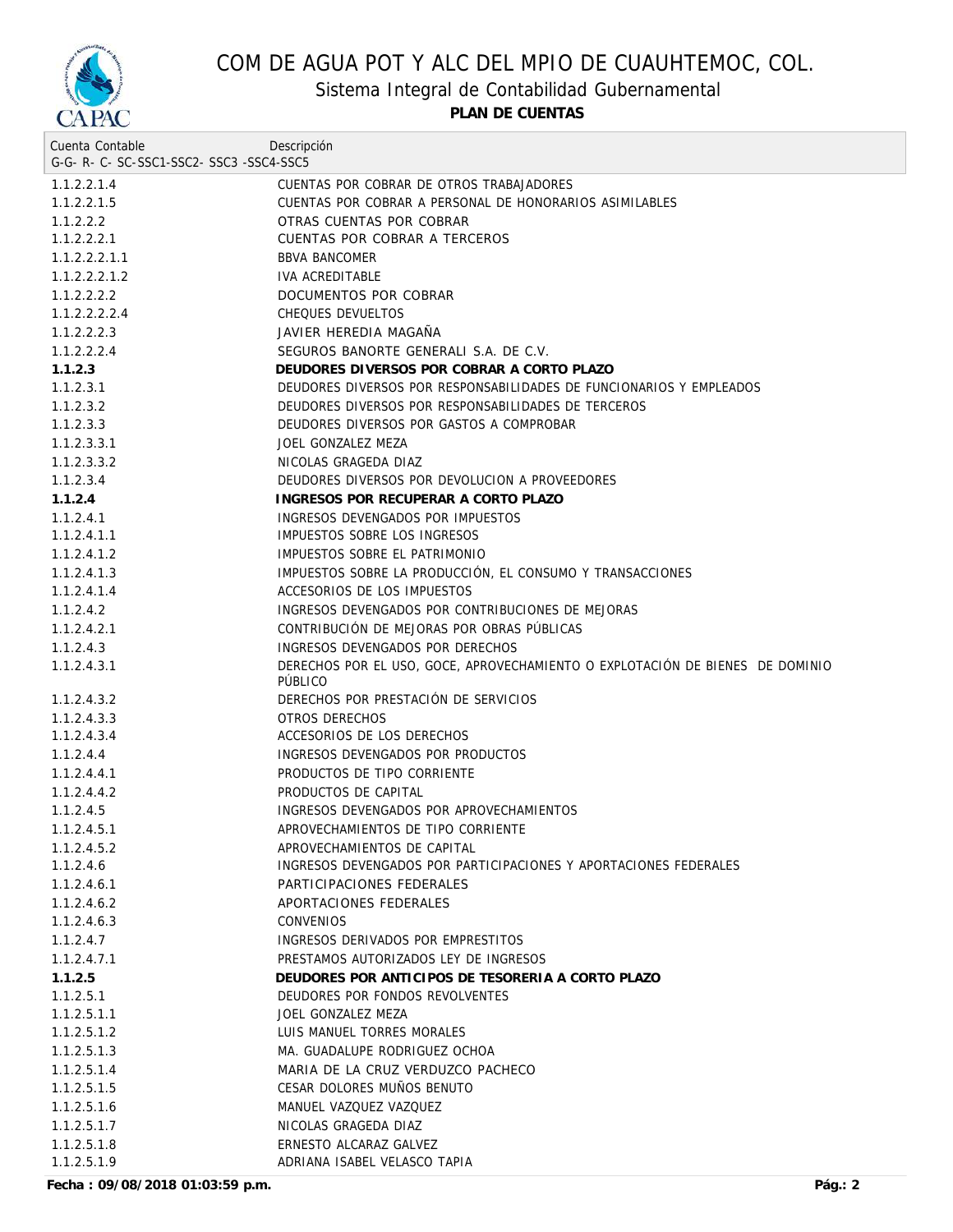

Sistema Integral de Contabilidad Gubernamental

**PLAN DE CUENTAS**

| Cuenta Contable                     | Descripción                                                                                              |
|-------------------------------------|----------------------------------------------------------------------------------------------------------|
| G-G-R-C-SC-SSC1-SSC2-SSC3-SSC4-SSC5 |                                                                                                          |
| 1.1.2.6                             | PRESTAMOS OTORGADOS A CORTO PLAZO                                                                        |
| 1.1.2.6.1                           | PRÉSTAMOS AL SECTOR PÚBLICO                                                                              |
| 1.1.2.6.1.1                         | PRÉSTAMOS PARA ENTIDADES DE LA ADMINISTRACIÓN PARAMUNICIPAL                                              |
| 1.1.2.6.1.2                         | PRÉSTAMOS PARA OTRAS ENTIDADES PÚBLICAS                                                                  |
| 1.1.2.6.2                           | PRÉSTAMOS AL SECTOR PRIVADO                                                                              |
| 1.1.2.6.2.1                         | PRÉSTAMOS A INSTITUCIONES PRIVADAS CON OBJETO SOCIAL DE SERVICIO PÚBLICO                                 |
| 1.1.2.6.2.2                         | PRÉSTAMOS A PERSONAS FISICAS POR PROGRAMAS MUNICIPALES                                                   |
| 1.1.2.6.2.3                         | OTROS PRÉSTAMOS AL SECTOR PRIVADO                                                                        |
| 1.1.2.9                             | OTROS DERECHOS A RECIBIR EFECTIVO O EQUIVALENTES A CORTO PLAZO                                           |
| 1.1.2.9.1                           | OTROS DERECHOS A RECIBIR EFECTIVO EN EL CORTO PLAZO                                                      |
| 1.1.2.9.1.1                         | OTRO PROVISIONAMIENTO DE PAGO DE NOMINA                                                                  |
| 1.1.2.9.2                           | OTROS DERECHOS A RECIBIR EQUIVALENTES DE EFECTIVO EN EL CORTO PLAZO                                      |
| 1.1.3                               | DERECHOS A RECIBIR BIENES O SERVICIOS                                                                    |
| 1.1.3.1                             | ANTICIPO A PROVEEDORES POR ADQUISICIÓN DE BIENES Y PRESTACIÓN DE SERVICIOS A<br>CORTO PLAZO              |
| 1.1.3.1.1                           | ANTICIPO A PROVEEDORES POR ADQUISICIÓN DE BIENES DE CONSUMO                                              |
| 1.1.3.1.2                           | ANTICIPO A PROVEEDORES POR PRESTACIÓN DE SERVICIOS                                                       |
| 1.1.3.2                             | ANTICIPO A PROVEEDORES POR ADQUISICIÓN DE BIENES INMUEBLES Y MUEBLES A<br>CORTO PLAZO                    |
| 1.1.3.2.1                           | ANTICIPOS A PROVEEDORES POR ADQUISICIÓN DE INMUEBLES                                                     |
| 1.1.3.2.2                           | ANTICIPOS A PROVEEDORES POR ADQUISICIÓN DE MUEBLES                                                       |
| 1.1.3.3                             | ANTICIPO A PROVEEDORES POR ADQUISICIÓN DE BIENES INTANGIBLES A CORTO PLAZO                               |
| 1.1.3.3.1                           | ANTICIPO A PROVEEDORES POR ADQUISICIÓN POR BIENES INTANGIBLES                                            |
| 1.1.3.4                             | ANTICIPO A CONTRATISTAS POR OBRAS PÚBLICAS A CORTO PLAZO                                                 |
| 1.1.3.4.1                           | ANTICIPOS A CONTRATISTAS DE OBRA PÚBLICA POR EJERCICIO FISCAL                                            |
| 1.1.3.4.1.1                         | ANTICIPOS EJERCICIO FISCAL 2012                                                                          |
| 1.1.3.9                             | OTROS DERECHOS A RECIBIR BIENES O SERVICIOS A CORTO PLAZO                                                |
| 1.1.3.9.1                           | OTROS DERECHOS A RECIBIR BIENES O SERVICIOS EN UN TIEMPO MENOR O IGUAL A DOSE MESES                      |
| 1.1.4                               | <b>INVENTARIOS</b>                                                                                       |
| 1.1.4.1                             | INVENTARIO DE MERCANCIAS PARA VENTA                                                                      |
| 1.1.4.1.1                           | ABARROTES Y PRODUCTOS DE LIMPIEZA.                                                                       |
| 1.1.4.1.2                           | CARNES, PESCADOS Y MARISCOS                                                                              |
| 1.1.4.1.3                           | FRUTAS, VERDURAS Y OTROS PERECEDEROS                                                                     |
| 1.1.4.1.4                           | MATERIALES DE CONSTRUCCIÓN, DE MANTENIMIENTO Y FERRETERÍA                                                |
| 1.1.4.1.5                           | OTRAS MERCANCÍAS ADOUIRIDAS PARA VENTA                                                                   |
| 1.1.4.2                             | INVENTARIO DE MERCANCIAS TERMINADAS                                                                      |
| 1.1.4.3                             | INVENTARIO DE PERCANCIAS EN PROCESO DE ELABORACIOÓN                                                      |
| 1.1.4.4                             | INVENTARIO DE MATERIAS PRIMAS, MATERIALES Y SUMINISTROS PARA LA<br>PRODUCCIÓN.                           |
| 1.1.4.4.1                           | PRODUCTOS ALIMENTICIOS, AGROPECUARIOS Y FORESTALES ADQUIRIDOS COMO MATERIA<br>PRIMA                      |
| 1.1.4.4.2                           | INSUMOS TEXTILES ADQUIRIDOS COMO MATERIA PRIMA                                                           |
| 1.1.4.4.3                           | PRODUCTOS DE PAPEL, CARTÓN E IMPRESOS ADQUIRIDOS COMO MATERIA PRIMA                                      |
| 1.1.4.4.4                           | COMBUSTIBLES, LUBRICANTES Y ADITIVOS ADQUIRIDOS, CARBÓN Y SUS DERIVADOS<br>ADQUIRIDOS COMO MATERIA PRIMA |
| 1.1.4.4.5                           | PRODUCTOS QUÍMICOS, FARMACÉUTICOS Y DE LABORATORIO ADQUIRIDOS COMO MATERIA<br>PRIMA                      |
| 1.1.4.4.6                           | PRODUCTOS METÁLICOS Y A BASE DE MINERALES NO METÁLICOS ADQUIRIDOS COMO MATERIA<br>PRIMA                  |
| 1.1.4.4.7                           | PRODUCTOS DE CUERO, PIEL, PLÁSTICO Y HULE ADQUIRIDOS COMO MATERIA PRIMA                                  |
| 1.1.4.4.9                           | OTROS PRODUCTOS Y MERCANCÍAS ADQUIRIDAS COMO MATERIA PRIMA                                               |
| 1.1.4.5                             | <b>BIENES EN TRANSITO</b>                                                                                |
| 1.1.5                               | ALMACÉN                                                                                                  |
| 1.1.5.1                             | ALMACEN DE MATERIALES Y SUMINISTROS DE CONSUMO                                                           |
| 1.1.5.1.1                           | MATERIALES DE ADMINISTRACIÓN, EMISIÓN DE DOCUMENTOS Y ARTÍCULOS OFICIALES                                |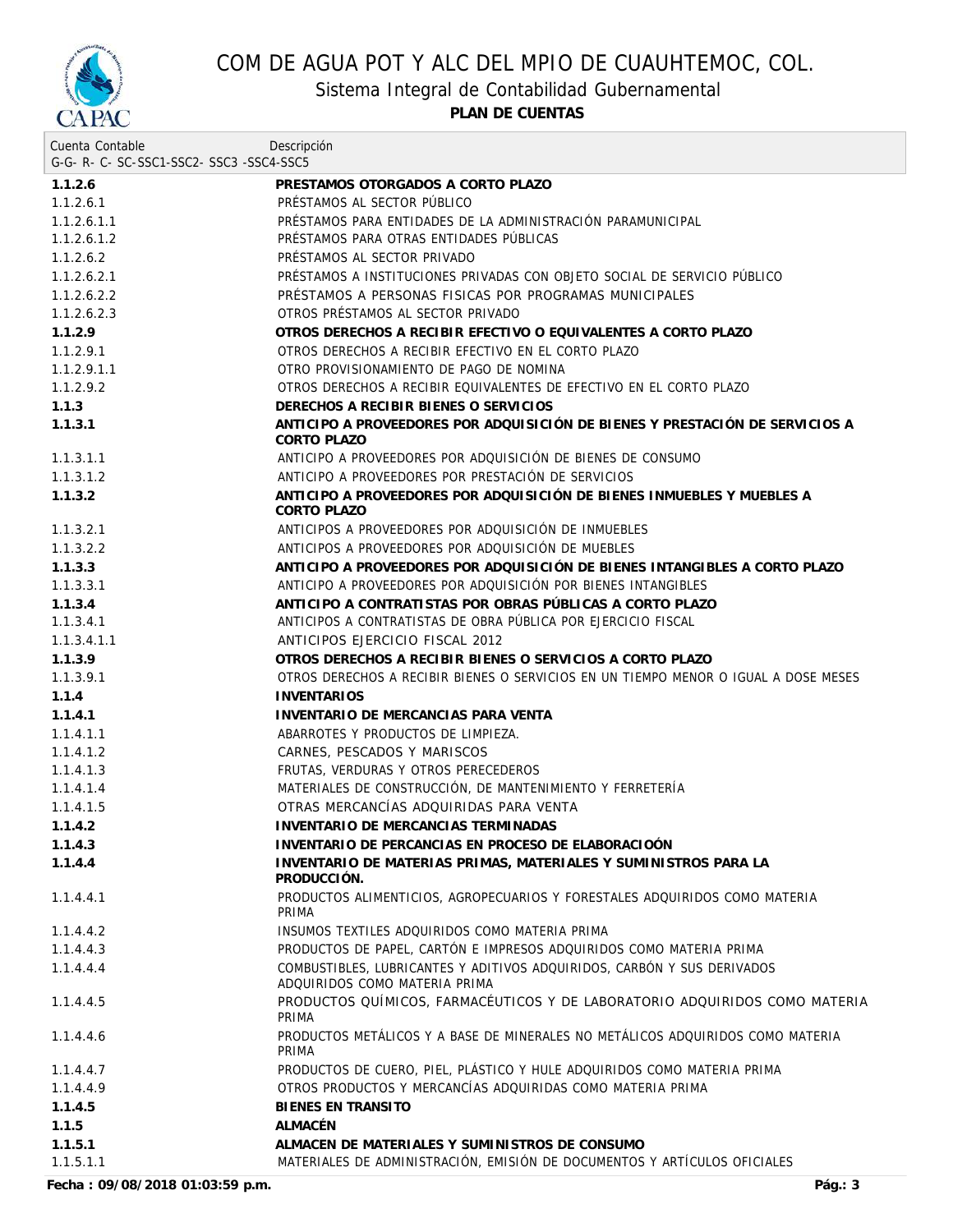

Sistema Integral de Contabilidad Gubernamental

| Cuenta Contable                     | Descripción                                                                                     |
|-------------------------------------|-------------------------------------------------------------------------------------------------|
| G-G-R-C-SC-SSC1-SSC2-SSC3-SSC4-SSC5 |                                                                                                 |
| 1.1.5.1.1.2                         | MATERIALES Y ÚTILES DE IMPRESIÓN Y REPRODUCCIÓN                                                 |
| 1.1.5.1.1.3                         | MATERIAL ESTADÍSTICO Y GEOGRÁFICO                                                               |
| 1.1.5.1.1.5                         | MATERIAL IMPRESO E INFORMACIÓN DIGITAL                                                          |
| 1.1.5.1.1.7                         | MATERIALES Y ÚTILES DE ENSEÑANZA                                                                |
| 1.1.5.1.1.8                         | MATERIALES PARA EL REGISTRO E IDENTIFICACIÓN DE BIENES Y PERSONAS                               |
| 1.1.5.1.2                           | ALIMENTOS Y UTENSILIOS                                                                          |
| 1.1.5.1.2.1                         | PRODUCTOS ALIMENTICIOS PARA PERSONAS                                                            |
| 1.1.5.1.2.2                         | PRODUCTOS ALIMENTICIOS PARA ANIMALES                                                            |
| 1.1.5.1.2.3                         | UTENSILIOS PARA EL SERVICIO DE ALIMENTACIÓN                                                     |
| 1.1.5.1.3                           | MATERIALES Y ARTÍCULOS DE CONSTRUCCIÓN Y DE REPARACIÓN                                          |
| 1.1.5.1.3.1                         | PRODUCTOS MINERALES NO METÁLICOS                                                                |
| 1.1.5.1.3.2                         | CEMENTO Y PRODUCTOS DE CONCRETO                                                                 |
| 1.1.5.1.3.3                         | CAL, YESO Y PRODUCTOS DE YESO                                                                   |
| 1.1.5.1.3.4                         | MADERA Y PRODUCTOS DE MADERA                                                                    |
| 1.1.5.1.3.5                         | VIDRIO Y PRODUCTOS DE VIDRIO                                                                    |
| 1.1.5.1.3.6                         | MATERIAL ELÉCTRICO Y ELECTRÓNICO                                                                |
| 1.1.5.1.3.7                         | ARTÍCULOS METÁLICOS PARA LA CONSTRUCCIÓN                                                        |
| 1.1.5.1.3.8                         | MATERIALES COMPLEMENTARIOS                                                                      |
| 1.1.5.1.3.9                         | OTROS MATERIALES Y ARTÍCULOS DE CONSTRUCCIÓN Y REPARACIÓN                                       |
| 1.1.5.1.4                           | PRODUCTOS QUÍMICOS, FARMACÉUTICOS Y DE LABORATORIO                                              |
| 1.1.5.1.4.1                         | PRODUCTOS QUIMICOS BASICOS                                                                      |
| 1.1.5.1.4.2                         | FERTILIZANTES, PESTICIDAS Y OTROS AGROQUÍMICOS                                                  |
| 1.1.5.1.4.3                         | MEDICINAS Y PRODUCTOS FARMACÉUTICOS                                                             |
| 1.1.5.1.4.4                         | MATERIALES, ACCESORIOS Y SUMINISTROS MÉDICOS                                                    |
| 1.1.5.1.4.5                         | MATERIALES, ACCESORIOS Y SUMINISTROS DE LABORATORIO                                             |
| 1.1.5.1.4.6                         | FIBRAS SINTÉTICAS, HULES, PLÁSTICOS Y DERIVADOS                                                 |
| 1.1.5.1.4.9                         | OTROS PRODUCTOS QUÍMICOS                                                                        |
| 1.1.5.1.5                           | COMBUSTIBLES, LUBRICANTES Y ADITIVOS                                                            |
| 1.1.5.1.5.1                         | COMBUSTIBLES, LUBRICANTES Y ADITIVOS                                                            |
| 1.1.5.1.5.2                         | CARBÓN Y SUS DERIVADOS                                                                          |
| 1.1.5.1.6                           | VESTUARIO, BLANCOS, PRENDAS DE PROTECCIÓN Y ARTÍCULOS DEPORTIVOS                                |
| 1.1.5.1.6.1                         | <b>VESTUARIO Y UNIFORMES</b>                                                                    |
| 1.1.5.1.6.2                         | PRENDAS DE SEGURIDAD Y PROTECCIÓN PERSONAL                                                      |
| 1.1.5.1.6.3                         | ARTÍCULOS DEPORTIVOS                                                                            |
| 1.1.5.1.6.4                         | PRODUCTOS TEXTILES                                                                              |
| 1.1.5.1.6.5                         | BLANCOS Y OTROS PRODUCTOS TEXTILES, EXCEPTO PRENDAS DE VESTIR                                   |
| 1.1.5.1.7                           | MATERIALES Y SUMINISTROS DE SEGURIDAD                                                           |
| 1.1.5.1.7.1                         | SUSTANCIAS Y MATERIALES EXPLOSIVOS                                                              |
| 1.1.5.1.7.2                         | MATERIALES DE SEGURIDAD PÚBLICA                                                                 |
| 1.1.5.1.7.3                         | PRENDAS DE PROTECCIÓN PARA SEGURIDAD PÚBLICA Y NACIONAL                                         |
| 1.1.5.1.8                           | HERRAMIENTAS, REFACCIONES Y ACCESORIOS MENORES PARA CONSUMO                                     |
|                                     | HERRAMIENTAS MENORES                                                                            |
| 1.1.5.1.8.1<br>1.1.5.1.8.2          | REFACCIONES Y ACCESORIOS MENORES DE EDIFICIOS                                                   |
| 1.1.5.1.8.3                         | REFACCIONES Y ACCESORIOS MENORES DE MOBILIARIO Y EQUIPO DE ADMINISTRACIÓN,                      |
|                                     | EDUCACIONAL Y RECREATIVO                                                                        |
| 1.1.5.1.8.4                         | REFACCIONES Y ACCESORIOS MENORES DE EQUIPO DE CÓMPUTO Y TECNOLOGÍAS DE LA<br><b>INFORMACIÓN</b> |
| 1.1.5.1.8.5                         | REFACCIONES Y ACCESORIOS MENORES DE EQUIPO E INSTRUMENTAL MÉDICO Y DE<br>LABORATORIO            |
| 1.1.5.1.8.6                         | REFACCIONES Y ACCESORIOS MENORES DE EQUIPO DE TRANSPORTE                                        |
| 1.1.5.1.8.7                         | REFACCIONES Y ACCESORIOS MENORES DE EQUIPO DE DEFENSA Y SEGURIDAD                               |
| 1.1.5.1.8.8                         | REFACCIONES Y ACCESORIOS MENORES DE MAQUINARIA Y OTROS EQUIPOS                                  |
| 1.1.5.1.8.9                         | REFACCIONES Y ACCESORIOS MENORES OTROS BIENES MUEBLES                                           |
| 1.1.6                               | ESTIMACIÓN POR PÉRDIDAS O DETERIORO DE ACTIVOS CIRCULANTES                                      |
|                                     |                                                                                                 |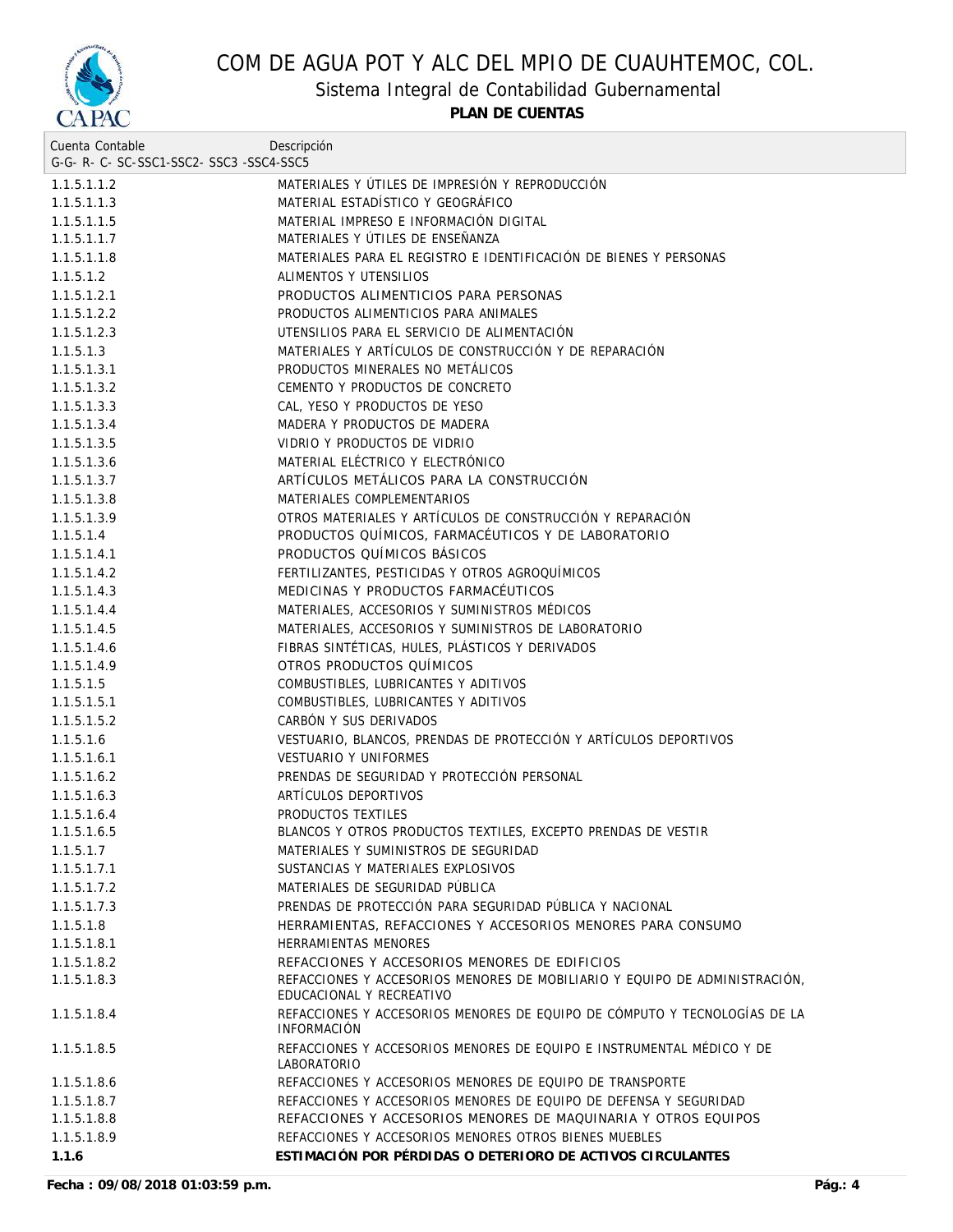

Sistema Integral de Contabilidad Gubernamental

| Cuenta Contable                     | Descripción                                                                                                           |
|-------------------------------------|-----------------------------------------------------------------------------------------------------------------------|
| G-G-R-C-SC-SSC1-SSC2-SSC3-SSC4-SSC5 |                                                                                                                       |
| 1.1.6.1                             | ESTIMACIONES PARA CUENTAS INCOBRABLES POR DERECHOS A RECIBIR EFECTIVO O<br><b>EOUIVALENTES</b>                        |
| 1.1.6.2                             | ESTIMACIÓN POR DETERIORO DE INVENTARIOS                                                                               |
| 1.1.9                               | OTROS ACTIVOS CIRCULANTES                                                                                             |
| 1.1.9.1                             | VALORES EN GARANTÍA                                                                                                   |
| 1.1.9.2                             | OTROS BIENES EN GARANTÍA (EXCLUYE DEPÓSITOS DE FONDOS)                                                                |
| 1.1.9.3                             | BIENES DERIVADOS DE EMBARGOS, DECOMISOS, ASEGURAMIENTOS Y DACIÓN EN PAGO                                              |
| 1.1.9.3.1                           | BIENES EMBARGADOS POR PROCEDIMIENTO ADMINISTRATIVO DE EJECUCIÓN                                                       |
| 1.1.9.3.2                           | BIENES EMBARGADOS VÍA JUDICIAL POR DEUDAS DE TERCEROS                                                                 |
| 1.2                                 | ACTIVO NO CIRCULANTE                                                                                                  |
| 1.2.1                               | INVERSIONES FINANCIERAS A LARGO PLAZO                                                                                 |
| 1.2.1.1                             | <b>INVERSIONES A LARGO PLAZO</b>                                                                                      |
| 1.2.1.1.1                           | DEPÓSITOS A LP EN MONEDA NACIONAL                                                                                     |
| 1.2.1.1.2                           | DEPÓSITOS A LP EN MONEDA EXTRANJERA                                                                                   |
| 1.2.1.2                             | TÍTULOS Y VALORES A LARGO PLAZO                                                                                       |
| 1.2.1.2.1                           | BONOS A LP                                                                                                            |
| 1.2.1.2.2                           | VALORES REPRESENTATIVOS DE DEUDA A LP                                                                                 |
| 1.2.1.2.3                           | OBLIGACIONES NEGOCIABLES A LP                                                                                         |
| 1.2.1.2.9                           | OTROS VALORES A LP                                                                                                    |
| 1.2.1.3                             | FIDEICOMISOS, MANDATOS Y CONTRATOS ANÁLOGOS                                                                           |
| 1.2.1.3.1                           | FIDEICOMISOS, MANDATOS Y CONTRATOS ANÁLOGOS DEL PODER EJECUTIVO                                                       |
| 1.2.1.3.2                           | FIDEICOMISOS, MANDATOS Y CONTRATOS ANÁLOGOS DEL PODER LEGISLATIVO                                                     |
| 1.2.1.3.3                           | FIDEICOMISOS, MANDATOS Y CONTRATOS ANÁLOGOS DEL PODER JUDICIAL                                                        |
| 1.2.1.3.4                           | FIDEICOMISOS, MANDATOS Y CONTRATOS ANÁLOGOS PÚBLICOS NO EMPRESARIALES Y NO<br><b>FINANCIEROS</b>                      |
| 1.2.1.3.5                           | FIDEICOMISOS, MANDATOS Y CONTRATOS ANÁLOGOS PÚBLICOS EMPRESARIALES Y NO<br><b>FINANCIEROS</b>                         |
| 1.2.1.3.6                           | FIDEICOMISOS, MANDATOS Y CONTRATOS ANÁLOGOS PÚBLICOS FINANCIEROS                                                      |
| 1.2.1.3.7                           | FIDEICOMISOS, MANDATOS Y CONTRATOS ANALOGOS DE ENTIDADES FEDERATIVAS                                                  |
| 1.2.1.3.8                           | FIDEICOMISOS, MANDATOS Y CONTRATOS ANALOGOS DE MUNICIPIOS                                                             |
| 1.2.1.3.9                           | FIDEICOMISOS, MANDATOS Y CONTRATOS ANÁLOGOS DE EMPRESAS PRIVADAS Y PARTICULARES                                       |
| 1.2.1.4                             | PARTICIPACIONES Y APORTACIONES DE CAPITAL                                                                             |
| 1.2.1.4.1                           | PARTICIPACIONES Y APORTACIONES DE CAPITAL A LP EN EL SECTOR PUBLICO                                                   |
| 1.2.1.4.2                           | PARTICIPACIONES Y APORTACIONES DE CAPITAL A LP EN EL SECTOR PRIVADO                                                   |
| 1.2.1.4.3                           | PARTICIPACIONES Y APORTACIONES DE CAPITAL A LP EN EL SECTOR EXTERNO                                                   |
| 1.2.2                               | DERECHOS A RECIBIR EFECTIVO O EQUIVALENTES A LARGO PLAZO                                                              |
| 1.2.2.1                             | DOCUMENTOS POR COBRAR A LARGO PLAZO                                                                                   |
| 1.2.2.2                             | DEUDORES DIVERSOS A LARGO PLAZO                                                                                       |
| 1.2.2.2.1                           | DEUDORES DIVERSOS POR RESPONSABILIDADES                                                                               |
| 1.2.2.2.2                           | DEUDORES DIVERSOS POR DEVOLUCION A PROVEEDORES                                                                        |
| 1.2.2.2.3                           | OTROS DEUDORES A LARGO PLAZO                                                                                          |
| 1.2.2.2.4                           | MA. DE LA LUZ VERDUZCO PACHECO                                                                                        |
| 1.2.2.3                             | INGRESOS POR RECUPERAR A LARGO PLAZO                                                                                  |
| 1.2.2.3.1                           | INGRESOS DEVENGADOS A LARGO PLAZO POR CONTRIBUCIONES DE MEJORAS                                                       |
| 1.2.2.3.1.1                         | CONTRIBUCIÓN DE MEJORAS POR OBRAS PÚBLICAS                                                                            |
| 1.2.2.3.1.1.1                       | CONTRIBUCIONES DE MEJORAS POR OBRAS DE RECURSOS PROPIOS                                                               |
| 1.2.2.3.1.1.2                       | CONTRIBUCIONES DE MEJORAS POR OBRAS DE RECURSOS DEL FONDO DE APORTACIONES PARA<br>LA INFRAESTRUCTURA SOCIAL MUNICIPAL |
| 1.2.2.3.1.1.3                       | CONTRIBUCION DE MEJORAS POR OBRAS CON RECURSOS DE EMPRÉSTITOS                                                         |
| 1.2.2.3.2                           | INGRESOS DEVENGADOS POR DERECHOS                                                                                      |
| 1.2.2.3.2.1                         | DERECHOS POR PRESTACIÓN DE SERVICIOS                                                                                  |
| 1.2.2.3.2.1.1                       | <b>CONCESIONES</b>                                                                                                    |
| 1.2.2.4                             | PRÉSTAMOS OTORGADOS A LARGO PLAZO                                                                                     |
| 1.2.2.4.1                           | PRÉSTAMOS OTORGADOS A LP AL SECTOR PÚBLICO                                                                            |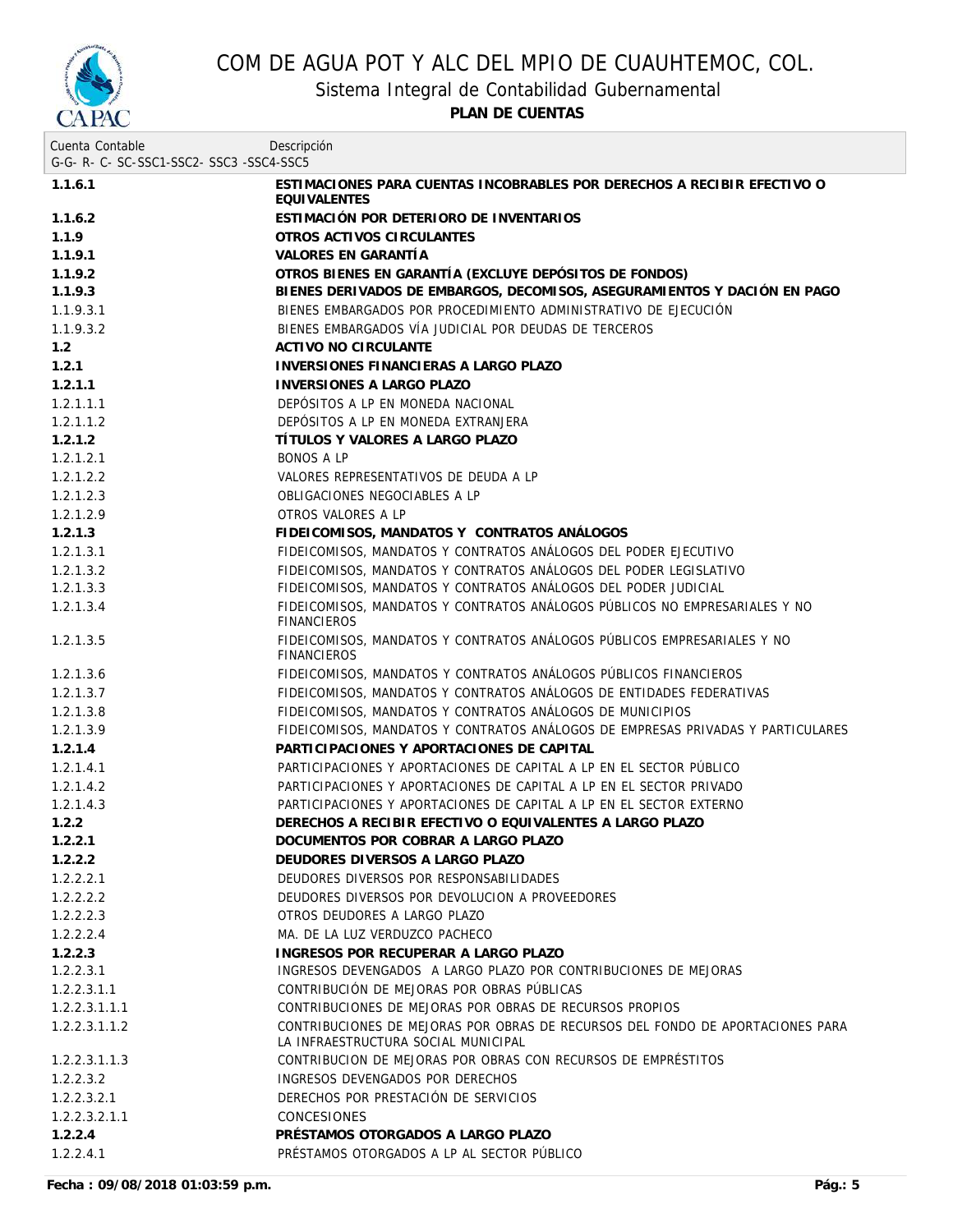

Sistema Integral de Contabilidad Gubernamental

| Cuenta Contable<br>G-G-R-C-SC-SSC1-SSC2-SSC3-SSC4-SSC5 | Descripción                                                                                              |
|--------------------------------------------------------|----------------------------------------------------------------------------------------------------------|
|                                                        |                                                                                                          |
| 1.2.2.4.1.1                                            | PRÉSTAMOS A ENTIDADES PARAESTATALES NO EMPRESARIALES Y NO FINANCIERAS CON FINES<br>DE POLÍTICA ECONÓMICA |
| 1.2.2.4.1.2                                            | PRÉSTAMOS A ENTIDADES PARAESTATALES EMPRESARIALES Y NO FINANCIERAS CON FINES DE<br>POLITICA ECONOMICA    |
| 1.2.2.4.1.3                                            | PRÉSTAMOS A INSTITUCIONES PARAESTATALES PÚBLICAS FINANCIERAS CON FINES DE POLÍTICA<br>ECONOMICA          |
| 1.2.2.4.1.4                                            | PRÉSTAMOS A ENTIDADES FEDERATIVAS Y MUNICIPIOS CON FINES DE POLÍTICA ECONÓMICA                           |
| 1.2.2.4.1.5                                            | PRÉSTAMOS AL SECTOR PÚBLICO CON FINES DE GESTIÓN DE LIQUIDEZ                                             |
| 1.2.2.4.2                                              | PRÉSTAMOS OTORGADOS A LP AL SECTOR PRIVADO                                                               |
| 1.2.2.4.2.1                                            | PRÉSTAMOS AL SECTOR PRIVADO CON FINES DE POLÍTICA ECONÓMICA                                              |
| 1.2.2.4.2.2                                            | PRÉSTAMOS AL SECTOR PRIVADO CON FINES DE GESTIÓN DE LIQUIDEZ                                             |
| 1.2.2.4.3                                              | PRÉSTAMOS OTORGADOS A LP AL SECTOR EXTERNO                                                               |
| 1.2.2.4.3.1                                            | PRÉSTAMOS AL SECTOR EXTERNO CON FINES DE POLÍTICA ECONÓMICA                                              |
| 1.2.2.4.3.2                                            | PRÉSTAMOS AL SECTOR EXTERNO CON FINES DE GESTIÓN DE LIQUIDEZ                                             |
| 1.2.2.9                                                | OTROS DERECHOS A RECIBIR EFECTIVO O EQUIVALENTES A LARGO PLAZO                                           |
| 1.2.2.9.1                                              | OTROS DERECHOS A RECIBIR EFECTIVO A LARGO PLAZO                                                          |
| 1.2.2.9.2                                              | OTROS DERECHOS A RECIBIR EQUIVALENTES DE EFECTIVO A LARGO PLAZO                                          |
| 1.2.3                                                  | BIENES INMUEBLES, INFRAESTRUCTURA Y CONSTRUCCIONES EN PROCESO                                            |
| 1.2.3.1                                                | <b>TERRENOS</b>                                                                                          |
| 1.2.3.1.1                                              | PREDIOS NO EDIFICADOS URBANOS                                                                            |
| 1.2.3.1.1.1                                            | <b>TERRENOS</b>                                                                                          |
| 1.2.3.1.2                                              | PREDIOS NO EDIFICADOS RUSTICOS                                                                           |
| 1.2.3.1.3                                              | OTROS PREDIOS NO EDIFICADOS                                                                              |
| 1.2.3.2                                                | VIVIENDAS                                                                                                |
| 1.2.3.2.1                                              | ALBERGUES PERMANENTES                                                                                    |
| 1.2.3.2.2                                              | VIVIENDAS EN ZONAS DE TOLERANCIA                                                                         |
| 1.2.3.2.3                                              | OTRAS VIVIENDAS PARA FINES DEL ENTE PÚBLICO                                                              |
| 1.2.3.3                                                | EDIFICIOS NO HABITACIONALES                                                                              |
| 1.2.3.3.1                                              | EDIFICIOS PARA OFICINAS ADMINISTRATIVAS Y DE SERVICIOS AL PÚBLICO                                        |
| 1.2.3.3.2                                              | EDIFICIOS DE PLANTELES EDUCATIVOS, BIBLIOTECAS, LUDOTECAS Y CENTROS CULTURALES                           |
| 1.2.3.3.3                                              | CONSULTORIOS MÉDICOS, COMEDORES COMUNITARIOS Y SIMILARES                                                 |
| 1.2.3.3.4                                              | RASTROS Y PROCESADORAS DE CARNES                                                                         |
| 1.2.3.3.5                                              | MERCADOS Y PLAZAS COMERCIALES                                                                            |
| 1.2.3.3.6                                              | UNIDADES DEPORTIVAS, PARQUES Y JARDÍNES                                                                  |
| 1.2.3.3.7                                              | EDIFICIOS PARA RECREACIÓN, ESPECTACULOS Y DE CONVIVENCIA SOCIAL EN ESPACIOS<br><b>PUBLICOS</b>           |
| 1.2.3.3.8                                              | BODEGAS, ALMACENES Y TALLERES                                                                            |
| 1.2.3.3.9                                              | ESTACIONAMIENTOS Y APARCADEROS                                                                           |
| 1.2.3.3.10                                             | OTROS EDIFICIOS NO HABITACIONALES                                                                        |
| 1.2.3.4                                                | <b>INFRAESTRUCTURA</b>                                                                                   |
| 1.2.3.4.1                                              | INFRAESTRUCTURA DE CARRETERAS                                                                            |
| 1.2.3.4.1.1                                            | INFRAESTRUCTURA DE CAMINOS RURALES DEL MUNICIPIO                                                         |
| 1.2.3.4.2                                              | INFRAESTRUCTURA FERROVIARIA Y MULTIMODAL                                                                 |
| 1.2.3.4.3                                              | INFRAESTRUCTURA PORTUARIA                                                                                |
| 1.2.3.4.4                                              | INFRAESTRUCTURA AEROPORTUARIA                                                                            |
| 1.2.3.4.5                                              | INFRAESTRUCTURA DE TELECOMUNICACIONES                                                                    |
| 1.2.3.4.6                                              | INFRAESTRUCTURA DE AGUA POTABLE, SANEAMIENTO, HIDROAGRÍCOLA Y CONTROL DE<br><b>INUNDACIONES</b>          |
| 1.2.3.4.6.1                                            | INFRAESTRUCTURA DE AGUA POTABLE                                                                          |
| 1.2.3.4.6.2                                            | INFRAESTRUCTURA DE DRENAJE, ALCANTARILLADO Y SANEAMIENTO                                                 |
| 1.2.3.4.6.3                                            | INFRAESTRUCTURA DE CONTROL DE INUNDACIONES                                                               |
| 1.2.3.4.6.4                                            | OTRA INFRAESTRUCTURA HIDRAÚLICA                                                                          |
| 1.2.3.4.7                                              | INFRAESTRUCTURA ELÉCTRICA                                                                                |
| 1.2.3.4.8                                              | INFRAESTRUCTURA DE PRODUCCIÓN DE HIDROCARBUROS                                                           |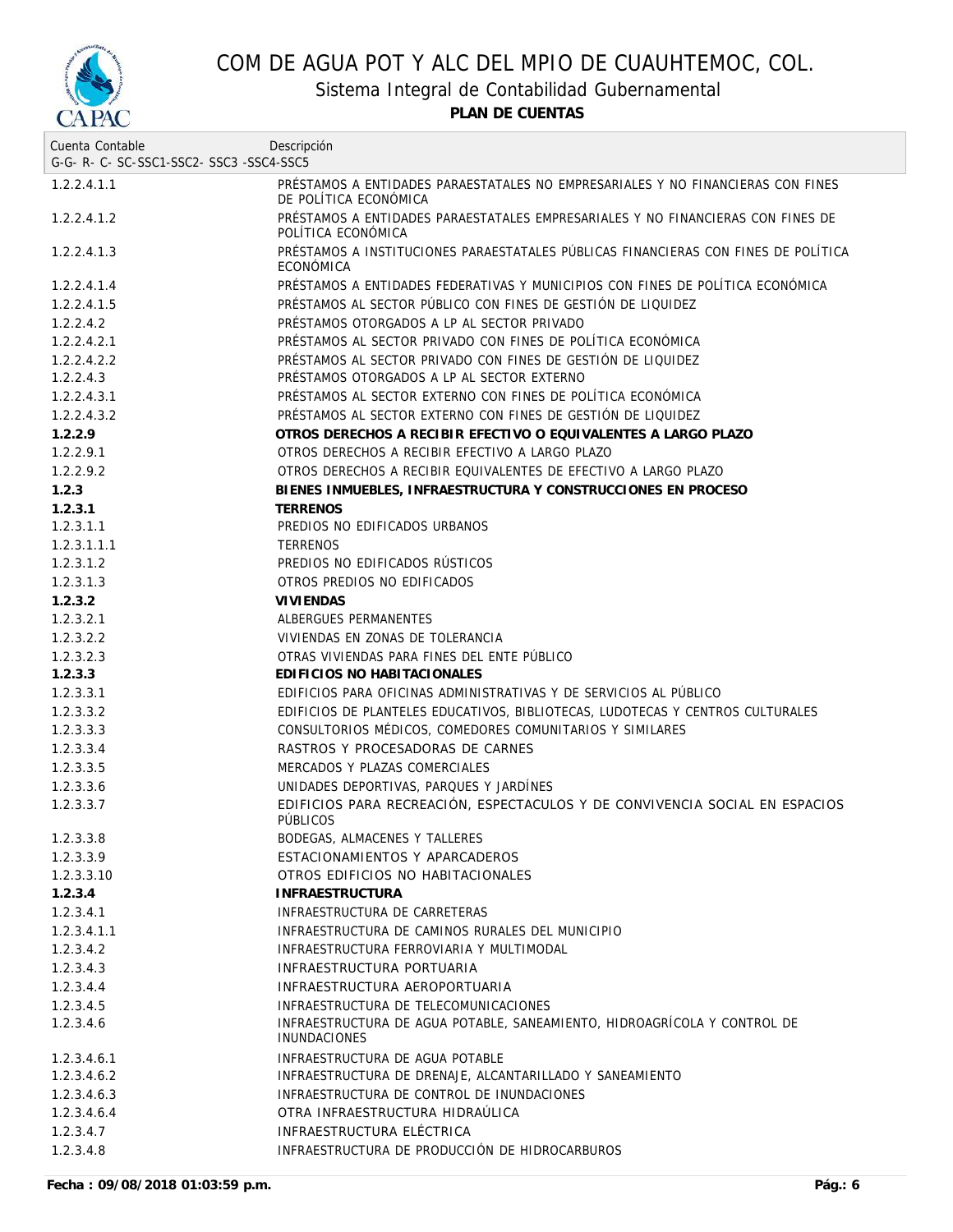

Sistema Integral de Contabilidad Gubernamental

**PLAN DE CUENTAS**

| Cuenta Contable                     | Descripción                                                                                                          |
|-------------------------------------|----------------------------------------------------------------------------------------------------------------------|
| G-G-R-C-SC-SSC1-SSC2-SSC3-SSC4-SSC5 |                                                                                                                      |
| 1.2.3.4.9                           | INFRAESTRUCTURA DE REFINACIÓN, GAS Y PETROQUÍMICA                                                                    |
| 1.2.3.5                             | CONSTRUCCIONES EN PROCESO EN BIENES DE DOMINIO PÚBLICO                                                               |
| 1.2.3.5.1                           | EDIFICACIÓN HABITACIONAL EN PROCESO                                                                                  |
| 1.2.3.5.1.1                         | VIVIENDAS EN ZONAS DE TOLERANCIA                                                                                     |
| 1.2.3.5.2                           | EDIFICACIÓN NO HABITACIONAL EN PROCESO                                                                               |
| 1.2.3.5.2.1                         | EDIFICIOS PARA OFICINAS ADMINISTRATIVAS Y DE SERVICIOS AL PÚBLICO                                                    |
| 1.2.3.5.2.2                         | EDIFICIOS DE PLANTELES EDUCATIVOS, BIBLIOTECAS, LUDOTECAS Y CENTROS CULTURALES                                       |
| 1.2.3.5.2.3                         | CONSULTORIOS MÉDICOS Y SIMILARES                                                                                     |
| 1.2.3.5.2.4                         | RASTROS Y PROCESADORAS DE CARNES                                                                                     |
| 1.2.3.5.2.5                         | MERCADOS Y PLAZAS COMERCIALES                                                                                        |
| 1.2.3.5.2.6                         | UNIDADES DEPORTIVAS, PARQUES Y JARDÍNES                                                                              |
| 1.2.3.5.2.7                         | EDIFICIOS PARA RECREACIÓN, ESPECTACULOS Y DE CONVIVENCIA SOCIAL EN ESPACIOS<br><b>PUBLICOS</b>                       |
| 1.2.3.5.2.8                         | BODEGAS, ALMACENES Y TALLERES                                                                                        |
| 1.2.3.5.2.9                         | ESTACIONAMIENTOS Y APARCADEROS                                                                                       |
| 1.2.3.5.2.10                        | OTROS EDIFICIOS NO HABITACIONALES                                                                                    |
| 1.2.3.5.3                           | CONSTRUCCIÓN DE OBRAS PARA EL ABASTECIMIENTO DE AGUA, PETRÓLEO, GAS, ELECTRICIDAD<br>Y TELECOMUNICACIONES EN PROCESO |
| 1.2.3.5.3.1                         | CONSTRUCCIÓN DE OBRAS PARA EL ABASTECIMIENTO DE AGUA                                                                 |
| 1.2.3.5.4                           | DIVISIÓN DE TERRENOS Y CONSTRUCCIÓN DE OBRAS DE URBANIZACIÓN EN PROCESO                                              |
| 1.2.3.5.4.1                         | CONSTRUCCIÓN DE BARDAS PERIMETRALES PARA LA DIVISIÓN DE TERRENOS                                                     |
| 1.2.3.5.4.2                         | CONSTRUCCIÓN DE OBRAS DE VIALIDADES                                                                                  |
| 1.2.3.5.4.3                         | CONSTRUCCIÓN DE OBRAS DE DRENAJE Y ALCANTARILLADO                                                                    |
| 1.2.3.5.4.4                         | CONSTRUCCIÓN DE OBRAS DE BANQUETAS, RAMPAS Y MACHUELOS                                                               |
| 1.2.3.5.4.5                         | CONSTRUCCIÓN DE OBRAS DE ALUMBRADO PÚBLICO                                                                           |
| 1.2.3.5.4.6                         | CONSTRUCCIÓN DE OBRAS DE PASOS PEATONALES, PUENTES Y SIMILARES                                                       |
| 1.2.3.5.4.7                         | CONSTRUCCIÓN DE OTRAS OBRAS DE URBANIZACIÓN                                                                          |
| 1.2.3.5.5                           | CONSTRUCCIÓN DE VÍAS DE COMUNICACIÓN EN PROCESO                                                                      |
| 1.2.3.5.5.1                         | CONSTRUCCIÓN DE CAMINOS RURALES                                                                                      |
| 1.2.3.5.5.2                         | CONSTRUCCION DE PUENTES                                                                                              |
| 1.2.3.5.6                           | OTRAS CONSTRUCCIONES DE INGENIERÍA CIVIL U OBRA PESADA EN PROCESO                                                    |
| 1.2.3.5.6.1                         | OTRAS CONSTRUCCIONES EN PROCESO                                                                                      |
| 1.2.3.5.7                           | INSTALACIONES Y EQUIPAMIENTO EN CONSTRUCCIONES EN PROCESO                                                            |
| 1.2.3.5.7.1                         | VIVIENDAS EN ZONAS DE TOLERANCIA                                                                                     |
| 1.2.3.5.7.2                         | EDIFICIOS PARA OFICINAS ADMINISTRATIVAS Y DE SERVICIOS AL PÚBLICO                                                    |
| 1.2.3.5.7.3                         | EDIFICIOS DE PLANTELES EDUCATIVOS, BIBLIOTECAS, LUDOTECAS Y CENTROS CULTURALES                                       |
| 1.2.3.5.7.4                         | CONSULTORIOS MÉDICOS Y SIMILARES                                                                                     |
| 1.2.3.5.7.5                         | RASTROS Y PROCESADORAS DE CARNES                                                                                     |
| 1.2.3.5.7.6                         | MERCADOS Y PLAZAS COMERCIALES                                                                                        |
| 1.2.3.5.7.7                         | UNIDADES DEPORTIVAS, PARQUES Y JARDÍNES                                                                              |
| 1.2.3.5.7.8                         | EDIFICIOS PARA RECREACIÓN, ESPECTACULOS Y DE CONVIVENCIA SOCIAL EN ESPACIOS<br><b>PÜBLICOS</b>                       |
| 1.2.3.5.7.9                         | BODEGAS, ALMACENES Y TALLERES                                                                                        |
| 1.2.3.5.7.10                        | ESTACIONAMIENTOS Y APARCADEROS                                                                                       |
| 1.2.3.5.7.11                        | OTROS EDIFICIOS NO HABITACIONALES                                                                                    |
| 1.2.3.5.7.12                        | CONSTRUCCIÓN DE OBRAS PARA EL ABASTECIMIENTO DE AGUA                                                                 |
| 1.2.3.5.7.13                        | CONSTRUCCIÓN DE BARDAS PERIMETRALES PARA LA DIVISIÓN DE TERRENOS                                                     |
| 1.2.3.5.7.14                        | CONSTRUCCIÓN DE OBRAS DE VIALIDADES                                                                                  |
| 1.2.3.5.7.15                        | CONSTRUCCIÓN DE OBRAS DE DRENAJE Y ALCANTARILLADO                                                                    |
| 1.2.3.5.7.16                        | CONSTRUCCIÓN DE OBRAS DE BANQUETAS, RAMPAS Y MACHUELOS                                                               |
| 1.2.3.5.7.17                        | CONSTRUCCIÓN DE OBRAS DE ALUMBRADO PÚBLICO                                                                           |
| 1.2.3.5.7.18                        | CONSTRUCCIÓN DE OBRAS DE PASOS PEATONALES, PUENTES Y SIMILARES                                                       |
| 1.2.3.5.7.19                        | CONSTRUCCIÓN DE OTRAS OBRAS DE URBANIZACIÓN                                                                          |
| 1.2.3.5.7.20                        | CONSTRUCCIÓN DE CAMINOS RURALES                                                                                      |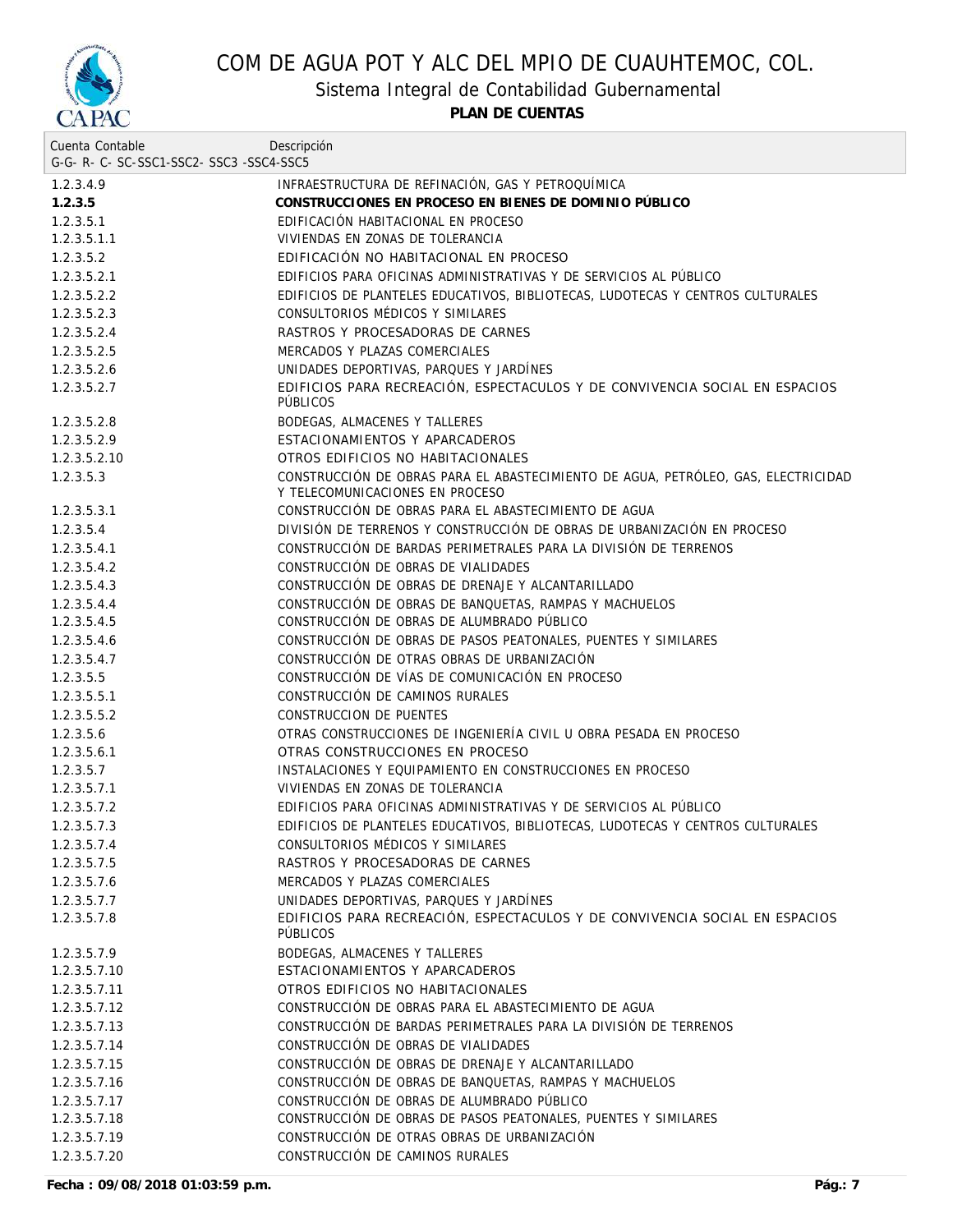

Sistema Integral de Contabilidad Gubernamental

**PLAN DE CUENTAS**

| Cuenta Contable                     | Descripción                                                                                                          |
|-------------------------------------|----------------------------------------------------------------------------------------------------------------------|
| G-G-R-C-SC-SSC1-SSC2-SSC3-SSC4-SSC5 |                                                                                                                      |
| 1.2.3.5.7.21                        | OTRAS CONSTRUCCIONES EN PROCESO                                                                                      |
| 1.2.3.5.9                           | TRABAJOS DE ACABADOS EN EDIFICACIONES Y OTROS TRABAJOS ESPECIALIZADOS EN PROCESO                                     |
| 1.2.3.5.9.1                         | VIVIENDAS EN ZONAS DE TOLERANCIA                                                                                     |
| 1.2.3.5.9.2                         | EDIFICIOS PARA OFICINAS ADMINISTRATIVAS Y DE SERVICIOS AL PÚBLICO                                                    |
| 1.2.3.5.9.3                         | EDIFICIOS DE PLANTELES EDUCATIVOS, BIBLIOTECAS, LUDOTECAS Y CENTROS CULTURALES                                       |
| 1.2.3.5.9.4                         | CONSULTORIOS MÉDICOS Y SIMILARES                                                                                     |
| 1.2.3.5.9.5                         | RASTROS Y PROCESADORAS DE CARNES                                                                                     |
| 1.2.3.5.9.6                         | MERCADOS Y PLAZAS COMERCIALES                                                                                        |
| 1.2.3.5.9.7                         | UNIDADES DEPORTIVAS, PARQUES Y JARDÍNES                                                                              |
| 1.2.3.5.9.8                         | EDIFICIOS PARA RECREACIÓN, ESPECTACULOS Y DE CONVIVENCIA SOCIAL EN ESPACIOS<br><b>PÜBLICOS</b>                       |
| 1.2.3.5.9.9                         | BODEGAS, ALMACENES Y TALLERES                                                                                        |
| 1.2.3.5.9.10                        | ESTACIONAMIENTOS Y APARCADEROS                                                                                       |
| 1.2.3.5.9.11                        | OTROS EDIFICIOS NO HABITACIONALES                                                                                    |
| 1.2.3.5.9.12                        | CONSTRUCCIÓN DE OBRAS PARA EL ABASTECIMIENTO DE AGUA                                                                 |
| 1.2.3.5.9.13                        | CONSTRUCCIÓN DE BARDAS PERIMETRALES PARA LA DIVISIÓN DE TERRENOS                                                     |
| 1.2.3.5.9.14                        | CONSTRUCCIÓN DE OBRAS DE VIALIDADES                                                                                  |
| 1.2.3.5.9.15                        | CONSTRUCCIÓN DE OBRAS DE DRENAJE Y ALCANTARILLADO                                                                    |
| 1.2.3.5.9.16                        | CONSTRUCCIÓN DE OBRAS DE BANQUETAS, RAMPAS Y MACHUELOS                                                               |
| 1.2.3.5.9.17                        | CONSTRUCCIÓN DE OBRAS DE ALUMBRADO PÚBLICO                                                                           |
| 1.2.3.5.9.18                        | CONSTRUCCIÓN DE OBRAS DE PASOS PEATONALES, PUENTES Y SIMILARES                                                       |
| 1.2.3.5.9.19                        | CONSTRUCCIÓN DE OTRAS OBRAS DE URBANIZACIÓN                                                                          |
| 1.2.3.5.9.20                        | CONSTRUCCIÓN DE CAMINOS RURALES                                                                                      |
| 1.2.3.5.9.21                        | OTRAS CONSTRUCCIONES EN PROCESO                                                                                      |
| 1.2.3.6                             | CONSTRUCCIONES EN PROCESO EN BIENES PROPIOS                                                                          |
| 1.2.3.6.1                           | EDIFICACIÓN HABITACIONAL EN PROCESO                                                                                  |
| 1.2.3.6.1.1                         | ALBERGUES PERMANENTES                                                                                                |
| 1.2.3.6.1.2                         | OTRAS VIVIENDAS PARA FINES DEL ENTE PÚBLICO                                                                          |
| 1.2.3.6.2                           | EDIFICACIÓN NO HABITACIONAL EN PROCESO                                                                               |
| 1.2.3.6.2.1                         | EDIFICIOS PARA OFICINAS ADMINISTRATIVAS Y DE SERVICIOS AL PÚBLICO                                                    |
| 1.2.3.6.2.2                         | EDIFICIOS DE PLANTELES EDUCATIVOS, BIBLIOTECAS, LUDOTECAS Y CENTROS CULTURALES                                       |
| 1.2.3.6.2.3                         | CONSULTORIOS MÉDICOS Y SIMILARES                                                                                     |
| 1.2.3.6.2.4                         | RASTROS Y PROCESADORAS DE CARNES                                                                                     |
| 1.2.3.6.2.5                         | MERCADOS Y PLAZAS COMERCIALES                                                                                        |
| 1.2.3.6.2.6                         | UNIDADES DEPORTIVAS, PARQUES Y JARDÍNES                                                                              |
| 1.2.3.6.2.7                         | EDIFICIOS PARA RECREACIÓN, ESPECTACULOS Y DE CONVIVENCIA SOCIAL EN ESPACIOS<br>PÚBLICOS                              |
| 1.2.3.6.2.8                         | BODEGAS, ALMACENES Y TALLERES                                                                                        |
| 1.2.3.6.2.9                         | ESTACIONAMIENTOS Y APARCADEROS                                                                                       |
| 1.2.3.6.2.10                        | OTROS EDIFICIOS NO HABITACIONALES                                                                                    |
| 1.2.3.6.3                           | CONSTRUCCIÓN DE OBRAS PARA EL ABASTECIMIENTO DE AGUA, PETRÓLEO, GAS, ELECTRICIDAD<br>Y TELECOMUNICACIONES EN PROCESO |
| 1.2.3.6.3.1                         | CONSTRUCCIÓN DE OBRAS PARA EL ABASTECIMIENTO DE AGUA                                                                 |
| 1.2.3.6.4                           | DIVISIÓN DE TERRENOS Y CONSTRUCCIÓN DE OBRAS DE URBANIZACIÓN EN PROCESO                                              |
| 1.2.3.6.4.1                         | CONSTRUCCIÓN DE BARDAS PERIMETRALES PARA LA DIVISIÓN DE TERRENOS                                                     |
| 1.2.3.6.4.2                         | CONSTRUCCIÓN DE OBRAS DE VIALIDADES                                                                                  |
| 1.2.3.6.4.3                         | CONSTRUCCIÓN DE OBRAS DE DRENAJE Y ALCANTARILLADO                                                                    |
| 1.2.3.6.4.4                         | CONSTRUCCIÓN DE OBRAS DE BANQUETAS, RAMPAS Y MACHUELOS                                                               |
| 1.2.3.6.4.5                         | CONSTRUCCIÓN DE OBRAS DE ALUMBRADO PÚBLICO                                                                           |
| 1.2.3.6.4.6                         | CONSTRUCCIÓN DE OBRAS DE PASOS PEATONALES, PUENTES Y SIMILARES                                                       |
| 1.2.3.6.4.7                         | CONSTRUCCIÓN DE OTRAS OBRAS DE URBANIZACIÓN                                                                          |
| 1.2.3.6.5                           | CONSTRUCCIÓN DE VÍAS DE COMUNICACIÓN EN PROCESO                                                                      |
| 1.2.3.6.6                           | OTRAS CONSTRUCCIONES DE INGENIERÍA CIVIL U OBRA PESADA EN PROCESO                                                    |
| 1.2.3.6.6.1                         | OTRAS CONSTRUCCIONES EN PROCESO                                                                                      |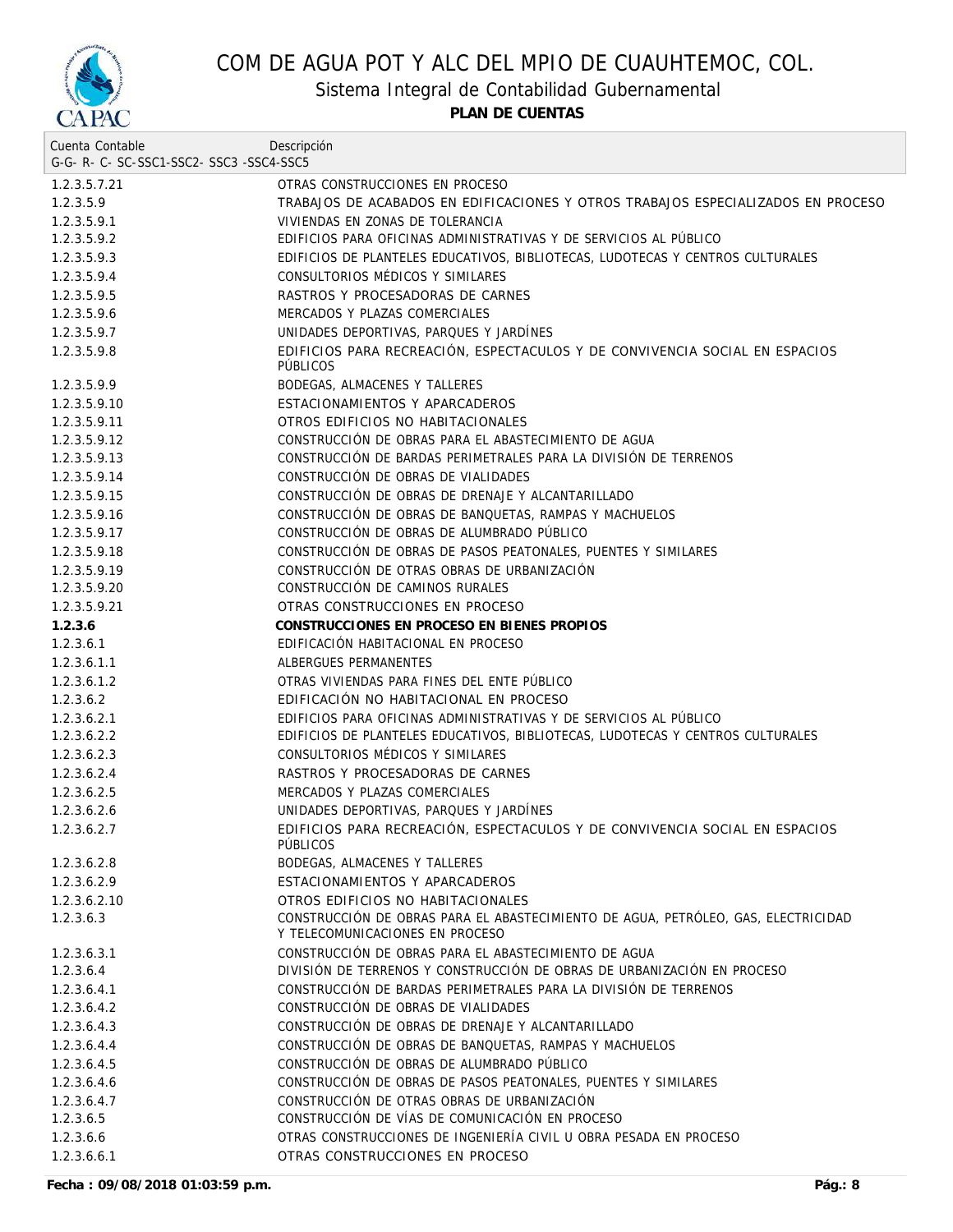

Sistema Integral de Contabilidad Gubernamental

**PLAN DE CUENTAS**

| Cuenta Contable                     | Descripción                                                                                    |
|-------------------------------------|------------------------------------------------------------------------------------------------|
| G-G-R-C-SC-SSC1-SSC2-SSC3-SSC4-SSC5 |                                                                                                |
| 1.2.3.6.7                           | INSTALACIONES Y EQUIPAMIENTO EN CONSTRUCCIONES EN PROCESO                                      |
| 1.2.3.6.7.1                         | ALBERGUES PERMANENTES                                                                          |
| 1.2.3.6.7.2                         | OTRAS VIVIENDAS PARA FINES DEL ENTE PÚBLICO                                                    |
| 1.2.3.6.7.3                         | EDIFICIOS PARA OFICINAS ADMINISTRATIVAS Y DE SERVICIOS AL PÚBLICO                              |
| 1.2.3.6.7.4                         | EDIFICIOS DE PLANTELES EDUCATIVOS, BIBLIOTECAS, LUDOTECAS Y CENTROS CULTURALES                 |
| 1.2.3.6.7.5                         | CONSULTORIOS MÉDICOS Y SIMILARES                                                               |
| 1.2.3.6.7.6                         | RASTROS Y PROCESADORAS DE CARNES                                                               |
| 1.2.3.6.7.7                         | MERCADOS Y PLAZAS COMERCIALES                                                                  |
| 1.2.3.6.7.8                         | UNIDADES DEPORTIVAS, PARQUES Y JARDÍNES                                                        |
| 1.2.3.6.7.9                         | EDIFICIOS PARA RECREACIÓN, ESPECTACULOS Y DE CONVIVENCIA SOCIAL EN ESPACIOS<br><b>PÜBLICOS</b> |
| 1.2.3.6.7.10                        | BODEGAS, ALMACENES Y TALLERES                                                                  |
| 1.2.3.6.7.11                        | ESTACIONAMIENTOS Y APARCADEROS                                                                 |
| 1.2.3.6.7.12                        | OTROS EDIFICIOS NO HABITACIONALES                                                              |
| 1.2.3.6.7.13                        | CONSTRUCCIÓN DE OBRAS PARA EL ABASTECIMIENTO DE AGUA                                           |
| 1.2.3.6.7.14                        | CONSTRUCCIÓN DE BARDAS PERIMETRALES PARA LA DIVISIÓN DE TERRENOS                               |
| 1.2.3.6.7.15                        | CONSTRUCCIÓN DE OBRAS DE VIALIDADES                                                            |
| 1.2.3.6.7.16                        | CONSTRUCCIÓN DE OBRAS DE DRENAJE Y ALCANTARILLADO                                              |
| 1.2.3.6.7.17                        | CONSTRUCCIÓN DE OBRAS DE BANQUETAS, RAMPAS Y MACHUELOS                                         |
| 1.2.3.6.7.18                        | CONSTRUCCIÓN DE OBRAS DE ALUMBRADO PÚBLICO                                                     |
| 1.2.3.6.7.19                        | CONSTRUCCIÓN DE OBRAS DE PASOS PEATONALES, PUENTES Y SIMILARES                                 |
| 1.2.3.6.7.20                        | CONSTRUCCIÓN DE OTRAS OBRAS DE URBANIZACIÓN                                                    |
| 1.2.3.6.7.21                        | OTRAS CONSTRUCCIONES EN PROCESO                                                                |
| 1.2.3.6.9                           | TRABAJOS DE ACABADOS EN EDIFICACIONES Y OTROS TRABAJOS ESPECIALIZADOS EN PROCESO               |
| 1.2.3.6.9.1                         | ALBERGUES PERMANENTES                                                                          |
| 1.2.3.6.9.2                         | OTRAS VIVIENDAS PARA FINES DEL ENTE PÚBLICO                                                    |
| 1.2.3.6.9.3                         | EDIFICIOS PARA OFICINAS ADMINISTRATIVAS Y DE SERVICIOS AL PÚBLICO                              |
| 1.2.3.6.9.4                         | EDIFICIOS DE PLANTELES EDUCATIVOS, BIBLIOTECAS, LUDOTECAS Y CENTROS CULTURALES                 |
| 1.2.3.6.9.5                         | CONSULTORIOS MÉDICOS Y SIMILARES                                                               |
| 1.2.3.6.9.6                         | RASTROS Y PROCESADORAS DE CARNES                                                               |
| 1.2.3.6.9.7                         | MERCADOS Y PLAZAS COMERCIALES                                                                  |
| 1.2.3.6.9.8                         | UNIDADES DEPORTIVAS, PARQUES Y JARDÍNES                                                        |
| 1.2.3.6.9.9                         | EDIFICIOS PARA RECREACIÓN, ESPECTACULOS Y DE CONVIVENCIA SOCIAL EN ESPACIOS<br><b>PÜBLICOS</b> |
| 1.2.3.6.9.10                        | BODEGAS, ALMACENES Y TALLERES                                                                  |
| 1.2.3.6.9.11                        | ESTACIONAMIENTOS Y APARCADEROS                                                                 |
| 1.2.3.6.9.12                        | OTROS EDIFICIOS NO HABITACIONALES                                                              |
| 1.2.3.6.9.13                        | CONSTRUCCIÓN DE OBRAS PARA EL ABASTECIMIENTO DE AGUA                                           |
| 1.2.3.6.9.14                        | CONSTRUCCIÓN DE BARDAS PERIMETRALES PARA LA DIVISIÓN DE TERRENOS                               |
| 1.2.3.6.9.15                        | CONSTRUCCIÓN DE OBRAS DE VIALIDADES                                                            |
| 1.2.3.6.9.16                        | CONSTRUCCIÓN DE OBRAS DE DRENAJE Y ALCANTARILLADO                                              |
| 1.2.3.6.9.17                        | CONSTRUCCIÓN DE OBRAS DE BANQUETAS, RAMPAS Y MACHUELOS                                         |
| 1.2.3.6.9.18                        | CONSTRUCCIÓN DE OBRAS DE ALUMBRADO PÚBLICO                                                     |
| 1.2.3.6.9.19                        | CONSTRUCCIÓN DE OBRAS DE PASOS PEATONALES, PUENTES Y SIMILARES                                 |
| 1.2.3.6.9.20                        | CONSTRUCCIÓN DE OTRAS OBRAS DE URBANIZACIÓN                                                    |
| 1.2.3.6.9.21                        | OTRAS CONSTRUCCIONES EN PROCESO                                                                |
| 1.2.3.9                             | OTROS BIENES INMUEBLES                                                                         |
| 1.2.3.9.1                           | OTROS BIENES INMUEBLES DIVERSOS                                                                |
| 1.2.4                               | <b>BIENES MUEBLES</b>                                                                          |
| 1.2.4.1                             | MOBILIARIO Y EQUIPO DE ADMINISTRACIÓN                                                          |
| 1.2.4.1.1                           | MUEBLES DE OFICINA Y ESTANTERÍA                                                                |
| 1.2.4.1.2                           | MUEBLES, EXCEPTO DE OFICINA Y ESTANTERÍA                                                       |
| 1.2.4.1.3                           | EQUIPO DE CÓMPUTO Y DE TECNOLOGÍAS DE LA INFORMACIÓN                                           |
| 1.2.4.1.9                           | OTROS MOBILIARIOS Y EQUIPOS DE ADMINISTRACIÓN                                                  |
|                                     |                                                                                                |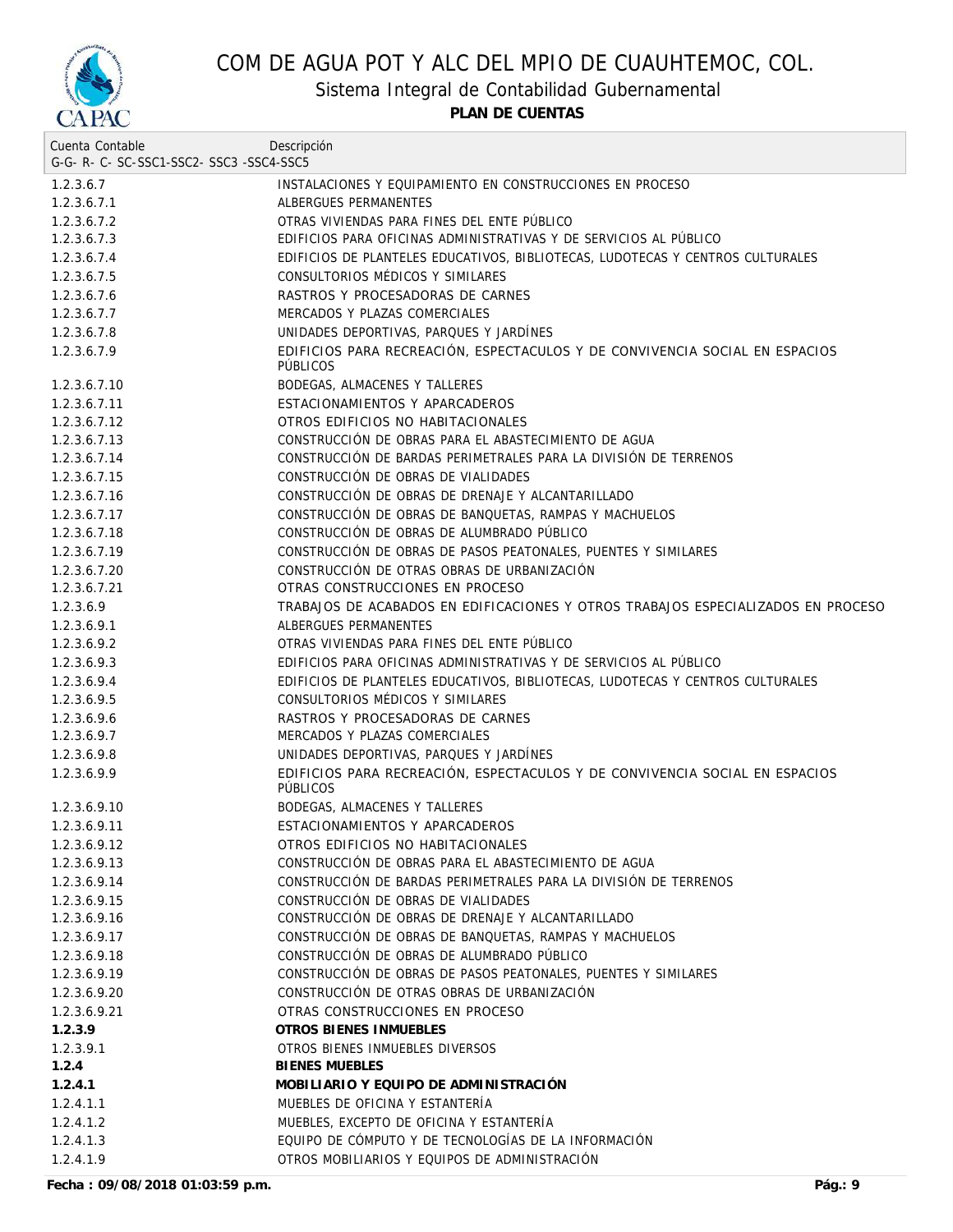

Sistema Integral de Contabilidad Gubernamental

**PLAN DE CUENTAS**

| Cuenta Contable                     | Descripción                                                                                |
|-------------------------------------|--------------------------------------------------------------------------------------------|
| G-G-R-C-SC-SSC1-SSC2-SSC3-SSC4-SSC5 |                                                                                            |
| 1.2.4.2                             | MOBILIARIO Y EQUIPO EDUCACIONAL Y RECREATIVO                                               |
| 1.2.4.2.1                           | EQUIPOS Y APARATOS AUDIOVISUALES                                                           |
| 1.2.4.2.2                           | APARATOS DEPORTIVOS                                                                        |
| 1.2.4.2.3                           | CÁMARAS FOTOGRÁFICAS Y DE VIDEO                                                            |
| 1.2.4.2.9                           | OTRO MOBILIARIO Y EQUIPO EDUCACIONAL Y RECREATIVO                                          |
| 1.2.4.3                             | EQUIPO E INSTRUMENTAL MÉDICO Y DE LABORATORIO                                              |
| 1.2.4.3.1                           | EQUIPO MÉDICO Y DE LABORATORIO                                                             |
| 1.2.4.3.2                           | INSTRUMENTAL MÉDICO Y DE LABORATORIO                                                       |
| 1.2.4.4                             | EQUIPO DE TRANSPORTE                                                                       |
| 1.2.4.4.1                           | AUTOMÓVILES Y EQUIPO TERRESTRE                                                             |
| 1.2.4.4.2                           | CARROCERÍAS Y REMOLQUES                                                                    |
| 1.2.4.4.3                           | EQUIPO AEROESPACIAL                                                                        |
| 1.2.4.4.4                           | EQUIPO FERROVIARIO                                                                         |
| 1.2.4.4.5                           | <b>EMBARCACIONES</b>                                                                       |
| 1.2.4.4.9                           | OTROS EQUIPOS DE TRANSPORTE                                                                |
| 1.2.4.5                             | EQUIPO DE DEFENSA Y SEGURIDAD                                                              |
| 1.2.4.5.1                           | MAQUINARIA DE DEFENSA Y SEGURIDAD                                                          |
| 1.2.4.5.2                           | EQUIPO DE DEFENSA Y SEGURIDAD                                                              |
| 1.2.4.5.3                           | ARMAMENTO                                                                                  |
| 1.2.4.5.9                           | OTROS BIENES MUEBLES PARA LA DEFENSA Y SEGURIDAD                                           |
| 1.2.4.6                             | MAQUINARIA, OTROS EQUIPOS Y HERRAMIENTAS                                                   |
| 1.2.4.6.1                           | MAQUINARIA Y EQUIPO AGROPECUARIO                                                           |
| 1.2.4.6.2                           | MAQUINARIA Y EQUIPO INDUSTRIAL                                                             |
| 1.2.4.6.2.1                         | MAQUINARIA INDUSTRIAL                                                                      |
| 1.2.4.6.2.2                         | MAQUINARIA DE LIMPIA Y SANIDAD                                                             |
| 1.2.4.6.2.3                         | MAQUINARIA DE PARQUES Y JARDINES                                                           |
| 1.2.4.6.2.4                         | MAQUINARIA EQUIPO ELECTRICO Y DE VIALIDAD                                                  |
| 1.2.4.6.3                           | MAQUINARIA Y EQUIPO DE CONSTRUCCIÓN                                                        |
| 1.2.4.6.4                           | SISTEMAS DE AIRE ACONDICIONADO, CALEFACCIÓN Y DE REFRIGERACIÓN INDUSTRIAL Y<br>COMERCIAL   |
| 1.2.4.6.5                           | EQUIPO DE COMUNICACIÓN Y TELECOMUNICACIÓN                                                  |
| 1.2.4.6.5.1                         | EQUIPO DE RADIOCOMUNICACION                                                                |
| 1.2.4.6.5.2                         | EQUIPO E INSTRUMENTO MUSICAL                                                               |
| 1.2.4.6.5.3                         | EQUIPO DE COMUNICACION                                                                     |
| 1.2.4.6.5.4                         | EQUIPO DE SONIDO                                                                           |
| 1.2.4.6.6                           | EQUIPOS DE GENERACIÓN ELÉCTRICA, APARATOS Y ACCESORIOS ELÉCTRICOS                          |
| 1.2.4.6.7                           | HERRAMIENTAS Y MAQUINAS-HERRAMIENTA                                                        |
| 1.2.4.6.9                           | OTROS EQUIPOS                                                                              |
| 1.2.4.7                             | COLECCIONES, OBRAS DE ARTE Y OBJETOS VALIOSOS                                              |
| 1.2.4.7.1                           | BIENES ARTÍSTICOS, CULTURALES Y CIENTÍFICOS                                                |
| 1.2.4.7.1.1                         | OBRAS DE ARTE EN EDIFICIOS DE DOMINIO PÚBLICO O BAJO RESGUARDO DIRECTO DE<br>FUNCIONARIOS. |
| 1.2.4.7.2                           | OBJETOS DE VALOR                                                                           |
| 1.2.4.7.2.1                         | BIENES VALIOSOS POR TRASCENDENCIA CULTURAL O HISTÓRICA                                     |
| 1.2.4.8                             | ACTIVOS BIOLÓGICOS                                                                         |
| 1.2.4.8.1                           | <b>BOVINOS</b>                                                                             |
| 1.2.4.8.2                           | <b>PORCINOS</b>                                                                            |
| 1.2.4.8.3                           | AVES                                                                                       |
| 1.2.4.8.4                           | OVINOS Y CAPRINOS                                                                          |
| 1.2.4.8.5                           | PECES Y ACUICULTURA                                                                        |
| 1.2.4.8.6                           | <b>EQUINOS</b>                                                                             |
| 1.2.4.8.7                           | ESPECIES MENORES Y DE ZOOLÓGICO                                                            |
| 1.2.4.8.8                           | ARBOLES Y PLANTAS                                                                          |
| 1.2.4.8.9                           | OTROS ACTIVOS BIOLÓGICOS                                                                   |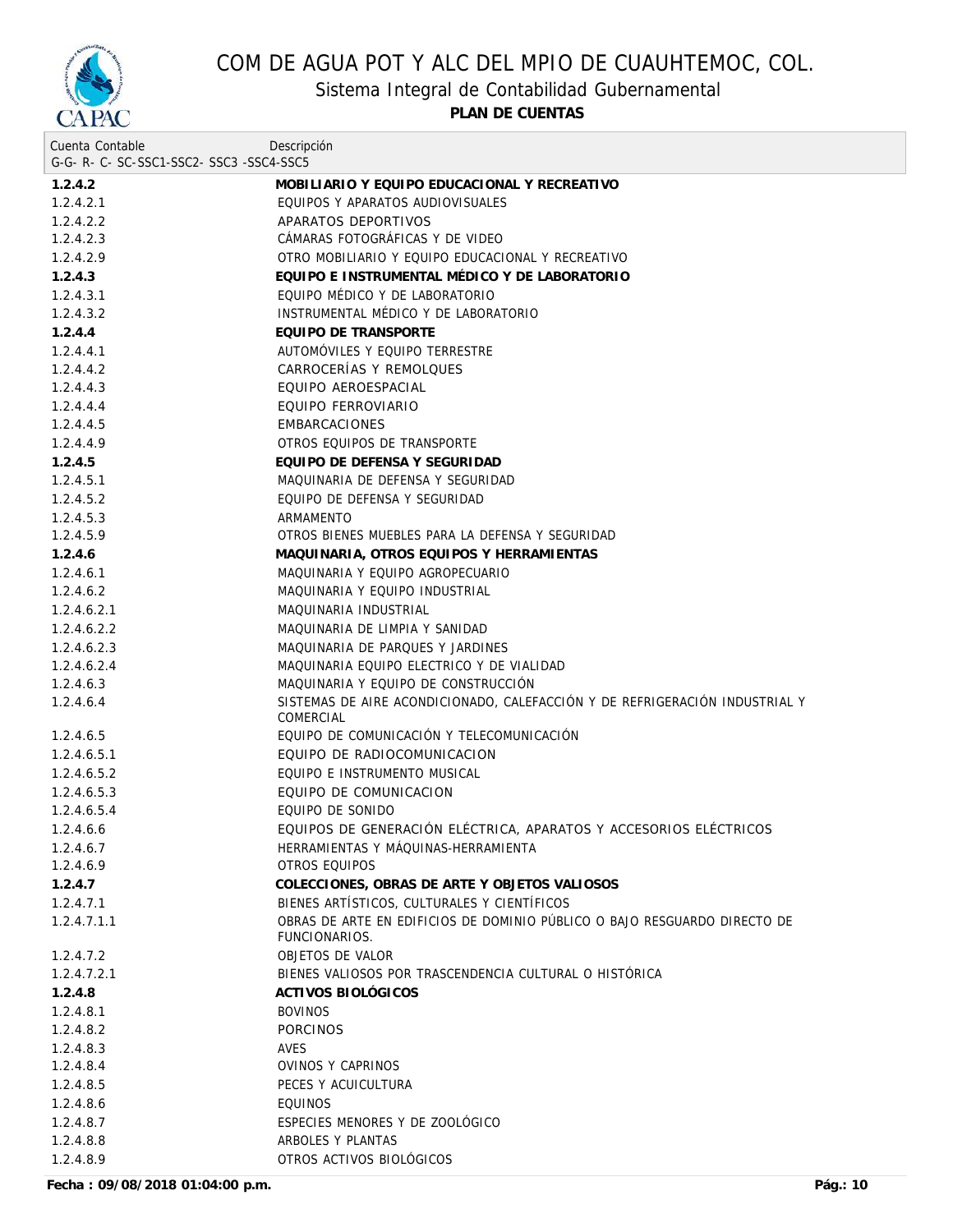

Sistema Integral de Contabilidad Gubernamental

**PLAN DE CUENTAS**

| Cuenta Contable                     | Descripción                                                                                                                             |
|-------------------------------------|-----------------------------------------------------------------------------------------------------------------------------------------|
| G-G-R-C-SC-SSC1-SSC2-SSC3-SSC4-SSC5 |                                                                                                                                         |
| 1.2.4.9                             | OTROS BIENES MUEBLES                                                                                                                    |
| 1.2.4.9.1                           | OTROS BIENES MUEBLES DIVERSOS                                                                                                           |
| 1.2.5                               | <b>ACTIVOS INTANGIBLES</b>                                                                                                              |
| 1.2.5.1                             | <b>SOFTWARE</b>                                                                                                                         |
| 1.2.5.2                             | PATENTES, MARCAS Y DERECHOS                                                                                                             |
| 1.2.5.2.1                           | <b>PATENTES</b>                                                                                                                         |
| 1.2.5.2.2                           | <b>MARCAS</b>                                                                                                                           |
| 1.2.5.2.3                           | <b>DERECHOS</b>                                                                                                                         |
| 1.2.5.3                             | CONCESIONES Y FRANQUICIAS                                                                                                               |
| 1.2.5.3.1                           | <b>CONCESIONES</b>                                                                                                                      |
| 1.2.5.3.2                           | <b>FRANQUICIAS</b>                                                                                                                      |
| 1.2.5.4                             | <b>LICENCIAS</b>                                                                                                                        |
| 1.2.5.4.1                           | LICENCIAS INFORMÁTICAS E INTELECTUALES                                                                                                  |
| 1.2.5.4.2                           | LICENCIAS INDUSTRIALES, COMERCIALES Y OTRAS                                                                                             |
| 1.2.5.9                             | OTROS ACTIVOS INTANGIBLES                                                                                                               |
| 1.2.6                               | DEPRECIACIONES, DETERIORO Y AMORTIZACIONES ACUMULADAS DE BIENES                                                                         |
| 1.2.6.1                             | DEPRECIACIÓN ACUMULADA DE BIENES INMUEBLES                                                                                              |
| 1.2.6.2                             | DEPRECIACIÓN ACUMULADA DE INFRAESTRUCTURA                                                                                               |
| 1.2.6.3                             | DEPRECIACIÓN ACUMULADA DE BIENES MUEBLES                                                                                                |
| 1.2.6.4                             | DETERIORO ACUMULADO DE ACTIVOS BIOLÓGICOS                                                                                               |
| 1.2.6.5                             | AMORTIZACIÓN ACUMULADA DE ACTIVOS INTANGIBLES                                                                                           |
| 1.2.7                               | <b>ACTIVOS DIFERIDOS</b>                                                                                                                |
| 1.2.7.1                             | ESTUDIOS, FORMULACIÓN Y EVALUACIÓN DE PROYECTOS                                                                                         |
| 1.2.7.1.1                           | ESTUDIOS, FORMULACIÓN Y EVALUACIÓN DE PROYECTOS ESTRATEGICOS                                                                            |
| 1.2.7.2                             | DERECHOS SOBRE BIENES EN RÉGIMEN DE ARRENDAMIENTO FINANCIERO                                                                            |
| 1.2.7.2.1                           | EROGACIONES POR CONTRATOS DE ARRENDAMIENTO FINANCIERO CON OPCIÓN A COMPRA                                                               |
| 1.2.7.2.1.1                         | EROGACIONES POR CONTRATOS DE ARRENDAMIENTO FINANCIERO DE VEHÍCULOS                                                                      |
| 1.2.7.2.1.2                         | EROGACIONES POR CONTRATOS DE ARRENDAMIENTO FINANCIERO DE EQUIPOS DE COMPUTO Y<br>DE PROYECCIÓN.                                         |
| 1.2.7.2.1.3                         | EROGACIONES POR CONTRATOS DE ARRENDAMIENTO FINANCIERO DE BIENES MUEBLES,<br>DISTINTOS A VEHÍCULOS Y EQUIPOS DE COMPUTO Y DE PROYECCIÓN. |
| 1.2.7.2.1.4                         | EROGACIONES POR CONTRATOS DE ARRENDAMIENTO FINANCIERO DE BIENES MUEBLES<br>DISTINTOS A LOS YA CONSIDERADOS EN LAS CUENTAS ANTERIORES    |
| 1.2.7.3                             | GASTOS PAGADOS POR ADELANTADO A LARGO PLAZO                                                                                             |
| 1.2.7.4                             | ANTICIPOS A LARGO PLAZO                                                                                                                 |
| 1.2.7.5                             | BENEFICIOS AL RETIRO DE EMPLEADOS PAGADOS POR ADELANTADO                                                                                |
| 1.2.7.9                             | OTROS ACTIVOS DIFERIDOS                                                                                                                 |
| 1.2.8                               | ESTIMACIÓN POR PÉRDIDAS O DETERIORO DE ACTIVOS NO CIRCULANTES                                                                           |
| 1.2.8.1                             | ESTIMACIONES POR PÉRDIDA DE CUENTAS INCOBRABLES DE DOCUMENTOS POR COBRAR<br>A LARGO PLAZO                                               |
| 1.2.8.2                             | ESTIMACIONES POR PÉRDIDA DE CUENTAS INCOBRABLES DE DEUDORES DIVERSOS POR<br>COBRAR A LARGO PLAZO                                        |
| 1.2.8.3                             | ESTIMACIONES POR PÉRDIDA DE CUENTAS INCOBRABLES DE INGRESOS POR COBRAR A<br>LARGO PLAZO                                                 |
| 1.2.8.4                             | ESTIMACIONES POR PÉRDIDA DE CUENTAS INCOBRABLES DE PRÉSTAMOS OTORGADOS A<br>LARGO PLAZO                                                 |
| 1.2.8.9                             | ESTIMACIONES POR PÉRDIDA DE OTRAS CUENTAS INCOBRABLES A LARGO PLAZO                                                                     |
| 1.2.9                               | OTROS ACTIVOS NO CIRCULANTES                                                                                                            |
| 1.2.9.1                             | BIENES EN CONCESIÓN                                                                                                                     |
| 1.2.9.1.1                           | BIENES DE USO PRIVADO EN VÍA PÚBLICA                                                                                                    |
| 1.2.9.1.2                           | <b>BIENES INMUEBLES</b>                                                                                                                 |
| 1.2.9.1.3                           | <b>BIENES MUEBLES</b>                                                                                                                   |
| 1.2.9.1.9                           | OTROS BIENES EN CONCESIÓN                                                                                                               |
| 1.2.9.2                             | BIENES EN ARRENDAMIENTO FINANCIERO                                                                                                      |
| 1.2.9.2.1                           | <b>BIENES MUEBLES</b>                                                                                                                   |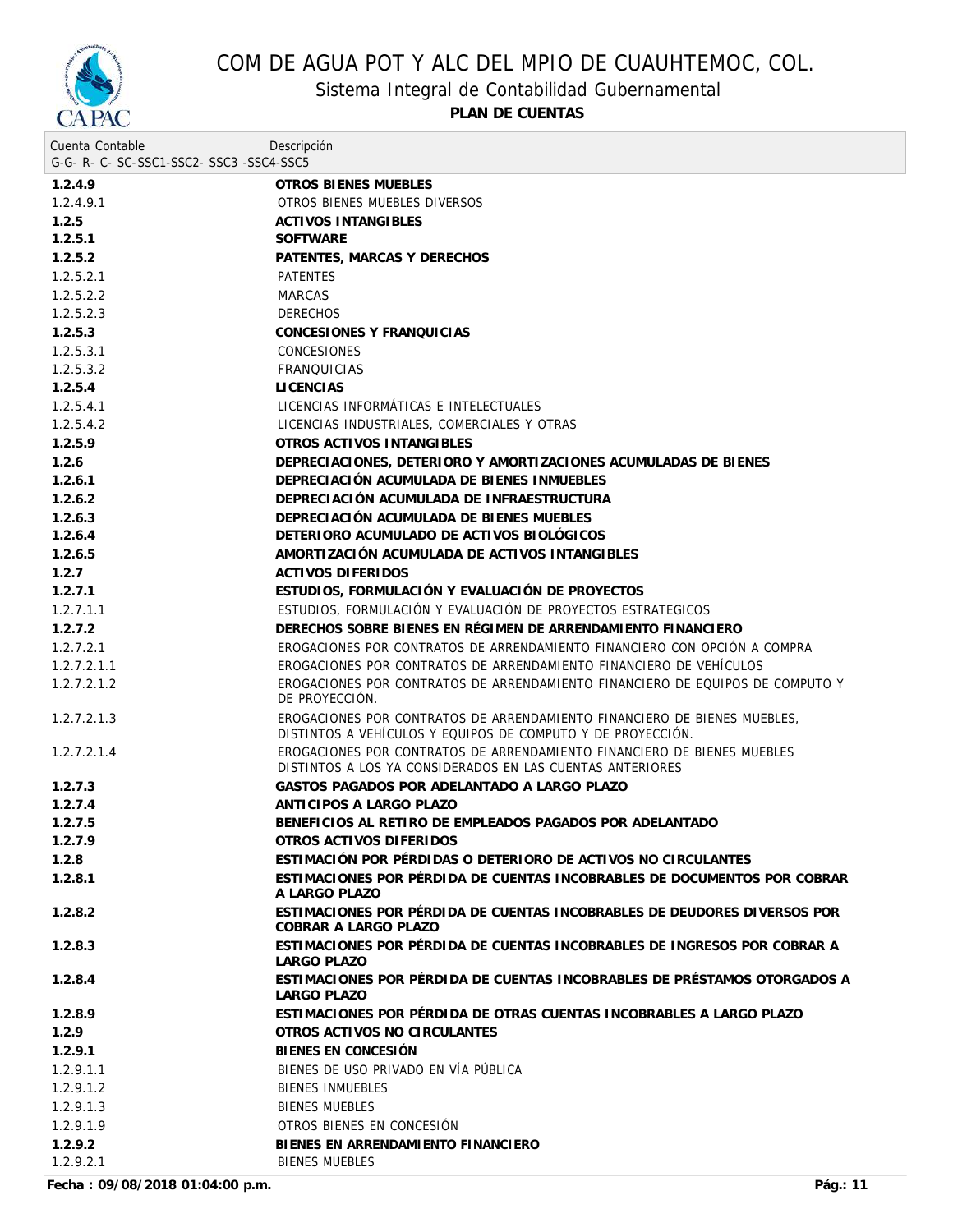

Sistema Integral de Contabilidad Gubernamental

| Cuenta Contable<br>G-G-R-C-SC-SSC1-SSC2-SSC3-SSC4-SSC5 | Descripción                          |
|--------------------------------------------------------|--------------------------------------|
| 1.2.9.2.2                                              | VEHÍCULOS Y EQUIPOS DE TRANSPORTE    |
| 1.2.9.2.3                                              | <b>BIENES INMUEBLES</b>              |
| 1.2.9.3                                                | BIENES EN COMODATO                   |
| 1.2.9.3.1                                              | BIENES DE USO PRIVADO EN VÍA PÚBLICA |
| 1.2.9.3.2                                              | <b>BIENES INMUEBLES</b>              |
| 1.2.9.3.3                                              | <b>BIENES MUEBLES</b>                |
| 1.2.9.3.9                                              | OTROS BIENES EN COMODATO             |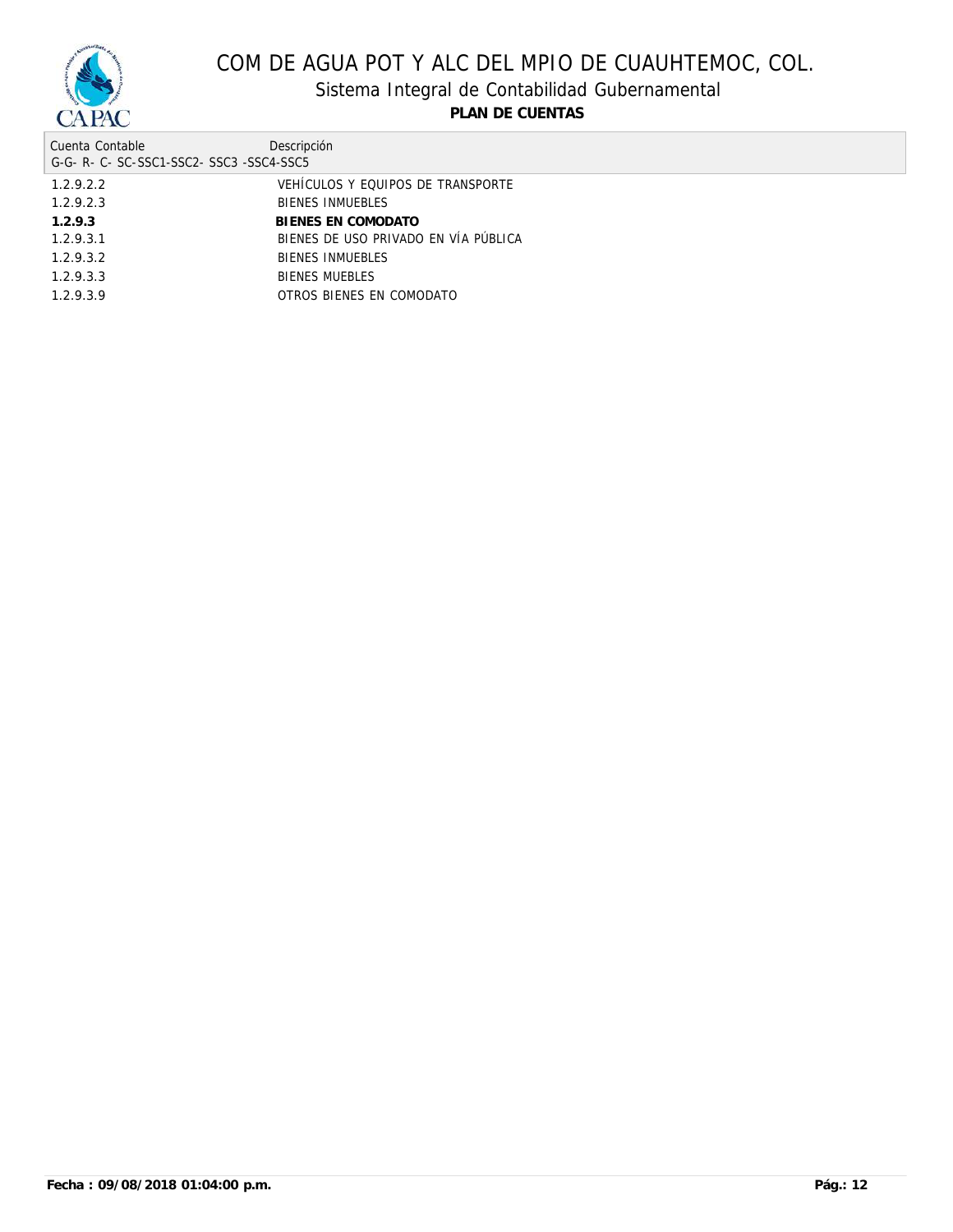

Sistema Integral de Contabilidad Gubernamental

**PLAN DE CUENTAS**

Cuenta Contable G-G- R- C- SC-SSC1-SSC2- SSC3 -SSC4-SSC5 Descripción

| 2              | PASIVO                                                            |
|----------------|-------------------------------------------------------------------|
| 2.1            | PASIVO CIRCULANTE                                                 |
| 2.1.1          | CUENTAS POR PAGAR A CORTO PLAZO                                   |
| 2.1.1.1        | SERVICIOS PERSONALES POR PAGAR A CORTO PLAZO                      |
| 2.1.1.1.1      | POR EL DEVENGO DE LA NÓMINA DEL PERSONAL DE CARÁCTER PERMANENTE   |
| 2.1.1.1.1.1    | PERSONAL DE BASE SINDICALIZADO                                    |
| 2.1.1.1.1.1.1  | AGUINALDO SINDICALIZADO                                           |
| 2.1.1.1.1.1.2  | PONCIANO SANCHEZ MAGAÑA                                           |
| 2.1.1.1.1.1.3  | NORMANDO ROLON VERDUZCO                                           |
| 2.1.1.1.1.1.4  | ERNESTO ALCARAZ GALVEZ                                            |
| 2.1.1.1.1.1.5  | AZUCENA DE JESUS ANGUIANO AVALOS                                  |
| 2.1.1.1.1.1.6  | ROGELIO TORRES DIAZ                                               |
| 2.1.1.1.1.1.7  | MA. GUADALUPE RODRIGUEZ OCHOA                                     |
| 2.1.1.1.1.1.8  | SIMON OSORIO GALINDO                                              |
| 2.1.1.1.1.1.9  | EDUARDO QUINTERO BENUTO                                           |
| 2.1.1.1.1.1.10 | FAUSTINO BATISTA ARECHIGA                                         |
| 2.1.1.1.1.1.11 | FELIPE OSORIO GALINDO                                             |
| 2.1.1.1.1.1.12 | MARCO ANTONIO SOLIS MUNGUIA                                       |
| 2.1.1.1.1.1.13 | ANA LORENA AVALOS SOLIS                                           |
| 2.1.1.1.1.1.14 | GUSTAVO ARECHIGA RAMOS                                            |
| 2.1.1.1.1.1.15 | APOLINAR ARCEO CERVANTE                                           |
| 2.1.1.1.1.1.16 | ANTONIO GIL LUNA                                                  |
| 2.1.1.1.1.1.17 | COMISION DE AGUA POTABEL DE CUAUHTEMOC                            |
| 2.1.1.1.1.1.18 | MA ANTONIA BORJA PEÑA                                             |
| 2.1.1.1.1.1.19 | MIGUEL ANGEL RODRIGUEZ BENUTO                                     |
| 2.1.1.1.1.1.20 | ANTONIO GIL LUNA                                                  |
| 2.1.1.1.1.1.21 | JOSE ARCEO SANDOVAL                                               |
| 2.1.1.1.1.1.22 | SIND. UNICO DE TRAB. AL SERV. DEL H. AYUNTAMIENTO Y ORG. GOBIERNO |
| 2.1.1.1.1.1.23 | ANTONIO MAGAÑA CORONA                                             |
| 2.1.1.1.1.1.24 | AGUINALDO POR PAGAR                                               |
| 2.1.1.1.1.1.25 | SERVICIOS PERSONALES POR PAGAR A CORTO PLAZO                      |
| 2.1.1.1.1.2    | PERSONAL DE BASE                                                  |
| 2.1.1.1.1.3    | PERSONAL DE CONFIANZA Y FUNCIONARIOS                              |
| 2.1.1.1.1.3.1  | AGUINALDO DE CONFIANZA Y BASE                                     |
| 2.1.1.1.1.3.2  | RETROACTIVO DE BASE Y CONFIANZA                                   |
| 2.1.1.1.1.3.3  | HILARIO GILDO BENUTO                                              |
| 2.1.1.1.1.3.4  | <b>GRACIELA LOPEZ PULIDO</b>                                      |
| 2.1.1.1.1.3.5  | JOSE VAZQUEZ GAYTAN                                               |
| 2.1.1.1.1.3.6  | J. INES BEJAR MORALES                                             |
| 2.1.1.1.1.3.7  | MARCO ANTONIO PRECIADO ROCHA                                      |
| 2.1.1.1.1.3.8  | ABELINO SILVA LIZAMA                                              |
| 2.1.1.1.1.3.9  | FRANCISCO GABRIEL CASTELL CEBALLOS                                |
| 2.1.1.1.1.3.10 | JOSE VALLIN PLASCENCIA                                            |
| 2.1.1.1.1.3.11 | ANGEL CRUZ GASPAR                                                 |
| 2.1.1.1.1.3.12 | NORMA ANGELICA SALAZAR RAMOS                                      |
| 2.1.1.1.1.3.13 | J. JESUS CHAVEZ RAMIREZ                                           |
| 2.1.1.1.1.3.14 | JORGE RODRIGUEZ CARDENAS                                          |
| 2.1.1.1.1.3.15 | LUIS MANUEL TORRES MORALES                                        |
| 2.1.1.1.1.3.16 | JOEL GONZALEZ MEZA                                                |
| 2.1.1.1.1.3.17 | JOSE ANTONIO GUARDADO GUERRERO                                    |
| 2.1.1.1.1.3.18 | CESAR DOLORES MUÑOS BENUTO                                        |
| 2.1.1.1.1.3.19 | JOSE ALMAZAN LIZAMA                                               |
| 2.1.1.1.1.3.20 | ADRIANA ISABEL VELASCO TAPIA                                      |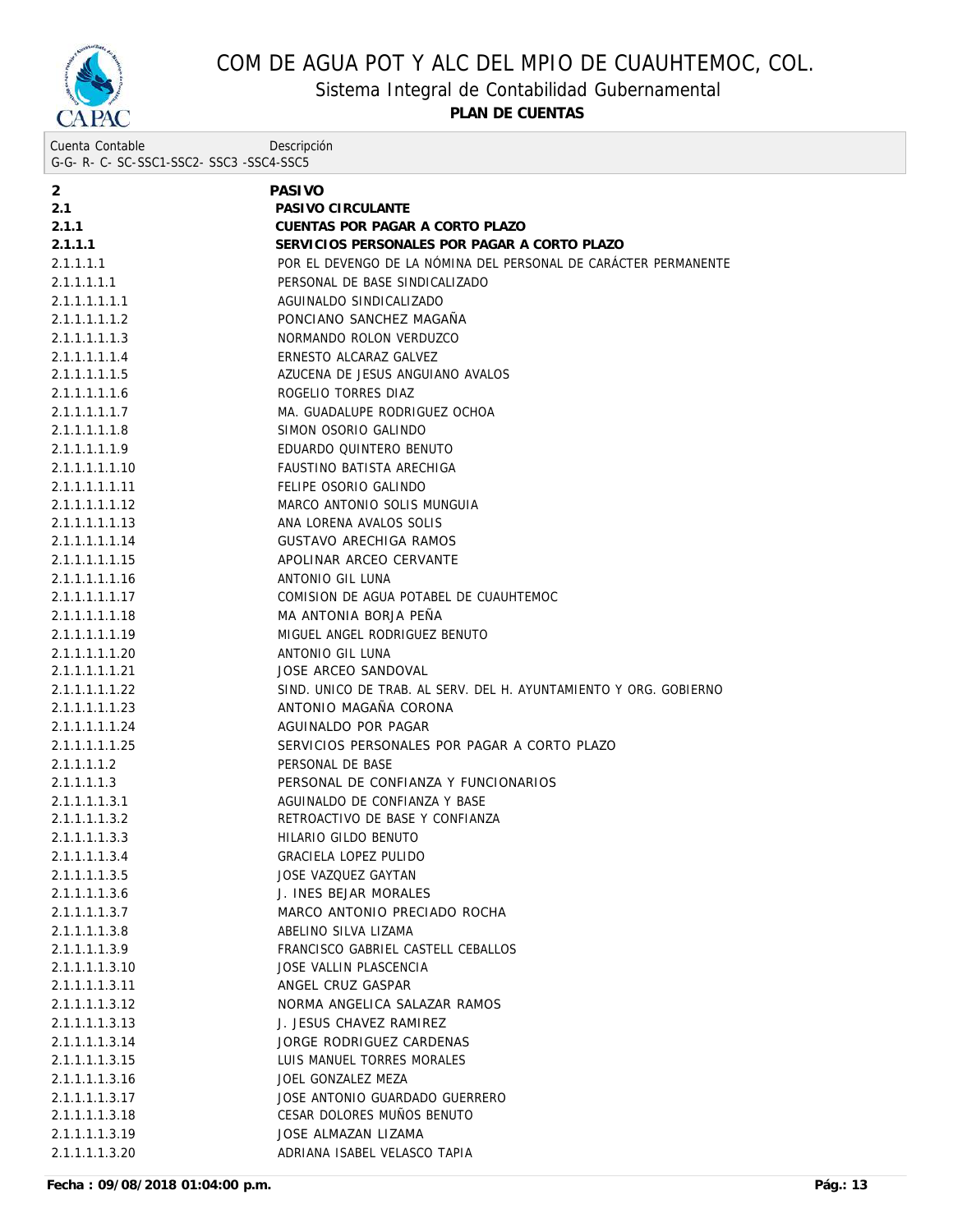

Sistema Integral de Contabilidad Gubernamental

**PLAN DE CUENTAS**

| Cuenta Contable                     | Descripción                                                                    |
|-------------------------------------|--------------------------------------------------------------------------------|
| G-G-R-C-SC-SSC1-SSC2-SSC3-SSC4-SSC5 |                                                                                |
| 2.1.1.1.1.3.21                      | MANUEL VAZQUEZ VAZQUEZ                                                         |
| 2.1.1.1.1.3.22                      | NICOLAS GRAGEDA DIAZ                                                           |
| 2.1.1.1.1.3.23                      | PATRICIA GUADALUPE CARDENAS HERNANDEZ                                          |
| 2.1.1.1.1.3.24                      | JOSE BENJAMIN SANCHEZ ANGUIANO                                                 |
| 2.1.1.1.1.3.25                      | EZEQUIEL CHAVEZ CAMPOS                                                         |
| 2.1.1.1.1.3.26                      | <b>GUSTAVO ARECHIGA RAMOS</b>                                                  |
| 2.1.1.1.1.4                         | DIETAS DEL CABILDO                                                             |
| 2.1.1.1.1.5                         | OTROS SERVICIOS PERSONALES PERMANENTES                                         |
| 2.1.1.1.1.6                         | SERVIDORES ELECTOS                                                             |
| 2.1.1.1.1.6.1                       | ENRIQUE GUARDADO GAITAN                                                        |
| 2.1.1.1.1.6.2                       | ADRIANA GONZALEZ RAMIREZ                                                       |
| 2.1.1.1.1.6.3                       | MANUEL AGUIRRE LUNA                                                            |
| 2.1.1.1.1.6.4                       | MARTHA LIDIA GONZALEZ REBOLLEDO                                                |
| 2.1.1.1.1.6.5                       | CLAUDIA LOPEZ RAMIREZ                                                          |
| 2.1.1.1.1.6.6                       | ARJA CONSULTORES SC                                                            |
| 2.1.1.1.1.6.7                       | ROSALBA VEGA AGUAYO                                                            |
| 2.1.1.1.1.6.8                       | MARINA SOLIS MUNGUIA                                                           |
| 2.1.1.1.1.6.9                       | SIND. UNICO DE TRAB. AL SERV. DEL H. AYUNTAMIENTO Y ORG. GOBIERNO              |
|                                     | POR EL DEVENGO DE LA NÓMINA DEL PERSONAL DE CARÁCTER EVENTUAL, DISTINTO A OBRA |
| 2.1.1.1.2                           | PÚBLICA                                                                        |
| 2.1.1.1.2.1                         | PERSONAL DE CONTRATO POR TIEMPO DETERMINADO                                    |
| 2.1.1.1.2.1.1                       | ULISES IBARRA CURIEL                                                           |
| 2.1.1.1.2.1.2                       | ISMAEL GARCIA MARTINEZ                                                         |
| 2.1.1.1.2.1.3                       | JOSE JUAN VELASCO AVALOS                                                       |
| 2.1.1.1.2.1.4                       | EDGAR RAFAEL MENDEZ CURIEL                                                     |
| 2.1.1.1.2.1.5                       | JONATHAN RAUL BATISTA GARCIA                                                   |
| 2.1.1.1.2.1.6                       | NORMANDO DE JESUS ROLON CAMPOS                                                 |
| 2.1.1.1.2.1.7                       | JESUS MEDRANO GUZMNA                                                           |
| 2.1.1.1.2.1.8                       | JOSE LUIS MARTINEZ SANCHEZ                                                     |
| 2.1.1.1.2.1.9                       | SEBASTIAN VAZQUEZ CHAVEZ                                                       |
| 2.1.1.1.2.1.10                      | JOSE ANTONIO AVALOS GUZMAN                                                     |
| 2.1.1.1.2.1.11                      | JOSE ANGEL LARIO ALAMILLA                                                      |
| 2.1.1.1.2.1.12                      | DELFINA MARTINEZ DOLORES                                                       |
| 2.1.1.1.2.1.13                      | ISIS MARGARITA ARREAGA LIZARDI                                                 |
| 2.1.1.1.2.1.14                      | JOSE OSCAR VALDOVINOS GARCIA                                                   |
| 2.1.1.1.2.1.15                      | JOSE COBIAN AVALOS                                                             |
| 2.1.1.1.2.1.16                      | JUAN MAGAÑA CORONA                                                             |
| 2.1.1.1.2.1.17                      | ALDO JAVIER LIZARDO GARCIA                                                     |
| 2.1.1.1.2.1.18                      | ROBERTO AVALOS SOLIS                                                           |
| 2.1.1.1.2.1.19                      | SALVADOR BARAJAS FERNANDEZ                                                     |
| 2.1.1.1.2.1.20                      | LEON CHAVEZ RAMIREZ                                                            |
| 2.1.1.1.2.1.21                      | FRANCISCO JAVIER MORENO MENDEZ                                                 |
| 2.1.1.1.2.1.22                      | MARIO ALBERTO RUIZ VALADEZ                                                     |
| 2.1.1.1.2.1.23                      | SERGIO IBARRA CURIEL                                                           |
| 2.1.1.1.2.1.24                      | FRANCISCO JAVIER LIZARDO DEL TORO                                              |
| 2.1.1.1.2.1.25                      | <b>JUAN MANUEL LARIOS PERES</b>                                                |
| 2.1.1.1.2.1.26                      | MARIANO MARTINEZ CUELLAR                                                       |
| 2.1.1.1.2.1.27                      | ESMERALDA CRUZ CARRILLO                                                        |
| 2.1.1.1.2.1.28                      | IDALIA CHAVEZ RAMOS                                                            |
| 2.1.1.1.2.1.29                      | PEDRO COBIAN AVALOS                                                            |
| 2.1.1.1.2.1.30                      | ABDIEL GONZALEZ DE LA MORA                                                     |
| 2.1.1.1.2.1.31                      | URBANO GIL LUNA                                                                |
| 2.1.1.1.2.1.32                      | JOSE GUADALUPE JOSSIMAR CORTEZ MORAN                                           |
| 2.1.1.1.2.1.33                      | ANGEL NAVARRO BARBOZA                                                          |
|                                     |                                                                                |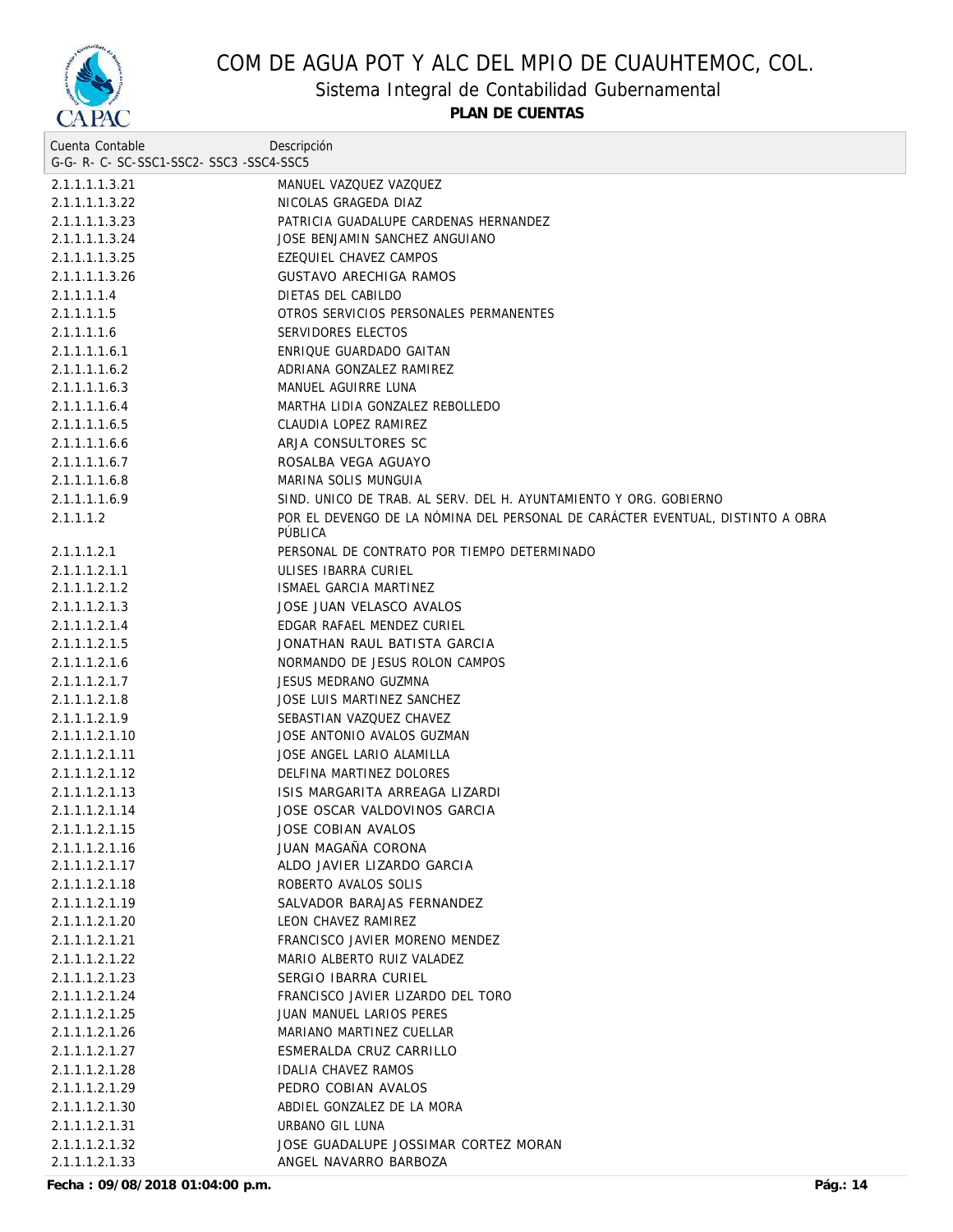

Sistema Integral de Contabilidad Gubernamental

| Cuenta Contable                     | Descripción                        |
|-------------------------------------|------------------------------------|
| G-G-R-C-SC-SSC1-SSC2-SSC3-SSC4-SSC5 |                                    |
| 2.1.1.1.2.1.34                      | MARIA DE LA CRUZ VERDUZCO PACHECO  |
| 2.1.1.1.2.1.35                      | EDER JESUS LARIOS ALAMILLA         |
| 2.1.1.1.2.1.36                      | LUIS ALFONSO IBARRA CURIEL         |
| 2.1.1.1.2.1.37                      | PABLO AVALOS SOLIS                 |
| 2.1.1.1.2.1.38                      | ISMAEL GARCIA IBAÑEZ               |
| 2.1.1.1.2.1.39                      | HUGO ERNESTO RODRIGUEZ RIVERA      |
| 2.1.1.1.2.1.40                      | CARLOS MARTINEZ TEJEDA             |
| 2.1.1.1.2.1.41                      | DANIEL RODRIGUEZ VAZQUEZ           |
| 2.1.1.1.2.1.42                      | YESSICA GUADALUPE BATISTA GARCIA   |
| 2.1.1.1.2.1.43                      | RAFAEL VALENCIA CRUZ               |
| 2.1.1.1.2.1.44                      | ISRRAEL VERDUZCO RODRIGUEZ         |
| 2.1.1.1.2.1.45                      | ROGELIO SOLORZANO ROJAS            |
| 2.1.1.1.2.1.46                      | JOSE JUAN AVALOS SOLIS             |
| 2.1.1.1.2.1.47                      | SERGIO MARIANO MARTINEZ MARQUEZ    |
| 2.1.1.1.2.1.48                      | <b>GUILLERMO RUIZ FLORES</b>       |
| 2.1.1.1.2.1.49                      | JOSE LUIS PEREZ CASTELL            |
| 2.1.1.1.2.1.50                      | ANTONIO MAGAÑA RAMOS               |
| 2.1.1.1.2.1.51                      | GILDARDO BARBOSA RAMIREZ           |
| 2.1.1.1.2.1.52                      | EDGAR RENE ANGUIANO AVALOS         |
| 2.1.1.1.2.1.53                      | OCTAVIO OROZCO UGARTE              |
| 2.1.1.1.2.1.54                      | MAURICIO MAGAÑA RAMOS              |
| 2.1.1.1.2.1.55                      | OSBALDO RAMOS CHAVEZ               |
| 2.1.1.1.2.1.56                      | MIGUEL HERNANDEZ                   |
| 2.1.1.1.2.1.57                      | BRENDA BELEN HERNANDEZ PEÑA        |
| 2.1.1.1.2.1.58                      | CARINA CAMPOS COBARRUBIAS          |
| 2.1.1.1.2.1.59                      | ANA MARIA ROJAS OROZCO             |
| 2.1.1.1.2.1.60                      | PABLO CESAR GREGEDA UGARTE         |
| 2.1.1.1.2.1.61                      | GABRIEL ROMERO CASILLAS            |
| 2.1.1.1.2.1.62                      | JOSE INES VEJAR RODRIGUEZ          |
| 2.1.1.1.2.1.63                      | SEBASTIAN VAZQUEZ SANCHEZ          |
| 2.1.1.1.2.1.64                      | ANA MARIA OCHOA GAYTAN             |
| 2.1.1.1.2.1.65                      | MA CONCEPCION RAMOS CHAVEZ         |
| 2.1.1.1.2.1.66                      | CRISTIAN JESUS AVALOS VERDUZCO     |
| 2.1.1.1.2.1.67                      | HECTOR ALEXIS NUÑO BORJA           |
| 2.1.1.1.2.1.68                      | CUAUHTEMOC RODRIGUEZ VAZQUEZ       |
| 2.1.1.1.2.1.69                      | JESUS ALEJANDRO CHAVEZ GONZALEZ    |
| 2.1.1.1.2.1.70                      | TERESA DE JESUS OROZCO ALCARAZ     |
| 2.1.1.1.2.1.71                      | EZEQUIEL NAVA GONZALEZ             |
| 2.1.1.1.2.1.72                      | MONICA ROCIO PALOMINO GEORGE       |
| 2.1.1.1.2.1.73                      | DANIEL RODRIGUEZ GONZALEZ          |
| 2.1.1.1.2.1.74                      | EDGAR RAMON ROBLES SANCHEZ         |
| 2.1.1.1.2.1.75                      | ROBERTO ISMAEL LEMUS VENTURA       |
| 2.1.1.1.2.1.76                      | SALVADOR SARMIENTA MACIAS          |
| 2.1.1.1.2.1.77                      | JUAN MARTIN GRAGEDA GARCIA         |
| 2.1.1.1.2.1.78                      | JOSE LUIS VEJAR CERNAS             |
| 2.1.1.1.2.1.79                      | VALENTIN MANZO ROMERO              |
| 2.1.1.1.2.1.80                      | FRANCISCO RUIZ NERI                |
| 2.1.1.1.2.1.81                      | CHRISTOPHER SEBASTIAN ARROYO HUESO |
| 2.1.1.1.2.1.82                      | VICTOR MANUEL CASTILLEJO ESCOBAR   |
| 2.1.1.1.2.1.83                      | SERGIO SOLIS SILVA                 |
| 2.1.1.1.2.1.84                      | MARIA CONCEPCION ROMERO PACHECO    |
| 2.1.1.1.2.1.85                      | VERDUZCO MENDEZ JOSE DE JESUS      |
| 2.1.1.1.2.1.86                      | BENJAMIN AVALOS HERNANDEZ          |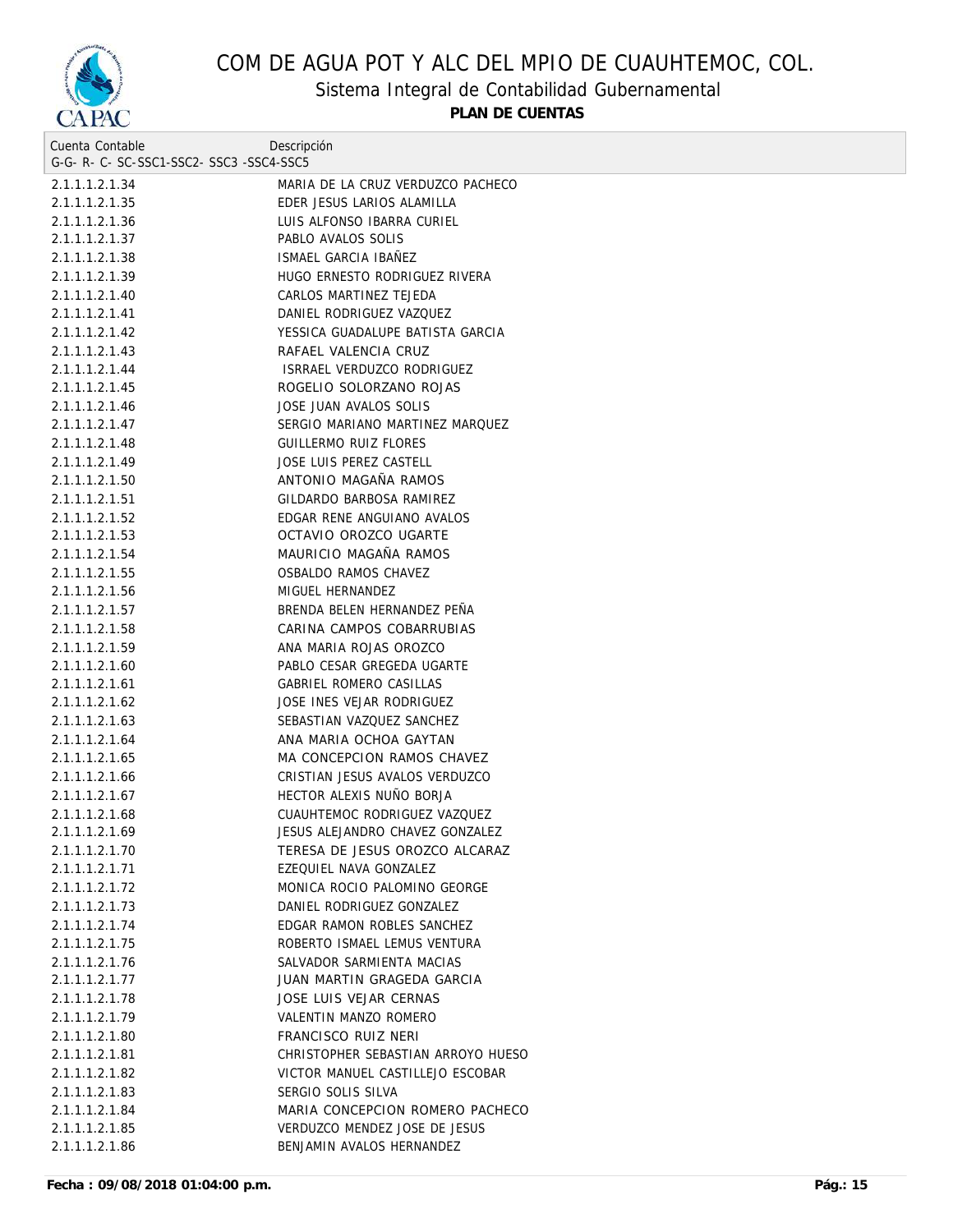

Sistema Integral de Contabilidad Gubernamental

| Cuenta Contable                     | Descripción                                                                                                 |
|-------------------------------------|-------------------------------------------------------------------------------------------------------------|
| G-G-R-C-SC-SSC1-SSC2-SSC3-SSC4-SSC5 |                                                                                                             |
| 2.1.1.1.2.1.87                      | ANGEL CRUZ CARRILLO                                                                                         |
| 2.1.1.1.2.1.88                      | JAIME SILVA SOBERANO                                                                                        |
| 2.1.1.1.2.1.89                      | ALBERTO AMEZCUA COBIAN                                                                                      |
| 2.1.1.1.2.1.90                      | GILBERTO OCTAVIO RANGEL CEJA                                                                                |
| 2.1.1.1.2.1.91                      | LUCIA ALEJANDRA SOLIS BUENROSTRO                                                                            |
| 2.1.1.1.2.1.92                      | JUAN PEREZ MARTINEZ                                                                                         |
| 2.1.1.1.2.1.93                      | JOSE OROZCO AGUILAR                                                                                         |
| 2.1.1.1.2.1.94                      | J. GUADALUPE MALDONADO MORFIN                                                                               |
| 2.1.1.1.2.1.95                      | DAVID AARON MOLINA ROMERO                                                                                   |
| 2.1.1.1.2.1.96                      | CARLOS VALLIN OROZCO                                                                                        |
| 2.1.1.1.2.1.97                      | <b>BALTAZAR TORO SOTO</b>                                                                                   |
| 2.1.1.1.2.1.98                      | JUAN GABRIEL AVALOS HERNANDEZ                                                                               |
| 2.1.1.1.2.1.99                      | MANUEL PIMENTEL RAMIREZ                                                                                     |
| 2.1.1.1.2.1.100                     | JUAN FRANCISCO VASQUEZ ALCARAZ                                                                              |
| 2.1.1.1.2.1.101                     | JOSE JUAN VALLIN OROZCO                                                                                     |
| 2.1.1.1.2.1.102                     | ERNESTO AVALOS VERDUZCO                                                                                     |
| 2.1.1.1.2.1.103                     | RAMON TORRES DIAZ                                                                                           |
| 2.1.1.1.2.1.104                     | ALEX RAFAEL NARANJO CASTAÑEDA                                                                               |
| 2.1.1.1.2.1.105                     | EDGAR ALEJANDRO BATISTA RODRIGUEZ                                                                           |
| 2.1.1.1.2.1.106                     | MAYRA ALEJANDRA GAYTAN VALENCIA                                                                             |
| 2.1.1.1.2.2                         | PERSONAL DE SERVICIOS SOCIAL O PRÁCTICA PROFESIONAL                                                         |
| 2.1.1.1.2.3                         | OTRO PERSONAL DE CARÁCTER EVENTUAL                                                                          |
| 2.1.1.1.3                           | POR EL DEVENGO DE LA NÓMINA DEL PERSONAL DE CARÁCTER EVENTUAL POR OBRA PÚBLICA DE<br>ADMINISTRACIÓN DIRECTA |
| 2.1.1.1.3.1                         | PERSONAL DE CONTRATO POR TIEMPO DETERMINADO                                                                 |
| 2.1.1.1.4                           | POR EL DEVENGO DE CUOTAS Y APORTACIONES PATRONALES                                                          |
| 2.1.1.1.4.1                         | POR LAS CUOTAS Y APORTACIONES DE SEGURIDAD SOCIAL                                                           |
| 2.1.1.1.4.1.1                       | CUOTAS PATRONALES DE SEGURIDAD SOCIAL                                                                       |
| 2.1.1.1.4.1.1.1                     | SEGURO SOCIAL                                                                                               |
| 2.1.1.1.4.1.3                       | CUOTAS PATRONALES PARA VIVIENDA                                                                             |
| 2.1.1.1.4.1.4                       | OTRAS CUOTAS Y APORTACIONES DE SEGURIDAD SOCIAL                                                             |
| 2.1.1.1.4.2                         | POR LAS CUOTAS Y APORTACIONES A LA DIRECCIÓN DE PENSIONES CIVILES DEL ESTADO                                |
| 2.1.1.1.4.3                         | POR LAS APORTACIONES A FONDOS CONTRACTUALES                                                                 |
| 2.1.1.2                             | PROVEEDORES POR PAGAR A CORTO PLAZO                                                                         |
| 2.1.1.2.1                           | PROVEEDORES POR ADQUISICIÓN DE BIENES DE CONSUMO                                                            |
| 2.1.1.2.1.1                         | OTONIEL SOSA SOTO                                                                                           |
| 2.1.1.2.1.2                         | GRUPO GASOLINERO DE OCCIDENTE S.A. DE C.V.                                                                  |
| 2.1.1.2.1.3                         | FERRETODO EL BAMBINO S.A. DE C.V.                                                                           |
| 2.1.1.2.1.4                         | JOSE MANUEL RUIZ JAUREGUI                                                                                   |
| 2.1.1.2.1.5                         | COMISION ESTATAL DEL AGUA                                                                                   |
| 2.1.1.2.1.6                         | JAVIER HEREDIA MAGAÑA                                                                                       |
| 2.1.1.2.1.7                         | HECTOR HERNANDEZ LOPEZ DE MENDOZA                                                                           |
| 2.1.1.2.1.8                         | RAUL RIVERA GAITAN                                                                                          |
| 2.1.1.2.1.9                         | FORTINO ZAMORA OROZCO                                                                                       |
| 2.1.1.2.1.10                        | CARLOS ANTONIO ALCANTAR RODRIGUEZ                                                                           |
| 2.1.1.2.1.11                        | JESUS TEDEO NATERA GONZALEZ                                                                                 |
| 2.1.1.2.1.12                        | LIDIA APARICIO LEYVA                                                                                        |
| 2.1.1.2.1.13                        | ELIA GUADALUPE CRUZ MARISCAL                                                                                |
| 2.1.1.2.1.14                        | APLICACIONES Y SERVICIOS DE INFORMACION EMPRESS, S.C.                                                       |
| 2.1.1.2.1.15                        | RAMON CASTAÑEDA GOMEZ                                                                                       |
| 2.1.1.2.1.16                        | ENERGETICOS QUESERIA SA DE CV                                                                               |
| 2.1.1.2.1.17                        | OFITEC TECNOLOGIA SA DE CV                                                                                  |
| 2.1.1.2.1.18                        | CARLOS ALBERTO TORRRES SINSEL                                                                               |
| 2.1.1.2.1.19                        | MARTIN SERRANO AMEZCUA                                                                                      |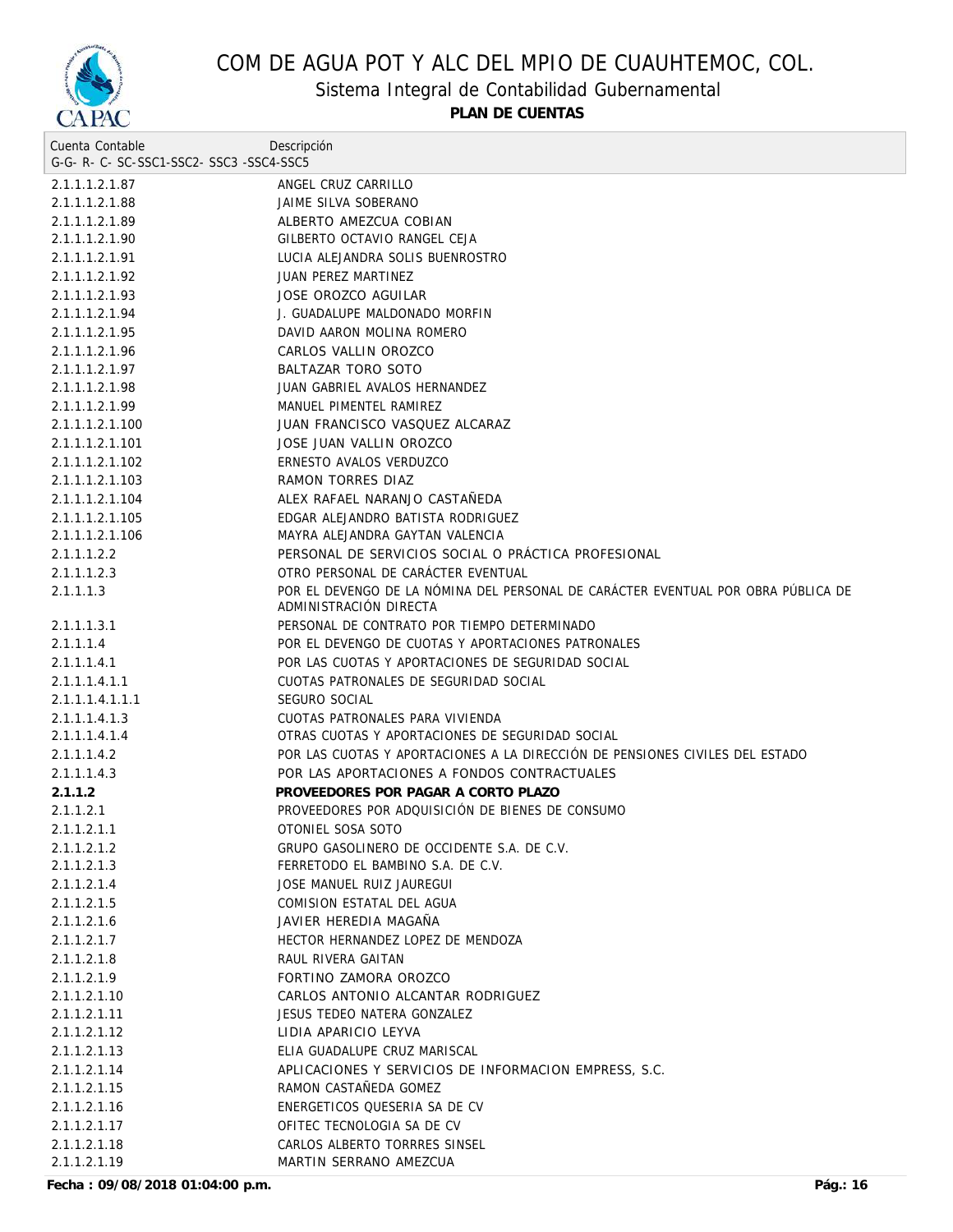

Sistema Integral de Contabilidad Gubernamental

| Cuenta Contable                     | Descripción                                                |  |
|-------------------------------------|------------------------------------------------------------|--|
| G-G-R-C-SC-SSC1-SSC2-SSC3-SSC4-SSC5 |                                                            |  |
| 2.1.1.2.1.20                        | LAURIANO EUDAVE VALENCIA                                   |  |
| 2.1.1.2.1.21                        | VOSITECH DE MEXICO SA DE CV                                |  |
| 2.1.1.2.1.22                        | IMPRESOS SERRANO, S.A. DE C.V.                             |  |
| 2.1.1.2.1.23                        | OMETEOTL LEON URIBE CASTILLO                               |  |
| 2.1.1.2.1.24                        | LUIS ALFREDO AYALA RODRIGUEZ                               |  |
| 2.1.1.2.1.25                        | BERMAD MEXICO, S.A. DE C.V.                                |  |
| 2.1.1.2.1.26                        | DISTRIBUIDORA DE PRODUCTOS QUIMICOS DE COLIMA S.A. DE C.V. |  |
| 2.1.1.2.1.27                        | MARTIN GERARDO VERGARA SANTANA                             |  |
| 2.1.1.2.1.28                        | MA. GUADALUPE CEJA HERNANDEZ                               |  |
| 2.1.1.2.1.29                        | LETICIA VAZQUEZ CORONA                                     |  |
| 2.1.1.2.1.30                        | VICENTE LARIOS RODRIGUEZ                                   |  |
| 2.1.1.2.1.31                        | OSBALDO HEREDIA MAGAÑA                                     |  |
| 2.1.1.2.1.32                        | BOMBAS Y MOTORES DE COLIMA SA DE CV                        |  |
| 2.1.1.2.1.33                        | MARGARITA GUERRERO LOPEZ                                   |  |
| 2.1.1.2.1.34                        | TUBERIAS Y SANITARIOS VENEGAS EN COLIMA S.A. DE C.V.       |  |
| 2.1.1.2.1.35                        | EDGAR RAMIREZ RENTERIA                                     |  |
| 2.1.1.2.1.36                        | AUTOPARTES JUMENEZ S.A. DE C.V.                            |  |
| 2.1.1.2.1.37                        | YADIN QUETZAL GUERRERO PÉREZ MEZA                          |  |
| 2.1.1.2.1.38                        | MARTHA REYNALDA CHECA BONILLA                              |  |
| 2.1.1.2.1.39                        | GUSTAVO ARMANDO GUTIERREZ GUEDEA                           |  |
| 2.1.1.2.1.40                        | FERNANDO ZAMORANO VALERO                                   |  |
| 2.1.1.2.1.41                        | MARIA ANA MORENO CHAVEZ                                    |  |
| 2.1.1.2.1.42                        | MARIA MAGDALENA ROBLES CASTILLO                            |  |
| 2.1.1.2.1.43                        | JORGE VARGAS RUEDA                                         |  |
| 2.1.1.2.1.44                        | LIDIA GUTIERREZ OCHOA                                      |  |
| 2.1.1.2.1.45                        | SALVADOR PEREZ RAMOS                                       |  |
| 2.1.1.2.1.46                        | MA DE JESUS GARCIA HERRERA                                 |  |
| 2.1.1.2.1.47                        | EMPRESAS UNIDAS COLIMAN, S.A. DE C.V.                      |  |
| 2.1.1.2.1.48                        | RAFAEL ALEJANDRO CARRILLO CERVANTES                        |  |
| 2.1.1.2.1.49                        | RAUL SALAZAR OROZCO                                        |  |
| 2.1.1.2.1.50                        | AUTO PARTES Y MAS SA DE CV                                 |  |
| 2.1.1.2.1.51                        | JORGE LOPEZ LAVIN                                          |  |
| 2.1.1.2.1.52                        | ELOISA MERCADO SALAS                                       |  |
| 2.1.1.2.1.53                        | HECTOR ADRIAN VERGARA SANTANA                              |  |
| 2.1.1.2.1.54                        | TERESA ARCEGA MA                                           |  |
| 2.1.1.2.1.55                        | ESTHER MAGALLY MACIAS HERNANDEZ                            |  |
| 2.1.1.2.1.56                        | ADALBERTO AGUIRRE VERDUZCO                                 |  |
| 2.1.1.2.1.57                        | GUILLERMO CONCHAS NORIEGA                                  |  |
| 2.1.1.2.1.58                        | JOSUE FEDERICO RAMIREZ LOPEZ                               |  |
| 2.1.1.2.1.59                        | BMC DE COLIMA S.A. DE C.V.                                 |  |
| 2.1.1.2.1.60                        | RICARDO URIBE CLARIN                                       |  |
| 2.1.1.2.1.61                        | SUCESORES DE JUAN MANUEL ZAMORA SA DE CV                   |  |
| 2.1.1.2.1.62                        | JOEL LORENZANA VALLE                                       |  |
| 2.1.1.2.1.63                        | FELIPA OROZCO ZAMORA                                       |  |
| 2.1.1.2.1.64                        | HUGO ALEJANDRO CASTILLO JUAREZ                             |  |
| 2.1.1.2.1.65                        | LEOPOLDO GUTIERREZ YAÑEZ                                   |  |
| 2.1.1.2.1.66                        | 7 DOS COMUNICACION SA DE CV                                |  |
| 2.1.1.2.1.67                        | CARLOS ALBERTO VILLAVICENCIO GARCIA                        |  |
| 2.1.1.2.1.68                        | AYALA EQUIPOS DE BOMBEO S.A. DE C.V.                       |  |
| 2.1.1.2.1.69                        | ROSA ISELA REGLA CISNEROS                                  |  |
| 2.1.1.2.1.70                        | GERMAN ZUÑIGA CONTRERAS                                    |  |
| 2.1.1.2.1.71                        | CARLOS ALBERTO TORRES SINSEL                               |  |
| 2.1.1.2.1.72                        | MA. CLOTILDE MUNGUIA VIZCAINO                              |  |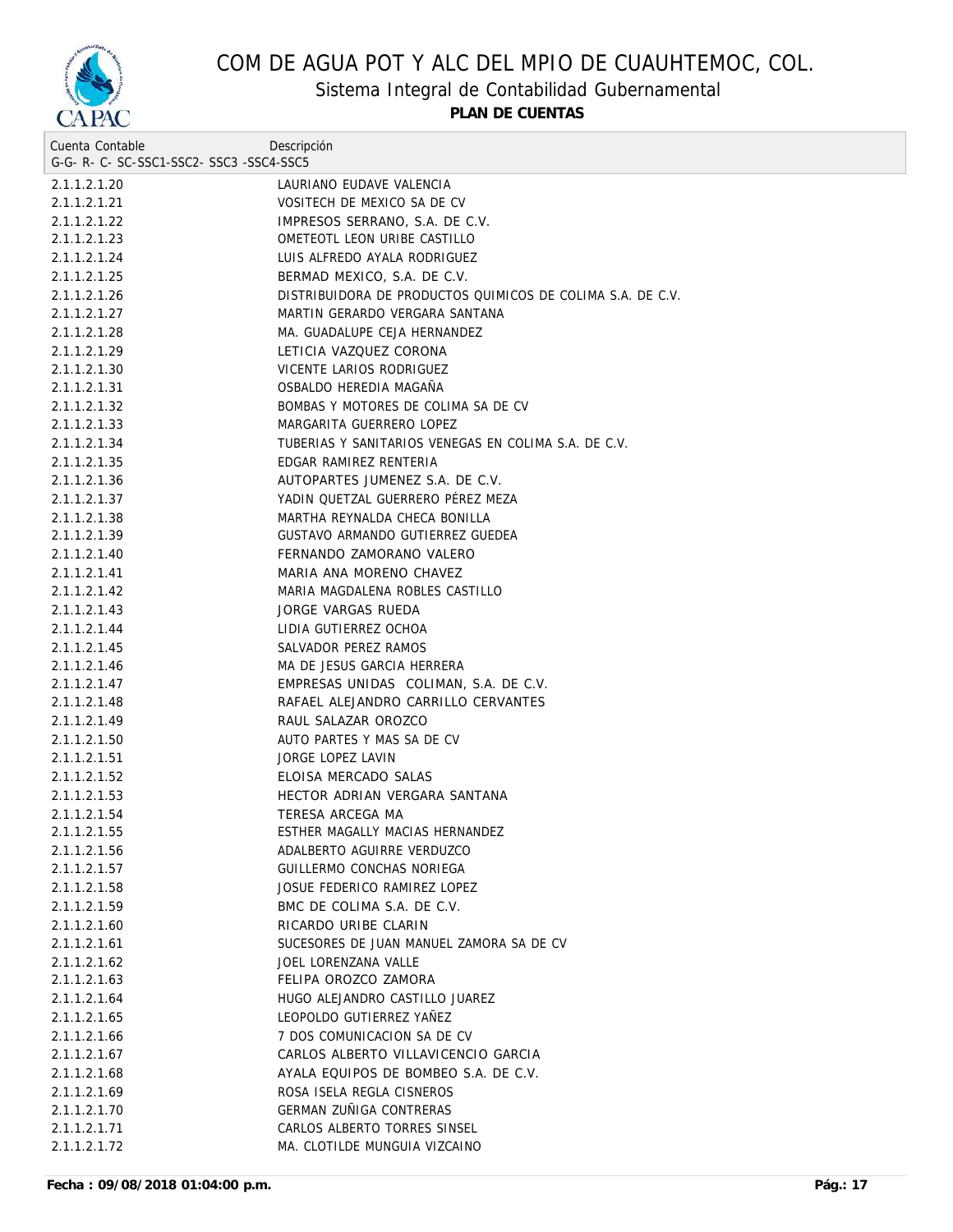

## Sistema Integral de Contabilidad Gubernamental

| Cuenta Contable                     | Descripción                                          |  |
|-------------------------------------|------------------------------------------------------|--|
| G-G-R-C-SC-SSC1-SSC2-SSC3-SSC4-SSC5 |                                                      |  |
| 2.1.1.2.1.73                        | ROSA ELENA CEJA OREGEL                               |  |
| 2.1.1.2.1.74                        | PCO PAPELERIAS, S.A. DE C.V.                         |  |
| 2.1.1.2.1.75                        | FABIOLA VERDUZCO APARICIO                            |  |
| 2.1.1.2.1.76                        | JAIR EFRAIN BARRAGAN GARCIA                          |  |
| 2.1.1.2.1.77                        | ADOLFO CEBALLOS GOMEZ                                |  |
| 2.1.1.2.1.78                        | ALVA PAPELERIA SA DE CV                              |  |
| 2.1.1.2.1.79                        | GOLDENSTAR DE MEXICO, SA DE CV                       |  |
| 2.1.1.2.1.80                        | GUILLERMO CARDENAS BARREDA                           |  |
| 2.1.1.2.1.81                        | JOSE DE JESUS AVALOS PARRA                           |  |
| 2.1.1.2.1.82                        | JAQUE MERCADOTECNIA, SC                              |  |
| 2.1.1.2.1.83                        | INGENIERIA EN SOFTWARE, SA DE CV                     |  |
| 2.1.1.2.1.84                        | FERNANDO RODRIGUEZ MEDINA                            |  |
| 2.1.1.2.1.85                        | STAR PUBLICIDAD E IMPRESION, SA DE CV                |  |
| 2.1.1.2.1.86                        | JUAN GABRIEL NUÑEZ BAUTISTA                          |  |
| 2.1.1.2.1.87                        | SUPER LLANTAS COLIMAN SA DE CV                       |  |
| 2.1.1.2.1.88                        | OFFICE DEPOT DE MEXICO SA DE CV                      |  |
| 2.1.1.2.1.89                        | REFACCIONARIA LA BIELA DE COLIMA S.A. DE C.V.        |  |
| 2.1.1.2.1.90                        | MARISOL TIRADO JAUREGUI                              |  |
| 2.1.1.2.1.91                        | BERTHA ESPINOZA                                      |  |
| 2.1.1.2.1.92                        | QUIROZ IMPERMEABILIZANTES Y RECUBRIMIENTOS, SA DE CV |  |
| 2.1.1.2.1.93                        | CAMARENA BERRA Y ASOCIADOS, S.C.                     |  |
| 2.1.1.2.1.94                        | MA GEORGINA SANCHEZ ZARATE                           |  |
| 2.1.1.2.1.95                        | MARIA LAURA RUIZ RODRIGUEZ                           |  |
| 2.1.1.2.1.96                        | OSCAR MARTIN SERRANO GARCIA                          |  |
| 2.1.1.2.1.97                        | JAIME SANCHEZ CERVANTES                              |  |
| 2.1.1.2.2                           | PROVEEDORES POR PRESTACIÓN DE SERVICIOS              |  |
| 2.1.1.2.2.1                         | COMISION FEDERAL DE ELECTRICIDAD                     |  |
| 2.1.1.2.2.2                         | MIGUEL ANGEL VELASCO NAVARRO                         |  |
| 2.1.1.2.2.3                         | RAUL ANGEL LUNA AGUAYO                               |  |
| 2.1.1.2.2.4                         | TESORERIA DE LA FEDERACION                           |  |
| 2.1.1.2.2.5                         | TELEFONOS DE MEXICO SA B. DE CV                      |  |
| 2.1.1.2.2.6                         | RADIOMOVIL DIPSA S.A.DE C.V.                         |  |
| 2.1.1.2.2.7                         | JUAN CARLOS GARCIA RAMOS                             |  |
| 2.1.1.2.2.8                         | J. CONCEPCION SEPULVEDA HERNANDEZ                    |  |
| 2.1.1.2.2.9                         | JESUS TEDEO NATERA GONZALEZ                          |  |
| 2.1.1.2.2.10                        | PEREZDIAZ ASOCIADOS, S.C.                            |  |
| 2.1.1.2.2.11                        | <b>VVBA BANCOMER</b>                                 |  |
| 2.1.1.2.2.12                        | OSCAR JESUS ALONSO LOPEZ                             |  |
| 2.1.1.2.2.13                        | ROSA ELENA OCHOA VALDOVINOS                          |  |
| 2.1.1.2.2.14                        | SILVESTRE GUARDADO SOLIS                             |  |
| 2.1.1.2.2.15                        | GOBIERNO DEL ESTADO DE COLIMA                        |  |
| 2.1.1.2.2.16                        | SEGUROS BANORTE GENERALI, S. A. DE C.V.              |  |
| 2.1.1.2.2.17                        | EFREN BARRETO BENUTO                                 |  |
| 2.1.1.2.2.18                        | JOSE LUIS REYES VIZCAINO                             |  |
| 2.1.1.2.2.19                        | LUIS OCHOA BENITEZ                                   |  |
| 2.1.1.2.2.20                        | AURELIO CHAVEZ FIGUEROA                              |  |
| 2.1.1.2.2.21                        | HERMELINDA VAZQUEZ PADILLA                           |  |
| 2.1.1.2.2.22                        | FRANCISCO JAVIER MUÑOZ GUTIERREZ                     |  |
| 2.1.1.2.2.23                        | JORGE HUMBERTO FLORES CERRILLOS                      |  |
| 2.1.1.2.2.24                        | MAXIMINO CHAVEZ MAGAÑA                               |  |
| 2.1.1.2.2.25                        | EDGAR RAMIREZ RENTERIA                               |  |
| 2.1.1.2.2.26                        | LUIS HECTOR PALACIOS HARTWEG                         |  |
| 2.1.1.2.2.27                        | GUILLERMO CRUZ GUTIERREZ                             |  |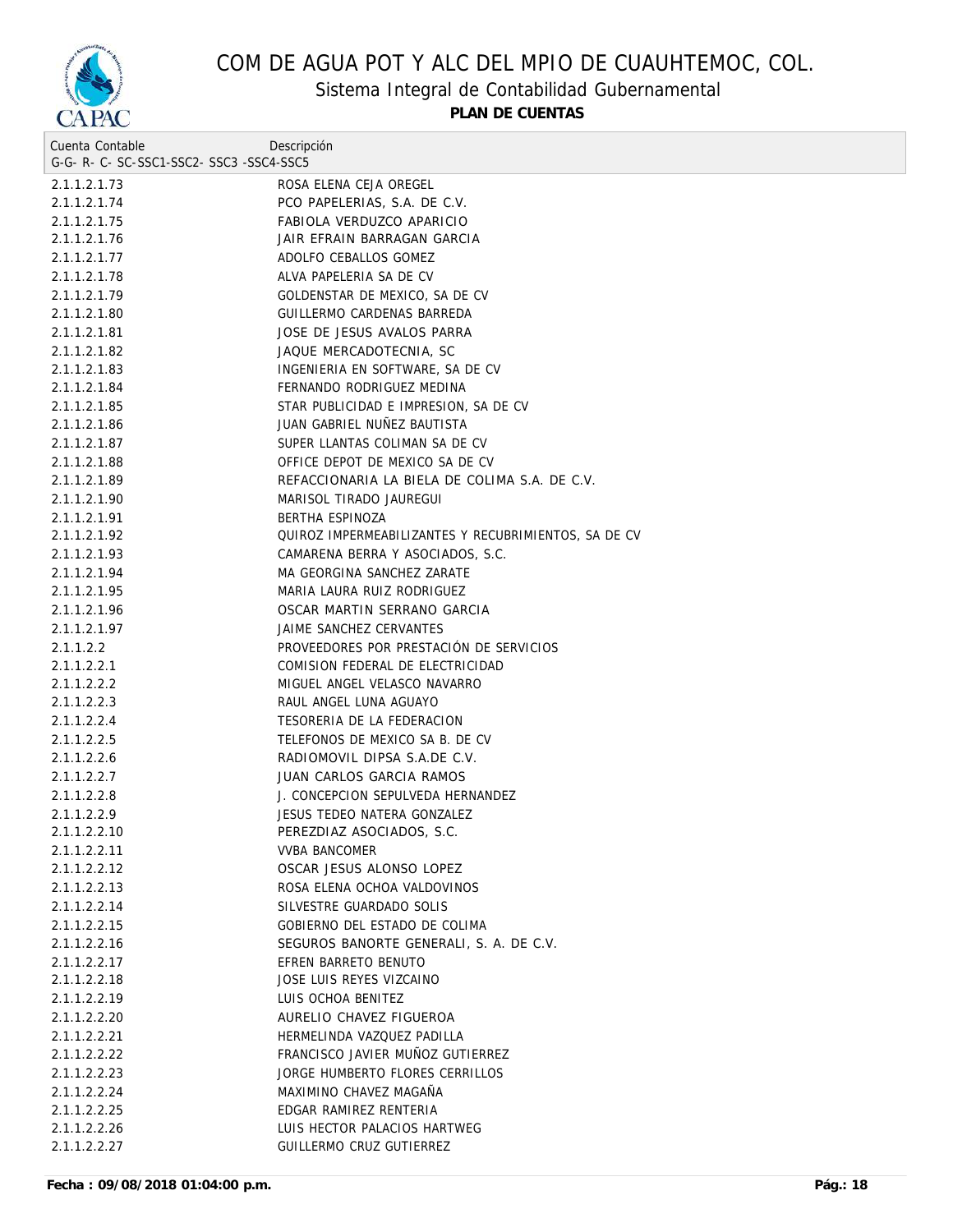

Sistema Integral de Contabilidad Gubernamental

| Cuenta Contable                     | Descripción                                                                                                         |
|-------------------------------------|---------------------------------------------------------------------------------------------------------------------|
| G-G-R-C-SC-SSC1-SSC2-SSC3-SSC4-SSC5 |                                                                                                                     |
| 2.1.1.2.2.28                        | VICTOR MANUEL PEDRAZA OROZCO                                                                                        |
| 2.1.1.2.2.29                        | AXA SEGUROS SA DE CV                                                                                                |
| 2.1.1.2.2.30                        | RAFAEL SEPULVEDA RODRIGUEZ                                                                                          |
| 2.1.1.2.2.31                        | ELFEGO RODRIGUEZ FLORES                                                                                             |
| 2.1.1.2.2.32                        | LOURDES RODRIGUEZ LOPEZ                                                                                             |
| 2.1.1.2.2.33                        | RICARDO ANTONIO FLORES RUBALCAVA                                                                                    |
| 2.1.1.2.2.34                        | VICTOR MANUEL ESTRADA VERDUZCO                                                                                      |
| 2.1.1.2.2.35                        | EDUARDO ERNESTO VIRGEN BATISTA                                                                                      |
| 2.1.1.2.2.36                        | ELVIRA RAMOS GOMEZ                                                                                                  |
| 2.1.1.2.2.37                        | ROGELIO EUGARTE CORTES                                                                                              |
| 2.1.1.2.2.38                        | <b>BBVA BANCOMER</b>                                                                                                |
| 2.1.1.2.2.39                        | C.F.E. SUMINISTRADOR DE SERVICIOS BASICOS                                                                           |
| 2.1.1.2.2.40                        | LUIS MANUEL AYALA RAMIREZ                                                                                           |
| 2.1.1.2.2.41                        | INSTITUTO MEXICANO DEL SEGURO SOCIAL                                                                                |
| 2.1.1.2.2.42                        | CARLOS ANTONIO JUAREZ SILVA                                                                                         |
| 2.1.1.2.2.43                        | OMAR HERRERA ALVARADO                                                                                               |
| 2.1.1.2.3                           | PROVEEDORES POR ADOUISICIÓN DE INMUEBLES                                                                            |
| 2.1.1.2.4                           | PROVEEDORES POR ADQUISICIÓN DE MUEBLES                                                                              |
| 2.1.1.2.5                           | PROVEEDORES POR ADQUISICIÓN POR BIENES INTANGIBLES                                                                  |
| 2.1.1.2.9                           | ADEFAS DE PROVEEDORES                                                                                               |
| 2.1.1.2.9.1                         | ADEFAS DE PROVEEDORES                                                                                               |
| 2.1.1.3                             | CONTRATISTAS POR OBRAS PÚBLICAS POR PAGAR A CORTO PLAZO                                                             |
| 2.1.1.3.1                           | CONTRATISTAS DE OBRAS DE PRESUPUESTO ANUAL                                                                          |
| 2.1.1.3.1.17                        | CONTRATISTAS DE OBRA PÚBLICA CON RECURSOS TRANSFERIDOS DEL PROGRAMA CONADE -<br>INFRAESTRUCTURA DEPORTIVA MUNICIPAL |
| 2.1.1.3.1.18                        | CONTRATISTAS DE OBRA PÚBLICA CON RECURSOS TRANSFERIDOS DEL PROGRAMA SUBSEMUN                                        |
| 2.1.1.3.1.19                        | CONTRATISTAS DE OBRA PÚBLICA CON RECURSOS TRANSFERIDOS DE PROGRAMAS DEL<br><b>GOBIERNO ESTATAL</b>                  |
| 2.1.1.4                             | PARTICIPACIONES Y APORTACIONES POR PAGAR A CORTO PLAZO                                                              |
| 2.1.1.5                             | TRANSFERENCIAS OTORGADAS POR PAGAR A CORTO PLAZO                                                                    |
| 2.1.1.5.1                           | TRANSFERENCIAS INTERNAS OTORGADAS A ENTIDADES PARAESTATALES/PARAMUNICIPALES NO<br>EMPRESARIALES Y NO FINANCIERAS    |
| 2.1.1.5.1.1                         | TRANSFERENCIAS INTERNAS OTORGADAS A PARAMUNICIPALES                                                                 |
| 2.1.1.5.2                           | TRANSFERENCIAS INTERNAS OTORGADAS A ENTIDADES PARAESTATALES/PARAMUNICIPALES<br>EMPRESARIALES Y NO FINANCIERAS       |
| 2.1.1.5.3                           | AYUDAS SOCIALES A PERSONAS FÍSICAS                                                                                  |
| 2.1.1.5.3.1                         | MEJORAMIENTO DE VIVIENDA                                                                                            |
| 2.1.1.5.3.2                         | AYUDAS SOCIALES A PERSONAS FISICAS                                                                                  |
| 2.1.1.5.3.2.1                       | J. INES BEJAR MORALES                                                                                               |
| 2.1.1.5.3.2.2                       | COMISION DE AGUA POTABEL DE CUAUHTEMOC                                                                              |
| 2.1.1.5.4                           | <b>BECAS</b>                                                                                                        |
| 2.1.1.5.5                           | AYUDAS SOCIALES A INSTITUCIONES                                                                                     |
| 2.1.1.5.5.1                         | SINDICATO DE TRABAJADORES AL SERVICIO DEL H. AYUNTAMIENTO                                                           |
| 2.1.1.5.5.2                         | SINDICATO UNICO DE TRABAJADORES AL SERVICIO DE LA PROCESADORA MUNICIPAL DE CARNE                                    |
| 2.1.1.5.6                           | PRÉSTAMOS DEL GOBIERNO FEDERAL Y ESTATAL                                                                            |
| 2.1.1.5.6.1                         | PRESTAMOS DEL GOBIERNO ESTATAL                                                                                      |
| 2.1.1.5.7                           | ASOCIACIONES CIVILES SIN FINES DE LUCRO                                                                             |
| 2.1.1.6                             | INTERESES, COMISIONES Y OTROS GASTOS DE LA DEUDA PÚBLICA POR PAGAR A CORTO<br><b>PLAZO</b>                          |
| 2.1.1.6.1                           | INTERESES DE LA DEUDA INTERNA CON INSTITUCIONES DE CRÉDITO                                                          |
| 2.1.1.6.2                           | COMISIONES DE LA DEUDA PÚBLICA INTERNA                                                                              |
| 2.1.1.6.3                           | GASTOS DE LA DEUDA PÚBLICA INTERNA                                                                                  |
| 2.1.1.7                             | RETENCIONES Y CONTRIBUCIONES POR PAGAR A CORTO PLAZO                                                                |
| 2.1.1.7.1                           | RETENCIONES A CONTRATISTAS Y PROVEEDORES                                                                            |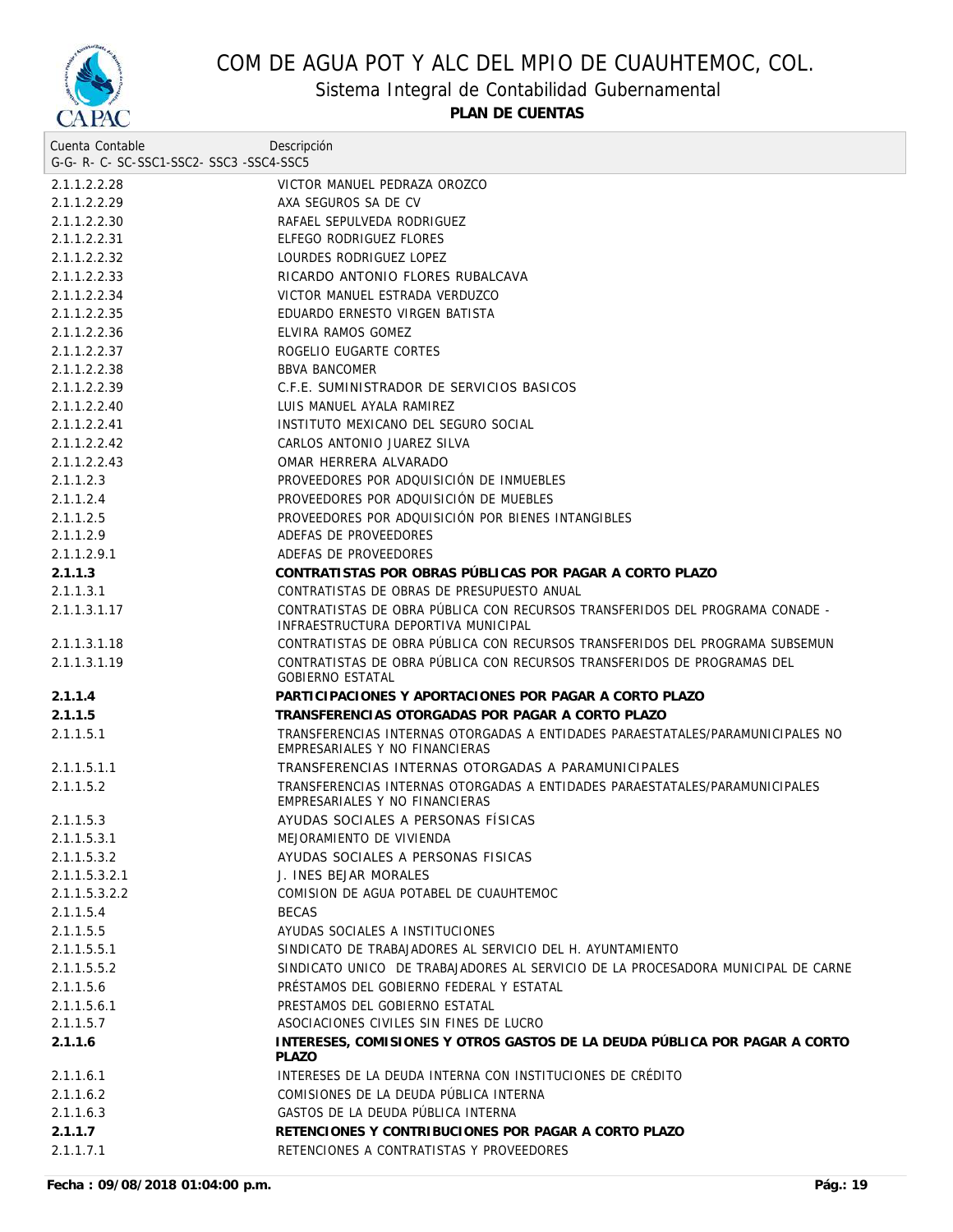

Sistema Integral de Contabilidad Gubernamental

| Cuenta Contable                     | Descripción                                                                 |
|-------------------------------------|-----------------------------------------------------------------------------|
| G-G-R-C-SC-SSC1-SSC2-SSC3-SSC4-SSC5 |                                                                             |
| 2.1.1.7.1.1                         | RETENCIONES A CONTRATISTAS                                                  |
| 2.1.1.7.1.2                         | RETENCIONES A PROVEEDORES                                                   |
| 2.1.1.7.1.2.1                       | POR ARRENDAMIENTO                                                           |
| 2.1.1.7.1.2.2                       | POR HONORARIOS                                                              |
| 2.1.1.7.2                           | RETENCIONES SOBRE REMUNERACIONES AL PERSONAL, DISTINTAS A IMPUESTOS         |
| 2.1.1.7.2.1                         | RETENCIONES POR APORTACIONES A LA SEGURIDAD SOCIAL                          |
| 2.1.1.7.2.2                         | RETENCIONES POR APORTACIONES PARA EL RETIRO, CESANTÍA Y VEJEZ               |
| 2.1.1.7.2.3                         | RETENCIONES POR APORTACIONES A LA DIRECCIÓN DE PENSIONES CIVILES DEL ESTADO |
| 2.1.1.7.2.4                         | RETENCIONES POR PRÉSTAMOS DE LA DIRECCIÓN DE PENSIONES                      |
| 2.1.1.7.2.5                         | RETENCIONES POR APORTACIONES PARA VIVIENDA                                  |
| 2.1.1.7.2.6                         | RETENCIONES POR APORTACIONES A FONDOS CONTRACTUALES                         |
| 2.1.1.7.2.7                         | RETENCIONES POR FINANCIAMIENTOS DE EMPRESAS PRIVADAS                        |
| 2.1.1.7.2.8                         | RETENCIONES POR CUOTAS Y APORTACIONES SINDICALES                            |
| 2.1.1.7.2.8.1                       | CONSTRUCCION DEL SINDICATO                                                  |
| 2.1.1.7.2.8.2                       | PRESTAMO FONDO DE AHORRO SINDICALIZADOS                                     |
| 2.1.1.7.2.8.3                       | CONVIVIO DE SINDICATO                                                       |
| 2.1.1.7.2.8.4                       | COLONIA DEL SINDICATO (VIVIENDA)                                            |
| 2.1.1.7.2.8.5                       | <b>BECAS</b>                                                                |
| 2.1.1.7.2.8.6                       | <b>BONO DE ANTIGÜEDAD</b>                                                   |
| 2.1.1.7.2.8.7                       | <b>BONO DE PUNTUALIDAD</b>                                                  |
| 2.1.1.7.2.8.8                       | BONO DE FIN DE AÑO                                                          |
| 2.1.1.7.2.8.9                       | <b>FONDO DE AHORRO</b>                                                      |
| 2.1.1.7.2.8.10                      | CUOTA SINDICAL                                                              |
| 2.1.1.7.2.9                         | RETENCIONES POR PRESTAMOS PERSONALES                                        |
| 2.1.1.7.2.9.1                       | PRESTAMO FONDO DE AHORRO DE CONFIANZA                                       |
| 2.1.1.7.2.10                        | RETENCIONES POR PENSIONES ALIMENTICIAS                                      |
| 2.1.1.7.2.10.1                      | MA. LUISA MOLINA AVALOS                                                     |
| 2.1.1.7.2.10.2                      | LAURA CATALINA CASTELL GUZMAN                                               |
| 2.1.1.7.2.10.3                      | RETENCION POR PENSION ALIMENTICIA                                           |
| 2.1.1.7.2.10.4                      | MARIA LUISA MOLINA AVALOS                                                   |
| 2.1.1.7.2.10.5                      | ROBERTO DE JESUS TORRES CASTELL                                             |
| 2.1.1.7.2.11                        | OTRAS RETENCIONES VÍA NÓMINA                                                |
| 2.1.1.7.2.11.3                      | RETENCIONES PARTIDO ACCION NACIONAL                                         |
| 2.1.1.7.2.11.4                      | 5% RETENCION PRI                                                            |
| 2.1.1.7.2.11.5                      | PLAN DE PREVISION SOCIAL                                                    |
| 2.1.1.7.3                           | RETENCIONES SOBRE REMUNERACIONES AL PERSONAL POR ISR POR ENTERAR            |
| 2.1.1.7.3.1                         | RETENCION DE ISR POR SUELDOS                                                |
| 2.1.1.7.3.2                         | SUBSIDIO AL EMPLEO                                                          |
| 2.1.1.7.4                           | CONTRIBUCIONES ESTATALES                                                    |
| 2.1.1.7.4.1                         | IMPUESTOS SOBRE NOMINAS Y ASIMILABLES                                       |
| 2.1.1.7.4.1.1                       | IMPUESTO 2% SOBRE NOMINA                                                    |
| 2.1.1.7.5                           | PAGO DE RETENCIONES Y CONTRIBUCIONES A CORTO PLAZO                          |
| 2.1.1.7.6                           | CONTRIBUCIONES FEDERALES                                                    |
| 2.1.1.7.6.1                         | CONTRIBUCIONES POR DERECHOS DE AGUA                                         |
| 2.1.1.7.6.1.1                       | TESORERIA DE LA FEDERACION                                                  |
| 2.1.1.7.6.1.2                       | <b>VVBA BANCOMER</b>                                                        |
| 2.1.1.7.6.2                         | <b>IMPUESTOS</b>                                                            |
| 2.1.1.7.6.2.1                       | <b>IVA TRASLADADO</b>                                                       |
| 2.1.1.7.6.2.2                       | IVA POR PAGAR                                                               |
| 2.1.1.7.7                           | ENRIQUE GURDADO GAITAN                                                      |
| 2.1.1.7.8                           | MARTHA LIDIA REBOLLEDO GONZALEZ                                             |
| 2.1.1.7.9                           | ADRIANA GONZALEZ RAMIREZ                                                    |
| 2.1.1.8                             | DEVOLUCIONES DE LA LEY DE INGRESO POR PAGAR A CORTO PLAZO                   |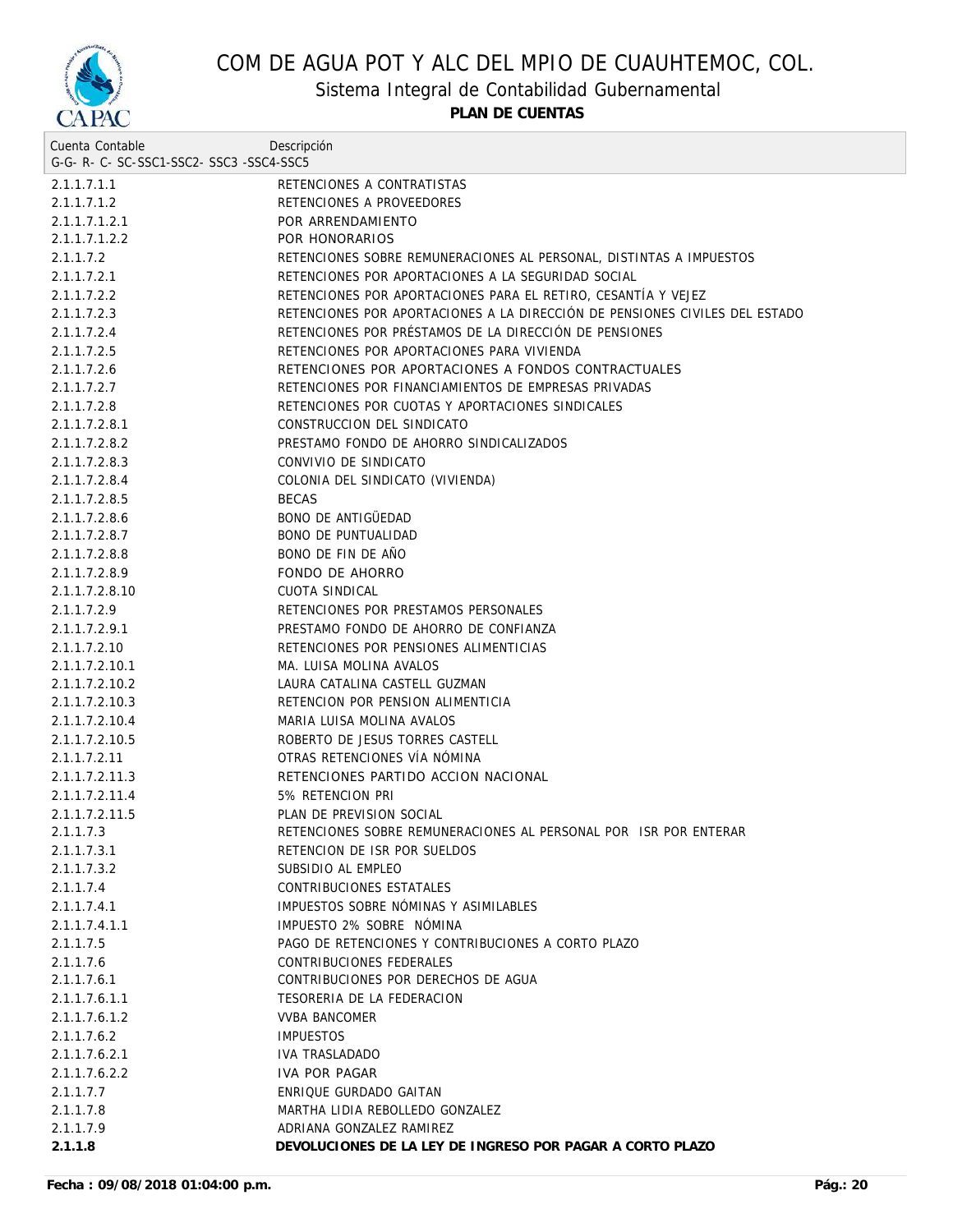

Sistema Integral de Contabilidad Gubernamental

**PLAN DE CUENTAS**

| Cuenta Contable                     | Descripción                                                                                        |
|-------------------------------------|----------------------------------------------------------------------------------------------------|
| G-G-R-C-SC-SSC1-SSC2-SSC3-SSC4-SSC5 |                                                                                                    |
| 2.1.1.8.1                           | DEVOLUCIONES A LA LEY DE INGRESOS DEL EJERCICIO ACTUAL                                             |
| 2.1.1.8.2                           | DEVOLUCIONES A LA LEY DE INGRESOS DE EJERCICIOS ANTERIORES                                         |
| 2.1.1.9                             | OTRAS CUENTAS POR PAGAR A CORTO PLAZO                                                              |
| 2.1.1.9.1                           | CUENTAS POR PAGAR POR PRÉSTAMOS OTORGADOS A EMPLEADOS Y FUNCIONARIOS                               |
| 2.1.1.9.1.1                         | CUENTAS POR PAGAR A INTEGRANTES DEL CABILDO                                                        |
| 2.1.1.9.1.2                         | CUENTAS POR PAGAR A FUNCIONARIOS                                                                   |
| 2.1.1.9.1.3                         | CUENTAS POR PAGAR A TRABAJADORES SINDICALIZADOS                                                    |
| 2.1.1.9.1.4                         | CUENTAS POR PAGAR A OTROS TRABAJADORES                                                             |
| 2.1.1.9.1.5                         | OTRAS CUENTAS POR PAGAR                                                                            |
| 2.1.1.9.1.5.1                       | ENRIOUE SOLIS AGUIRRE                                                                              |
| 2.1.1.9.1.5.2                       | COMISION DE AGUA POTABEL DE CUAUHTEMOC                                                             |
| 2.1.1.9.2                           | CUENTAS POR PAGAR POR ANTICIPOS DE TESORERÍA POR FONDOS REVOLVENTES                                |
| 2.1.1.9.2.1                         | CABILDO                                                                                            |
| 2.1.1.9.2.2                         | PRESIDENCIA MUNICIPAL                                                                              |
| 2.1.1.9.2.3                         | SECRETARÍA DEL AYUNTAMIENTO                                                                        |
| 2.1.1.9.2.4                         | OFICIALÍA MAYOR                                                                                    |
| 2.1.1.9.2.5                         | <b>TESORERIA MUNICIPAL</b>                                                                         |
| 2.1.1.9.2.6                         | CONTRALORIA MUNICIPAL                                                                              |
| 2.1.1.9.2.7                         | DEPENDENCIAS SERVICIOS PÚBLICOS                                                                    |
| 2.1.1.9.2.8                         | DEPENDENCIAS OBRAS PÚBLICAS Y/O DESARROLLO URBANO                                                  |
| 2.1.1.9.2.9                         | DEPENDENCIAS SEGURIDAD PUBLICA Y VIALIDAD                                                          |
| 2.1.1.9.2.10                        | DEPENDENCIAS PLANEACIÓN Y/O DESARROLLO MUNICIPAL                                                   |
| 2.1.1.9.2.11                        | OTRAS DEPENDENCIAS                                                                                 |
| 2.1.1.9.3                           | CUENTAS POR PAGAR POR OTROS PRÉSTAMOS OTORGADOS                                                    |
| 2.1.1.9.3.1                         | PRÉSTAMOS PARA ENTIDADES DE LA ADMINISTRACIÓN PARAMUNICIPAL                                        |
| 2.1.1.9.3.1.1                       | MUNICIPIO DE CUAUHTEMOC, COL.                                                                      |
| 2.1.1.9.3.1.2                       | SUPER KIOSKO, SA DE CV                                                                             |
| 2.1.1.9.3.2                         | PRÉSTAMOS PARA OTRAS ENTIDADES PÚBLICAS                                                            |
| 2.1.1.9.3.3                         | PRÉSTAMOS A INSTITUCIONES PRIVADAS CON OBJETO SOCIAL DE SERVICIO PÚBLICO                           |
| 2.1.1.9.3.4                         | PRÉSTAMOS A PERSONAS FISICAS POR PROGRAMAS MUNICIPALES                                             |
| 2.1.1.9.3.5                         | OTROS PRÉSTAMOS AL SECTOR PRIVADO                                                                  |
| 2.1.1.9.4                           | ANTICIPOS DE PARTICIPACIONES                                                                       |
| 2.1.1.9.4.1                         | GOBIERNO DEL ESTADO DE COLIMA                                                                      |
| 2.1.2                               | DOCUMENTOS POR PAGAR A CORTO PLAZO                                                                 |
| 2.1.2.1                             | DOCUMENTOS COMERCIALES POR PAGAR A CORTO PLAZO                                                     |
| 2.1.2.1.1                           | CONTRATOS DE FINANCIAMIENTO CON INSTITUCIONES DE CRÉDITO PAGADEROS EN EL MISMO<br><b>EJERCICIO</b> |
| 2.1.2.2                             | DOCUMENTOS CON CONTRATISTAS POR OBRAS PÚBLICAS POR PAGAR A CORTO PLAZO                             |
| 2.1.2.9                             | OTROS DOCUMENTOS POR PAGAR A CORTO PLAZO                                                           |
| 2.1.3                               | PORCIÓN A CORTO PLAZO DE LA DEUDA PÚBLICA A LARGO PLAZO                                            |
| 2.1.3.1                             | PORCIÓN A CORTO PLAZO DE LA DEUDA PÚBLICA INTERNA                                                  |
| 2.1.3.1.1                           | PORCIÓN A CP DE TÍTULOS Y VALORES DE DEUDA PÚBLICA INTERNA                                         |
| 2.1.3.1.2                           | PORCIÓN A CP DE LOS PRÉSTAMOS DE LA DEUDA PÚBLICA INTERNA                                          |
| 2.1.3.1.2.1                         | <b>CREDITOS BANOBRAS</b>                                                                           |
| 2.1.3.1.2.2                         | PRESTAMOS SECRETARIA DE FINANZAS                                                                   |
| 2.1.3.2                             | PORCIÓN A CORTO PLAZO DE LA DEUDA PÚBLICA EXTERNA                                                  |
| 2.1.3.2.1                           | PORCIÓN A CP DE TÍTULOS Y VALORES DE DEUDA PÚBLICA EXTERNA                                         |
| 2.1.3.2.2                           | PORCIÓN A CP DE LOS PRÉSTAMOS DE LA DEUDA PÚBLICA EXTERNA                                          |
| 2.1.3.3                             | PORCIÓN A CORTO PLAZO DE ARRENDAMIENTO FINANCIERO                                                  |
| 2.1.3.3.1                           | PORCIÓN A CP DE ARRENDAMIENTO FINANCIERO NACIONAL                                                  |
| 2.1.3.3.2                           | PORCIÓN A CP DE ARRENDAMIENTO FINANCIERO INTERNACIONAL                                             |
| 2.1.4                               | TÍTULOS Y VALORES A CORTO PLAZO                                                                    |
| 2.1.4.1                             | TÍTULOS Y VALORES DE LA DEUDA PÚBLICA INTERNA A CORTO PLAZO                                        |
| 2.1.4.2                             | TÍTULOS Y VALORES DE LA DEUDA PÚBLICA EXTERNA A CORTO PLAZO                                        |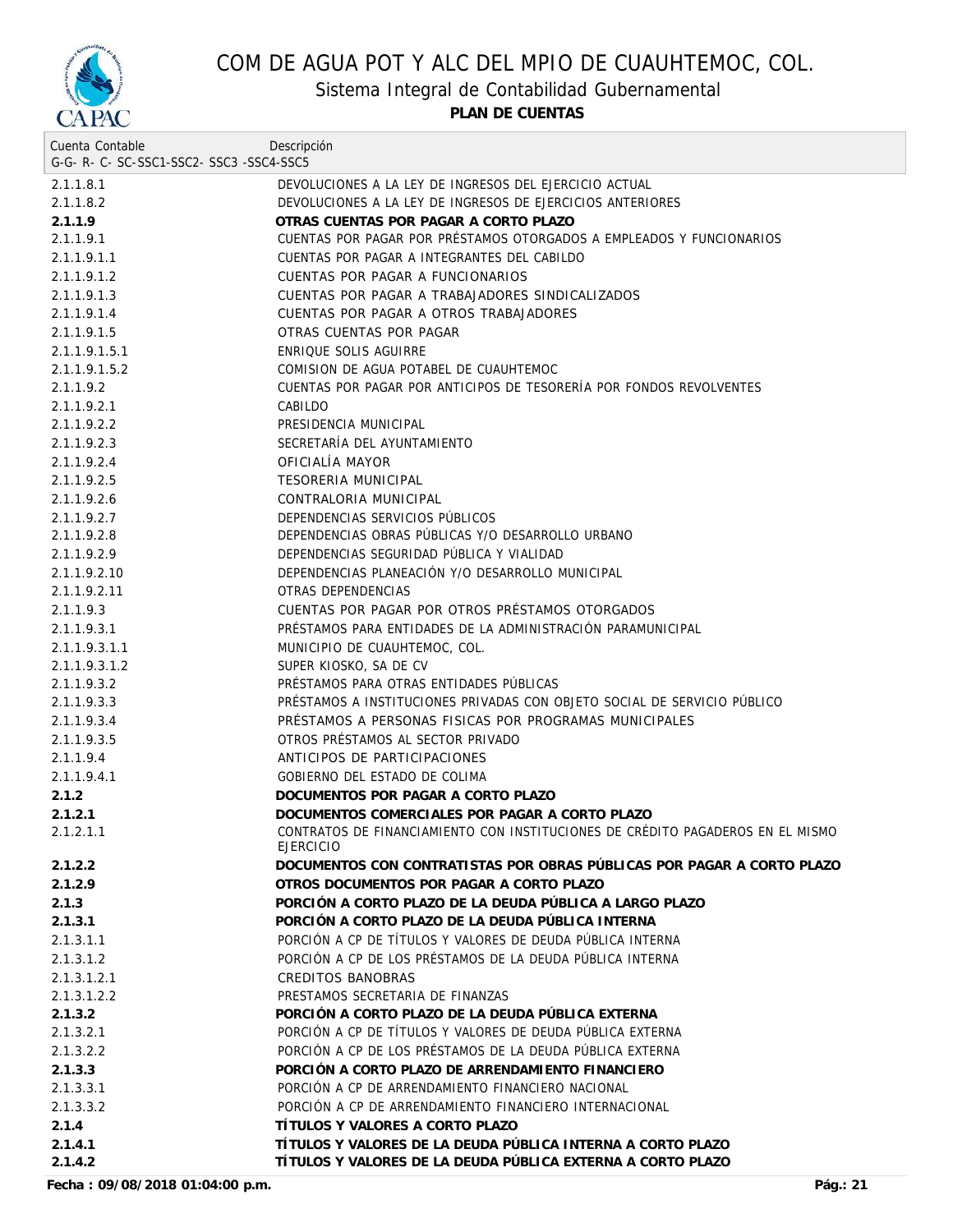

Sistema Integral de Contabilidad Gubernamental

| Cuenta Contable                     | Descripción                                                                                       |
|-------------------------------------|---------------------------------------------------------------------------------------------------|
| G-G-R-C-SC-SSC1-SSC2-SSC3-SSC4-SSC5 |                                                                                                   |
| 2.1.5                               | PASIVOS DIFERIDOS A CORTO PLAZO                                                                   |
| 2.1.5.1                             | INGRESOS COBRADOS POR ADELANTADO A CORTO PLAZO                                                    |
| 2.1.5.1.1                           | INGRESOS POR IMPUESTOS COBRADOS POR ANTICIPADO                                                    |
| 2.1.5.1.1.1                         | IMPUESTOS SOBRE EL PATRIMONIO                                                                     |
| 2.1.5.1.1.1.1                       | <b>IMPUESTO PREDIAL</b>                                                                           |
| 2.1.5.1.2                           | INGRESOS POR CONTRIBUCIONES DE MEJORAS COBRADOS POR ANTICIPADO                                    |
| 2.1.5.1.2.1                         | CONTRIBUCIÓN DE MEJORAS POR OBRAS PÚBLICAS                                                        |
| 2.1.5.1.3                           | INGRESOS POR DERECHOS COBRADOS POR ANTICIPADO                                                     |
| 2.1.5.1.3.1                         | DERECHOS POR EL USO, GOCE, APROVECHAMIENTO O EXPLOTACIÓN DE BIENES DE DOMINIO<br>PÚBLICO          |
| 2.1.5.1.3.2                         | DERECHOS POR PRESTACIÓN DE SERVICIOS                                                              |
| 2.1.5.1.3.3                         | <b>OTROS DERECHOS</b>                                                                             |
| 2.1.5.1.4                           | INGRESOS POR PRODUCTOS COBRADOS POR ANTICIPADO                                                    |
| 2.1.5.1.4.1                         | PRODUCTOS DE TIPO CORRIENTE                                                                       |
| 2.1.5.1.5                           | INGRESOS POR PARTICIPACIONES Y APORTACIONES FEDERALES COBRADOS POR ANTICIPADO                     |
| 2.1.5.1.5.1                         | <b>CONVENIOS</b>                                                                                  |
| 2.1.5.2                             | INTERESES COBRADOS POR ADELANTADO A CORTO PLAZO                                                   |
| 2.1.5.2.1                           | INGRESOS POR APROVECHAMIENTOS COBRADOS POR ANTICIPADO                                             |
| 2.1.5.2.1.1                         | APROVECHAMIENTOS DE CAPITAL                                                                       |
| 2.1.5.2.1.1.1                       | <b>INTERESES</b>                                                                                  |
| 2.1.5.9                             | OTROS PASIVOS DIFERIDOS A CORTO PLAZO                                                             |
| 2.1.5.9.1                           | OTROS PASIVOS DIFERIDOS POR PAGAR HASTA EN DOCE MESES.                                            |
| 2.1.6                               | FONDOS Y BIENES DE TERCEROS EN GARANTÍA Y/O ADMINISTRACIÓN A CORTO PLAZO                          |
| 2.1.6.1                             | FONDOS EN GARANTÍA A CORTO PLAZO                                                                  |
| 2.1.6.1.1                           | DEPÓSITOS EN GARANTÍA POR FUNCIONAMIENTO DE ESTABLECIMIENTOS DE BEBIDAS<br>ALCOHOLICAS            |
| 2.1.6.1.2                           | DEPÓSITOS EN GARANTÍA POR EL PAGO DEL IMPUESTO SOBRE ESPECTÁCULOS Y OTRAS<br>DIVERSIONES PÚBLICAS |
| 2.1.6.2                             | FONDOS EN ADMINISTRACIÓN A CORTO PLAZO                                                            |
| 2.1.6.3                             | FONDOS CONTINGENTES A CORTO PLAZO                                                                 |
| 2.1.6.4                             | FONDOS DE FIDEICOMISOS, MANDATOS Y CONTRATOS ANÁLOGOS A CORTO PLAZO                               |
| 2.1.6.5                             | OTROS FONDOS DE TERCEROS EN GARANTÍA Y/O ADMINISTRACIÓN A CORTO PLAZO                             |
| 2.1.6.6                             | VALORES Y BIENES EN GARANTÍA A CORTO PLAZO                                                        |
| 2.1.6.6.1                           | VALORES Y BIENES EN GARANTÍA DEL INTERÉS FISCAL                                                   |
| 2.1.7                               | PROVISIONES A CORTO PLAZO                                                                         |
| 2.1.7.1                             | PROVISIÓN PARA DEMANDAS Y JUICIOS A CORTO PLAZO                                                   |
| 2.1.7.1.1                           | DEVOLUCION DE DERECHO DE ALUMBRADO PUBLICO                                                        |
| 2.1.7.2                             | PROVISIÓN PARA CONTINGENCIAS A CORTO PLAZO                                                        |
| 2.1.7.9                             | OTRAS PROVISIONES A CORTO PLAZO                                                                   |
| 2.1.9                               | OTROS PASIVOS A CORTO PLAZO                                                                       |
| 2.1.9.1                             | INGRESOS POR CLASIFICAR                                                                           |
| 2.1.9.2                             | RECAUDACIÓN POR PARTICIPAR                                                                        |
| 2.1.9.9                             | OTROS PASIVOS CIRCULANTES                                                                         |
| 2.1.9.9.1                           | PASIVOS CIRCULANTES DIVERSOS                                                                      |
|                                     | FONDOS AJENOS (EJERCICIOS ANTERIORES)                                                             |
| 2.1.9.9.1.1                         |                                                                                                   |
| 2.1.9.9.1.2                         | PASIVOS DIVERSOS                                                                                  |
| 2.2                                 | PASIVO NO CIRCULANTE                                                                              |
| 2.2.1                               | CUENTAS POR PAGAR A LARGO PLAZO                                                                   |
| 2.2.1.1                             | PROVEEDORES POR PAGAR A LARGO PLAZO                                                               |
| 2.2.1.2                             | CONTRATISTAS POR OBRAS PÚBLICAS POR PAGAR A LARGO PLAZO                                           |
| 2.2.2                               | DOCUMENTOS POR PAGAR A LARGO PLAZO                                                                |
| 2.2.2.1                             | DOCUMENTOS COMERCIALES POR PAGAR A LARGO PLAZO                                                    |
| 2.2.2.1.1                           | DEPOSITOS EN GARANTIA BEBIDAS ALCOHOLICAS                                                         |
| 2.2.2.2                             | DOCUMENTOS CON CONTRATISTAS POR OBRAS PÚBLICAS POR PAGAR A LARGO PLAZO                            |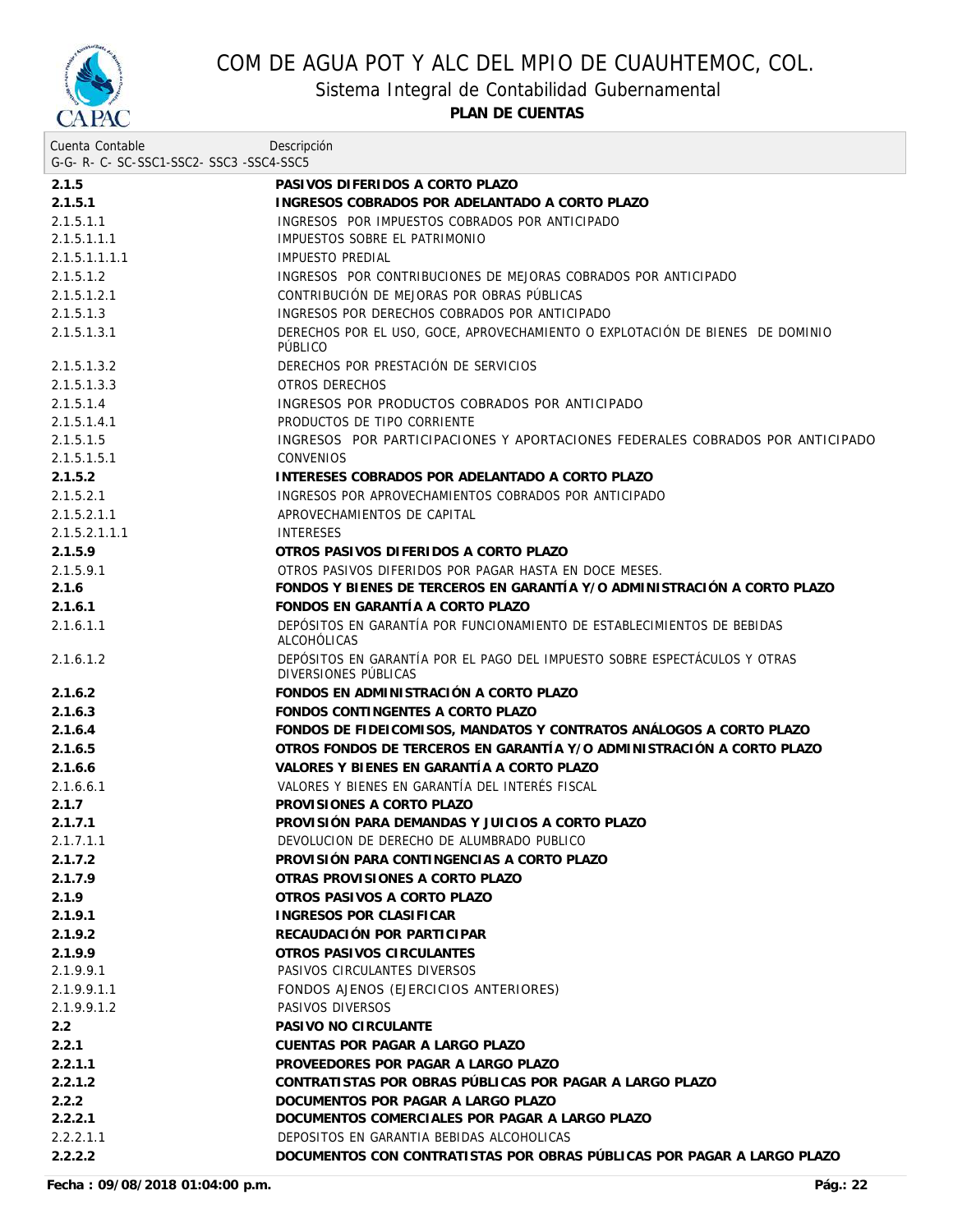

Sistema Integral de Contabilidad Gubernamental

| Cuenta Contable                          | Descripción                                                              |  |
|------------------------------------------|--------------------------------------------------------------------------|--|
| G-G- R- C- SC-SSC1-SSC2- SSC3 -SSC4-SSC5 |                                                                          |  |
| 2.2.2.3                                  | CREDITOS BANCARIOS                                                       |  |
| 2.2.2.3.1                                | <b>CREDITOS BANOBRAS</b>                                                 |  |
| 2.2.2.9                                  | OTROS DOCUMENTOS POR PAGAR A LARGO PLAZO                                 |  |
| 2.2.3                                    | DEUDA PÚBLICA A LARGO PLAZO                                              |  |
| 2.2.3.1                                  | TÍTULOS Y VALORES DE LA DEUDA PÚBLICA INTERNA A LARGO PLAZO              |  |
| 2.2.3.2                                  | TÍTULOS Y VALORES DE LA DEUDA PÚBLICA EXTERNA A LARGO PLAZO              |  |
| 2.2.3.3                                  | PRÉSTAMOS DE LA DEUDA INTERNA POR PAGAR A LARGO PLAZO                    |  |
| 2.2.3.3.1                                | FINANCIAMIENTOS DE INSTITUCIONES DE CRÉDITO                              |  |
| 2.2.3.4                                  | PRÉSTAMOS DE LA DEUDA EXTERNA POR PAGAR A LARGO PLAZO                    |  |
| 2.2.3.5                                  | ARRENDAMIENTO FINANCIERO POR PAGAR LARGO PLAZO                           |  |
| 2.2.3.5.1                                | ARRENDAMIENTO FINANCIERO MAYOR A DOCE MESES                              |  |
| 2.2.4                                    | PASIVOS DIFERIDOS A LARGO PLAZO                                          |  |
| 2.2.4.1                                  | CRÉDITOS DIFERIDOS A LARGO PLAZO                                         |  |
| 2.2.4.2                                  | INTERESES COBRADOS POR ADELANTADOS A LARGO PLAZO                         |  |
| 2.2.4.9                                  | OTROS PASIVOS DIFERIDOS A LARGO PLAZO                                    |  |
| 2.2.4.9.1                                | PASIVOS DIFERIDOS DIVERSOS A LARGO PLAZO                                 |  |
| 2.2.5                                    | FONDOS Y BIENES DE TERCEROS EN GARANTÍA Y/O ADMINISTRACIÓN A LARGO PLAZO |  |
| 2.2.5.1                                  | FONDOS EN GARANTÍA A LARGO PLAZO                                         |  |
| 2.2.5.2                                  | FONDOS EN ADMINISTRACIÓN A LARGO PLAZO                                   |  |
| 2.2.5.3                                  | FONDOS CONTINGENTES A LARGO PLAZO                                        |  |
| 2.2.5.4                                  | FONDOS DE FIDEICOMISOS, MANDATOS Y CONTRATOS ANÁLOGOS A LARGO PLAZO      |  |
| 2.2.5.5                                  | OTROS FONDOS DE TERCEROS EN GARANTÍA Y/O ADMINISTRACIÓN A LARGO PLAZO    |  |
| 2.2.5.6                                  | VALORES Y BIENES EN GARANTÍA A LARGO PLAZO                               |  |
| 2.2.6                                    | PROVISIONES A LARGO PLAZO                                                |  |
| 2.2.6.1                                  | PROVISIÓN PARA DEMANDAS Y JUICIOS A LARGO PLAZO                          |  |
| 2.2.6.2                                  | PROVISIÓN POR PENSIONES A LARGO PLAZO                                    |  |
| 2.2.6.3                                  | PROVISIÓN PARA CONTINGENCIAS A LARGO PLAZO                               |  |
| 2.2.6.9                                  | OTRAS PROVISIONES A LARGO PLAZO                                          |  |
|                                          |                                                                          |  |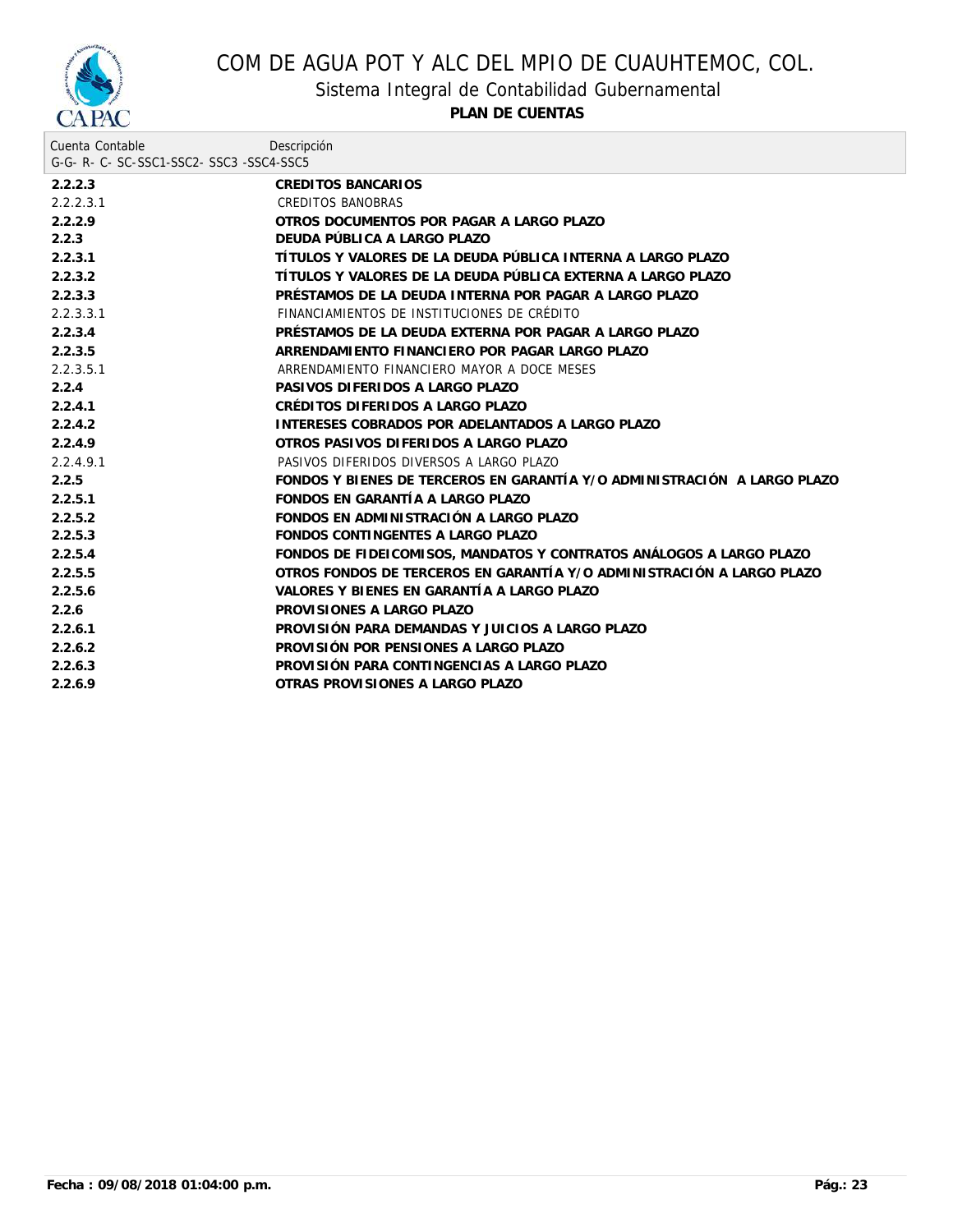

Sistema Integral de Contabilidad Gubernamental

| Cuenta Contable<br>G-G- R- C- SC-SSC1-SSC2- SSC3 -SSC4-SSC5 | Descripción                                                                             |
|-------------------------------------------------------------|-----------------------------------------------------------------------------------------|
| 3                                                           | HACIENDA PUBLICA/ PATRIMONIO                                                            |
| 3.1                                                         | HACIENDA PUBLICA/ PATRIMONIO CONTRIBUIDO                                                |
| 3.1.1                                                       | <b>APORTACIONES</b>                                                                     |
| 3.1.2                                                       | DONACIONES DE CAPITAL                                                                   |
| 3.1.3                                                       | ACTUALIZACIÓN DE LA HACIENDA PÚBLICA/ PATRIMONIO                                        |
| 3.1.3.1                                                     | PATRIMONIO MUNICIPAL                                                                    |
| 3.2                                                         | HACIENDA PUBLICA/ PATRIMONIO GENERADO                                                   |
| 3.2.1                                                       | RESULTADOS DEL EJERCICIO: (AHORRO/ DESAHORRO)                                           |
| 3.2.2                                                       | RESULTADOS DE EJERCICIOS ANTERIORES                                                     |
| 3.2.2.1                                                     | RESULTADO DE EJERCICIOS ANTERIORES                                                      |
| 3.2.2.2                                                     | RESULTADO DE EJERCICIO 2012                                                             |
| 3.2.2.3                                                     | RESULTADO DE EJERCICIO 2013                                                             |
| 3.2.2.4                                                     | RESULTADO DE EJERCICIO 2014                                                             |
| 3.2.2.5                                                     | RESULTADO DE EJERCICIO 2015                                                             |
| 3.2.2.6                                                     | RESULTADO DE EJERCICIO 2016                                                             |
| 3.2.2.7                                                     | RESULTADO DE EJERCICIO 2017                                                             |
| 3.2.3                                                       | <b>REVALÚOS</b>                                                                         |
| 3.2.3.1                                                     | REVALÚO DE BIENES INMUEBLES                                                             |
| 3.2.3.2                                                     | REVALÚO DE BIENES MUEBLES                                                               |
| 3.2.3.3                                                     | REVALÚO DE BIENES INTANGIBLES                                                           |
| 3.2.3.9                                                     | OTROS REVALÚOS                                                                          |
| 3.2.4                                                       | <b>RESERVAS</b>                                                                         |
| 3.2.4.1                                                     | RESERVAS DE PATRIMONIO                                                                  |
| 3.2.4.2                                                     | RESERVAS TERRITORIALES                                                                  |
| 3.2.4.2.1                                                   | RESERVAS TERRITORIALES MUNICIPALES                                                      |
| 3.2.4.3                                                     | RESERVAS POR CONTINGENCIAS                                                              |
| 3.2.5                                                       | RECTIFICACIONES DE RESULTADOS DE EJERCICIOS ANTERIORES                                  |
| 3.2.5.1                                                     | CAMBIOS EN POLÍTICAS CONTABLES                                                          |
| 3.2.5.2                                                     | CAMBIOS POR ERRORES CONTABLES                                                           |
| 3.3                                                         | EXCESO O INSUFICIENCIA EN LA ACTUALIZACION DE LA HACIENDA PUBLICA/<br><b>PATRIMONIO</b> |
| 3.3.1                                                       | RESULTADO POR POSICIÓN MONETARIA                                                        |
| 3.3.2                                                       | RESULTADO POR TENENCIA DE ACTIVOS NO MONETARIOS                                         |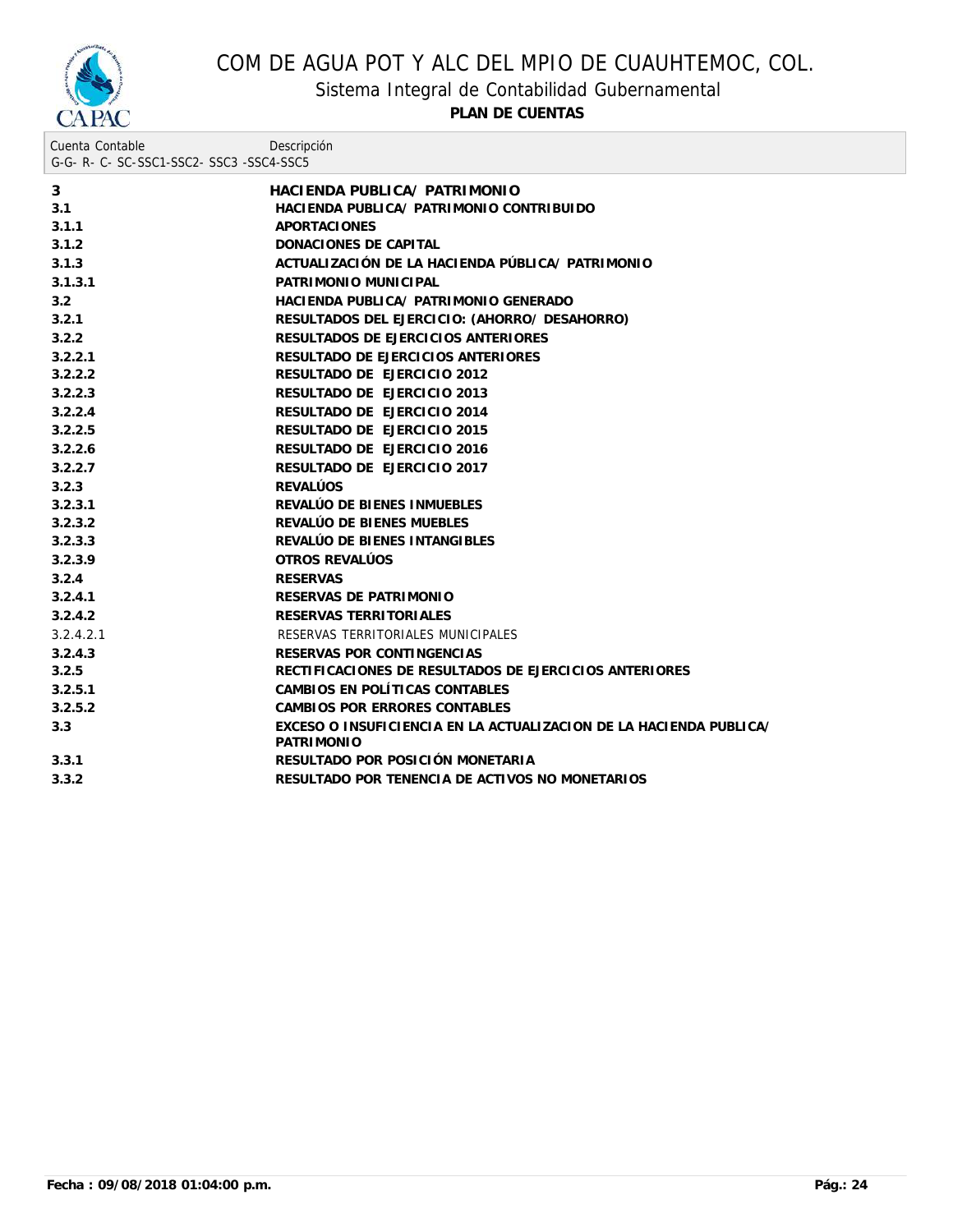

Sistema Integral de Contabilidad Gubernamental

| Cuenta Contable                     | Descripción |
|-------------------------------------|-------------|
| G-G-R-C-SC-SSC1-SSC2-SSC3-SSC4-SSC5 |             |
|                                     |             |

|                            | <b>INGRESOS</b>                                                              |
|----------------------------|------------------------------------------------------------------------------|
| 4<br>4.1                   | INGRESOS DE GESTIÓN                                                          |
| 4.1.1                      | <b>IMPUESTOS</b>                                                             |
| 4.1.1.1                    | IMPUESTO SOBRE LOS INGRESOS                                                  |
| 4.1.1.1.1                  | IMPUESTO SOBRE ESPECTÁCULOS Y OTRAS DIVERSIONES PUBLICAS                     |
| 4.1.1.1.1.1                | <b>BOX Y LUCHA LIBRE</b>                                                     |
| 4.1.1.1.1.2                | <b>TEATROS</b>                                                               |
| 4.1.1.1.1.3                | CORRIDAS DE TOROS                                                            |
|                            |                                                                              |
| 4.1.1.1.1.4                | CHARREADAS Y JARIPEOS<br>CIRCOS Y CARPAS                                     |
| 4.1.1.1.1.5<br>4.1.1.1.1.6 | PRESENTACIONES ARTISTICAS                                                    |
| 4.1.1.1.1.7                | ESPECTACULOS DEPORTIVOS                                                      |
| 4.1.1.1.1.8                | PALENQUES DE GALLOS                                                          |
| 4.1.1.1.1.9                | OTROS ESPECTÁCULOS Y DIVERSIONES                                             |
| 4.1.1.2                    | IMPUESTOS SOBRE EL PATRIMONIO                                                |
|                            |                                                                              |
| 4.1.1.2.1                  | IMPUESTO PREDIAL                                                             |
| 4.1.1.2.1.1                | IMPUESTO PREDIAL URBANO EDIFICADO                                            |
| 4.1.1.2.1.2<br>4.1.1.2.1.3 | IMPUESTO PREDIAL URBANO NO EDIFICADO<br>IMPUESTO PREDIAL RÚSTICO             |
|                            | IMPUESTO PREDIAL PARCELAS                                                    |
| 4.1.1.2.1.4                | IMPUESTO PREDIAL CEMENTERIOS PRIVADOS                                        |
| 4.1.1.2.1.5                | DESCUENTOS Y BONIFICACIONES POR PRONTO PAGO                                  |
| 4.1.1.2.1.6                | DESCUENTOS Y BONIFICACIONES JUBILADOS Y PENSIONADOS                          |
| 4.1.1.2.1.7                | DESCUENTOS Y BONIFICACIONES DISCAPACITADOS Y TERCERA EDAD                    |
| 4.1.1.2.1.8<br>4.1.1.2.1.9 | OTROS DESCUENTOS Y BONIFICACIONES                                            |
| 4.1.1.2.2                  | CONTRIBUCIONES ESPECIALES                                                    |
| 4.1.1.2.3                  | IMPUESTOS NO COMPRENDIDOS EN LAS FRACIONES DE LA LEY DE INGRESOS CAUSADAS EN |
|                            | EJERCICIOS FISCALES ANTERIORES PENDIENTES DE LIQUIDACIÓN O PAGO              |
| 4.1.1.3                    | IMPUESTO SOBRE LA PRODUCCIÓN, EL CONSUMO Y LAS TRANSACCIONES                 |
| 4.1.1.3.1                  | IMPUESTO SOBRE TRANSMISIONES PATRIMONIALES                                   |
| 4.1.1.4                    | IMPUESTOS AL COMERCIO EXTERIOR                                               |
| 4.1.1.5                    | IMPUESTOS SOBRE NÓMINAS Y ASIMILABLES                                        |
| 4.1.1.6                    | IMPUESTOS ECOLÓGICOS                                                         |
| 4.1.1.7                    | <b>ACCESORIOS</b>                                                            |
| 4.1.1.7.1                  | ACCESORIOS DE IMPUESTO PREDIAL                                               |
| 4.1.1.7.1.1                | GASTOS DE EJECUCIÓN                                                          |
| 4.1.1.7.1.2                | <b>MULTAS</b>                                                                |
| 4.1.1.7.1.3                | <b>RECARGOS</b>                                                              |
| 4.1.1.7.1.4                | <b>INDEMNIZACIONES</b>                                                       |
| 4.1.1.7.1.5                | HONORARIOS DE NOTIFICACIÓN                                                   |
| 4.1.1.7.1.6                | DESCUENTOS EN RECARGOS                                                       |
| 4.1.1.7.1.7                | <b>DESCUENTOS EN MULTAS</b>                                                  |
| 4.1.1.7.2                  | ACCESORIOS DEL IMPUESTO SOBRE ESPECTACULOS Y DIV. PUB.                       |
| 4.1.1.7.2.1                | GASTOS DE EJECUCIÓN                                                          |
| 4.1.1.7.2.2                | <b>MULTAS</b>                                                                |
| 4.1.1.7.2.3                | <b>RECARGOS</b>                                                              |
| 4.1.1.7.2.4                | HONORARIOS DE INTERVENCIÓN                                                   |
| 4.1.1.7.3                  | ACCESORIOS DEL IMP. SOBRE TRANSM. PATRIMONIAL                                |
| 4.1.1.7.3.1                | GASTOS DE EJECUCIÓN                                                          |
| 4.1.1.7.3.2                | <b>MULTAS</b>                                                                |
| 4.1.1.7.3.3                | <b>RECARGOS</b>                                                              |
| 4.1.1.7.4                  | OTROS ACCESORIOS                                                             |
| 4.1.1.9                    | OTROS IMPUESTOS                                                              |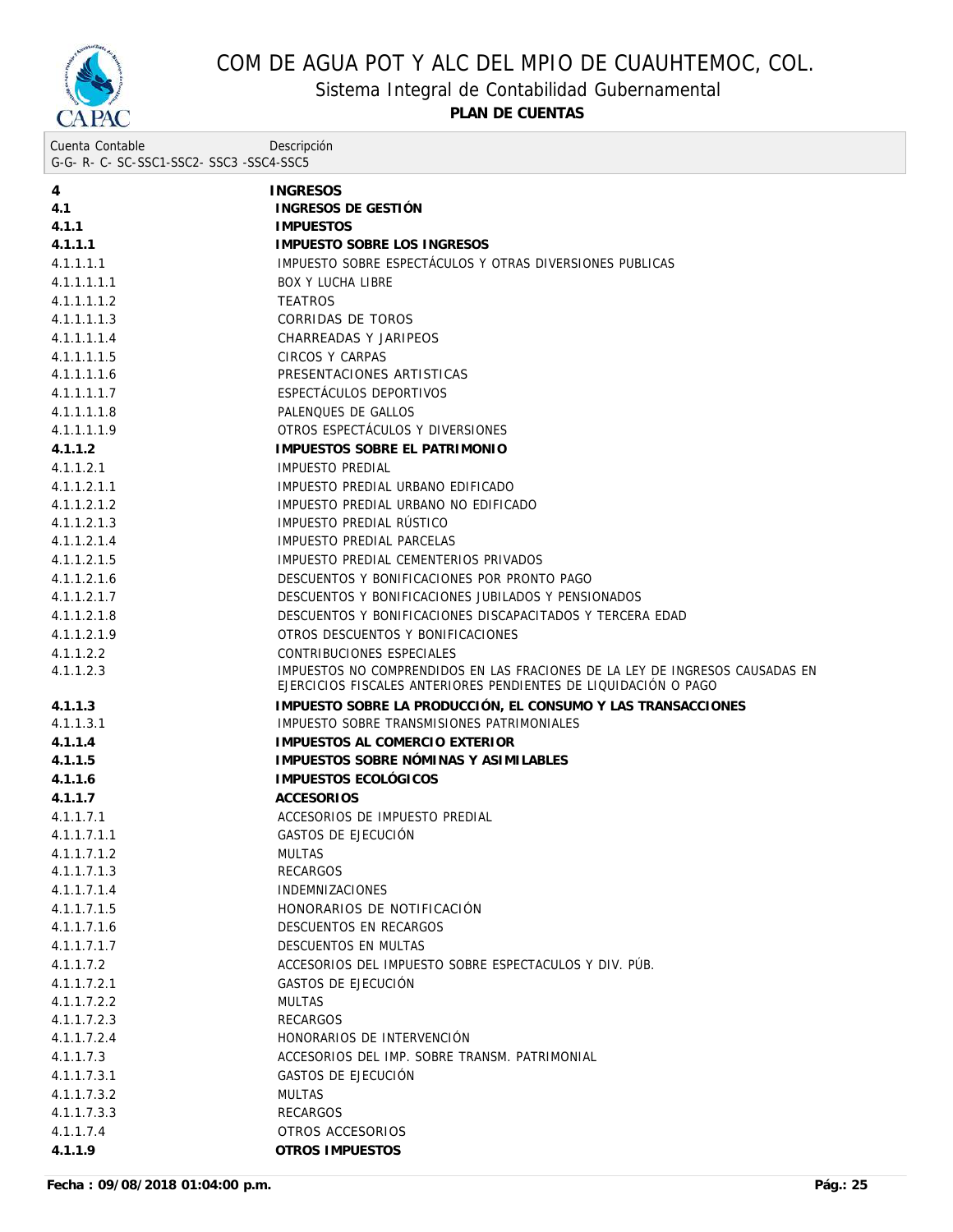

Sistema Integral de Contabilidad Gubernamental

| Cuenta Contable                     | Descripción                                                                                                                                                          |
|-------------------------------------|----------------------------------------------------------------------------------------------------------------------------------------------------------------------|
| G-G-R-C-SC-SSC1-SSC2-SSC3-SSC4-SSC5 |                                                                                                                                                                      |
| 4.1.2                               | CUOTAS Y APORTACIONES DE SEGURIDAD SOCIAL                                                                                                                            |
| 4.1.2.1                             | APORTACIONES PARA FONDOS DE VIVIENDA                                                                                                                                 |
| 4.1.2.2                             | CUOTAS PARA EL SEGURO SOCIAL                                                                                                                                         |
| 4.1.2.3                             | CUOTAS DE AHORRO PARA EL RETIRO                                                                                                                                      |
| 4.1.2.4                             | <b>ACCESORIOS</b>                                                                                                                                                    |
| 4.1.2.9                             | OTRAS CUOTAS Y APORTACIONES PARA LA SEGURIDAD SOCIAL                                                                                                                 |
| 4.1.3                               | CONTRIBUCIONES DE MEJORAS                                                                                                                                            |
| 4.1.3.1                             | CONTRIBUCIÓN DE MEJORAS POR OBRAS PÚBLICAS                                                                                                                           |
| 4.1.3.1.1                           | CONT. DE MEJORAS POR OBRAS DE RECURSOS PROPIOS                                                                                                                       |
| 4.1.3.1.2                           | CONT. DE MEJORAS POR OBRAS DE RECURSOS DEL FAISM                                                                                                                     |
| 4.1.3.1.3                           | CONT. DE MEJORAS POR OBRAS CON RECURSOS DE EMPRESTITOS                                                                                                               |
| 4.1.3.9                             | CONTRIBUCIONES DE MEJORAS NO COMPRENDIDAS EN LAS FRACCIONES DE LA LEY DE<br>INGRESOS CAUSADAS EN EJERCICIOS FISCALES ANTERIORES PENDIENTES DE<br>LIQUIDACIÓN O PAGO. |
| 4.1.4                               | <b>DERECHOS</b>                                                                                                                                                      |
| 4.1.4.1                             | DERECHOS POR EL USO, GOCE, APROVECHAMIENTO O EXPLOTACIÓN DE BIENES DE<br>DOMINIO PÚBLICO                                                                             |
| 4.1.4.1.1                           | USO DE VÍAS Y ÁREAS PÚBLICAS                                                                                                                                         |
| 4.1.4.1.1.1                         | ESTACIONAMIENTO AUTOMÓVILES DE SITIO                                                                                                                                 |
| 4.1.4.1.1.2                         | ESTACIONAMIENTO CAMIONETAS Y CAMIONES DE ALQUILER                                                                                                                    |
| 4.1.4.1.1.3                         | ESTACIONAMIENTO CAMIONES URBANOS Y MINIBUESES                                                                                                                        |
| 4.1.4.1.1.4                         | ESTACIONAMIENTO PÚBLICO DE PROPIEDAD MUNICIPAL                                                                                                                       |
| 4.1.4.1.1.5                         | ESTACIONAMIENTO CON ESTACIONOMETRO                                                                                                                                   |
| 4.1.4.1.1.6                         | USO PARA PUESTOS FIJOS, SEMIFIJOS, AMBULANTES Y TIANGUIS                                                                                                             |
| 4.1.4.1.1.7                         | CASETAS DE TELÉFONO INSTALADAS EN VÍA PÚBLICA                                                                                                                        |
| 4.1.4.1.1.8                         | OTROS NO ESPECIFICADOS                                                                                                                                               |
| 4.1.4.2                             | DERECHOS A LOS HIDROCARBUROS                                                                                                                                         |
| 4.1.4.3                             | DERECHOS POR PRESTACIÓN DE SERVICIOS                                                                                                                                 |
| 4.1.4.3.1                           | SERVICIOS MÉDICOS                                                                                                                                                    |
| 4.1.4.3.2                           | ALUMBRADO PÚBLICO                                                                                                                                                    |
| 4.1.4.3.2.1                         | <b>RECAUDACION CFE</b>                                                                                                                                               |
| 4.1.4.3.2.2                         | RECAUDACIÓN TESORERIA                                                                                                                                                |
| 4.1.4.3.3                           | ASEO PÚBLICO                                                                                                                                                         |
| 4.1.4.3.4                           | <b>CEMENTERIOS</b>                                                                                                                                                   |
| 4.1.4.3.5                           | <b>RASTRO</b>                                                                                                                                                        |
| 4.1.4.3.6                           | SEGURIDAD PUBLICA                                                                                                                                                    |
| 4.1.4.3.7                           | CONCESIONES                                                                                                                                                          |
| 4.1.4.3.8                           | SERVICIO DE AGUA                                                                                                                                                     |
| 4.1.4.3.8.1                         | SERVICIO MEDIDO DOMESTICO                                                                                                                                            |
| 4.1.4.3.8.2                         | SERVICIO MEDIDO NO DOMESTICO                                                                                                                                         |
| 4.1.4.3.8.3                         | SERVICIO CUOTA FIJA DOMESTICO                                                                                                                                        |
| 4.1.4.3.8.4                         | SERVICIO CUOTA FIJA NO DOMESTICO                                                                                                                                     |
| 4.1.4.3.8.5                         | DESCUENTO POR PRONTO PAGO 8% DE AGUA PUBLICO EN GENERAL                                                                                                              |
| 4.1.4.3.8.6                         | DESCUENTO POR PRONTO PAGO 12% DE AGUA PUBLICO EN GENERAL                                                                                                             |
| 4.1.4.3.8.7                         | DESCUENTO POR PRONTO PAGO 25% DE AGUA SINDICALIZADO H. AYUNTAMIENTO DE<br><b>CUAUHTEMOC</b>                                                                          |
| 4.1.4.3.8.8                         | DESCUENTO POR PRONTO PAGO 50% DE AGUA JUBILADOS Y PENSIONADOS                                                                                                        |
| 4.1.4.3.9                           | CONEXIONES Y RECONEXIONES                                                                                                                                            |
| 4.1.4.3.9.1                         | CONEXIONES Y RECONEXIONES DE AGUA POR USO DOMESTICO                                                                                                                  |
| 4.1.4.3.9.2                         | CONEXIONES Y RECONEXIONES DE AGUA COMERCIAL                                                                                                                          |
| 4.1.4.3.9.3                         | CONEXIONES Y RECONEXIONES DE DRENAJE POR USO DOMESTICO                                                                                                               |
| 4.1.4.3.9.4                         | CONEXIONES Y RECONEXIONES DE DRENAJE COMERCIAL                                                                                                                       |
| 4.1.4.3.9.5                         | ENTRONQUE COLECTIVO DE AGUA                                                                                                                                          |
| 4.1.4.3.9.6                         | ENTRONQUE COLECTIVO DE DRENAJE                                                                                                                                       |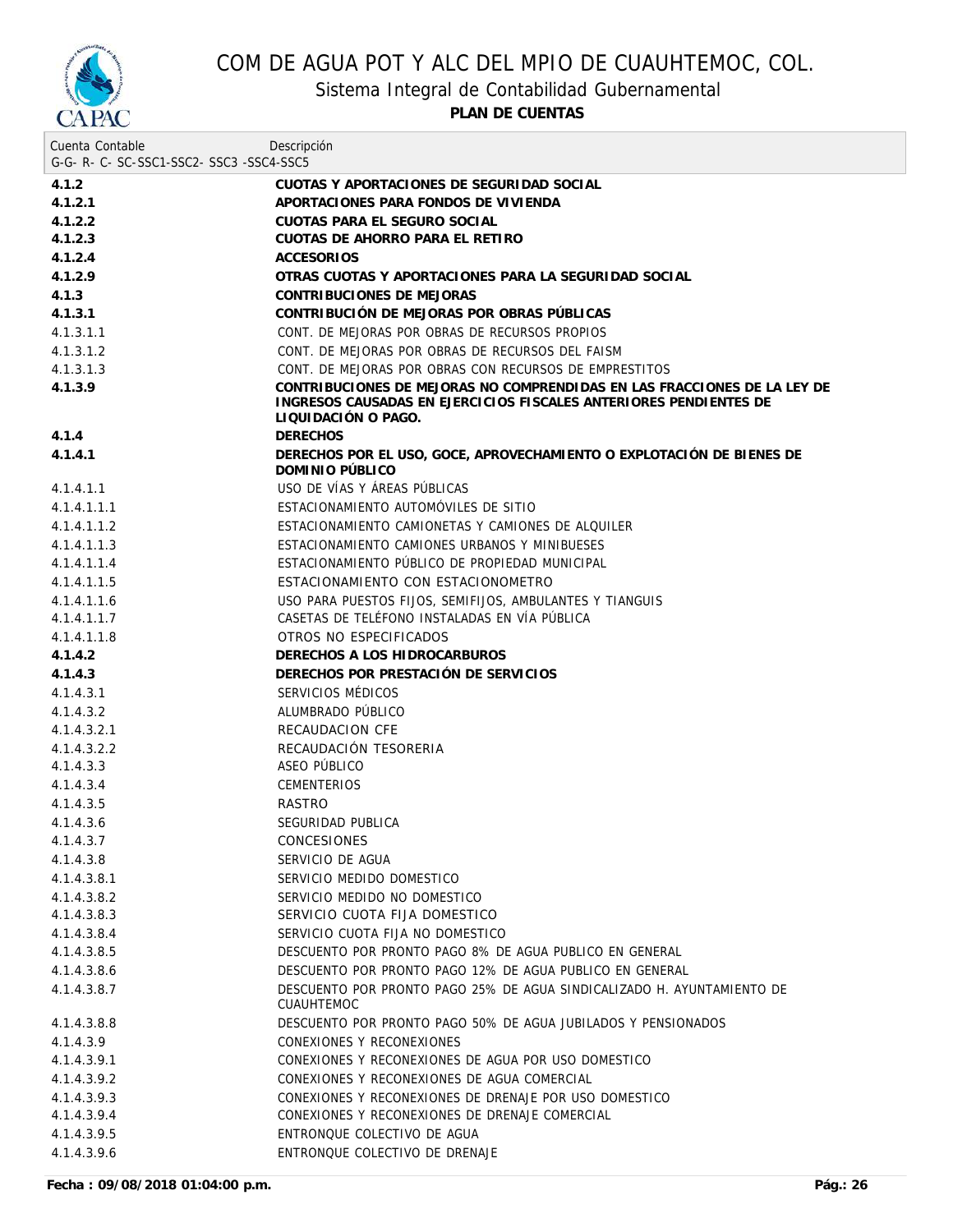

Sistema Integral de Contabilidad Gubernamental

| Cuenta Contable                     | Descripción                                                                                    |
|-------------------------------------|------------------------------------------------------------------------------------------------|
| G-G-R-C-SC-SSC1-SSC2-SSC3-SSC4-SSC5 |                                                                                                |
| 4.1.4.3.10                          | ALCANTARILLADO                                                                                 |
| 4.1.4.3.10.1                        | SERVICIO DE ALCANTARILLADO                                                                     |
| 4.1.4.3.10.2                        | MANTENIMIENTO DE REDES                                                                         |
| 4.1.4.3.11                          | <b>DRENAJE</b>                                                                                 |
| 4.1.4.3.11.1                        | SERVICIO DE DRENAJE                                                                            |
| 4.1.4.3.11.2                        | MANTENIMIENTO DE DRENAJE                                                                       |
| 4.1.4.3.11.3                        | DESCUENTO POR PRONTO PAGO 8% DE DRENAJE PUBLICO EN GENERAL                                     |
| 4.1.4.3.11.4                        | DESCUENTO POR PRONTO PAGO 12% DE DRENAJE PUBLICO EN GENERAL                                    |
| 4.1.4.3.11.5                        | DESCUENTO POR PRONTO PAGO 25% DE DRENAJE SINDICALIZADO H. AYUNTAMIENTO DE<br><b>CUAUHTEMOC</b> |
| 4.1.4.3.11.6                        | DESCUENTO POR PRONTO PAGO 50% DE DRENAJE JUBILADOS Y PENSIONADOS                               |
| 4.1.4.3.12                          | SANEAMIENTO                                                                                    |
| 4.1.4.4                             | <b>ACCESORIOS</b>                                                                              |
| 4.1.4.4.1                           | MULTAS POR PAGO EXTEMPORANEO DE DERECHOS                                                       |
| 4.1.4.4.2                           | <b>RECARGOS</b>                                                                                |
| 4.1.4.4.3                           | GASTOS DE EJECUCIÓN                                                                            |
| 4.1.4.4.4                           | <b>INDEMNIZACIONES</b>                                                                         |
| 4.1.4.4.5                           | RECARGOS DE REZAGO                                                                             |
| 4.1.4.4.6                           | DESCUENTO EN RECARGOS                                                                          |
| 4.1.4.4.7                           | <b>GASTOS DE NOTIFICACION</b>                                                                  |
| 4.1.4.9                             | OTROS DERECHOS                                                                                 |
| 4.1.4.9.1                           | LICENCIAS, PERMISOS, AUTORIZACIONES Y REFRENDOS                                                |
| 4.1.4.9.1.1                         | PERMISOS DE CONSTRUCCIÓN                                                                       |
| 4.1.4.9.1.2                         | PERMISOS DE REMODELACIÓN                                                                       |
| 4.1.4.9.1.3                         | PERMISO PARA DEMOLICIÓN                                                                        |
| 4.1.4.9.1.4                         | PERMISO PARA COLOCACIÓN DE TAPIALES                                                            |
| 4.1.4.9.1.5                         | PERMISO PARA CONSTRUCCIÓN DE ALBERCAS                                                          |
| 4.1.4.9.1.6                         | PERMISO PARA BARDEOS                                                                           |
| 4.1.4.9.1.7                         | PERMISO PARA OBRAS DE LOS GOBIERNOS FEDERAL Y ESTATAL.                                         |
| 4.1.4.9.1.8                         | ELABORACIÓN DE PLANOS PARA CONSTRUCCIÓN                                                        |
| 4.1.4.9.1.9                         | OTROS PERMISOS DE CONTRUCCIÓN                                                                  |
| 4.1.4.9.1.10                        | <b>ALINEAMIENTOS</b>                                                                           |
| 4.1.4.9.1.11                        | DESIGNACIÓN DE NÚMERO OFICIAL                                                                  |
| 4.1.4.9.1.12                        | AUTORIZACIÓN DE LICENCIA DE USO DE SUELO                                                       |
| 4.1.4.9.1.13                        | DICTAMEN DE VOCACIÓN DE SUELO                                                                  |
| 4.1.4.9.1.14                        | MEDICIÓN DE TERRENOS                                                                           |
| 4.1.4.9.1.15                        | LICENCIA PARA ROMPER PAVIMENTOS, BANQUETAS O MACHUELOS.                                        |
| 4.1.4.9.1.16                        | AUTORIZACIÓN DE PROGRAMA PARCIAL DE URBANIZACIÓN                                               |
| 4.1.4.9.1.17                        | PERMISO PARA SUBDIVISIÓN O FUSIÓN DE LOTES                                                     |
|                                     | PERMISO DE RELOTIFICACIÓN                                                                      |
| 4.1.4.9.1.18                        |                                                                                                |
| 4.1.4.9.1.19                        | PERMISO PARA CONSTRUIR EN RÉGIMEN DE CONDOMINIO                                                |
| 4.1.4.9.1.20                        | LICENCIA DE URBANIZACIÓN                                                                       |
| 4.1.4.9.1.21                        | AUTORIZACIÓN DE PROYECTO EJECUTIVO DE URBANIZACIÓN                                             |
| 4.1.4.9.1.22                        | SUPERVISIÓN DE OBRAS                                                                           |
| 4.1.4.9.1.23                        | INCORPORACIÓN MUNICIPAL                                                                        |
| 4.1.4.9.1.24                        | CERTIFICADO DE HABITALIDAD.                                                                    |
| 4.1.4.9.1.25                        | INSCRIPCIÓN O REFRENDO COMO PERITO DE OBRA.                                                    |
| 4.1.4.9.1.26                        | OTROS PERMISOS                                                                                 |
| 4.1.4.9.2                           | ANUNCIOS Y PUBLICIDAD                                                                          |
| 4.1.4.9.2.1                         | PUBLICIDAD PERMANENTE                                                                          |
| 4.1.4.9.2.2                         | PUBLICIDAD TRANSITORIA                                                                         |
| 4.1.4.9.3                           | BEBIDAS ALCOHOLICAS                                                                            |
| 4.1.4.9.3.1                         | EXPEDICIÓN DE LICENCIAS PARA FUNCIONAMIENTO DE ESTABLECIMIENTO                                 |
| 4.1.4.9.3.2                         | REFRENDO DE ANUAL DE LICENCIA                                                                  |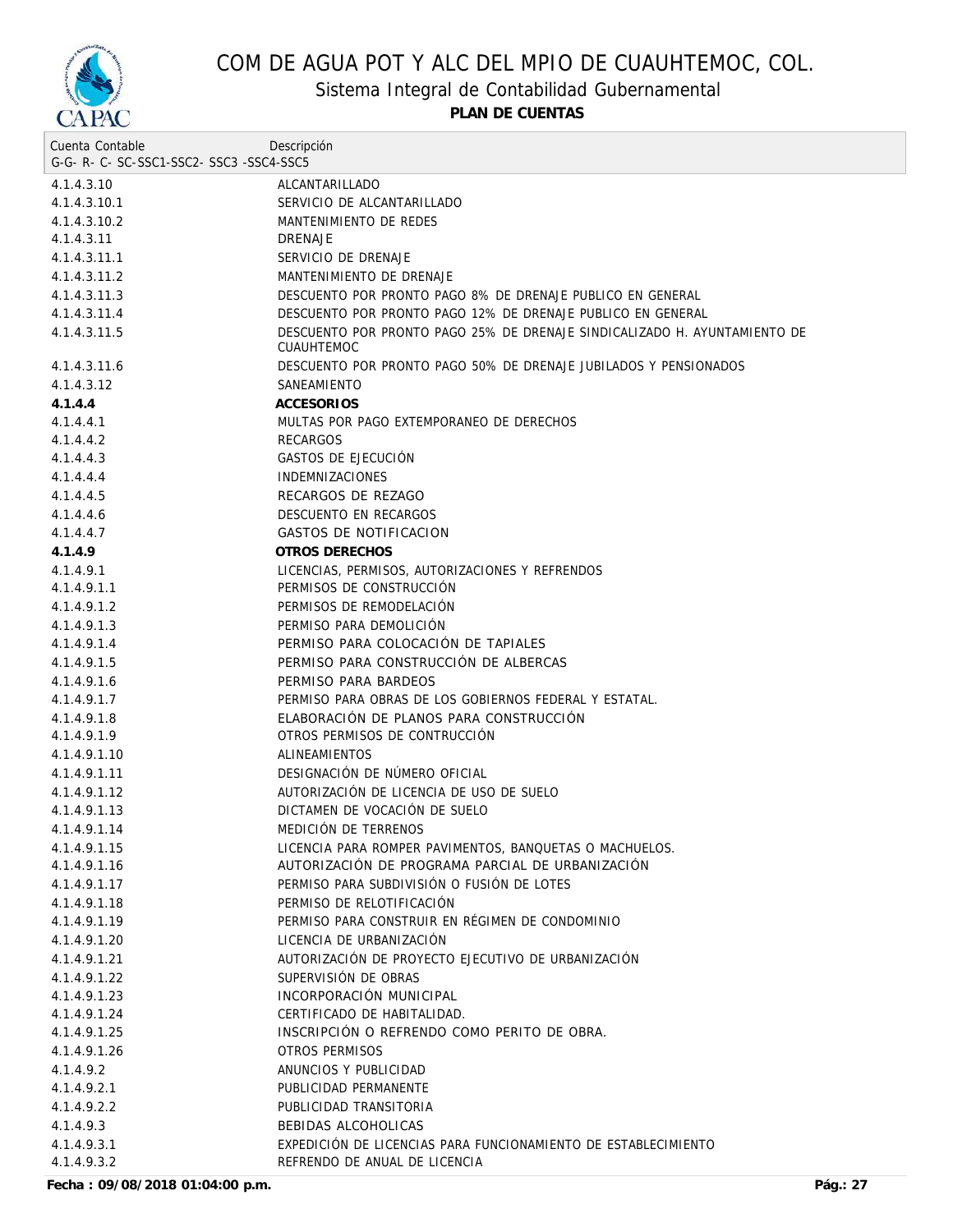

Sistema Integral de Contabilidad Gubernamental

| Cuenta Contable                     | Descripción                                                                                   |
|-------------------------------------|-----------------------------------------------------------------------------------------------|
| G-G-R-C-SC-SSC1-SSC2-SSC3-SSC4-SSC5 |                                                                                               |
| 4.1.4.9.3.3                         | CAMBIO DE DOMICILIO                                                                           |
| 4.1.4.9.3.4                         | CAMBIO DE PROPIETARIO                                                                         |
| 4.1.4.9.3.5                         | <b>HORAS EXTRAS</b>                                                                           |
| 4.1.4.9.3.6                         | PERMISO PARA REALIZACIÓN DE EVENTOS ESPECIALES                                                |
| 4.1.4.9.3.7                         | PERMISO PARA FUNCIONAMIENTO TEMPORAL                                                          |
| 4.1.4.9.3.8                         | SUSPENSIÓN TEMPORAL                                                                           |
| 4.1.4.9.4                           | LICENCIAS Y PERMISOS                                                                          |
| 4.1.4.9.4.1                         | EXPLOTACIÓN DE MÁQUINAS DE VIDEO JUEGOS Y SINFONOLAS                                          |
| 4.1.4.9.4.2                         | <b>EXPOS Y SIMILARES</b>                                                                      |
| 4.1.4.9.5                           | REGISTROS, CERTIFICACIONES Y LEGALIZACIONES                                                   |
| 4.1.4.9.5.1                         | EN OFICINAS                                                                                   |
| 4.1.4.9.5.2                         | A DOMICILIO                                                                                   |
| 4.1.4.9.5.3                         | <b>DIVORCIOS</b>                                                                              |
| 4.1.4.9.6                           | CATASTRO                                                                                      |
| 4.1.4.9.6.1                         | COPIAS E IMPRESIONES                                                                          |
| 4.1.4.9.6.2                         | INFORMES Y CERTIFICACIONES DE CATASTRO                                                        |
| 4.1.4.9.6.3                         | AVALÚOS, ASIGNACION DE CLAVES Y MEDICIONES                                                    |
| 4.1.4.9.6.4                         | FUSIONES, SUBDIVISIONES, RELOTIFICACIONES.CESIONES Y REGISTROS                                |
| 4.1.4.9.6.5                         | INSCRIPCIÓN Y MODIFICACIÓN DE REGISTROS                                                       |
| 4.1.4.9.6.6                         | CARTOGRAFIA                                                                                   |
| 4.1.4.9.7                           | ECOLOGÍA                                                                                      |
| 4.1.4.9.7.1                         | DICTÁMEN DE FACTIBILIDAD                                                                      |
| 4.1.4.9.7.2                         | DICTAMEN DE IMPACTO AMBIENTAL                                                                 |
| 4.1.4.9.7.3                         | AUTORIZACIÓN PARA PODA O DERRIBO DE ÁRBOL                                                     |
| 4.1.4.9.7.4                         | EXPEDICIÓN DE CÉDULA DE CALIBRACIÓN DE EQUIPO DE PERIFONEO                                    |
| 4.1.4.9.7.5                         | LICENCIA DE EXPLOTACIÓN DE BANCOS DE MATERIAL                                                 |
| 4.1.4.9.7.6                         | LICENCIA PARA UBICACIÓN DE ESCOMBRERAS                                                        |
| 4.1.4.9.7.7                         | LICENCIA DE ACTIVIDADES DE ACOPIO DE MATERIAL RECICLABLE                                      |
| 4.1.4.9.7.8                         | REGISTRO DE ESTUDIOS, MANIFIESTOS, INFORMES DE IMPACTO DE RIESGO MEDIO AMBIENTAL.             |
| 4.1.4.9.7.9                         | REGISTRO DE DESCARGAS DE AGUAS RESIDUALES                                                     |
| 4.1.4.9.7.10                        | REGISTRO DE PRESTADORES PROFESIONALES DE SERVICIOS AMBIENTALES Y LABORATORIOS                 |
| 4.1.4.9.7.11                        | CÉDULA DE FUNCIONAMIENTO AMBIENTAL                                                            |
| 4.1.4.9.7.12                        | REGISTRO MUNICIPAL DE SITIOS NATURALES PARA EL DESARROLLO Y EXPLOTACIÓN DEL<br>TURISMO.       |
| 4.1.4.9.7.13                        | REGISTRO MUNICIPAL DE ANUNCIOS PUBLICITARIOS CON MENSAJERIA SUBLIMINAL.                       |
| 4.1.4.9.7.14                        | SERVICIOS DE ESTACIONAMIENTOS CON SERVICIO PÚBLICO PARA EVENTOS DE ESPECTÁCULOS               |
|                                     | PÜBLICOS                                                                                      |
| 4.1.4.9.7.15                        | REGISTRO MUNICIPAL DE VIVEROS                                                                 |
| 4.1.4.9.7.16                        | REGISTRO MUNICIPAL DE EXPENDIO DE AGUA PURIFICADA                                             |
| 4.1.4.9.7.17                        | INSPECCIÓN Y VERIFICACIÓN DE AFINACIÓN DE VEHÍCULOS.                                          |
| 4.1.4.9.7.18                        | REGISTRO DE FUENTES EMISORAS DE HUMOS                                                         |
| 4.1.4.9.7.19                        | REGISTRO DE LADRILLERAS                                                                       |
| 4.1.4.9.7.20                        | LICENCIA MUNICIPAL AMBIENTAL.                                                                 |
| 4.1.4.9.7.21                        | REGISTRO MUNICIPAL DE TALLERES DE SERVICIO DE CAMBIO DE LLANTAS                               |
| 4.1.4.9.7.22                        | REGISTRO MUNICIPAL DE PROVEEDORES DE MATERIAL DE PALMA PARA CONSTRUCCIÓN DE<br><b>PALAPAS</b> |
| 4.1.4.9.7.23                        | OTRAS CERTIFICACIONES                                                                         |
| 4.1.4.9.8                           | DIVERSAS CERTIFICACIONES                                                                      |
| 4.1.4.9.8.1                         | <b>COPIAS CERTIFICADAS</b>                                                                    |
| 4.1.4.9.8.2                         | CERTIFICACIÓN DE RESIDENCIA                                                                   |
| 4.1.4.9.8.3                         | SOLVENCIAS FISCALES                                                                           |
| 4.1.4.9.8.4                         | CONSTANCIAS                                                                                   |
| 4.1.4.9.8.5                         | REGISTRO DEL RIESGO DE SINIESTRALIDAD                                                         |
| 4.1.5                               | PRODUCTOS DE TIPO CORRIENTE                                                                   |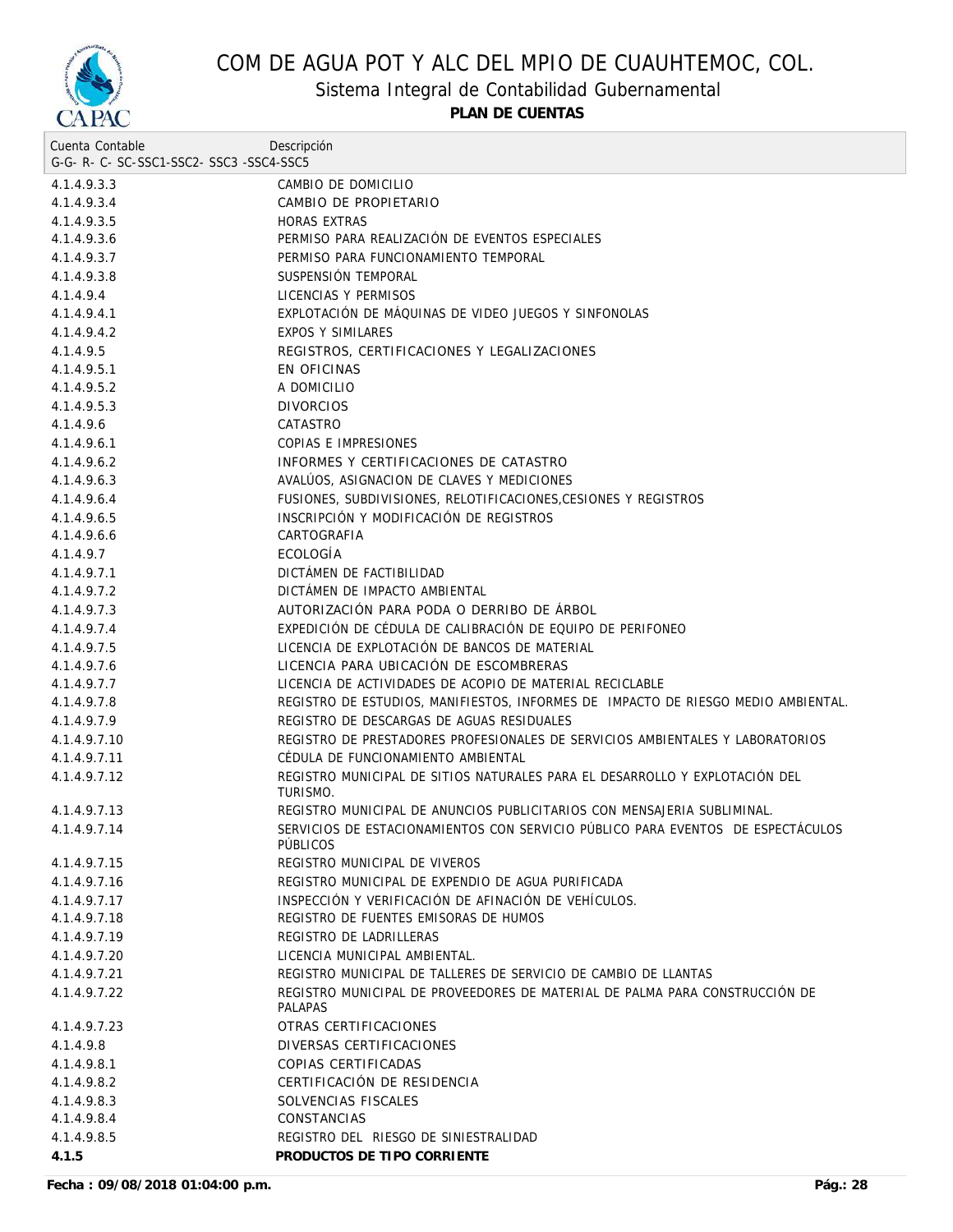

Sistema Integral de Contabilidad Gubernamental

**PLAN DE CUENTAS**

| Cuenta Contable                     | Descripción                                                                                                                                                                                                 |
|-------------------------------------|-------------------------------------------------------------------------------------------------------------------------------------------------------------------------------------------------------------|
| G-G-R-C-SC-SSC1-SSC2-SSC3-SSC4-SSC5 |                                                                                                                                                                                                             |
| 4.1.5.1                             | PRODUCTOS DERIVADOS DEL USO Y APROVECHAMIENTO DE BIENES NO SUJETOS A<br>RÉGIMEN DE DOMINIO PÚBLICO                                                                                                          |
| 4.1.5.1.1                           | VENTA DE BIENES MUEBLES E INMUEBLES                                                                                                                                                                         |
| 4.1.5.1.2                           | ARRENDAMIENTO DE BIENES MUEBLES E INMUEBLES                                                                                                                                                                 |
| 4.1.5.1.3                           | <b>FORMAS IMPRESAS</b>                                                                                                                                                                                      |
| 4.1.5.1.4                           | <b>PUBLICACIONES</b>                                                                                                                                                                                        |
| 4.1.5.1.5                           | BIENES VACANTES MOSTRENCOS                                                                                                                                                                                  |
| 4.1.5.1.6                           | PRODUCTOS DE VIVEROS                                                                                                                                                                                        |
| 4.1.5.1.7                           | VENTA DE ESQUILMOS, APARCERIA, DESECHOS Y BASURA                                                                                                                                                            |
| 4.1.5.1.8                           | SERVICIO DE ARRASTRE DE GRUAS                                                                                                                                                                               |
| 4.1.5.1.9                           | USO DE PARQUES Y UNIDADES DEPORTIVAS                                                                                                                                                                        |
| 4.1.5.1.10                          | OTROS PRODUCTOS                                                                                                                                                                                             |
| 4.1.5.2                             | ENAJENACIÓN DE BIENES MUEBLES NO SUJETOS A SER INVENTARIADOS                                                                                                                                                |
| 4.1.5.9                             | OTROS PRODUCTOS QUE GENERAN INGRESOS CORRIENTES                                                                                                                                                             |
| 4.1.5.9.1                           | RENDIMIENTOS FINANCIEROS                                                                                                                                                                                    |
| 4.1.5.9.2                           | RENDIMIENTOS FINANCIEROS RECURSOS PROPIOS                                                                                                                                                                   |
| 4.1.5.9.3                           | RENDIMIENTOS FINANCIEROS FAIS                                                                                                                                                                               |
| 4.1.5.9.4                           | RENDIMIENTOS FINANCIEROS FORTAMUN                                                                                                                                                                           |
| 4.1.5.9.5                           | OTROS RENDIMIENTOS FINANCIEROS                                                                                                                                                                              |
| 4.1.6                               | APROVECHAMIENTOS DE TIPO CORRIENTE                                                                                                                                                                          |
| 4.1.6.1                             | INCENTIVOS DERIVADOS DE LA COLABORACIÓN FISCAL                                                                                                                                                              |
| 4.1.6.2                             | <b>MULTAS</b>                                                                                                                                                                                               |
| 4.1.6.2.1                           | MULTAS POR FALTAS A LA REGLAMENTACIÓN MUNICIPAL                                                                                                                                                             |
| 4.1.6.2.2                           | RECARGOS DE MULTAS                                                                                                                                                                                          |
| 4.1.6.2.3                           | GASTOS DE EJECUCIÓN DE MULTAS                                                                                                                                                                               |
| 4.1.6.2.4                           | DESCUENTO DE MULTAS                                                                                                                                                                                         |
| 4.1.6.3                             | <b>INDEMNIZACIONES</b>                                                                                                                                                                                      |
| 4.1.6.4                             | REINTEGROS                                                                                                                                                                                                  |
| 4.1.6.5                             | APROVECHAMIENTOS PROVENIENTES DE OBRAS PÚBLICAS                                                                                                                                                             |
| 4.1.6.6                             | APROVECHAMIENTOS POR PARTICIPACIONES DERIVADAS DE LA APLICACIÓN DE LEYES                                                                                                                                    |
| 4.1.6.7                             | APROVECHAMIENTOS POR APORTACIONES                                                                                                                                                                           |
| 4.1.6.8                             | APROVECHAMIENTOS POR COOPERACIONES                                                                                                                                                                          |
| 4.1.6.9                             | OTROS APROVECHAMIENTOS                                                                                                                                                                                      |
| 4.1.6.9.1                           | <b>INTERESES</b>                                                                                                                                                                                            |
| 4.1.6.9.2                           | <b>INDEMNIZACIONES</b>                                                                                                                                                                                      |
| 4.1.6.9.3                           | REINTEGROS                                                                                                                                                                                                  |
| 4.1.6.9.4                           | <b>APORTACIONES</b>                                                                                                                                                                                         |
| 4.1.6.9.5                           | <b>APOYOS</b>                                                                                                                                                                                               |
| 4.1.6.9.6                           | <b>DEPÓSITOS</b>                                                                                                                                                                                            |
| 4.1.6.9.7                           | <b>OTROS</b>                                                                                                                                                                                                |
| 4.1.7                               | INGRESOS POR VENTA DE BIENES Y SERVICIOS                                                                                                                                                                    |
| 4.1.7.1                             | INGRESOS POR VENTA DE BIENES Y SERVICIOS DE ORGANISMOS DESCENTRALIZADOS                                                                                                                                     |
| 4.1.7.2                             | INGRESOS POR VENTA DE BIENES Y SERVICIOS PRODUCIDOS EN ESTABLECIMIENTOS DEL<br><b>GOBIERNO</b>                                                                                                              |
| 4.1.7.3                             | INGRESOS POR VENTA DE BIENES Y SERVICIOS DE ORGANISMOS DESCENTRALIZADOS                                                                                                                                     |
| 4.1.7.4                             | INGRESOS DE OPERACION DE ENTIDADES PARAESTATALES EMPRESARIALES NO<br><b>FINANCIERAS</b>                                                                                                                     |
| 4.1.9                               | CONTRIBUCIONES NO COMPRENDIDAS EN LAS FRACCIONES DE LA LEY DE INGRESOS<br>CAUSADAS EN EJERCICIOS FISCALES ANTERIORES PENDIENTES DE LIQUIDACIÓN O PAGO                                                       |
| 4.1.9.1                             | CONTRIBUCIONES NO COMPRENDIDAS EN LAS FRACCIONES DE LA LEY DE INGRESOS<br>CAUSADAS EN EJERCICIOS FISCALES ANTERIORES PENDIENTES DE LIQUIDACIÓN O PAGO                                                       |
| 4.1.9.2                             | CONTRIBUCIONES DE MEJORAS, DERECHOS, PRODUCTOS Y APROVECHAMIENTOS NO<br>COMPRENDIDOS EN LAS FRACCIONES DE LA LEY DE INGRESOS CAUSADOS EN EJERCICIOS<br>FISCALES ANTERIORES PENDIENTES DE LIQUIDACIÓN O PAGO |
| 4.1.10                              | INGRESOS DERIVADOS DE FINANCIAMIENTOS                                                                                                                                                                       |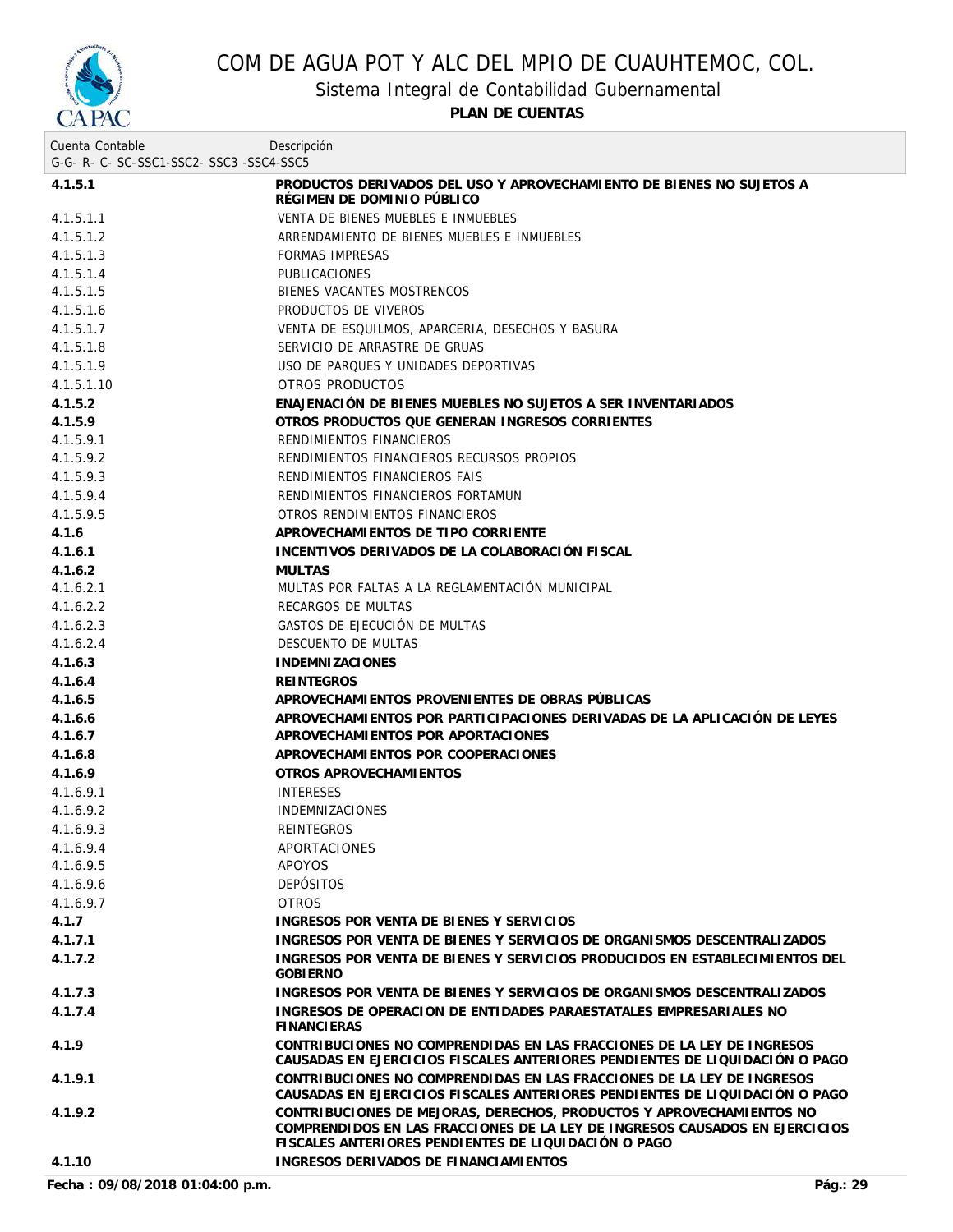

Sistema Integral de Contabilidad Gubernamental

**PLAN DE CUENTAS**

Cuenta Contable G-G- R- C- SC-SSC1-SSC2- SSC3 -SSC4-SSC5 Descripción

| 4.1.10.1     | ENDEUDAMIENTO INTERNO                                                                    |
|--------------|------------------------------------------------------------------------------------------|
| 4.1.10.1.1   | PRESTAMOS A CP                                                                           |
| 4.1.10.1.2   | PRESTAMOS A LP                                                                           |
| 4.1.10.1.2.1 | PRESTAMO BANOBRAS                                                                        |
| 4.2          | PARTICIPACIONES, APORTACIONES, TRANSFERENCIAS, ASIGNACIONES, SUBSIDIOS Y<br>OTRAS AYUDAS |
| 4.2.1        | PARTICIPACIONES Y APORTACIONES                                                           |
| 4.2.1.1      | <b>PARTICIPACIONES</b>                                                                   |
| 4.2.1.1.1    | FONDO GENERAL DE PARTICIPACIONES                                                         |
| 4.2.1.1.2    | FONDO DE FOMENTO MUNICIPAL                                                               |
| 4.2.1.1.3    | <b>TENENCIA</b>                                                                          |
| 4.2.1.1.4    | <b>ISAN</b>                                                                              |
| 4.2.1.1.5    | <b>IEPS</b>                                                                              |
| 4.2.1.1.6    | FONDO DE FISCALIZACIÓN                                                                   |
| 4.2.1.1.7    | <b>IEPS GASOLINA Y DIESEL</b>                                                            |
| 4.2.1.1.8    | 0.136 % DE LA RFP                                                                        |
| 4.2.1.1.9    | PROGRAMA PRODDER                                                                         |
| 4.2.1.2      | APORTACIONES                                                                             |
| 4.2.1.2.1    | FONDO DE APORTACIÓN PARA LA INFRAESTRUCTURA SOCIAL                                       |
| 4.2.1.2.1.1  | <b>FAIS DEL EJERCICIO</b>                                                                |
| 4.2.1.2.1.2  | <b>FAIS REFRENDOS</b>                                                                    |
| 4.2.1.2.2    | FONDO DE APORTACIÓN PARA EL FORTALECIMIENTO DE LOS MUNICIPIOS                            |
| 4.2.1.2.2.1  | FORTAMUN DEL EJERCICIO                                                                   |
| 4.2.1.2.2.2  | <b>FORTAMUN REFRENDOS</b>                                                                |
| 4.2.1.3      | CONVENIOS                                                                                |
| 4.2.1.3.1    | MULTAS FEDERALES NO FISCALES                                                             |
| 4.2.1.3.2    | ACCESORIOS DE MULTAS FEDERALES NO FISCALES                                               |
| 4.2.1.3.2.1  | ACTUALIZACION                                                                            |
| 4.2.1.3.2.2  | <b>GASTOS DE EJECUCION</b>                                                               |
| 4.2.1.3.3    | <b>ZOFEMAT</b>                                                                           |
| 4.2.1.3.4    | ACCESORIOS DE ZOFEMAT                                                                    |
| 4.2.1.3.4.1  | <b>MULTAS</b>                                                                            |
| 4.2.1.3.4.2  | <b>RECARGOS</b>                                                                          |
| 4.2.1.3.4.3  | GASTOS DE EJECUCION                                                                      |
| 4.2.1.3.4.4  | ACTUALIZACION                                                                            |
| 4.2.1.3.5    | TENENCIA ESTATAL                                                                         |
| 4.2.1.3.6    | CONVENIOS DE PROGRAMAS FEDERALES                                                         |
| 4.2.1.3.6.1  | APORTACIÓN PROGRAMA FEDERAL HABITAT                                                      |
| 4.2.1.3.6.2  | APORTACIONES DEL FONDO ZOFEMAT                                                           |
| 4.2.1.3.6.3  | APORTACIÓN FEDERAL PROGRAMA RESCATE ESPACIOS PUBLICOS                                    |
| 4.2.1.3.6.4  | APORTACIÓN GOBIERNO FEDERAL PROGRAMA TU CASA                                             |
| 4.2.1.3.6.5  | PROGRAMA SARE                                                                            |
| 4.2.1.3.6.6  | PROGRAMA APAZU                                                                           |
| 4.2.1.3.6.7  | RECURSOS FEDERALES SUBSEMUN                                                              |
| 4.2.1.3.6.8  | PROGRAMA PARA EL DESARROLLO DE ZONAS PRIORITARIAS                                        |
| 4.2.1.3.6.9  | APORTACIÓN PROGRAMA PROSSAPYS                                                            |
| 4.2.1.3.6.10 | APORTACIÓN PROGRAMA 3 X 1 PARA MIGRANTES FEDERAL                                         |
| 4.2.1.3.6.11 | APORTACIÓN PROGRAMA ACTIVOS PRODUCTIVOS                                                  |
| 4.2.1.3.6.12 | APORTACIÓN PROGRAMA EMPLEO TEMPORAL FEDERAL                                              |
|              | PROGRAMA FIDEM                                                                           |
| 4.2.1.3.6.13 |                                                                                          |
| 4.2.1.3.6.14 | PROGRAMA FOPAM                                                                           |
| 4.2.1.3.6.15 | PROGRAMA AUTOEMPLEO JUVENIL<br>PROGRAMA PUEBLOS MAGICOS                                  |
| 4.2.1.3.6.16 |                                                                                          |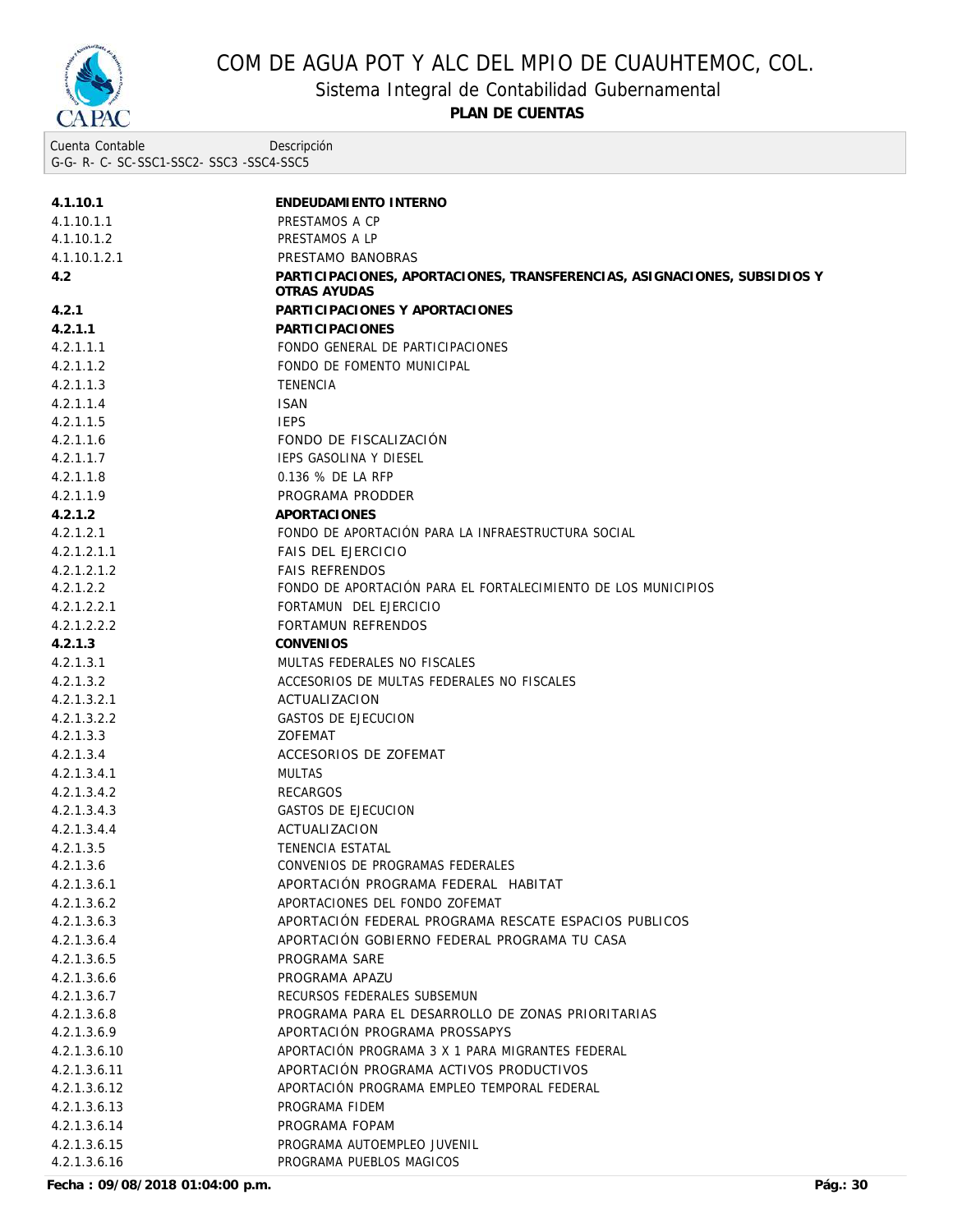

Sistema Integral de Contabilidad Gubernamental

| Cuenta Contable<br>G-G-R-C-SC-SSC1-SSC2-SSC3-SSC4-SSC5 | Descripción                                                                                             |
|--------------------------------------------------------|---------------------------------------------------------------------------------------------------------|
| 4.2.1.3.6.17                                           | PROGRAMA EQUIDAD Y GENERO                                                                               |
| 4.2.1.3.6.18                                           | PROGRAMA CONADE - INFRAESTRUCTURA DEPORTIVA MUNICIPAL                                                   |
|                                                        | APORTACIONES DE OTROS PROGRAMAS FEDERALES                                                               |
| 4.2.1.3.6.99<br>4.2.2                                  | TRANSFERENCIAS, ASIGNACIONES, SUBSIDIOS Y OTRAS AYUDAS                                                  |
| 4.2.2.1                                                | TRANSFERENCIAS INTERNAS Y ASIGNACIONES AL SECTOR PÚBLICO                                                |
| 4.2.2.2                                                | TRANSFERENCIAS AL RESTO DEL SECTOR PÚBLICO                                                              |
| 4.2.2.3                                                | SUBSIDIOS Y SUBVENCIONES                                                                                |
| 4.2.2.4                                                | AYUDAS SOCIALES                                                                                         |
| 4.2.2.5                                                | PENSIONES Y JUBILACIONES                                                                                |
| 4.2.2.6                                                | TRANSFERENCIAS A FIDEICOMISOS, MANDATOS Y ANÁLOGOS                                                      |
| 4.3                                                    | OTROS INGRESOS                                                                                          |
| 4.3.1                                                  | <b>INGRESOS FINANCIEROS</b>                                                                             |
| 4.3.1.1                                                | UTILIDAD POR PARTICIPACIÓN PATRIMONIAL                                                                  |
| 4.3.1.2                                                | INTERESES GANADOS DE VALORES, CRÉDITOS, BONOS Y OTROS                                                   |
| 4.3.1.9                                                | OTROS INGRESOS FINANCIEROS                                                                              |
| 4.3.2                                                  | BENEFICIOS POR VARIACIÓN DE INVENTARIOS                                                                 |
| 4.3.2.1                                                | BENEFICIOS POR VARIACIÓN DE INVENTARIOS DE MERCANCÍAS PARA REVENTA                                      |
| 4.3.2.2                                                | BENEFICIOS POR VARIACIÓN DE INVENTARIOS DE MERCANCÍAS TERMINADAS                                        |
|                                                        |                                                                                                         |
| 4.3.2.3                                                | BENEFICIOS POR VARIACIÓN DE INVENTARIOS DE MERCANCÍAS EN PROCESO DE<br><b>ELABORACIÓN</b>               |
| 4.3.2.4                                                | BENEFICIOS POR VARIACIÓN DE INVENTARIOS DE MATERIAS PRIMAS, MATERIALES Y<br>SUMINISTROS PARA PRODUCCIÓN |
| 4.3.2.5                                                | BENEFICIOS POR VARIACIÓN DE ALMACÉN DE MATERIAS PRIMAS, MATERIALES Y<br>SUMINISTROS DE CONSUMO          |
| 4.3.3                                                  | DISMINUCIÓN DE ESTIMACIONES, PROVISIONES Y RESERVAS POR EXCESO                                          |
| 4.3.3.1                                                | DISMINUCIÓN DE ESTIMACIONES POR PÉRDIDAS O DETERIORO DE ACTIVOS<br>CIRCULANTES POR EXCESO               |
| 4.3.3.2                                                | DISMINUCIÓN DE ESTIMACIONES POR PÉRDIDAS O DETERIORO DE ACTIVOS NO<br>CIRCULANTES POR EXCESO            |
| 4.3.3.3                                                | DISMINUCIÓN DE PROVISIONES A CORTO PLAZO POR EXCESO                                                     |
| 4.3.3.4                                                | DISMINUCIÓN DE PROVISIONES A LARGO PLAZO POR EXCESO                                                     |
| 4.3.3.5                                                | DISMINUCIÓN DE RESERVAS DE CAPITAL POR EXCESO                                                           |
| 4.3.4                                                  | OTROS INGRESOS                                                                                          |
| 4.3.4.1                                                | OTROS INGRESOS DE EJERCICIOS ANTERIORES                                                                 |
| 4.3.4.2                                                | BONIFICACIONES Y DESCUENTOS OBTENIDOS                                                                   |
| 4.3.4.3                                                | DIFERENCIAS DE CAMBIO POSITIVA EN "EFECTIVO Y EQUIVALENTES"                                             |
| 4.3.4.4                                                | DIFERENCIAS DE COTIZACIÓN POSITIVA EN VALORES NEGOCIABLES                                               |
| 4.3.4.9                                                | OTROS INGRESOS VARIOS                                                                                   |
| 4.3.5                                                  | INGRESOS EXTRAORDINARIOS                                                                                |
| 4.3.5.1                                                | ENDEUDAMIENTO INTERNO                                                                                   |
| 4.3.5.1.1                                              | PRÉSTAMOS A CP                                                                                          |
| 4.3.5.1.2                                              | PRÉSTAMOS A LP                                                                                          |
| 4.3.5.2                                                | ENDEUDAMIENTO EXTERNO                                                                                   |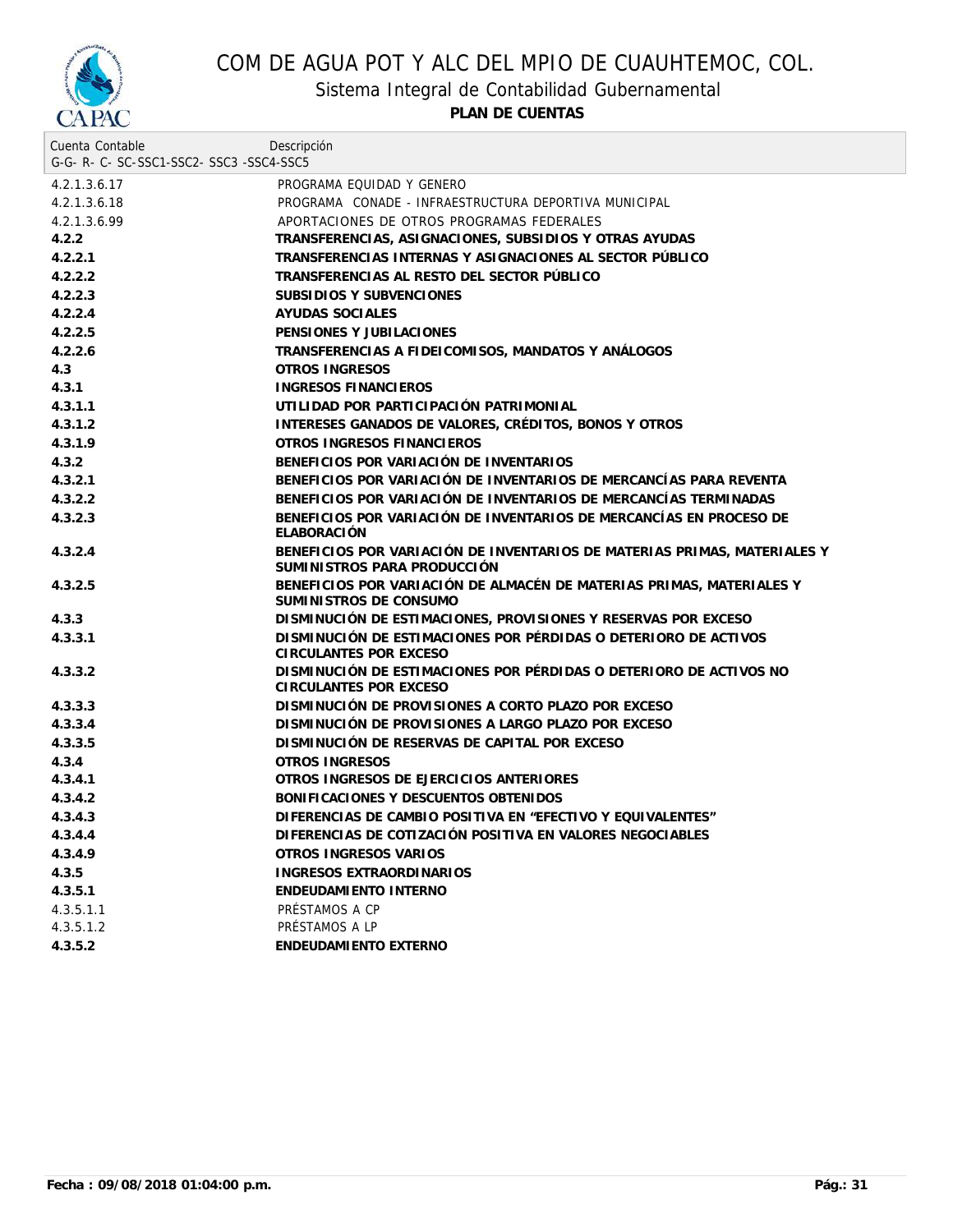

Sistema Integral de Contabilidad Gubernamental

**PLAN DE CUENTAS**

| Cuenta Contable<br>G-G-R-C-SC-SSC1-SSC2-SSC3-SSC4-SSC5 | Descripción                                                                                                       |
|--------------------------------------------------------|-------------------------------------------------------------------------------------------------------------------|
|                                                        |                                                                                                                   |
| 5                                                      | <b>GASTOS Y OTRAS PÉRDIDAS</b>                                                                                    |
| 5.1                                                    | <b>GASTOS DE FUNCIONAMIENTO</b>                                                                                   |
| 5.1.1                                                  | SERVICIOS PERSONALES                                                                                              |
| 5.1.1.1                                                | REMUNERACIONES AL PERSONAL DE CARÁCTER PERMANENTE                                                                 |
| 5.1.1.1.1                                              | <b>DIETAS</b>                                                                                                     |
| 5.1.1.1.1.1                                            | DIETA A REGIDORES, SÍNDICO Y PRESIDENTE MUNICIPAL                                                                 |
| 5.1.1.1.1.2                                            | <b>COMPENSACIONES</b>                                                                                             |
| 5.1.1.1.2                                              | <b>HABERES</b>                                                                                                    |
| 5.1.1.1.3                                              | SUELDOS BASE AL PERSONAL PERMANENTE                                                                               |
| 5.1.1.1.3.1                                            | <b>SUELDO</b>                                                                                                     |
| 5.1.1.1.3.2                                            | SOBRE SUELDO                                                                                                      |
| 5.1.1.1.3.3                                            | QUINQUENIOS                                                                                                       |
| 5.1.1.1.4                                              | REMUNERACIONES POR ADSCRIPCIÓN LABORAL EN EL EXTRANJERO                                                           |
| 5.1.1.2                                                | REMUNERACIONES AL PERSONAL DE CARÁCTER TRANSITORIO                                                                |
| 5.1.1.2.1                                              | HONORARIOS ASIMILABLES A SALARIOS                                                                                 |
| 5.1.1.2.2                                              | SUELDOS BASE AL PERSONAL EVENTUAL                                                                                 |
| 5.1.1.2.2.1                                            | SUELDO A PERSONAL EVENTUAL                                                                                        |
| 5.1.1.2.3                                              | RETRIBUCIONES POR SERVICIOS DE CARÁCTER SOCIAL                                                                    |
| 5.1.1.2.4                                              | RETRIBUCIÓN A LOS REPRESENTANTES DE LOS TRABAJADORES Y DE LOS PATRONES EN LA JUNTA<br>DE CONCILIACIÓN Y ARBITRAJE |
| 5.1.1.3                                                | REMUNERACIONES ADICIONALES Y ESPECIALES                                                                           |
| 5.1.1.3.1                                              | PRIMAS POR AÑOS DE SERVICIOS EFECTIVOS PRESTADOS                                                                  |
| 5.1.1.3.2                                              | PRIMAS DE VACACIONES, DOMINICAL Y GRATIFICACIÓN DE FIN DE AÑO                                                     |
| 5.1.1.3.2.1                                            | PRIMA VACACIONAL                                                                                                  |
| 5.1.1.3.2.2                                            | PRIMA DOMINICAL                                                                                                   |
| 5.1.1.3.2.3                                            | PRIMA DE RIESGO                                                                                                   |
| 5.1.1.3.2.4                                            | PRIMA DE ANTIGÜEDAD                                                                                               |
| 5.1.1.3.2.5                                            | AGUINALDO                                                                                                         |
| 5.1.1.3.2.6                                            | CANASTA NAVIDEÑA                                                                                                  |
| 5.1.1.3.2.7                                            | <b>CUESTA DE ENERO</b>                                                                                            |
| 5.1.1.3.2.8                                            | <b>VACACIONES</b>                                                                                                 |
| 5.1.1.3.3                                              | HORAS EXTRAORDINARIAS                                                                                             |
| 5.1.1.3.3.1                                            | HORAS EXTRAORDINARIAS                                                                                             |
| 5.1.1.3.4                                              | COMPENSACIONES                                                                                                    |
| 5.1.1.3.4.1                                            | <b>COMPENSACIONES</b>                                                                                             |
| 5.1.1.3.4.2                                            | ESTÍMULOS ESPECIALES                                                                                              |
| 5.1.1.3.4.3                                            | ESTÍMULOS PROFESIONALES                                                                                           |
| 5.1.1.3.5                                              | <b>SOBREHABERES</b>                                                                                               |
| 5.1.1.3.6                                              | ASIGNACIONES DE TÉCNICO, DE MANDO, POR COMISIÓN, DE VUELO Y DE TÉCNICO ESPECIAL                                   |
| 5.1.1.3.7                                              | HONORARIOS ESPECIALES                                                                                             |
| 5.1.1.3.8                                              | PARTICIPACIONES POR VIGILANCIA EN EL CUMPLIMIENTO DE LAS LEYES Y CUSTODIA DE VALORES                              |
| 5.1.1.4                                                | SEGURIDAD SOCIAL                                                                                                  |
| 5.1.1.4.1                                              | APORTACIONES DE SEGURIDAD SOCIAL                                                                                  |
| 5.1.1.4.1.1                                            | <b>CUOTAS AL IMSS</b>                                                                                             |
| 5.1.1.4.1.2                                            | PREVISIÓN SOCIAL MÚLTIPLE                                                                                         |
| 5.1.1.4.2                                              | APORTACIONES A FONDOS DE VIVIENDA                                                                                 |
| 5.1.1.4.2.1                                            | <b>INFONAVIT</b>                                                                                                  |
| 5.1.1.4.3                                              | APORTACIONES AL SISTEMA PARA EL RETIRO                                                                            |
| 5.1.1.4.3.1                                            | <b>RCV</b>                                                                                                        |
| 5.1.1.4.4                                              | APORTACIONES PARA SEGUROS                                                                                         |
| 5.1.1.5                                                | OTRAS PRESTACIONES SOCIALES Y ECONOMICAS                                                                          |
| 5.1.1.5.1                                              | CUOTAS PARA EL FONDO DE AHORRO Y FONDO DE TRABAJO                                                                 |

5.1.1.5.1.1 FONDO DE AHORRO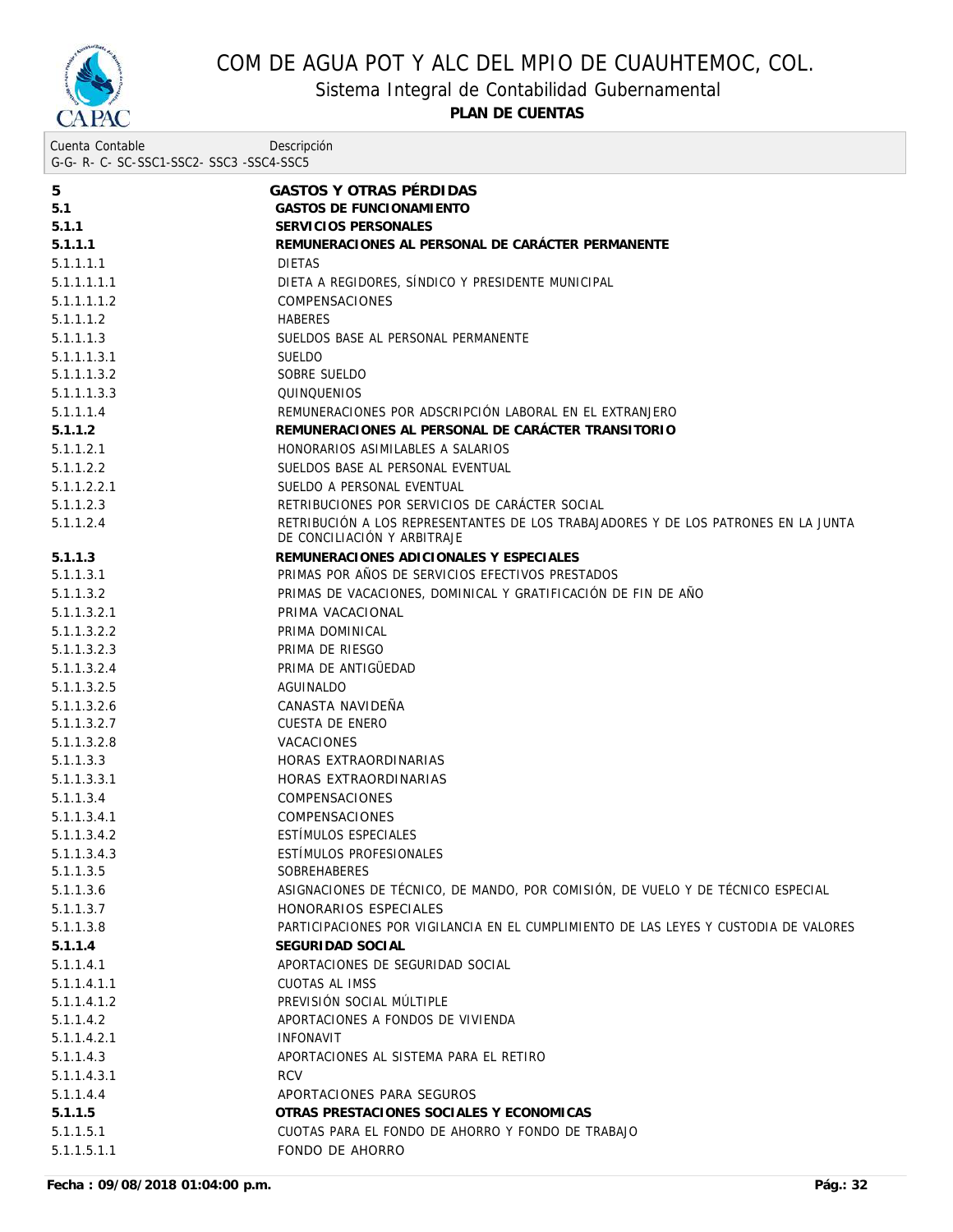

Sistema Integral de Contabilidad Gubernamental

| Cuenta Contable                     | Descripción                           |
|-------------------------------------|---------------------------------------|
| G-G-R-C-SC-SSC1-SSC2-SSC3-SSC4-SSC5 |                                       |
| 5.1.1.5.1.2                         | FONDO DE PENSIONES                    |
| 5.1.1.5.2                           | <b>INDEMNIZACIONES</b>                |
| 5.1.1.5.3                           | PRESTACIONES Y HABERES DE RETIRO      |
| 5.1.1.5.4                           | PRESTACIONES CONTRACTUALES            |
| 5.1.1.5.4.1                         | APOYO PREDIAL                         |
| 5.1.1.5.4.2                         | APOYO ACADEMIA                        |
| 5.1.1.5.4.3                         | APOYO PARA ADQUISICIÓN DE LENTES      |
| 5.1.1.5.4.4                         | APOYO PARA EL PAGO DE AGUA POTABLE    |
| 5.1.1.5.4.5                         | APOYO PARA GASTOS FUNERARIO           |
| 5.1.1.5.4.6                         | APOYO PARA GESTIÓN SOCIAL             |
| 5.1.1.5.4.7                         | APOYO PARA TELEFONÍA                  |
| 5.1.1.5.4.8                         | APOYO REGISTRO CIVIL                  |
| 5.1.1.5.4.9                         | AYUDA DE TRANSPORTE                   |
| 5.1.1.5.4.10                        | AYUDA PARA RENTA                      |
| 5.1.1.5.4.11                        | AYUDA PARA REPARACION DE BICICLETAS   |
| 5.1.1.5.4.12                        | AYUDA PARA REPARACION DE MOTOCICLETAS |
| 5.1.1.5.4.13                        | AYUDA PARA ÚTILES ESCOLARES           |
| 5.1.1.5.4.14                        | AYUDA PARA UNIFORME                   |
| 5.1.1.5.4.15                        | AYUDA ADQUISICION DE PROTESIS         |
| 5.1.1.5.4.16                        | BECA MÉDICA ANUAL                     |
| 5.1.1.5.4.17                        | <b>BECAS</b>                          |
| 5.1.1.5.4.18                        | BONO ADICIONAL DE DESPENSA            |
| 5.1.1.5.4.19                        | <b>BONO AL GASTO FAMILIAR</b>         |
| 5.1.1.5.4.20                        | <b>BONO DE ANTIGÜEDAD</b>             |
| 5.1.1.5.4.21                        | <b>BONO ANUAL ESPECIAL</b>            |
| 5.1.1.5.4.22                        | BONO CUMPLEAÑOS PERSONAL JUBILADO     |
| 5.1.1.5.4.23                        | BONO DE ZAPATOS                       |
| 5.1.1.5.4.24                        | <b>BONO DE ASISTENCIA PERFECTA</b>    |
| 5.1.1.5.4.25                        | <b>BONO DE CUMPLEANOS</b>             |
| 5.1.1.5.4.26                        | <b>BONO DE EFICIENCIA</b>             |
| 5.1.1.5.4.27                        | BONO DE JUBILACIÓN Y RETIRO           |
| 5.1.1.5.4.28                        | <b>BONO DE JUGUETE</b>                |
| 5.1.1.5.4.29                        | BONO DE LA SECRETARIA                 |
| 5.1.1.5.4.30                        | <b>BONO DE VIAJE RECREATIVO</b>       |
| 5.1.1.5.4.31                        | <b>BONO DEL BURÓCRATA</b>             |
| 5.1.1.5.4.32                        | BONO DIA DE LA MADRE                  |
| 5.1.1.5.4.33                        | BONO DIA DE LA TRABAJADORA SOCIAL     |
| 5.1.1.5.4.34                        | BONO DIA DEL BIBLIOTECARIO            |
| 5.1.1.5.4.35                        | BONO DIA DEL PADRE                    |
| 5.1.1.5.4.36                        | BONO ECONÓMICO PARA LA FERIA          |
| 5.1.1.5.4.37                        | BONO EMPLEADO MUNICIPAL               |
| 5.1.1.5.4.38                        | <b>BONO ESCOLAR</b>                   |
| 5.1.1.5.4.39                        | BONO EXTRAORDINARIO ANUAL             |
| 5.1.1.5.4.40                        | BONO PARA CAPACITACIÓN                |
| 5.1.1.5.4.41                        | BONO PERSONAL DE CAMPO                |
| 5.1.1.5.4.42                        | <b>BONO PRODUCTIVIDAD</b>             |
| 5.1.1.5.4.43                        | BONO SEXENAL ESTATAL                  |
| 5.1.1.5.4.44                        | <b>BONO SINDICAL</b>                  |
| 5.1.1.5.4.45                        | BONO NAVIDEÑO                         |
| 5.1.1.5.4.46                        | CANASTA BÁSICA                        |
| 5.1.1.5.4.47                        | COMISIONES SINDICALES                 |
| 5.1.1.5.4.48                        | DÌA 31                                |
| 5.1.1.5.4.49                        | ESTIMULO A LA PERMANENCIA             |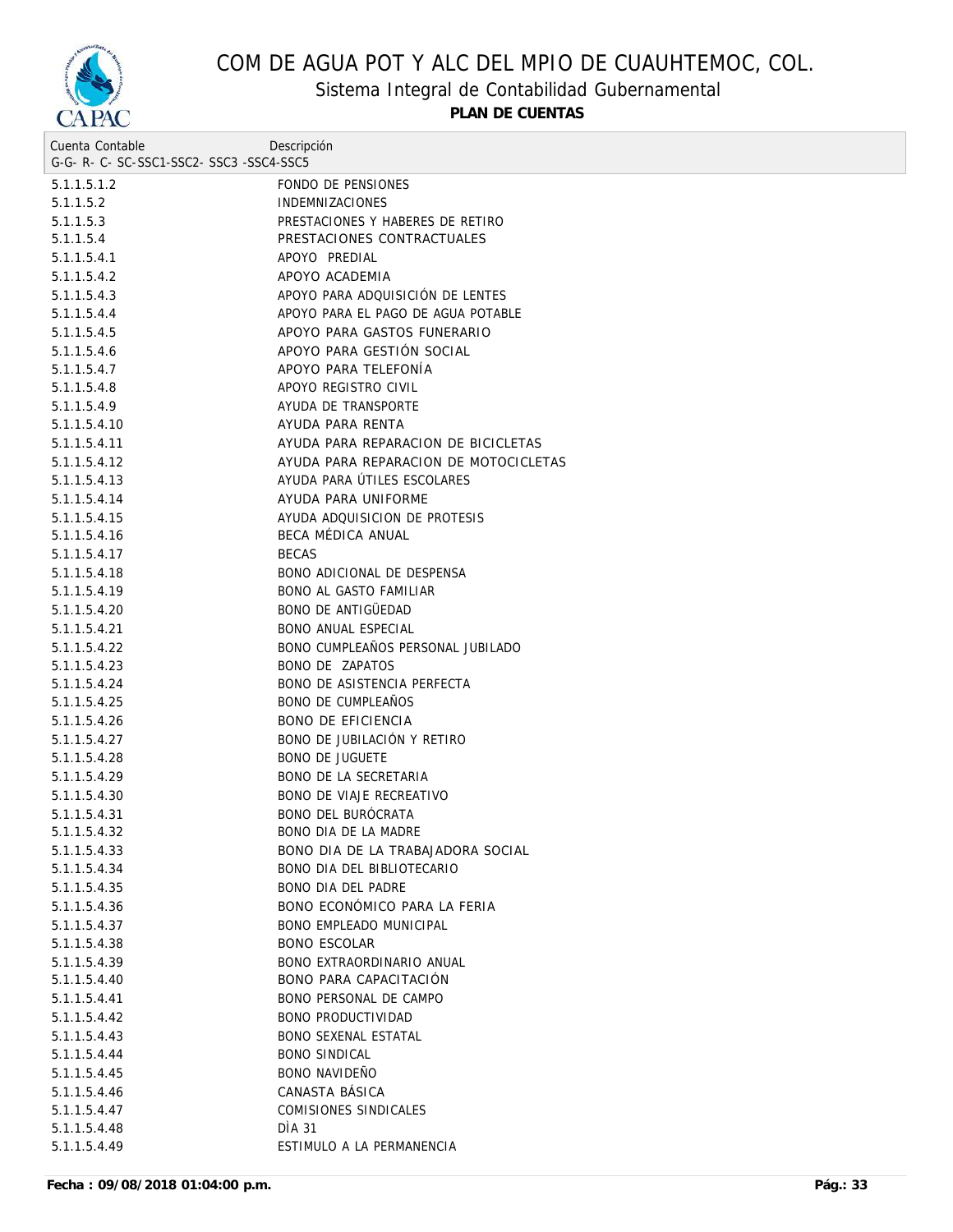

Sistema Integral de Contabilidad Gubernamental

**PLAN DE CUENTAS**

| Cuenta Contable                          | Descripción                                                               |
|------------------------------------------|---------------------------------------------------------------------------|
| G-G- R- C- SC-SSC1-SSC2- SSC3 -SSC4-SSC5 |                                                                           |
| 5.1.1.5.4.50                             | ESTIMULO PROFESIONAL                                                      |
| 5.1.1.5.4.51                             | FONDO DE VIVIENDA                                                         |
| 5.1.1.5.4.52                             | GASTOS DE EJECUCIÓN                                                       |
| 5.1.1.5.4.53                             | <b>BONO DE MARCHA</b>                                                     |
| 5.1.1.5.4.54                             | <b>GUARDERIA</b>                                                          |
| 5.1.1.5.4.55                             | JUBILACIÓN PERSONAL DE VIALIDAD                                           |
| 5.1.1.5.4.56                             | PENSIÓN VITALICIA                                                         |
| 5.1.1.5.4.57                             | SEGURO DE VIDA                                                            |
| 5.1.1.5.4.58                             | <b>BONO DE NIVELACION FAMILIAR</b>                                        |
| 5.1.1.5.4.59                             | FONDO DE RETIRO                                                           |
| 5.1.1.5.4.60                             | APOYO LICENCIA DE MANEJO                                                  |
| 5.1.1.5.4.61                             | BONO FIN DE ADMINISTRACION                                                |
| 5.1.1.5.5                                | APOYOS A LA CAPACITACIÓN DE LOS SERVIDORES PÚBLICOS                       |
| 5.1.1.5.9                                | OTRAS PRESTACIONES SOCIALES Y ECONÓMICAS                                  |
| 5.1.1.5.9.1                              | OTRAS PRESTACIONES                                                        |
| 5.1.1.5.9.2                              | APOYO GASOLINA SINDICATO                                                  |
| 5.1.1.5.9.3                              | APOYO MANTENIMIENTO EQUIPO DE COMPUTO                                     |
| 5.1.1.5.9.4                              | <b>FESTEJOS SINDICATOS</b>                                                |
| 5.1.1.5.9.5                              | MANTENIMIENTO EDIFICIO SINDICATO                                          |
| 5.1.1.6                                  | <b>PREVISIONES</b>                                                        |
| 5.1.1.6.1                                | PREVISIONES DE CARÁCTER LABORAL, ECONÓMICA Y DE SEGURIDAD SOCIAL          |
| 5.1.1.6.1.1                              | PREVISIÓN PARA INC. SALARIALES                                            |
| 5.1.1.7                                  | PAGO DE ESTIMULOS A SERVIDORES PUBLICOS                                   |
| 5.1.1.7.1                                | <b>ESTÍMULOS</b>                                                          |
| 5.1.1.7.1.1                              | <b>VIÁTICOS</b>                                                           |
| 5.1.1.7.1.2                              | GASTOS DE REPRESENTACIÓN                                                  |
| 5.1.1.7.2                                | <b>RECOMPENSAS</b>                                                        |
| 5.1.2                                    | MATERIALES Y SUMINISTROS                                                  |
| 5.1.2.1                                  | MATERIALES DE ADMINISTRACION, EMISION DE DOCUMENTOS Y ARTICULOS OFICIALES |
| 5.1.2.1.1                                | MATERIALES, UTILES Y EQUIPOS MENORES DE OFICINA                           |
| 5.1.2.1.1.1                              | MATERIAL Y ÚTILES DE OFICINA                                              |
| 5.1.2.1.1.2                              | MATERIAL DE LIMPIEZA                                                      |
| 5.1.2.1.1.3                              | MATERIAL DE IMPRESIÓN Y REPRODUCCIÓN                                      |
| 5.1.2.1.1.4                              | MATERIAL Y UTILES DE IMPRESION                                            |
| 5.1.2.1.1.5                              | MATERIAL PARA PROCESAMIENTO INFORMÁTICO                                   |
| 5.1.2.1.1.6                              | EQUIPOS MENORES DE OFICINA                                                |
| 5.1.2.1.2                                | MATERIALES Y ÚTILES DE IMPRESIÓN Y REPRODUCCIÓN                           |
| 5.1.2.1.2.1                              | MATERIAL DE PRODUCCIÓN Y REPRODUCCIÓN                                     |
| 5.1.2.1.3                                | MATERIAL ESTADÍSTICO Y GEOGRÁFICO                                         |
| 5.1.2.1.3.1                              | ADQUISICIÓN DE PUBLICACIONES DE ESTADÍSTICA                               |
| 5.1.2.1.4                                | MATERIALES, ÚTILES Y EQUIPOS MENORES DE TECNOLOGÍAS DE LA INFORMACIÓN Y   |
|                                          | <b>COMUNICACIONES</b>                                                     |
| 5.1.2.1.4.1                              | INSUMOS Y EQUIPOS MENORES PARA PROCESAMIENTOS                             |
| 5.1.2.1.5                                | MATERIAL IMPRESO E INFORMACIÓN DIGITAL                                    |
| 5.1.2.1.5.1                              | MATERIAL IMPRESO.                                                         |
| 5.1.2.1.5.2                              | MATERIAL AUDIVISUAL                                                       |
| 5.1.2.1.6                                | MATERIAL DE LIMPIEZA                                                      |
| 5.1.2.1.6.1                              | MATERIAL PARA ASE, LIMPIEZA E HIGIENE                                     |
| 5.1.2.1.7                                | MATERIALES Y ÚTILES DE ENSEÑANZA                                          |
| 5.1.2.1.7.1                              | MATERIAL DIDÁCTICO                                                        |
|                                          | MATERIALES PARA EL REGISTRO E IDENTIFICACIÓN DE BIENES Y PERSONAS         |
| 5.1.2.1.8                                |                                                                           |
| 5.1.2.1.8.1                              | <b>CERTIFICADOS</b>                                                       |
| 5.1.2.2                                  | ALIMENTOS Y UTENSILIOS<br>PRODUCTOS ALIMENTICIOS PARA PERSONAS            |
| 5.1.2.2.1                                |                                                                           |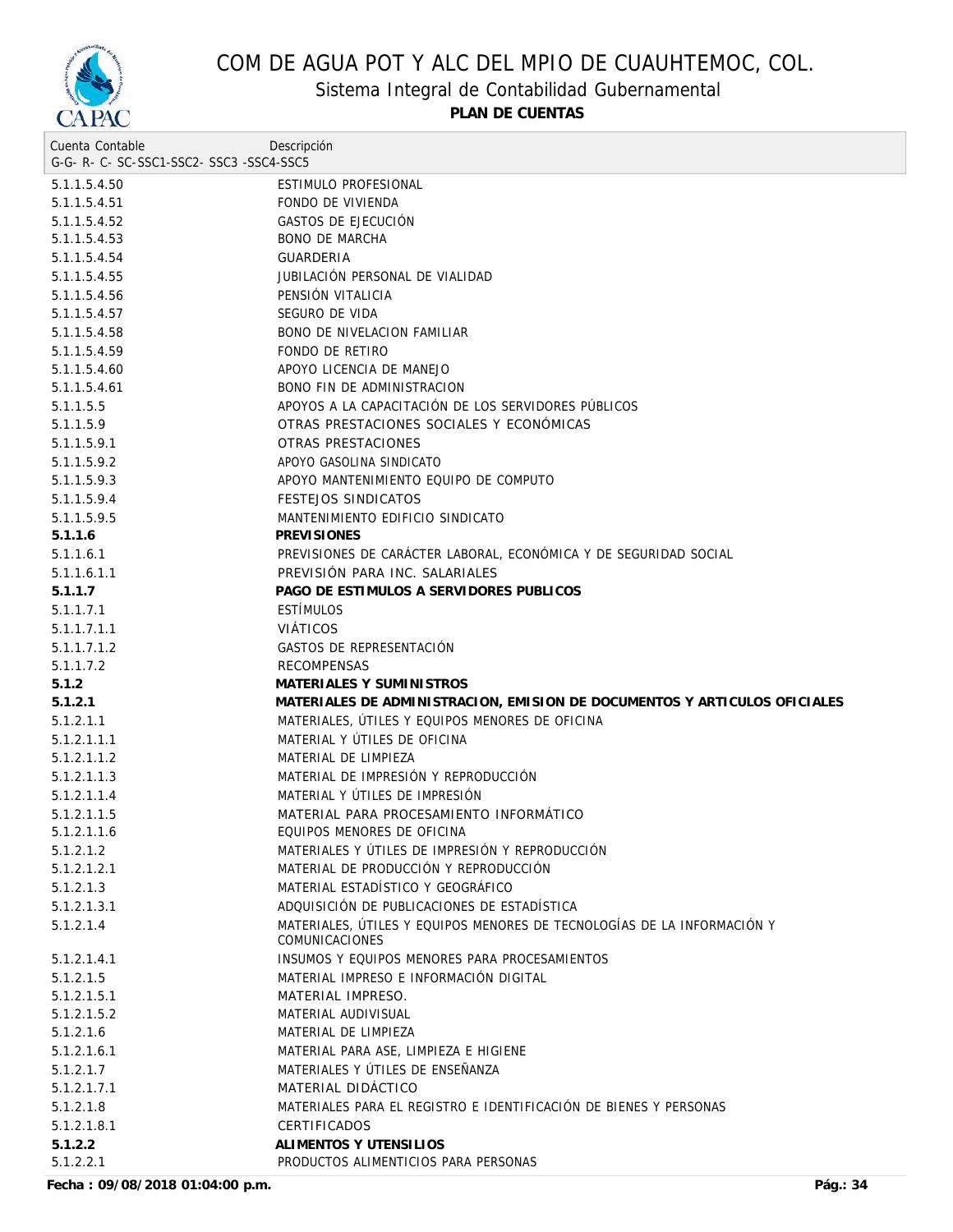

Sistema Integral de Contabilidad Gubernamental

**PLAN DE CUENTAS**

| Cuenta Contable<br>G-G-R-C-SC-SSC1-SSC2-SSC3-SSC4-SSC5 | Descripción                                                                                                            |
|--------------------------------------------------------|------------------------------------------------------------------------------------------------------------------------|
| 5.1.2.2.1.1                                            | PRODUCTOS ALIMENTICIOS DERIVADOS DE PROGRAMAS INSTITUCIONALES                                                          |
| 5.1.2.2.1.2                                            | CAFETERIA (CAFÉ, TÉ, AZUCAR, CREMA, PAN, GALLETAS, ETC.)                                                               |
| 5.1.2.2.1.3                                            | AGUA EN BOTELLA Y GARRAFÓN Y ALIMENTOS                                                                                 |
| 5.1.2.2.1.4                                            | VINO, CERVEZA Y REFRESCOS                                                                                              |
| 5.1.2.2.1.5                                            | DESECHABLES ( PLATOS, VASOS, SERVILLETAS, CUCHARAS, TENEDORES, ETC.)                                                   |
| 5.1.2.2.2                                              | PRODUCTOS ALIMENTICIOS PARA ANIMALES                                                                                   |
| 5.1.2.2.2.1                                            | ALIMENTOS PARA ANIMALES                                                                                                |
| 5.1.2.2.3                                              | UTENSILIOS PARA EL SERVICIO DE ALIMENTACIÓN                                                                            |
| 5.1.2.2.3.1                                            | UTENSILIOS PARA EL SERVICIO DE ALIMENTACIÓN                                                                            |
| 5.1.2.3                                                | MATERIAS PRIMAS Y MATERIALES DE PRODUCCION Y COMERCIALIZACION                                                          |
| 5.1.2.3.1                                              | PRODUCTOS ALIMENTICIOS, AGROPECUARIOS Y FORESTALES ADQUIRIDOS COMO MATERIA<br>PRIMA                                    |
| 5.1.2.3.1.1                                            | MATERIA PRIMA EN ESTADO NATURAL                                                                                        |
| 5.1.2.3.2                                              | INSUMOS TEXTILES ADQUIRIDOS COMO MATERIA PRIMA                                                                         |
| 5.1.2.3.2.1                                            | <b>INSUMOS TEXTILES.</b>                                                                                               |
| 5.1.2.3.3                                              | PRODUCTOS DE PAPEL, CARTÓN E IMPRESOS ADQUIRIDOS COMO MATERIA PRIMA                                                    |
| 5.1.2.3.3.1                                            | ADQ. DE PAPEL, CARTÓN UTILIZADOS EN PROCESOS PRODUCTIVOS                                                               |
| 5.1.2.3.4                                              | COMBUSTIBLES, LUBRICANTES, ADITIVOS, CARBÓN Y SUS DERIVADOS ADQUIRIDOS COMO<br>MATERIA PRIMA                           |
| 5.1.2.3.4.1                                            | COMBUSTIBLES, LUBRICANTES Y ADITIVOS UTILIZADOS COMO MATERIA PRIMA EN PROCESOS<br><b>PRODUCTIVOS</b>                   |
| 5.1.2.3.5                                              | PRODUCTOS QUÍMICOS, FARMACÉUTICOS Y DE LABORATORIO ADQUIRIDOS COMO MATERIA<br>PRIMA                                    |
| 5.1.2.3.5.1                                            | PRODUCTOS QUÍMICOS, FARMACÉUTICOS Y DE LABORATORIO UTILIZADOS EN PROCESOS<br>PRODUCTIVOS.                              |
| 5.1.2.3.6                                              | PRODUCTOS METÁLICOS Y A BASE DE MINERALES NO METÁLICOS ADQUIRIDOS COMO MATERIA<br>PRIMA                                |
| 5.1.2.3.6.1                                            | PRODUCTOS METÁLICOS Y A BASE DE MINERALES NO METÁLICOS UTILIZADOS EN PROCESOS.<br><b>PRODUCTIVOS</b>                   |
| 5.1.2.3.7                                              | PRODUCTOS DE CUERO, PIEL, PLÁSTICO Y HULE ADQUIRIDOS COMO MATERIA PRIMA                                                |
| 5.1.2.3.7.1                                            | PRODUCTOS DE CUERO, PIEL, PLÁSTICO Y HULE UTILIZADOS EN PROCESOS PRODUCTIVOS                                           |
| 5.1.2.3.8                                              | MERCANCÍAS ADQUIRIDAS PARA SU COMERCIALIZACIÓN                                                                         |
| 5.1.2.3.8.1                                            | MERCANCÍAS ADQUIRIDAS PARA SU COMERCIALIZACIÓN                                                                         |
| 5.1.2.3.9                                              | OTROS PRODUCTOS ADQUIRIDOS COMO MATERIA PRIMA                                                                          |
| 5.1.2.3.9.1                                            | OTROS PRODUCTOS                                                                                                        |
| 5.1.2.4                                                | MATERIALES Y ARTICULOS DE CONSTRUCCION Y DE REPARACION                                                                 |
| 5.1.2.4.1                                              | PRODUCTOS MINERALES NO METÁLICOS                                                                                       |
| 5.1.2.4.1.1                                            | PRODUCTOS MINERALES NO METÁLICOS                                                                                       |
| 5.1.2.4.2                                              | CEMENTO Y PRODUCTOS DE CONCRETO                                                                                        |
| 5.1.2.4.2.1                                            | CEMENTO, PEGA AZULEJOS Y CONCRETOS                                                                                     |
| 5.1.2.4.3                                              | CAL, YESO Y PRODUCTOS DE YESO                                                                                          |
| 5.1.2.4.3.1                                            | TABLA ROCA, PLAFONES, PROD. DE YESO Y CAL                                                                              |
| 5.1.2.4.4                                              | MADERA Y PRODUCTOS DE MADERA                                                                                           |
| 5.1.2.4.4.1                                            | MADERA Y SUS DERIVADOS                                                                                                 |
| 5.1.2.4.5                                              | VIDRIO Y PRODUCTOS DE VIDRIO                                                                                           |
| 5.1.2.4.5.1                                            | VIDRIO Y PRODUCTOS DE VIDRIO                                                                                           |
| 5.1.2.4.6                                              | MATERIAL ELÉCTRICO Y ELECTRÓNICO                                                                                       |
| 5.1.2.4.6.1                                            | MATERIAL ELÉCTRICO Y ELECTRÓNICO PARA OFICINAS ADMINISTRATIVAS                                                         |
| 5.1.2.4.6.2                                            | MATERIAL ELÉCTRICO PARA EL SISTEMA DE ALUMBRADO PÚBLICO                                                                |
| 5.1.2.4.7                                              | ARTÍCULOS METÁLICOS PARA LA CONSTRUCCIÓN                                                                               |
| 5.1.2.4.7.1                                            | PRODUCTOS METÁLICOS PARA CONSTRUCCIÓN                                                                                  |
| 5.1.2.4.8                                              | MATERIALES COMPLEMENTARIOS                                                                                             |
| 5.1.2.4.8.1                                            | TAPICES, PISOS Y PERSIANAS Y DEMAS ACCESORIOS                                                                          |
| 5.1.2.4.9<br>5.1.2.4.9.1                               | OTROS MATERIALES Y ARTÍCULOS DE CONSTRUCCIÓN Y REPARACIÓN<br>OTROS MATERIALES Y ARTÍCULOS DE CONSTRUCCIÓN Y REPARACIÓN |
|                                                        |                                                                                                                        |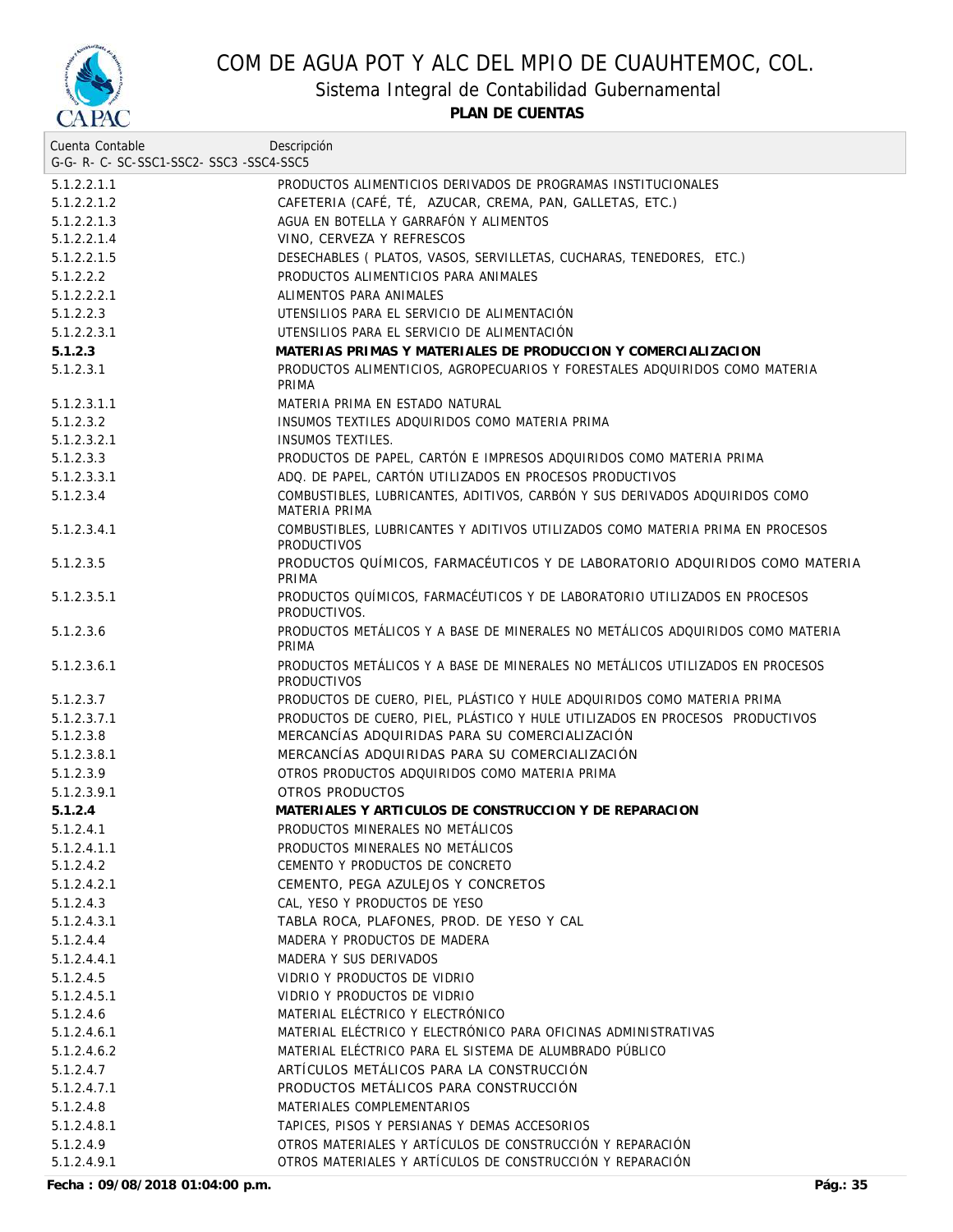

Sistema Integral de Contabilidad Gubernamental

| Cuenta Contable                     | Descripción                                                                                            |
|-------------------------------------|--------------------------------------------------------------------------------------------------------|
| G-G-R-C-SC-SSC1-SSC2-SSC3-SSC4-SSC5 |                                                                                                        |
| 5.1.2.5                             | PRODUCTOS QUIMICOS, FARMACEUTICOS Y DE LABORATORIO                                                     |
| 5.1.2.5.1                           | PRODUCTOS QUÍMICOS BÁSICOS                                                                             |
| 5.1.2.5.1.1                         | PRODUCTOS QUÍMICOS BÁSICOS (GAS LICUADO, PETRÓLEO ETC.)                                                |
| 5.1.2.5.2                           | FERTILIZANTES, PESTICIDAS Y OTROS AGROQUÍMICOS                                                         |
| 5.1.2.5.2.1                         | HIERBICIDAS Y PLAGUICIDAS.                                                                             |
| 5.1.2.5.3                           | MEDICINAS Y PRODUCTOS FARMACÉUTICOS                                                                    |
| 5.1.2.5.3.1                         | MEDICINAS Y PRODUCTOS FARMACÉUTICOS DE APLICACIÓN HUMANA Y ANIMAL.                                     |
| 5.1.2.5.4                           | MATERIALES, ACCESORIOS Y SUMINISTROS MÉDICOS                                                           |
| 5.1.2.5.4.1                         | MATERIALES, ACCESORIOS Y SUMINISTROS MÉDICOS                                                           |
| 5.1.2.5.5                           | MATERIALES, ACCESORIOS Y SUMINISTROS DE LABORATORIO                                                    |
| 5.1.2.5.5.1                         | MATERIALES, ACCESORIOS Y SUMINISTROS DE LABORATORIO                                                    |
| 5.1.2.5.6                           | FIBRAS SINTÉTICAS, HULES, PLÁSTICOS Y DERIVADOS                                                        |
| 5.1.2.5.6.1                         | FIBRAS SINTÉTICAS, HULES, PLÁSTICOS Y DERIVADOS                                                        |
| 5.1.2.5.9                           | OTROS PRODUCTOS QUÍMICOS                                                                               |
| 5.1.2.5.9.1                         | OTROS PRODUCTOS QUÍMICOS                                                                               |
| 5.1.2.6                             | COMBUSTIBLES, LUBRICANTES Y ADITIVOS                                                                   |
| 5.1.2.6.1                           | COMBUSTIBLES, LUBRICANTES Y ADITIVOS                                                                   |
| 5.1.2.6.1.1                         | GASOLINA                                                                                               |
| 5.1.2.6.1.2                         | <b>DIESEL</b>                                                                                          |
| 5.1.2.6.1.3                         | GAS                                                                                                    |
| 5.1.2.6.1.4                         | ACEITES Y GRASAS                                                                                       |
| 5.1.2.6.2                           | CARBÓN Y SUS DERIVADOS                                                                                 |
| 5.1.2.6.2.1                         | CARBON.                                                                                                |
| 5.1.2.7                             | VESTUARIO, BLANCOS, PRENDAS DE PROTECCION Y ARTICULOS DEPORTIVOS                                       |
| 5.1.2.7.1                           | <b>VESTUARIO Y UNIFORMES</b>                                                                           |
| 5.1.2.7.1.1                         | UNIFORMES                                                                                              |
| 5.1.2.7.1.2                         | BANDERAS Y BANDERINES                                                                                  |
| 5.1.2.7.2                           | PRENDAS DE SEGURIDAD Y PROTECCIÓN PERSONAL                                                             |
| 5.1.2.7.2.1                         | ROPA Y EQUIPO DE SEGURIDAD                                                                             |
| 5.1.2.7.3                           | ARTÍCULOS DEPORTIVOS                                                                                   |
| 5.1.2.7.3.1                         | BALONES, REDES, TROFEOS, RAQUETAS Y GUANTES                                                            |
| 5.1.2.7.3.2                         | OTROS ARTÍCULOS DEPORTIVOS                                                                             |
| 5.1.2.7.4                           | PRODUCTOS TEXTILES                                                                                     |
| 5.1.2.7.4.1                         | PRODUCTOS TEXTILES                                                                                     |
| 5.1.2.7.5                           | BLANCOS Y OTROS PRODUCTOS TEXTILES, EXCEPTO PRENDAS DE VESTIR                                          |
| 5.1.2.7.5.1                         | BATAS, COLCHAS, FUNDAS, ALMOHADAS, TOALLAS, COBERTORES Y COLCHONES                                     |
| 5.1.2.7.5.2                         | OTROS PRODUCTOS TEXTILES                                                                               |
| 5.1.2.8                             | MATERIALES Y SUMINISTROS PARA SEGURIDAD                                                                |
| 5.1.2.8.1                           | SUSTANCIAS Y MATERIALES EXPLOSIVOS                                                                     |
| 5.1.2.8.1.1                         | POLVORA, DINAMITA, CORDITA, TRINITROTOLUENO, AMATOL, TRETIL Y FULMINANTES                              |
| 5.1.2.8.1.2                         | OTRAS SUSTANCIAS Y MATERIALES EXPLOSIVAS                                                               |
| 5.1.2.8.2                           | MATERIALES DE SEGURIDAD PÚBLICA                                                                        |
| 5.1.2.8.2.1                         | MUNICIONES, ESPOLETAS, CARGAS, GRANADAS, CARTUCHOS Y BALAS.                                            |
| 5.1.2.8.2.2                         | OTROS MATERIALES DE SEGURIDAD PÚBLICA                                                                  |
| 5.1.2.8.3                           | PRENDAS DE PROTECCIÓN PARA SEGURIDAD PÚBLICA Y NACIONAL                                                |
| 5.1.2.8.3.1                         | EQUIPO DE PROTECCIÓN PARA SEGURIDAD PÚBLICA                                                            |
| 5.1.2.9                             | HERRAMIENTAS, REFACCIONES Y ACCESORIOS MENORES                                                         |
| 5.1.2.9.1                           | HERRAMIENTAS MENORES                                                                                   |
| 5.1.2.9.1.1                         | HERRAMIENTAS DE CARPINTERIA, SILVICULTURA, HORTICULTURA, GANADERÍA Y AGRICULTURA                       |
| 5.1.2.9.2                           | REFACCIONES Y ACCESORIOS MENORES DE EDIFICIOS                                                          |
| 5.1.2.9.2.1                         | INSTRUMENTAL COMPLEMENTARIO PARA EDIFICIOS                                                             |
| 5.1.2.9.2.2                         | REPUESTOS DE EDIFICIOS                                                                                 |
| 5.1.2.9.3                           | REFACCIONES Y ACCESORIOS MENORES DE MOBILIARIO Y EQUIPO DE ADMINISTRACIÓN,<br>EDUCACIONAL Y RECREATIVO |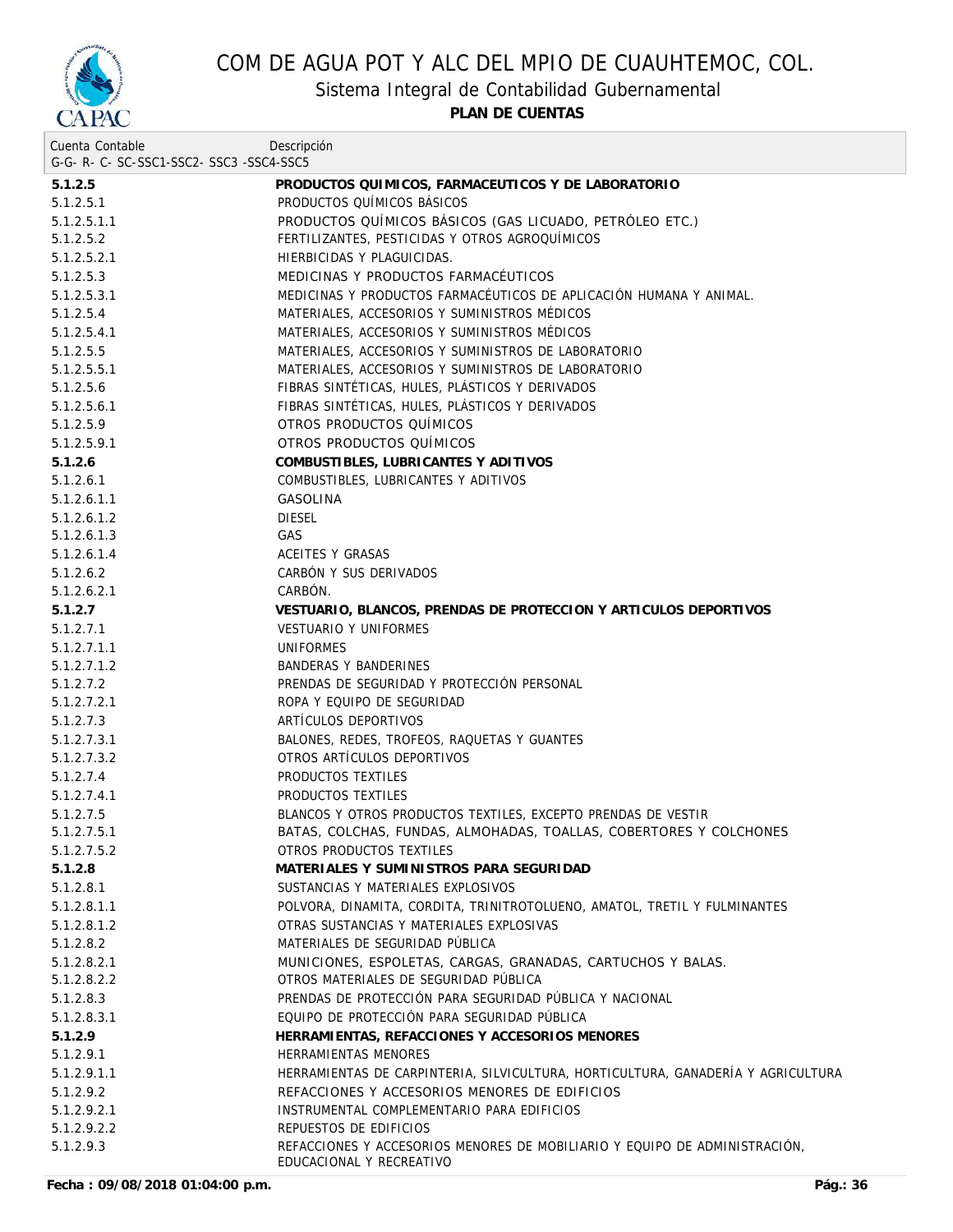

Sistema Integral de Contabilidad Gubernamental

**PLAN DE CUENTAS**

| Cuenta Contable                     | Descripción                                                                                     |
|-------------------------------------|-------------------------------------------------------------------------------------------------|
| G-G-R-C-SC-SSC1-SSC2-SSC3-SSC4-SSC5 |                                                                                                 |
| 5.1.2.9.3.1                         | REFACCIONES MENORES DE EQUIPO DE ADMINISTRACIÓN                                                 |
| 5.1.2.9.3.2                         | REFACCIONES MENORES DE EQUIPO EDUCACIONAL                                                       |
| 5.1.2.9.3.3                         | REFACCIONES MENORES DE EQUIPO RECREATIVO                                                        |
| 5.1.2.9.4                           | REFACCIONES Y ACCESORIOS MENORES DE EQUIPO DE CÓMPUTO Y TECNOLOGÍAS DE LA<br><b>INFORMACION</b> |
| 5.1.2.9.4.1                         | REFACCIONES Y ACCESORIOS MENORES PARA EQUIPOS DE COMPUTO                                        |
| 5.1.2.9.4.2                         | REFACCIONES Y ACCESORIOS MENORES PARA TECNOLOGIAS DE INFORMACIÓN                                |
| 5.1.2.9.5                           | REFACCIONES Y ACCESORIOS MENORES DE EQUIPO E INSTRUMENTAL MÉDICO Y DE<br><b>LABORATORIO</b>     |
| 5.1.2.9.5.1                         | REFACCIONES Y ACCESORIOS MENORES DE QUIPO INSTRUMENTAL MEDICO.                                  |
| 5.1.2.9.5.2                         | REFACCIONES Y ACCESORIOS MENORES DE QUIPO INSTRUMENTAL DE LABORATORIO                           |
| 5.1.2.9.6                           | REFACCIONES Y ACCESORIOS MENORES DE EQUIPO DE TRANSPORTE                                        |
| 5.1.2.9.6.1                         | REFACCIONES Y ACCESORIOS MENORES DE EQUIPO DE TRANSPORTE                                        |
| 5.1.2.9.7                           | REFACCIONES Y ACCESORIOS MENORES DE EQUIPO DE DEFENSA Y SEGURIDAD                               |
| 5.1.2.9.7.1                         | REFACCIONES Y ACCESORIOS MENORES DE EQUIPO DE DEFENSA                                           |
| 5.1.2.9.7.2                         | REFACCIONES Y ACCESORIOS MENORES DE EQUIPO DE SEGURIDAD                                         |
| 5.1.2.9.8                           | REFACCIONES Y ACCESORIOS MENORES DE MAQUINARIA Y OTROS EQUIPOS                                  |
| 5.1.2.9.8.1                         | REFACCIONES Y ACCESORIOS MENORES DE MAQUINARIA PESADA                                           |
| 5.1.2.9.8.2                         | REFACCIONES Y ACCESORIOS MENORES DE MAQUINARIA AGRICOLA                                         |
| 5.1.2.9.8.3                         | REFACCIONES Y ACCESORIOS MENORES DE MAQUINARIA DE CONSTRUCCIÓN                                  |
| 5.1.2.9.9                           | REFACCIONES Y ACCESORIOS MENORES OTROS BIENES MUEBLES                                           |
| 5.1.2.9.9.1                         | OTRAS REFACCIONES Y ACCESORIOS MENORES                                                          |
| 5.1.3                               | SERVICIOS GENERALES                                                                             |
| 5.1.3.1                             | SERVICIOS BÁSICOS                                                                               |
| 5.1.3.1.1                           | ENERGÍA ELÉCTRICA                                                                               |
| 5.1.3.1.1.1                         | ENERGIA ELÉCTRICA DE SISTEMA OPERATIVO                                                          |
| 5.1.3.1.1.2                         | ENERGÍA ELÉCTRICA DE ALUMBRADO PÚBLICO                                                          |
| 5.1.3.1.2                           | <b>GAS</b>                                                                                      |
| 5.1.3.1.2.1                         | GAS EXCLUYE AL USADO PARA TRANSPORTE                                                            |
| 5.1.3.1.3                           | <b>AGUA</b>                                                                                     |
| 5.1.3.1.3.1                         | CONSUMO DE AGUA POTABLE                                                                         |
| 5.1.3.1.3.2                         | CONSUMO DE AGUA PARA RIEGO                                                                      |
| 5.1.3.1.4                           | TELEFONÍA TRADICIONAL                                                                           |
| 5.1.3.1.4.1                         | SERVICIO TELEFÓNICO CONVENCIONAL                                                                |
| 5.1.3.1.5                           | TELEFONÍA CELULAR                                                                               |
| 5.1.3.1.5.1                         | SERVICIO DE TELEFONÍA CELULAR                                                                   |
| 5.1.3.1.6                           | SERVICIOS DE TELECOMUNICACIONES Y SATELITES                                                     |
| 5.1.3.1.6.1                         | SERVICIOS DE TELECOMUNICACIONES Y SATELITES                                                     |
| 5.1.3.1.7                           | SERVICIOS DE ACCESO A INTERNET REDES Y PROCESAMIENTO DE INFORMACIÓN                             |
| 5.1.3.1.7.1                         | SERVICIOS DE INTERNET.                                                                          |
| 5.1.3.1.7.2                         | PROVISIÓN DE SERVICIOS ELECTRÓNICOS                                                             |
| 5.1.3.1.7.3                         | DISEÑO DE PÁGINAS WEB Y CORREO.                                                                 |
| 5.1.3.1.7.4                         | RESPALDO DE INFORMACIÓN                                                                         |
| 5.1.3.1.7.5                         | MANEJO Y ADMINISTRACIÓN DE SERVIDORES                                                           |
| 5.1.3.1.8                           | SERVICIOS POSTALES Y TELEGRAFICOS                                                               |
| 5.1.3.1.8.1                         | SERVICIO POSTAL                                                                                 |
| 5.1.3.1.8.2                         | SERVICIO TELEGRÁFICO                                                                            |
| 5.1.3.1.9                           | SERVICIOS INTEGRALES Y OTROS SERVICIOS                                                          |
| 5.1.3.1.9.1                         | SERVICIO DE TELECOMUNICACIONES                                                                  |
| 5.1.3.1.9.2                         | SERVICIO DE TELEFONIA CELULAR                                                                   |
| 5.1.3.1.9.3                         | SERVICIOS DE RADIOCOMUNICACIÓN                                                                  |
| 5.1.3.2                             | SERVICIOS DE ARRENDAMIENTO                                                                      |
|                                     |                                                                                                 |
| 5.1.3.2.1                           | ARRENDAMIENTO DE TERRENOS                                                                       |
| 5.1.3.2.1.1                         | ARRENDAMIENTO DE TERRENOS                                                                       |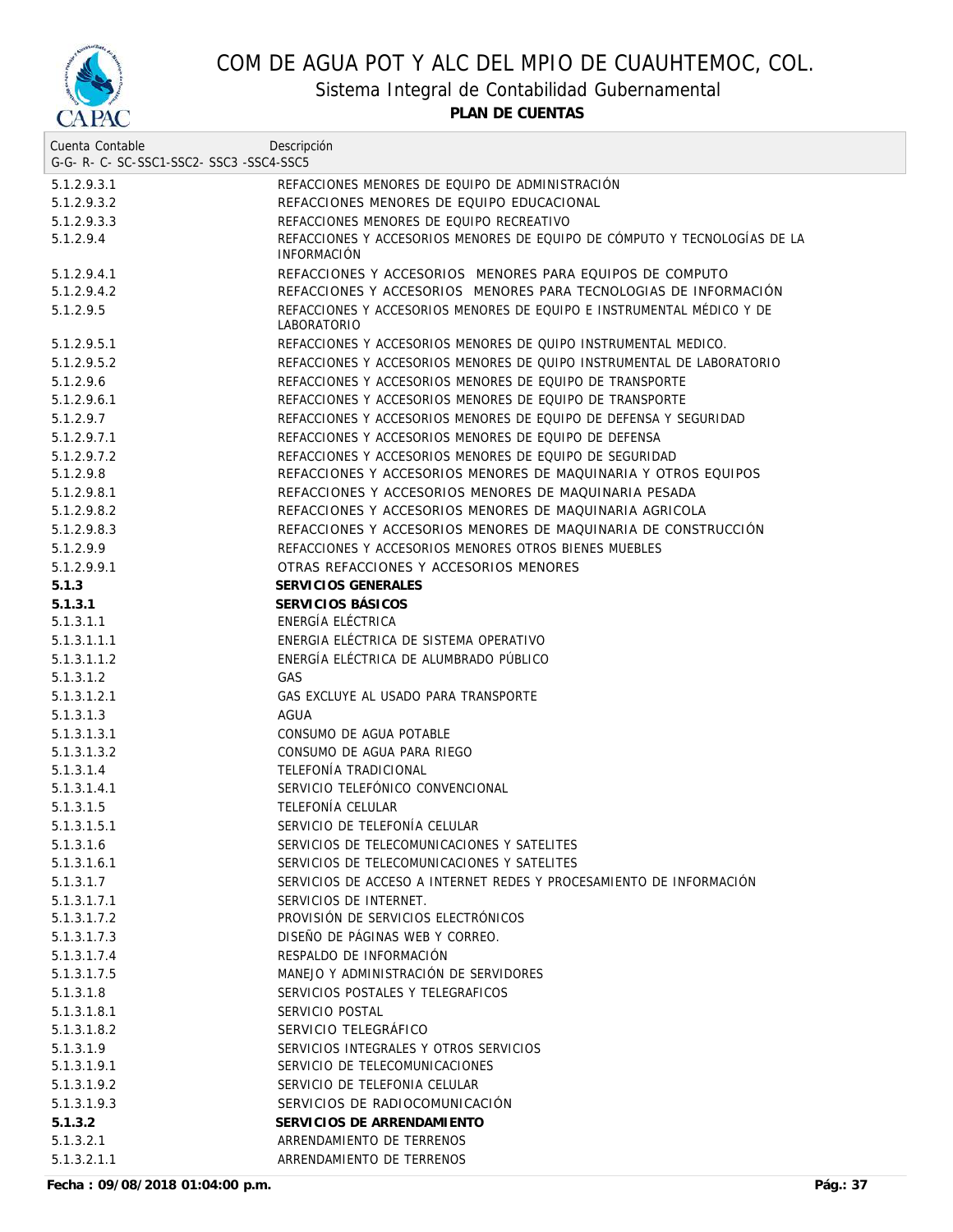

Sistema Integral de Contabilidad Gubernamental

**PLAN DE CUENTAS**

| Cuenta Contable                     | Descripción                                                                                             |
|-------------------------------------|---------------------------------------------------------------------------------------------------------|
| G-G-R-C-SC-SSC1-SSC2-SSC3-SSC4-SSC5 |                                                                                                         |
| 5.1.3.2.2                           | ARRENDAMIENTO DE EDIFICIOS                                                                              |
| 5.1.3.2.2.1                         | ARRENDAMIENTO DE EDIFICIOS PARA VIVIENDA                                                                |
| 5.1.3.2.2.2                         | ARRENDAMIENTO DE SALONES PARA CONVENCIONES                                                              |
| 5.1.3.2.2.3                         | ARRENDAMIENTO DE EDIFICIOS PARA OFICINAS                                                                |
| 5.1.3.2.2.4                         | ARRENDAMIENTO DE LOCALES COMERCIALES                                                                    |
| 5.1.3.2.2.5                         | ARRENDAMIENTO DE ESTADIOS, TEATROS, AUDITORIOS Y BODEGAS.                                               |
| 5.1.3.2.2.6                         | OTROS ARRENDAMIENTOS                                                                                    |
| 5.1.3.2.3                           | ARRENDAMIENTO DE MOBILIARIO Y EQUIPO DE ADMINISTRACIÓN, EDUCACIONAL Y RECREATIVO                        |
| 5.1.3.2.3.1                         | ARRENDAMIENTO DE EQUIPO DE CÓMPUTO                                                                      |
| 5.1.3.2.3.2                         | ARRENDAMIENTO DE IMPRESORAS                                                                             |
| 5.1.3.2.3.3                         | ARRENDAMIENTO DE FOTOCOPIADORAS                                                                         |
| 5.1.3.2.4                           | ARRENDAMIENTO DE EQUIPO E INSTRUMENTAL MÉDICO Y DE LABORATORIO                                          |
| 5.1.3.2.4.1                         | ARRENDAMIENTO DE EQUIPO E INSTRUMENTAL MÉDICO.                                                          |
| 5.1.3.2.4.2                         | ARRENDAMIENTO DE EQUIPO E INSTRUMENTAL DE LABORATORIO                                                   |
| 5.1.3.2.5                           | ARRENDAMIENTO DE EQUIPO DE TRANSPORTE                                                                   |
| 5.1.3.2.5.1                         | ARRENDAMIENTO DE EQUIPO DE TRANSPORTE TERRESTRE                                                         |
| 5.1.3.2.5.2                         | ARRENDAMIENTO DE EOUIPO DE TRANSPORTE AEREOESPACIAL                                                     |
| 5.1.3.2.5.3                         | ARRENDAMIENTO DE EQUIPO DE TRANSPORTE MARÍTIMO, LACUSTRE Y FLUVIAL                                      |
| 5.1.3.2.6                           | ARRENDAMIENTO DE MAQUINARIA, OTROS EQUIPOS Y HERRAMIENTAS                                               |
| 5.1.3.2.6.1                         | ARRENDAMIENTO DE MAQUINARIA PARA LA CONSTRUCCIÓN                                                        |
| 5.1.3.2.6.2                         | ARRENDAMIENTO DE MAQUINARIA FORESTAL                                                                    |
| 5.1.3.2.7                           | ARRENDAMIENTO DE ACTIVOS INTANGIBLES                                                                    |
| 5.1.3.2.7.1                         | ARRENDAMIENTO POR EL USO DE PATENTES                                                                    |
| 5.1.3.2.7.2                         | ARRENDAMIENTO POR EL USO DE MARCAS                                                                      |
| 5.1.3.2.7.3                         | REGALIAS POR DERECHOS DE AUTOR                                                                          |
| 5.1.3.2.7.4                         | <b>MEMBRESIAS</b>                                                                                       |
| 5.1.3.2.7.5                         | LICENCIAS POR EL USO DE PROGRAMAS DE COMPUTO                                                            |
| 5.1.3.2.8                           | ARRENDAMIENTO FINANCIERO                                                                                |
| 5.1.3.2.8.1                         | DERECHOS SOBRE BIENES DE ARRENDAMIENTO FINANCIERO                                                       |
| 5.1.3.2.9                           | OTROS ARRENDAMIENTOS                                                                                    |
| 5.1.3.2.9.1                         | ARRENDAMIENTO DE MUEBLES PARA EVENTOS INCLUYE MANTELERÍA, LONAS Y CARPAS.                               |
| 5.1.3.2.9.2                         | ARRENDAMIENTO DE INSTRUMENTOS MUSICALES                                                                 |
| 5.1.3.2.9.3                         | ARRENDAMIENTO DE EOUIPO MÉDICO                                                                          |
| 5.1.3.2.9.4                         | ARRENDAMIENTO DE EQUIPO Y VEHÍCULO RECREATIVO Y DEPORTIVO                                               |
| 5.1.3.3                             | SERVICIOS PROFESIONALES, CIENTÍFICOS Y TÉCNICOS Y OTROS SERVICIOS                                       |
| 5.1.3.3.1                           | SERVICIOS LEGALES, DE CONTABILIDAD, AUDITORÍA Y RELACIONADOS                                            |
| 5.1.3.3.1.1                         | SERVICIOS LEGALES, NOTARIALES Y DE APOYO PARA TRÁMITES LEGALES.                                         |
| 5.1.3.3.1.2                         | SERVICIOS DE CONTABILIDAD, AUDITORIA Y ASESORIA CONTABLE Y FISCAL.                                      |
| 5.1.3.3.1.3                         | OTROS SERVICIOS LEGALES Y CONTABLES                                                                     |
| 5.1.3.3.2                           | SERVICIOS DE DISEÑO, ARQUITECTURA, INGENIERÍA Y ACTIVIDADES RELACIONADAS                                |
| 5.1.3.3.2.1                         | SERVICIOS DE DISEÑO DE ARQUITECTURA DE PAISAJE Y URBANISMO                                              |
| 5.1.3.3.2.2                         | SERVICIO DE INGENIERIA CIVIL, MECÁNICA Y ELECTRÓNICA                                                    |
| 5.1.3.3.2.3                         | SERVICIOS DE DIBUJO, INSPECCIÓN DE EDIFICIOS, LEVANTAMIENTO GEOFÍSICOS Y<br>LABORATORIO DE PRUEBAS.     |
| 5.1.3.3.3                           | SERVICIOS DE CONSULTORÍA ADMINISTRATIVA, PROCESOS, TÉCNICA Y EN TECNOLOGÍAS DE LA<br><b>INFORMACIÓN</b> |
| 5.1.3.3.3.1                         | SERVICIOS DE CONSULTORÍA ASESORIA Y MANTENIMIENTO DE SISTEMAS INFORMATICOS                              |
| 5.1.3.3.3.2                         | ASESORIA EN INSTALACIÓN DE EQUIPOS Y REDES INFORMÁTICAS.                                                |
| 5.1.3.3.3.3                         | SERVICIOS DE INSTALACIÓN DE SOFT WARE                                                                   |
| 5.1.3.3.3.4                         | CONSULTORIA ASMINISTRATIVA                                                                              |
| 5.1.3.3.3.5                         | CONSULTORIA CIENTÍFICA Y TÉCNICA                                                                        |
| 5.1.3.3.4                           | SERVICIOS DE CAPACITACIÓN                                                                               |
| 5.1.3.3.4.1                         | SERVICIOS DE PREPARACIÓN E IMPARTICIÓN DE CURSOS                                                        |
| 5.1.3.3.5                           | SERVICIOS DE INVESTIGACIÓN CIENTÍFICA Y DESARROLLO                                                      |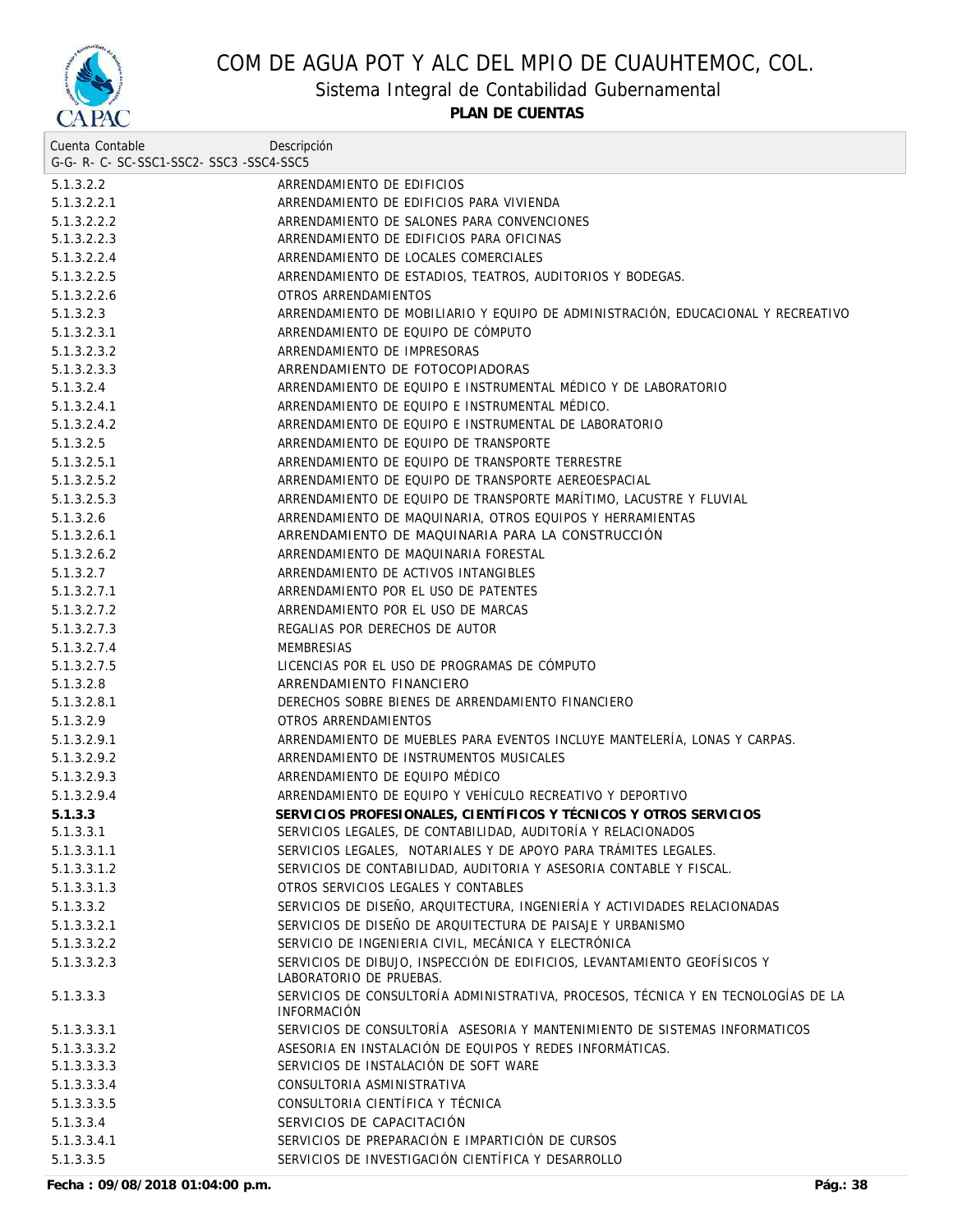

Sistema Integral de Contabilidad Gubernamental

**PLAN DE CUENTAS**

| Cuenta Contable                          | Descripción                                                                                          |
|------------------------------------------|------------------------------------------------------------------------------------------------------|
| G-G- R- C- SC-SSC1-SSC2- SSC3 -SSC4-SSC5 |                                                                                                      |
| 5.1.3.3.5.1                              | SERVICIOS DE INVESTIGACIÓN CIENTÍFICA Y DESARROLLO EN CIENCIA FÍSICA                                 |
| 5.1.3.3.5.2                              | SERVICIOS DE INVESTIGACIÓN CIENTÍFICA Y DESARROLLO DE INGENIERIA QUIMICA,<br>OCEANOGRAFIA Y GEOLOGIA |
| 5.1.3.3.5.3                              | SERVICIOS DE INVESTIGACIÓN CIENTÍFICA Y DESARROLLO DE CIENCIAS SOCIALES Y<br>HUMANIDADES             |
| 5.1.3.3.6                                | SERVICIOS DE APOYO ADMINISTRATIVO, TRADUCCIÓN, FOTOCOPIADO E IMPRESIÓN                               |
| 5.1.3.3.6.1                              | SERVICIOS DE APOYO ADMINISTRATIVO                                                                    |
| 5.1.3.3.6.2                              | SERVICIOS DE FOTOCOPIADO                                                                             |
| 5.1.3.3.6.3                              | SERVICIOS DE IMPRESIÓN                                                                               |
| 5.1.3.3.7                                | SERVICIOS DE PROTECCIÓN Y SEGURIDAD                                                                  |
| 5.1.3.3.7.1                              | REALIZACIÓN DE PROGRAMAS DE SEGURIDAD PÚBLICA.                                                       |
| 5.1.3.3.7.2                              | CONTRATACIÓN DE PERSONAL TEMPORAL SEGÚN PROGRAMA DE SEGURIDAD PÚBLICA.                               |
| 5.1.3.3.7.3                              | MATERIALES CONSIDERADOS EN PROGRAMA DE SEGURIDAD PÚBLICA                                             |
| 5.1.3.3.7.4                              | SERVICIOS NECESARIOS CONSIDERADOS EN PROGRAMA DE SEGURIDAD PÚBLICA                                   |
| 5.1.3.3.8                                | SERVICIOS DE VIGILANCIA                                                                              |
| 5.1.3.3.8.1                              | SERVICIOS DE MONITOREO DE PERSONAS                                                                   |
| 5.1.3.3.9                                | SERVICIOS PROFESIONALES, CIENTÍFICOS Y TÉCNICOS INTEGRALES                                           |
| 5.1.3.3.9.1                              | SERVICIOS PROFESIONALES DE INVESTIGACIÓN DE MERCADOS                                                 |
| 5.1.3.3.9.2                              | SERVICIOS PROFESIONALES DE FOTOGRAFIA                                                                |
| 5.1.3.3.9.3                              | SERVICIOS PROFESIONALES DE TRADUCCIÓN                                                                |
| 5.1.3.3.9.4                              | SERVICIOS PROFESIONALES VETERNIARIOS                                                                 |
| 5.1.3.3.9.5                              | OTROS SERVICIOS PROFESIONALES                                                                        |
| 5.1.3.4                                  | SERVICIOS FINANCIEROS, BANCARIOS Y COMERCIALES                                                       |
| 5.1.3.4.1                                | SERVICIOS FINANCIEROS Y BANCARIOS                                                                    |
| 5.1.3.4.1.1                              | <b>COMISIONES BANCARIAS</b>                                                                          |
| 5.1.3.4.1.2                              | <b>INTERESES BANCARIOS</b>                                                                           |
| 5.1.3.4.1.3                              | <b>DESCUENTOS</b>                                                                                    |
| 5.1.3.4.1.4                              | GASTOS DE AVALÚOS DE BIENES MUEBLES E INMUEBLES                                                      |
| 5.1.3.4.2                                | SERVICIOS DE COBRANZA, INVESTIGACIÓN CREDITICIA Y SIMILAR                                            |
| 5.1.3.4.2.1                              | SERVICIOS DE COBRANZA                                                                                |
| 5.1.3.4.2.2                              | SERVICIOS DE INVESTIGACIÓN CREDITICIA Y SIMILAR                                                      |
| 5.1.3.4.3                                | SERVICIOS DE RECAUDACIÓN, TRASLADO Y CUSTODIA DE VALORES                                             |
| 5.1.3.4.3.1                              | SERVICIOS FINANCIEROS POR GUARDA, TRASLADO Y CUSTODIA DE VALORES                                     |
| 5.1.3.4.4                                | SEGUROS DE RESPONSABILIDAD PATRIMONIAL Y FIANZAS                                                     |
| 5.1.3.4.4.1                              | PRIMAS DE SEGURO DE RESPONSABILIDAD PATRIMONIAL DEL ESTADO                                           |
| 5.1.3.4.5                                | SEGURO DE BIENES PATRIMONIALES                                                                       |
| 5.1.3.4.5.1                              | PRIMAS DE SEGUROS CONTRA ROBOS, INCENDIOS Y DEMAS RIESGOS Y CONTINGENCIAS.                           |
| 5.1.3.4.6                                | ALMACENAJE, ENVASE Y EMBALAJE                                                                        |
| 5.1.3.4.6.1                              | <b>ALMACENAJE</b>                                                                                    |
| 5.1.3.4.6.2                              | ENVASE Y EMBALAJE                                                                                    |
| 5.1.3.4.7                                | FLETES Y MANIOBRAS                                                                                   |
| 5.1.3.4.7.1                              | TRASLADO, MANIOBRAS, EMBARQUE Y DESEMBARQUE                                                          |
| 5.1.3.4.8                                | COMISIONES POR VENTAS                                                                                |
| 5.1.3.4.8.1                              | COMISIONES POR VENTAS                                                                                |
| 5.1.3.4.9                                | SERVICIOS FINANCIEROS, BANCARIOS Y COMERCIALES INTEGRALES                                            |
| 5.1.3.4.9.1                              | CASETAS TELEFÓNICAS                                                                                  |
| 5.1.3.4.9.2                              | PROMOCIÓN DE BIENES Y SERVICIOS POR TELÉFONO                                                         |
| 5.1.3.4.9.3                              | RECEPCIÓN DE LLAMADAS TELEFÓNICAS EN NOMBRE DE LOS CLIENTES                                          |
| 5.1.3.5                                  | SERVICIOS DE INSTALACION, REPARACION, MANTENIMIENTO Y CONSERVACION                                   |
| 5.1.3.5.1                                | CONSERVACIÓN Y MANTENIMIENTO MENOR DE INMUEBLES                                                      |
| 5.1.3.5.1.1                              | CONSERVACIÓN Y MANTENIMIENTO MENOR DE EDIFICIOS                                                      |
| 5.1.3.5.1.2                              | CONSERVACIÓN Y MANTENIMIENTO MENOR DE TERRENOS O PREDIOS                                             |
| 5.1.3.5.1.3                              | CONSERVACIÓN Y MANTENIMIENTO MENOR DE ÁREAS VERDES                                                   |
| 5.1.3.5.2                                | INSTALACIÓN, REPARACIÓN Y MANTENIMIENTO DE MOBILIARIO Y EQUIPO DE ADMINISTRACIÓN,                    |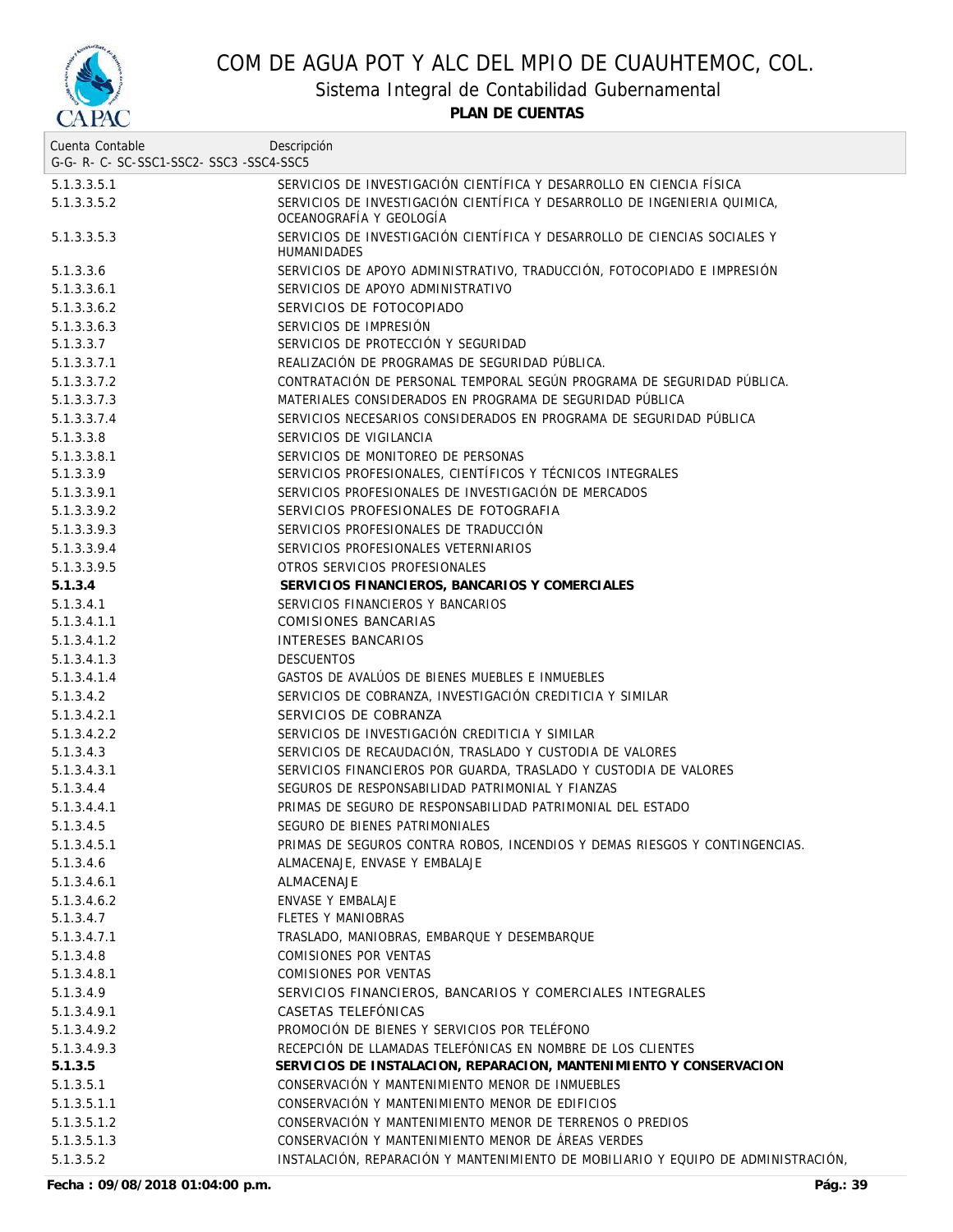

Sistema Integral de Contabilidad Gubernamental

**PLAN DE CUENTAS**

| Cuenta Contable                     | Descripción                                                                                                           |
|-------------------------------------|-----------------------------------------------------------------------------------------------------------------------|
| G-G-R-C-SC-SSC1-SSC2-SSC3-SSC4-SSC5 |                                                                                                                       |
|                                     | EDUCACIONAL Y RECREATIVO                                                                                              |
| 5.1.3.5.2.1                         | MANTENIMIENTO DE MOBILIARIO Y EQUIPO DE ADMINISTRACIÓN INCLUYE SEGURO                                                 |
| 5.1.3.5.3                           | INSTALACIÓN, REPARACIÓN Y MANTENIMIENTO DE EQUIPO DE CÓMPUTO Y TECNOLOGÍA DE LA<br><b>INFORMACIÓN</b>                 |
| 5.1.3.5.3.1                         | INSTALACIÓN, REPARACIÓN Y MANTENIMIENTO DE EQUIPOS DE CÓMPUTO INCLUYE PÓLIZA DE<br><b>SEGURO</b>                      |
| 5.1.3.5.4                           | INSTALACIÓN, REPARACIÓN Y MANTENIMIENTO DE EQUIPO E INSTRUMENTAL MÉDICO Y DE<br>LABORATORIO                           |
| 5.1.3.5.4.1                         | MANTENIMIENTO DE INSTRUMENMTAL MÉDICO                                                                                 |
| 5.1.3.5.5                           | REPARACIÓN Y MANTENIMIENTO DE EOUIPO DE TRANSPORTE                                                                    |
| 5.1.3.5.5.1                         | MANTENIMIENTO DE EOUIPO DE TRANSPORTE TERRESTRE                                                                       |
| 5.1.3.5.5.2                         | MANTENIMIENTO DE EQUIPO DE TRANSPORTE FLUVIAL                                                                         |
| 5.1.3.5.6                           | REPARACIÓN Y MANTENIMIENTO DE EQUIPO DE DEFENSA Y SEGURIDAD                                                           |
| 5.1.3.5.6.1                         | REPARACIÓN Y MANTENIMIENTO DE EQUIPO DE DEFENSA Y SEGURIDAD                                                           |
| 5.1.3.5.7                           | INSTALACIÓN, REPARACIÓN Y MANTENIMIENTO DE MAQUINARIA, OTROS EQUIPOS Y<br>HERRAMIENTA                                 |
| 5.1.3.5.7.1                         | REPARACIÓN Y MANTENIMIENTO DE MAQUINARIA (POZOS)                                                                      |
| 5.1.3.5.7.2                         | REPARACIÓN Y MANTENIMIENTO DE VEHÍCULOS                                                                               |
| 5.1.3.5.8                           | SERVICIOS DE LIMPIEZA Y MANEJO DE DESECHOS                                                                            |
| 5.1.3.5.8.1                         | SERVICIOS DE LAVANDERIA Y LIMPIEZA EN LOS BIENES MUEBLES E INMUEBLES                                                  |
| 5.1.3.5.8.2                         | SERVICIOS DE DESINFECCIÓN E HIGIENE EN LOS BIENES MUEBLES E INMUEBLES                                                 |
| 5.1.3.5.8.3                         | SERVICIOS DE RECOLECCIÓN Y MANEJO DE DESECHOS                                                                         |
| 5.1.3.5.8.4                         | OPERACIÓN DE SITIOS PARA CONFINAMIENTO                                                                                |
| 5.1.3.5.8.5                         | RECUPERACIÓN Y CLASIFICACIÓN DE MATERIAL RECICLABLE                                                                   |
| 5.1.3.5.8.6                         | REHABILITACIÓN Y LIMPIEZA DE ÁREAS CONTAMINADAS                                                                       |
| 5.1.3.5.9                           | SERVICIOS DE JARDINERÍA Y FUMIGACIÓN                                                                                  |
| 5.1.3.5.9.1                         | CONTROL Y EXTERMINACIÓN DE PLAGAS                                                                                     |
| 5.1.3.5.9.2                         | INSTALACIÓN Y MANTENIMIENTO DE ÁREAS VERDES                                                                           |
| 5.1.3.6                             | SERVICIOS DE COMUNICACION SOCIAL Y PUBLICIDAD                                                                         |
| 5.1.3.6.1                           | DIFUSIÓN POR RADIO, TELEVISIÓN Y OTROS MEDIOS DE MENSAJES SOBRE PROGRAMAS Y<br><b>ACTIVIDADES GUBERNAMENTALES</b>     |
| 5.1.3.6.1.1                         | PUBLICACIÓN Y DIFUSIÓN MASIVA POR TV DEL QUEHACER GUBERNAMENTAL                                                       |
| 5.1.3.6.1.2                         | PUBLICACIÓN Y DIFUSIÓN MASIVA POR RADIO DEL OUEHACER GUBERNAMENTAL                                                    |
| 5.1.3.6.1.3                         | PUBLICACIÓN Y DIFUSIÓN MASIVA POR PRENSA DEL QUEHACER GUBERNAMENTAL                                                   |
| 5.1.3.6.1.4                         | PUBLICACIÓN Y DIFUSIÓN MASIVA POR ESPECTACULARES DEL QUEHACER GUBERNAMENTAL                                           |
| 5.1.3.6.1.5                         | PUBLICACIÓN Y DIFUSIÓN MASIVA POR TRIPTICOS DEL QUEHACER GUBERNAMENTAL                                                |
| 5.1.3.6.2                           | DIFUSIÓN POR RADIO, TELEVISIÓN Y OTROS MEDIOS DE MENSAJES COMERCIALES PARA<br>PROMOVER LA VENTA DE BIENES O SERVICIOS |
| 5.1.3.6.2.1                         | PUBLICIDAD Y DIFUSIÓN MASIVA POR TV PARA COMERCIALIZAR PRODUCTOS                                                      |
| 5.1.3.6.2.2                         | PUBLICIDAD Y DIFUSIÓN MASIVA POR RADIO PARA COMERCIALIZAR SUS PRODUCTOS                                               |
| 5.1.3.6.2.3                         | PUBLICIDAD Y DIFUSIÓN MASIVA POR PRENSA PARA COMERCIALIZAR SUS PRODUCTOS                                              |
| 5.1.3.6.2.4                         | PUBLICIDAD Y DIFUSIÓN MASIVA POR ESPECTACULARES PARA COMERCIALIZAR SUS PRODUCTOS                                      |
| 5.1.3.6.2.5                         | PUBLICIDAD Y DIFUSIÓN MASIVA POR TRIPTICOS PARA COMERCIALIZAR SUS PRODUCTOS                                           |
| 5.1.3.6.3                           | SERVICIOS DE CREATIVIDAD, PREPRODUCCIÓN Y PRODUCCIÓN DE PUBLICIDAD, EXCEPTO<br><b>INTERNET</b>                        |
| 5.1.3.6.3.1                         | SERVICIOS DE DISEÑO Y CONCEPTUALIZACIÓN DE CAMPAÑAS DE COMUNICACIÓN                                                   |
| 5.1.3.6.4                           | SERVICIOS DE REVELADO DE FOTOGRAFÍAS                                                                                  |
| 5.1.3.6.4.1                         | SERVICIOS DE REVELADO E IMPRESIÓN DE FOTOGRAFÍAS                                                                      |
| 5.1.3.6.5                           | SERVICIOS DE LA INDUSTRIA FÍLMICA, DEL SONIDO Y DEL VIDEO                                                             |
| 5.1.3.6.5.1                         | SERVICIOS DE POST-PRODUCCIÓN                                                                                          |
| 5.1.3.6.5.2                         | OTROS SERVICIOS PARA LA INDUSTRIA FILMICA Y VIDEO.                                                                    |
| 5.1.3.6.6                           | SERVICIO DE CREACIÓN Y DIFUSIÓN DE CONTENIDO EXCLUSIVAMENTE A TRAVÉS DE INTERNET                                      |
| 5.1.3.6.6.1                         | SERVICIOS DE DIFUSIÓN Y TRANSMISIÓN A TRAVÉS DE INTERNET.                                                             |
| 5.1.3.6.9                           | OTROS SERVICIOS DE INFORMACIÓN                                                                                        |
| 5.1.3.6.9.1                         | SERVICIOS DE MONITOREO DE INFORMACIÓN EN MEDIOS MASIVOS DE COMUNICACIÓN                                               |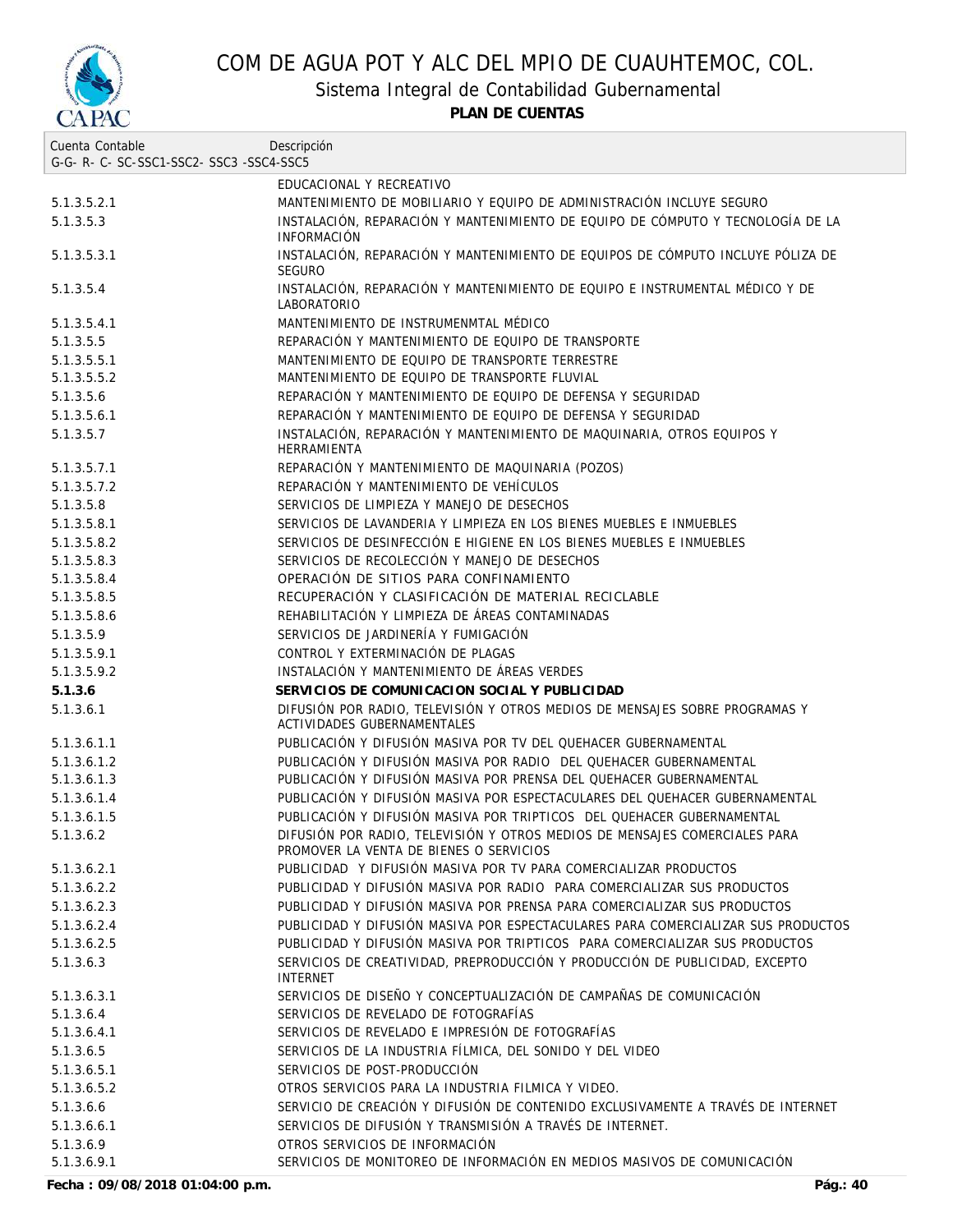

Sistema Integral de Contabilidad Gubernamental

**PLAN DE CUENTAS**

| Cuenta Contable                          | Descripción                                                                                       |
|------------------------------------------|---------------------------------------------------------------------------------------------------|
| G-G- R- C- SC-SSC1-SSC2- SSC3 -SSC4-SSC5 |                                                                                                   |
| 5.1.3.7                                  | SERVICIOS DE TRASLADO Y VIATICOS                                                                  |
| 5.1.3.7.1                                | PASAJES AÉREOS                                                                                    |
| 5.1.3.7.1.1                              | PASAJE AÉREO                                                                                      |
| 5.1.3.7.2                                | PASAJES TERRESTRES                                                                                |
| 5.1.3.7.2.1                              | PASAJES TERRESTRES                                                                                |
| 5.1.3.7.2.2                              | <b>CASETAS</b>                                                                                    |
| 5.1.3.7.3                                | PASAJES MARÍTIMOS, LACUSTRES Y FLUVIALES                                                          |
| 5.1.3.7.3.1                              | PASAJES MARÍTIMOS, LACUSTRES Y FLUVIALES                                                          |
| 5.1.3.7.4                                | <b>AUTOTRANSPORTE</b>                                                                             |
| 5.1.3.7.4.1                              | <b>FLETES Y TRANSPORTES</b>                                                                       |
| 5.1.3.7.5                                | VIÁTICOS EN EL PAÍS                                                                               |
| 5.1.3.7.5.1                              | GASTOS DE ALIMENTACCIÓN EN VIÁTICOS                                                               |
| 5.1.3.7.5.2                              | GASTOS DE HOSPEDAJE EN VIÁTICOS                                                                   |
| 5.1.3.7.5.3                              | ARRENDAMIENTO DE VEHÍCULOS EN GASTOS DE VIÁTICOS                                                  |
| 5.1.3.7.6                                | VIÁTICOS EN EL EXTRANJERO                                                                         |
| 5.1.3.7.6.1                              | GASTOS DE ALIMENTACIÓN EN VIÁTICOS EN EL EXTRANJERO                                               |
| 5.1.3.7.6.2                              | GASTOS DE HOSPEDAJE EN VIÁTICOS EN EL EXTRANJERO                                                  |
| 5.1.3.7.6.3                              | ARRENDAMIENTO DE VEHÍCULOS EN GASTOS DE VIÁTICOS EN EL EXTRANJERO                                 |
| 5.1.3.7.7                                | GASTOS DE INSTALACIÓN Y TRASLADO DE MENAJE                                                        |
| 5.1.3.7.7.1                              | GASTOS POR TRASLADO DE MENAJE DE DIPLOMÁTICOS CUANDO REQUIERA SU PERMANENCIA                      |
|                                          | FUERA DE SU RESIDENCIA                                                                            |
| 5.1.3.7.8                                | SERVICIOS INTEGRALES DE TRASLADO Y VIÁTICOS                                                       |
| 5.1.3.7.8.1                              | OTROS SERVICIOS INTEGRALES DE TRASLADO Y VIÁTICOS                                                 |
| 5.1.3.7.9                                | OTROS SERVICIOS DE TRASLADO Y HOSPEDAJE                                                           |
| 5.1.3.7.9.1                              | PENSIONES DE ESTACIONAMIENTO                                                                      |
| 5.1.3.8                                  | SERVICIOS OFICIALES                                                                               |
| 5.1.3.8.1                                | <b>GASTOS DE CEREMONIAL</b>                                                                       |
| 5.1.3.8.1.1                              | GASTOS DE CEREMONIAL POR ORGANIZACIÓN Y EJECUCIÓN DE RECEPCIONES DE INT. DE<br>CUERPO DIPLOMATICO |
| 5.1.3.8.2                                | GASTOS DE ORDEN SOCIAL Y CULTURAL                                                                 |
| 5.1.3.8.2.1                              | GASTOS POR CELEBRACIÓN DE ACTOS CONMEMORATIVOS                                                    |
| 5.1.3.8.2.2                              | GASTOS POR CELEBRACIÓN DE ACTOS DE ORDEN SOCIAL                                                   |
| 5.1.3.8.2.3                              | GASTOS POR CELEBRACIÓN DE ACTOS DE ORDEN CULTURAL                                                 |
| 5.1.3.8.3                                | CONGRESOS Y CONVENCIONES                                                                          |
| 5.1.3.8.3.1                              | CELEBRACIÓN DE CONGRESOS, CONVENCIONES, SEMINARIOS, SIMPOSIOS Y OTROS                             |
| 5.1.3.8.4                                | <b>EXPOSICIONES</b>                                                                               |
| 5.1.3.8.4.1                              | INSTALACIÓN Y SOSTENIMIENTO DE EXPOSICIONES                                                       |
| 5.1.3.8.5                                | GASTOS DE REPRESENTACIÓN                                                                          |
| 5.1.3.8.5.1                              | GASTOS AUTORIZADOS A PERSONAL DE MANDOS MEDIOS Y SUPERIORES POR ACT.<br><b>INSTITUCIONALES</b>    |
| 5.1.3.8.5.2                              | ATENCION A VISITANTES DISTINGUIDOS                                                                |
| 5.1.3.9                                  | OTROS SERVICIOS GENERALES                                                                         |
| 5.1.3.9.1                                | SERVICIOS FUNERARIOS Y DE CEMENTERIOS                                                             |
| 5.1.3.9.1.1                              | PAGOS DE DEFUNCIÓN Y GASTOS A FAMILIARES DE SERVIDORES PÚBLICOS                                   |
| 5.1.3.9.2                                | IMPUESTOS Y DERECHOS                                                                              |
| 5.1.3.9.2.1                              | GASTOS DE ESCRITURACIÓN                                                                           |
| 5.1.3.9.2.2                              | LEGALIZACIÓN DE EXHORTOS NOTARIALES                                                               |
| 5.1.3.9.2.3                              | TENENCIA Y CANJE DE PLACAS DE VEHICULOS OFICIALES                                                 |
| 5.1.3.9.2.4                              | DILIGENCIAS JUDICIALES                                                                            |
| 5.1.3.9.2.5                              | CERTIFICACIONES Y DEMÁS IMPUESTOS Y DERECHOS                                                      |
| 5.1.3.9.2.6                              | DERECHO DE USO                                                                                    |
| 5.1.3.9.3                                | IMPUESTOS Y DERECHOS DE IMPORTACIÓN                                                               |
| 5.1.3.9.3.1                              | IMPUESTOS Y DERECHOS DE IMPORTACIÓN                                                               |
| 5.1.3.9.4                                | SENTENCIAS Y RESOLUCIONES POR AUTORIDAD COMPETENTE                                                |
|                                          |                                                                                                   |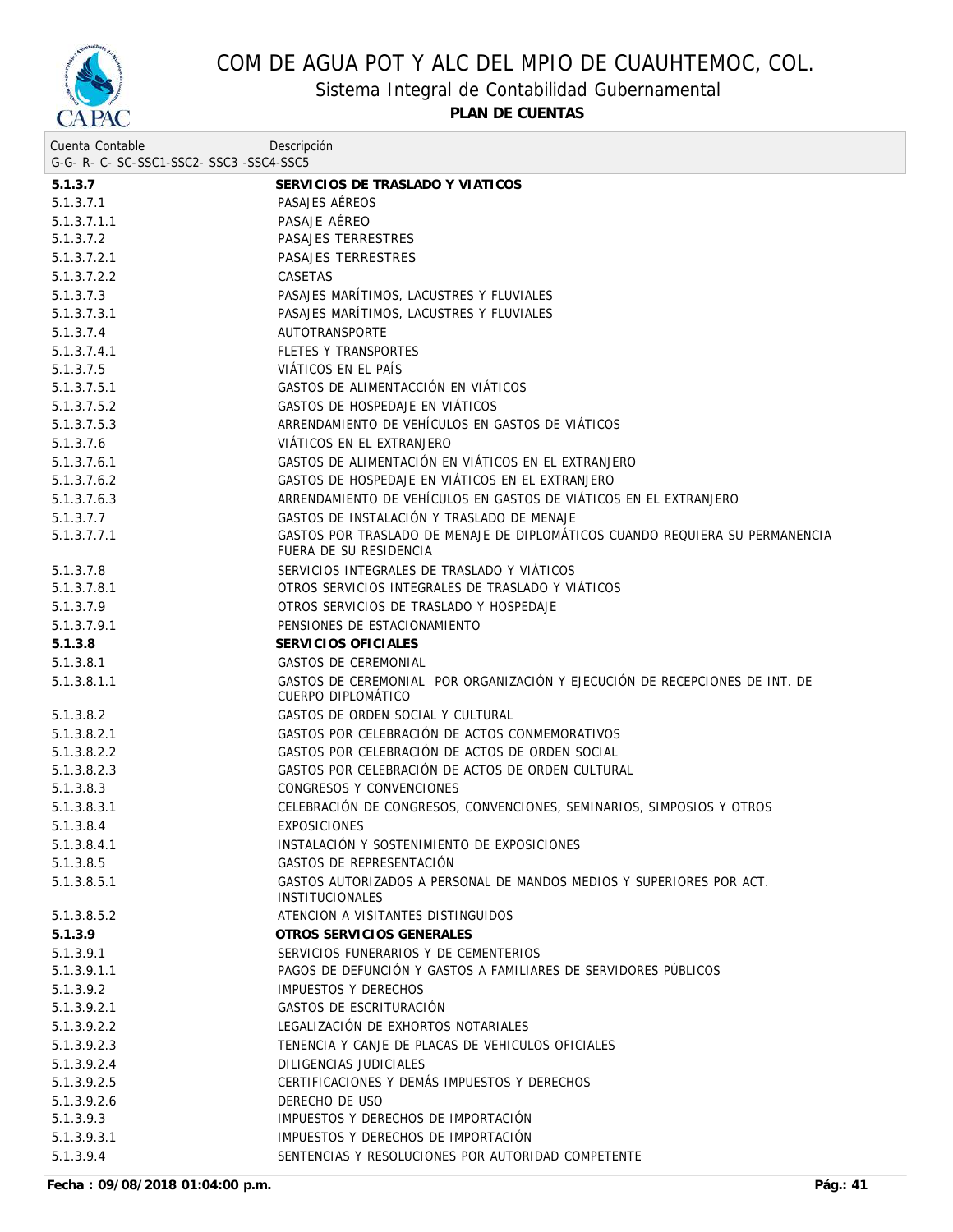

Sistema Integral de Contabilidad Gubernamental

**PLAN DE CUENTAS**

| Cuenta Contable                     | Descripción                                                                                            |
|-------------------------------------|--------------------------------------------------------------------------------------------------------|
| G-G-R-C-SC-SSC1-SSC2-SSC3-SSC4-SSC5 |                                                                                                        |
| 5.1.3.9.4.1                         | OBLIGACIONES O INDEMNIZACIONES DERIVADAS DE RESOLUCIONES DE AUTORIDADES<br><b>COMPETENTES</b>          |
| 5.1.3.9.5                           | PENAS, MULTAS, ACCESORIOS Y ACTUALIZACIONES                                                            |
| 5.1.3.9.5.1                         | MULTAS POR PASIVOS FISCALES                                                                            |
| 5.1.3.9.5.2                         | ACTUALIZACIONES FISCALES                                                                               |
| 5.1.3.9.5.3                         | INTERESES POR PAGO DE PASIVOS FISCALES                                                                 |
| 5.1.3.9.5.4                         | ACCESORIOS POR PASIVOS FISCALES                                                                        |
| 5.1.3.9.6                           | OTROS GASTOS POR RESPONSABILIDADES                                                                     |
| 5.1.3.9.6.1                         | EROGACIONES QUE DERIVEN DEL ROBO EXTRAVÍO DE RECURSOS PÚBLICOS NO RECUPERABLES.                        |
| 5.1.3.9.6.2                         | EROGACIONES QUE DERIVEN DE LA RESPONSABILIDAD CIVIL                                                    |
| 5.1.3.9.7                           | <b>UTILIDADES</b>                                                                                      |
| 5.1.3.9.8                           | IMPUESTO SOBRE NOMINAS Y OTRAS QUE SE DERIVEN DE RELACIÓN LABORAL                                      |
| 5.1.3.9.8.1                         | IMPUESTO SOBRE NÓMINAS                                                                                 |
| 5.1.3.9.9                           | OTROS SERVICIOS GENERALES                                                                              |
| 5.1.3.9.9.1                         | OTROS SERVICIOS GENERALES                                                                              |
| 5.2                                 | TRANSFERENCIAS, ASIGNACIONES, SUBSIDIOS Y OTRAS AYUDAS                                                 |
| 5.2.1                               | TRANSFERENCIAS INTERNAS Y ASIGNACIONES AL SECTOR PUBLICO                                               |
| 5.2.1.1                             | ASIGNACIONES PRESUPUESTARIAS AL SECTOR PÚBLICO                                                         |
| 5.2.1.1.1                           | ASIGNACIONES PRESUPUESTARIAS AL PODER EJECUTIVO                                                        |
| 5.2.1.1.2                           | ASIGNACIONES PRESUPUESTARIAS AL PODER LEGISLATIVO                                                      |
| 5.2.1.1.3                           | ASIGNACIONES PRESUPUESTARIAS AL PODER JUDICIAL                                                         |
| 5.2.1.1.4                           | ASIGNACIONES PRESUPUESTARIAS A ÓRGANOS AUTÓNOMOS                                                       |
| 5.2.1.2                             | TRANSFERENCIAS INTERNAS AL SECTOR PÚBLICO                                                              |
| 5.2.1.2.1                           | TRANSERENCIAS INTERNAS OTORGADAS A ENTIDADES PARAESTATALES NO EMPRESARIALES Y NO<br><b>FINANCIERAS</b> |
| 5.2.1.2.2                           | TRANSFERENCIAS INTERNAS OTORGADAS A ENTIDADES PARAESTATALES EMPRESARIALES Y NO<br>FINANCIERAS          |
| 5.2.1.2.3                           | TRANSFERENCIAS INTERNAS OTORGADAS A FIDEICOMISOS PÚBLICOS EMPRESARIALES Y NO<br><b>FINANCIEROS</b>     |
| 5.2.1.2.4                           | TRANSFERENCIAS INTERNAS OTORGADAS A INSTITUCIONES PARAESTATALES PÚBLICAS<br><b>FINANCIERAS</b>         |
| 5.2.1.2.5                           | TRANSFERENCIAS INTERNAS OTORGADAS A FIDEICOMISOS PÚBLICOS FINANCIEROS                                  |
| 5.2.2                               | TRANSFERENCIAS AL RESTO DEL SECTOR PUBLICO                                                             |
| 5.2.2.1                             | TRANSFERENCIAS A ENTIDADES PARAESTATALES                                                               |
| 5.2.2.1.1                           | TRANSFERENCIAS OTORGADAS PARA ENTIDADES PARAESTATALES NO EMPRESARIALES Y NO<br><b>FINANCIERAS</b>      |
| 5.2.2.1.2                           | TRANSFERENCIAS OTORGADAS PARA ENTIDADES PARAESTATALES EMPRESARIALES Y NO<br><b>FINANCIERAS</b>         |
| 5.2.2.1.3                           | TRANSFERENCIAS OTORGADAS PARA INSTITUCIONES PARAESTATALES PÚBLICAS FINANCIERAS                         |
| 5.2.2.2                             | TRANSFERENCIAS A ENTIDADES FEDERATIVAS Y MUNICIPIOS                                                    |
| 5.2.2.2.1                           | TRANSFERENCIAS OTORGADAS A ENTIDADES FEDERATIVAS Y MUNICIPIOS                                          |
| 5.2.2.2.2                           | TRANSFERENCIAS A FIDEICOMISOS DE ENTIDADES FEDERATIVAS Y MUNICIPIOS                                    |
| 5.2.3                               | SUBSIDIOS Y SUBENCIONES                                                                                |
| 5.2.3.1                             | <b>SUBSIDIOS</b>                                                                                       |
| 5.2.3.1.1                           | SUBSIDIOS A LA PRODUCCIÓN                                                                              |
| 5.2.3.1.2                           | SUBSIDIOS A LA DISTRIBUCIÓN                                                                            |
| 5.2.3.1.3                           | SUBSIDIOS A LA INVERSIÓN                                                                               |
| 5.2.3.1.4                           | SUBSIDIOS A LA PRESTACIÓN DE SERVICIOS PÚBLICOS                                                        |
| 5.2.3.1.5                           | SUBSIDIOS PARA CUBRIR DIFERENCIALES DE TASAS DE INTERÉS                                                |
| 5.2.3.1.6                           | SUBSIDIOS A LA VIVIENDA                                                                                |
| 5.2.3.1.7                           | SUBSIDIOS A ENTIDADES FEDERATIVAS Y MUNICIPIOS                                                         |
| 5.2.3.1.7.1                         | SUBSIDIOS A ENTIDADES FEDERATIVAS Y MUNICIPIOS PARA FORTALECIMIENTO FINANCIERO                         |
| 5.2.3.1.7.2                         | SUBSIDIOS A ENTIDADES FEDERATIVAS Y MUNICIPIOS PARA DESASTRES NATURALES                                |
| 5.2.3.1.7.3                         | SUBSIDIOS A ENTIDADES FEDERATIVAS Y MUNICIPIOS PARA CONTINGENCIAS ECONÓMICAS                           |
| 5.2.3.1.7.4                         | SUBSIDIOS A ENTIDADES FEDERATIVAS Y MUNICIPIOS PARA CUMPLIMIENTO DE CONVENIOS                          |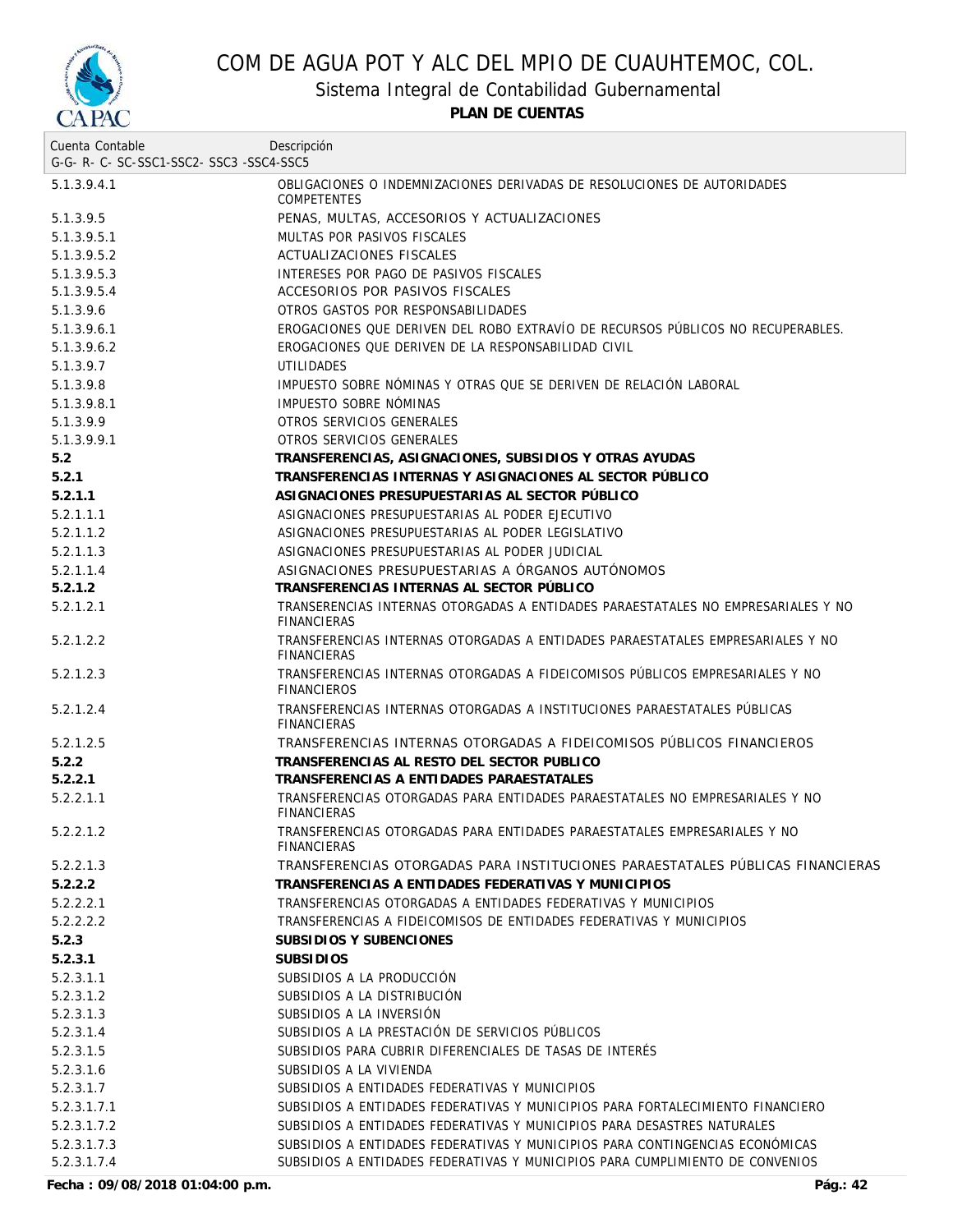

Sistema Integral de Contabilidad Gubernamental

| Cuenta Contable<br>G-G- R- C- SC-SSC1-SSC2- SSC3 -SSC4-SSC5 | Descripción                                                                                            |
|-------------------------------------------------------------|--------------------------------------------------------------------------------------------------------|
| 5.2.3.1.8                                                   | OTROS SUBSIDIOS                                                                                        |
| 5.2.3.2                                                     | <b>SUBVENCIONES</b>                                                                                    |
| 5.2.3.2.1                                                   | SUBVENCIONES AL CONSUMO                                                                                |
| 5.2.4                                                       | AYUDAS SOCIALES                                                                                        |
| 5.2.4.1                                                     | AYUDAS SOCIALES A PERSONAS                                                                             |
| 5.2.4.2                                                     | <b>BECAS</b>                                                                                           |
| 5.2.4.3                                                     | AYUDAS SOCIALES A INSTITUCIONES                                                                        |
| 5.2.4.3.1                                                   | AYUDAS SOCIALES A INSTITUCIONES DE ENSEÑANZA                                                           |
| 5.2.4.3.2                                                   | AYUDAS SOCIALES A ACTIVIDADES CIENTÍFICAS O ACADÉMICAS                                                 |
| 5.2.4.3.3                                                   | AYUDAS SOCIALES A INSTITUCIONES SIN FINES DE LUCRO                                                     |
| 5.2.4.3.4                                                   | AYUDAS SOCIALES A COOPERATIVAS                                                                         |
| 5.2.4.3.5                                                   | AYUDAS SOCIALES A ENTIDADES DE INTERÉS PÚBLICO                                                         |
| 5.2.4.4                                                     | AYUDAS SOCIALES POR DESASTRES NATURALES Y OTROS SINIESTROS                                             |
| 5.2.5                                                       | PENSIONES Y JUBILACIONES                                                                               |
| 5.2.5.1                                                     | <b>PENSIONES</b>                                                                                       |
| 5.2.5.2                                                     | <b>JUBILACIONES</b>                                                                                    |
| 5.2.5.9                                                     | OTRAS PENSIONES Y JUBILACIONES                                                                         |
| 5.2.6                                                       | TRANSFERENCIAS A FIDEICOMISOS, MANDATOS Y CONTRATOS ANALOGOS.                                          |
| 5.2.6.1                                                     | TRANSFERENCIAS A FIDEICOMISOS, MANDATOS Y CONTRATOS ANÁLOGOS AL GOBIERNO                               |
| 5.2.6.1.1                                                   | TRANSFERENCIAS A FIDEICOMISOS DEL PODER EJECUTIVO                                                      |
| 5.2.6.1.2                                                   | TRANSFERENCIAS A FIDEICOMISOS DEL PODER LEGISLATIVO                                                    |
| 5.2.6.1.3                                                   | TRANSFERENCIAS A FIDEICOMISOS DEL PODER JUDICIAL                                                       |
| 5.2.6.2                                                     | TRANSFERENCIAS A FIDEICOMISOS, MANDATOS Y CONTRATOS ANÁLOGOS A ENTIDADES<br>PARAESTATALES              |
| 5.2.6.2.1                                                   | TRANSFERENCIAS A FIDEICOMISOS PÚBLICOS DE ENTIDADES PARAESTATALES NO<br>EMPRESARIALES Y NO FINANCIERAS |
| 5.2.6.2.2                                                   | TRANSFERENCIAS A FIDEICOMISOS PÚBLICOS DE ENTIDADES PARAESTATALES EMPRESARIALES Y<br>NO FINANCIERAS    |
| 5.2.6.2.3                                                   | TRANSFERENCIAS A FIDEICOMISOS DE INSTITUCIONES PUBLICAS FINANCIERAS                                    |
| 5.2.7                                                       | TRANSFERENCIAS A LA SEGURIDAD SOCIAL                                                                   |
| 5.2.7.1                                                     | TRANSFERENCIAS POR OBLIGACIONES DE LEY                                                                 |
| 5.2.7.1.1                                                   | APORTACIONES DE SEGURIDAD SOCIAL APORTADAS POR EL ESTADO (DISTINTAS A DEL CAPITULO<br>1000)            |
| 5.2.8                                                       | <b>DONATIVOS</b>                                                                                       |
| 5.2.8.1                                                     | DONATIVOS A INSTITUCIONES SIN FINES DE LUCRO                                                           |
| 5.2.8.2                                                     | DONATIVOS A ENTIDADES FEDERATIVAS Y MUNICIPIOS                                                         |
| 5.2.8.3                                                     | DONATIVOS A FIDEICOMISOS PRIVADOS                                                                      |
| 5.2.8.4                                                     | DONATIVOS A FIDEICOMISOS ESTATALES                                                                     |
| 5.2.8.5                                                     | DONATIVOS INTERNACIONALES                                                                              |
| 5.2.9                                                       | TRANSFERENCIAS AL EXTERIOR                                                                             |
| 5.2.9.1                                                     | TRANSFERENCIAS AL EXTERIOR A GOBIERNOS EXTRANJEROS Y ORGANISMOS<br><b>INTERNACIONALES</b>              |
| 5.2.9.2                                                     | TRANSFERENCIAS AL SECTOR PRIVADO EXTERNO                                                               |
| 5.3                                                         | PARTICIPACIONES Y APORTACIONES                                                                         |
| 5.3.1                                                       | <b>PARTICIPACIONES</b>                                                                                 |
| 5.3.1.1                                                     | PARTICIPACIONES DE LA FEDERACIÓN A ENTIDADES FEDERATIVAS Y MUNICIPIOS                                  |
| 5.3.1.1.1                                                   | FONDO GENERAL DE PARTICIPACIONES                                                                       |
| 5.3.1.1.2                                                   | FONDO DE FOMENTO MUNICIPAL                                                                             |
| 5.3.1.1.3                                                   | OTROS CONCEPTOS PARTICIPABLES DE LA FEDERACIÓN A ENTIDADES FEDERATIVAS                                 |
| 5.3.1.1.4                                                   | OTROS CONCEPTOS PARTICIPABLES DE LA FEDERACIÓN A MUNICIPIOS                                            |
| 5.3.1.1.5                                                   | CONVENIOS DE COLABORACIÓN ADMINISTRATIVA                                                               |
| 5.3.1.2                                                     | PARTICIPACIONES DE LAS ENTIDADES FEDERATIVAS A LOS MUNICIPIOS                                          |
| 5.3.1.2.1                                                   | PARTICIPACIONES DE LAS ENTIDADES FEDERATIVAS A LOS MUNICIPIOS                                          |
| 5.3.2                                                       | APORTACIONES                                                                                           |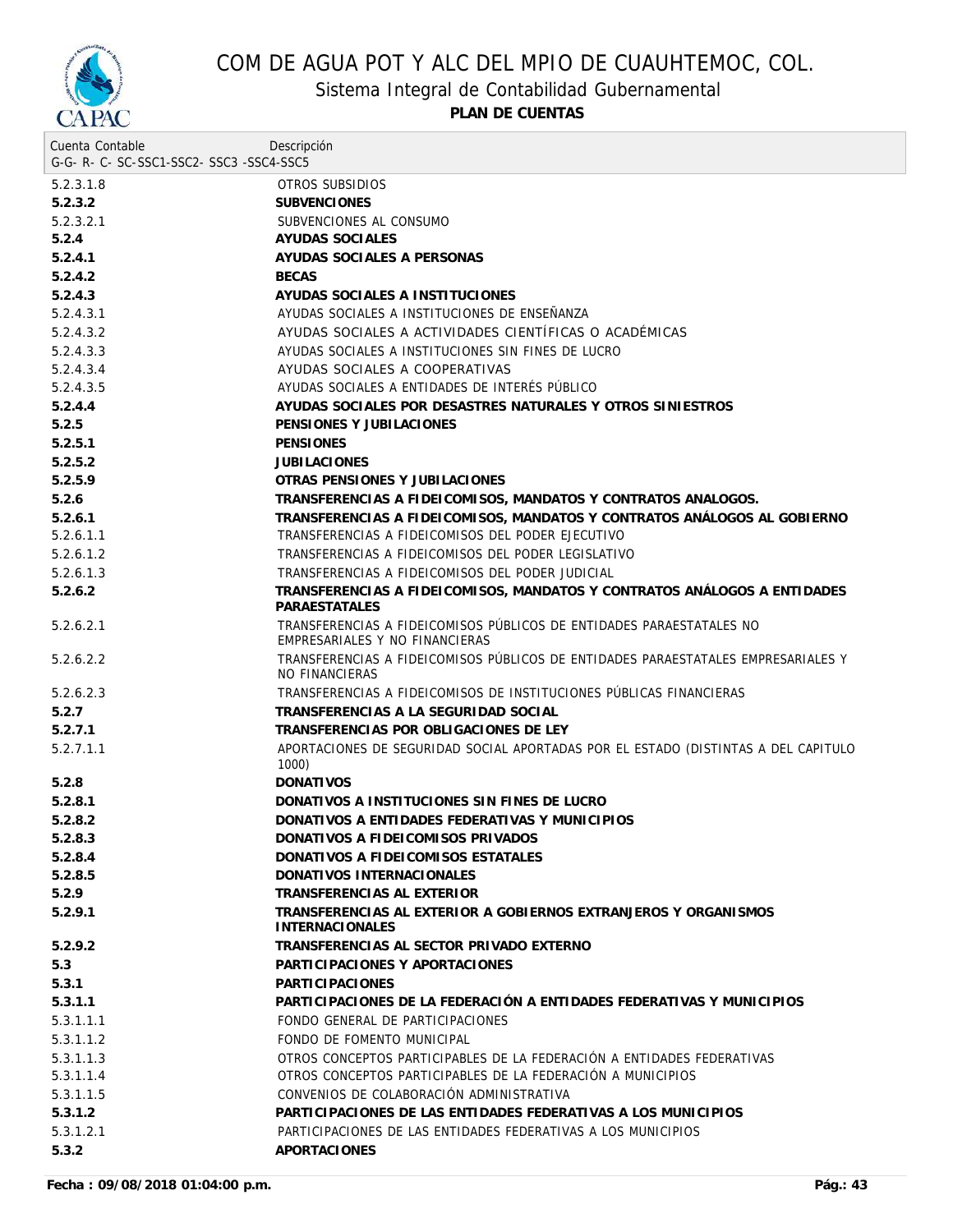

Sistema Integral de Contabilidad Gubernamental

| Cuenta Contable                     | Descripción                                                                                       |
|-------------------------------------|---------------------------------------------------------------------------------------------------|
| G-G-R-C-SC-SSC1-SSC2-SSC3-SSC4-SSC5 |                                                                                                   |
| 5.3.2.1                             | APORTACIONES DE LA FEDERACIÓN A ENTIDADES FEDERATIVAS Y MUNICIPIOS                                |
| 5.3.2.1.1                           | APORTACIONES DE LA FEDERACIÓN A LAS ENTIDADES FEDERATIVAS                                         |
| 5.3.2.1.2                           | APORTACIONES DE LA FEDERACIÓN A MUNICIPIOS                                                        |
| 5.3.2.2                             | APORTACIONES DE LAS ENTIDADES FEDERATIVAS A LOS MUNICIPIOS                                        |
| 5.3.2.4                             | APORTACIONES PREVISTAS EN LEYES Y DECRETOS AL SISTEMA DE PROTECCIÓN SOCIAL                        |
| 5.3.2.5                             | APORTACIONES PREVISTAS EN LEYES Y DECRETOS COMPENSATORIAS A ENTIDADES<br>FEDERATIVAS Y MUNICIPIOS |
| 5.3.3                               | <b>CONVENIOS</b>                                                                                  |
| 5.3.3.1                             | CONVENIOS DE REASIGNACIÓN                                                                         |
| 5.3.3.2                             | CONVENIOS DE DESCENTRALIZACIÓN Y OTROS                                                            |
| 5.4                                 | INTERESES, COMISIONES Y OTROS GASTOS DE LA DEUDA PÚBLICA                                          |
| 5.4.1                               | INTERESES DE LA DEUDA PUBLICA                                                                     |
| 5.4.1.1                             | INTERESES DE LA DEUDA PÚBLICA INTERNA                                                             |
| 5.4.1.1.1                           | INTERESES DE LA DEUDA INTERNA CON INSTITUCIONES DE CRÉDITO                                        |
| 5.4.1.1.2                           | INTERESES DERIVADOS DE LA COLOCACIÓN DE TÍTULOS Y VALORES                                         |
| 5.4.1.1.3                           | INTERESES POR ARRENDAMIENTOS FINANCIEROS NACIONALES                                               |
| 5.4.1.1.4                           | INTERESES DE LA DEUDA EXTERNA CON INSTITUCIONES DE CRÉDITO                                        |
| 5.4.1.2                             | INTERESES DE LA DEUDA PÚBLICA EXTERNA                                                             |
| 5.4.1.2.1                           | INTERESES DE LA DEUDA CON ORGANISMOS FINANCIEROS INTERNACIONALES                                  |
| 5.4.1.2.2                           | INTERESES DE LA DEUDA BILATERAL                                                                   |
| 5.4.1.2.3                           | INTERESES DERIVADOS DE LA COLOCACIÓN DE TÍTULOS Y VALORES EN EL EXTERIOR                          |
| 5.4.1.2.4                           | INTERESES POR ARRENDAMIENTOS FINANCIEROS INTERNACIONALES                                          |
| 5.4.2                               | COMISIONES DE LA DEUDA PUBLICA                                                                    |
| 5.4.2.1                             | COMISIONES DE LA DEUDA PÚBLICA INTERNA                                                            |
| 5.4.2.2                             | COMISIONES DE LA DEUDA PÚBLICA EXTERNA                                                            |
| 5.4.3                               | GASTOS DE LA DEUDA PUBLICA                                                                        |
| 5.4.3.1                             | GASTOS DE LA DEUDA PÚBLICA INTERNA                                                                |
| 5.4.3.2                             | GASTOS DE LA DEUDA PÚBLICA EXTERNA                                                                |
| 5.4.4                               | COSTO POR CEBERTURAS                                                                              |
| 5.4.4.1                             | COSTO POR COBERTURAS                                                                              |
| 5.4.4.1.1                           | COSTO POR COBERTURAS                                                                              |
| 5.4.5                               | APOYOS FINANCIEROS                                                                                |
| 5.4.5.1                             | APOYOS FINANCIEROS A INTERMEDIARIOS                                                               |
| 5.4.5.2                             | APOYO FINANCIEROS A AHORRADORES Y DEUDORES DEL SISTEMA FINANCIERO<br><b>NACIONAL</b>              |
| 5.5                                 | OTROS GASTOS Y PÉRDIDAS EXTRAORDINARIAS                                                           |
| 5.5.1                               | ESTIMACIONES, DEPRECIACIONES, DETERIOROS, OBSOLESCENCIA Y AMORTIZACIONES                          |
| 5.5.1.1                             | ESTIMACIONES POR PÉRDIDA O DETERIORO DE ACTIVOS CIRCULANTES                                       |
| 5.5.1.2                             | ESTIMACIONES POR PÉRDIDA O DETERIORO DE ACTIVO NO CIRCULANTE                                      |
| 5.5.1.3                             | DEPRECIACIÓN DE BIENES INMUEBLES                                                                  |
| 5.5.1.4                             | DEPRECIACIÓN DE INFRAESTRUCTURA                                                                   |
| 5.5.1.5                             | DEPRECIACIÓN DE BIENES MUEBLES                                                                    |
| 5.5.1.6                             | DETERIORO DE LOS ACTIVOS BIOLÓGICOS                                                               |
| 5.5.1.7                             | AMORTIZACIÓN DE ACTIVOS INTANGIBLES                                                               |
| 5.5.2                               | <b>PROVISIONES</b>                                                                                |
| 5.5.2.1                             | PROVISIONES DE PASIVOS A CORTO PLAZO                                                              |
| 5.5.2.2                             | PROVISIONES DE PASIVOS A LARGO PLAZO                                                              |
| 5.5.3                               | DISMINUCION DE INVENTARIOS                                                                        |
| 5.5.3.1                             | DISMINUCIÓN DE INVENTARIOS DE MERCANCÍAS PARA VENTA                                               |
| 5.5.3.2                             | DISMINUCIÓN DE INVENTARIOS DE MERCANCÍAS TERMINADAS                                               |
| 5.5.3.3                             | DISMINUCIÓN DE INVENTARIOS DE MERCANCÍAS EN PROCESO DE ELABORACIÓN                                |
| 5.5.3.4                             | DISMINUCIÓN DE INVENTARIOS DE MATERIAS PRIMAS, MATERIALES Y SUMINISTROS<br>PARA PRODUCCIÓN        |
| 5.5.3.5                             | DISMINUCIÓN DE ALMACÉN DE MATERIALES Y SUMINISTROS DE CONSUMO                                     |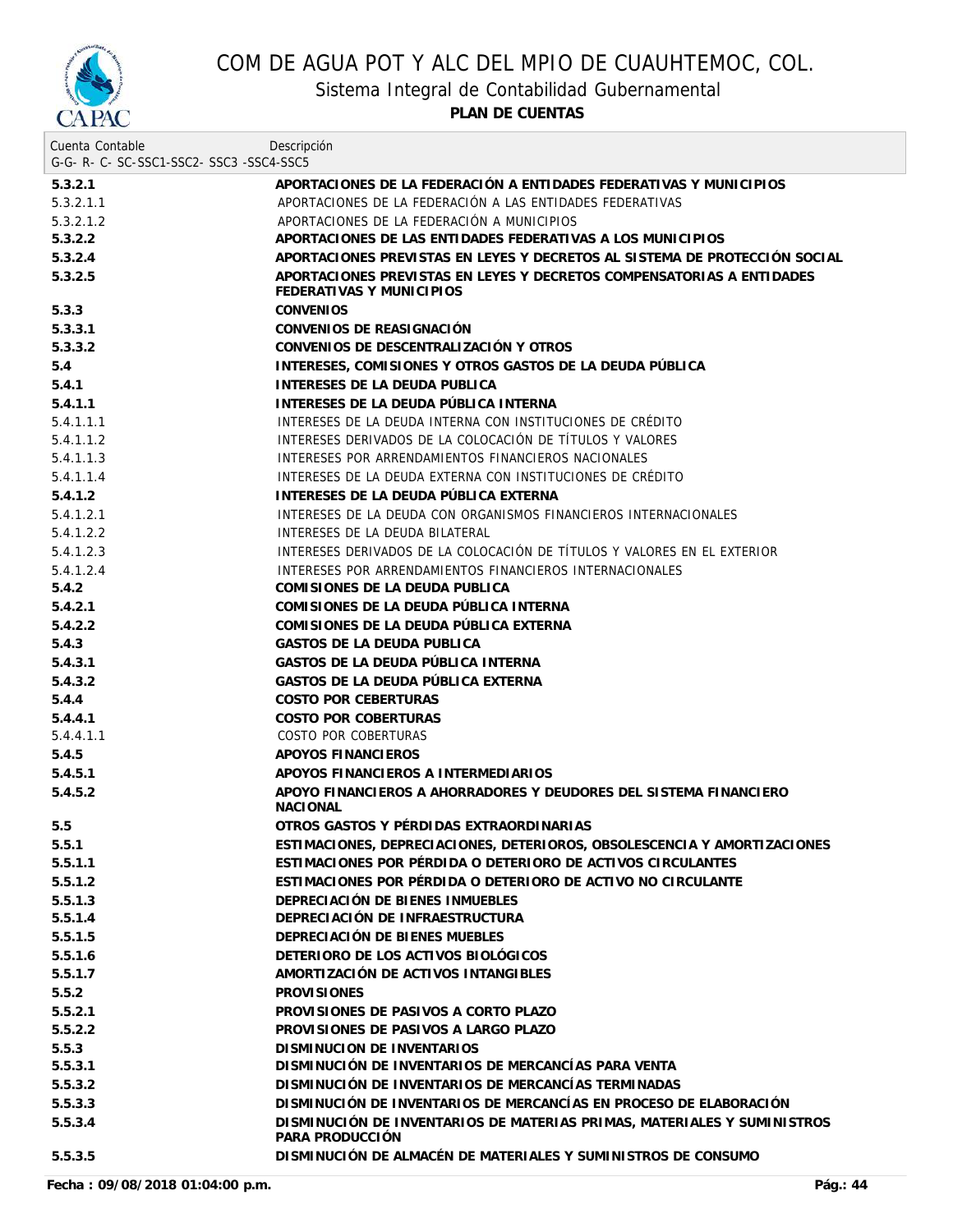

Sistema Integral de Contabilidad Gubernamental

| Cuenta Contable<br>G-G-R-C-SC-SSC1-SSC2-SSC3-SSC4-SSC5 | Descripción                                                                                 |
|--------------------------------------------------------|---------------------------------------------------------------------------------------------|
| 5.5.4                                                  | AUMENTO POR INSUFICIENCIA DE ESTIMACIONES POR PÉRDIDA O DETERIORO U<br><b>OBSOLESCENCIA</b> |
| 5.5.4.1                                                | AUMENTO POR INSUFICIENCIA DE ESTIMACIONES POR PÉRDIDA O DETERIORO U<br><b>OBSOLESCENCIA</b> |
| 5.5.5                                                  | AUMENTO POR INSUFICIENCIA DE PROVISIONES                                                    |
| 5.5.5.1                                                | AUMENTO POR INSUFICIENCIA DE PROVISIONES                                                    |
| 5.5.9                                                  | OTROS GASTOS                                                                                |
| 5.5.9.1                                                | <b>GASTOS DE EJERCICIOS ANTERIORES</b>                                                      |
| 5.5.9.2                                                | PÉRDIDAS POR RESPONSABILIDADES                                                              |
| 5.5.9.3                                                | BONIFICACIONES Y DESCUENTOS OTORGADOS                                                       |
| 5.5.9.4                                                | DIFERENCIAS POR TIPO DE CAMBIO NEGATIVAS EN EFECTIVO Y EQUIVALENTES                         |
| 5.5.9.5                                                | DIFERENCIAS DE COTIZACIONES NEGATIVAS EN VALORES NEGOCIABLES                                |
| 5.5.9.6                                                | RESULTADO POR POSICIÓN MONETARIA                                                            |
| 5.5.9.7                                                | PÉRDIDAS POR PARTICIPACIÓN PATRIMONIAL                                                      |
| 5.5.9.9                                                | OTROS GASTOS VARIOS                                                                         |
| 5.6                                                    | <b>INVERSION PUBLICA</b>                                                                    |
| 5.6.1                                                  | INVERSION PUBLICA NO CAPITALIZABLE                                                          |
| 5.6.1.1                                                | CONSTRUCCION EN BIENES NO CAPITALIZABLE                                                     |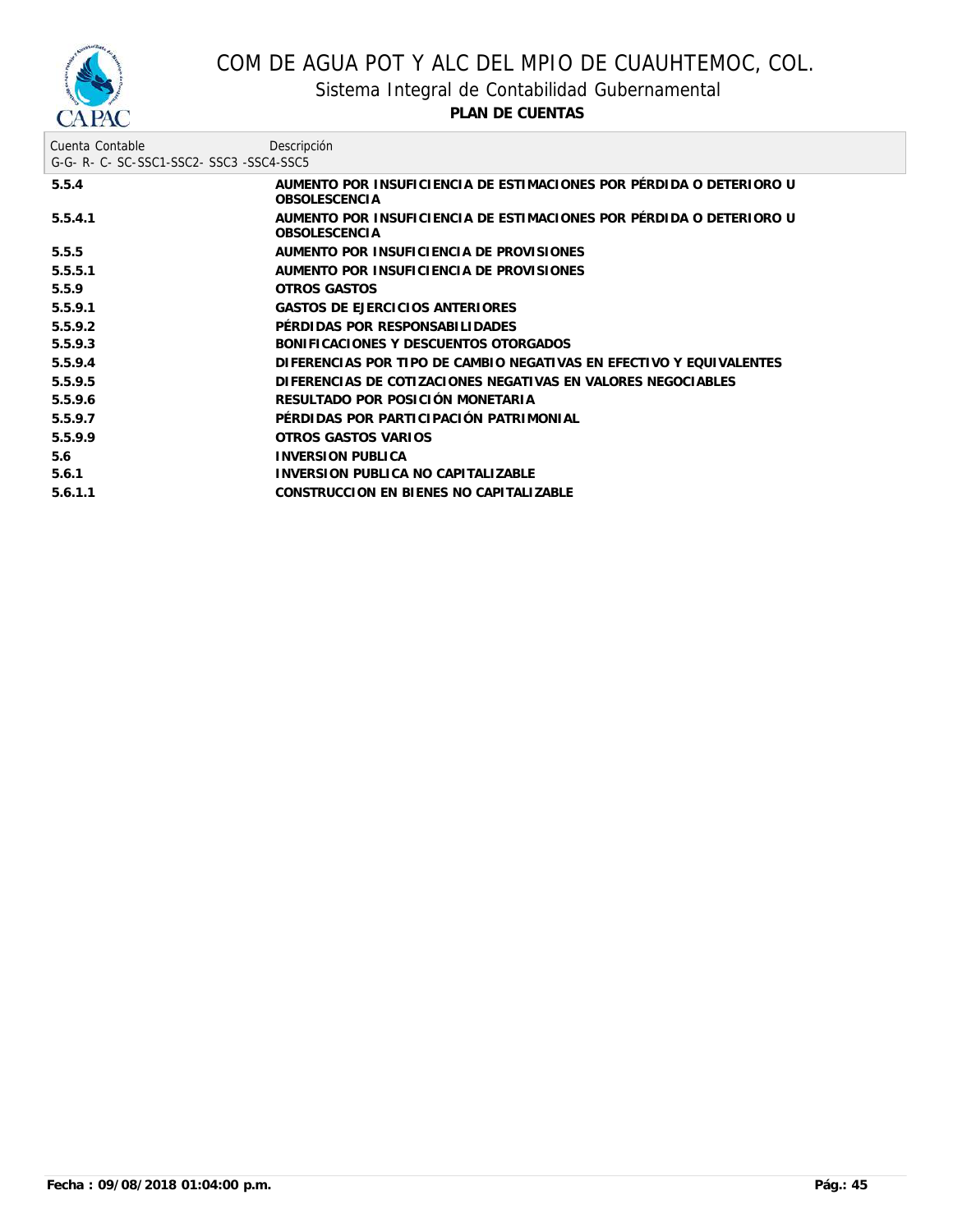

## Sistema Integral de Contabilidad Gubernamental

| Cuenta Contable                     | Descripción |
|-------------------------------------|-------------|
| G-G-R-C-SC-SSC1-SSC2-SSC3-SSC4-SSC5 |             |

| 6     | CUENTAS DE CIERRE CONTABLE        |
|-------|-----------------------------------|
| 6.1   | RESUMEN DE INGRESOS Y GASTOS      |
| 6.1.1 | RESUMEN DE INGRESOS Y GASTOS 2017 |
| 6.2   | AHORRO DE LA GESTION              |
| 6.2.1 | AHORRO DE LA GESTION 2017         |
| 6.3   | DESAHORRO DE LA GESTION           |
| 6.3.1 | DESAHORRO DE LA GESTION 2017      |
|       |                                   |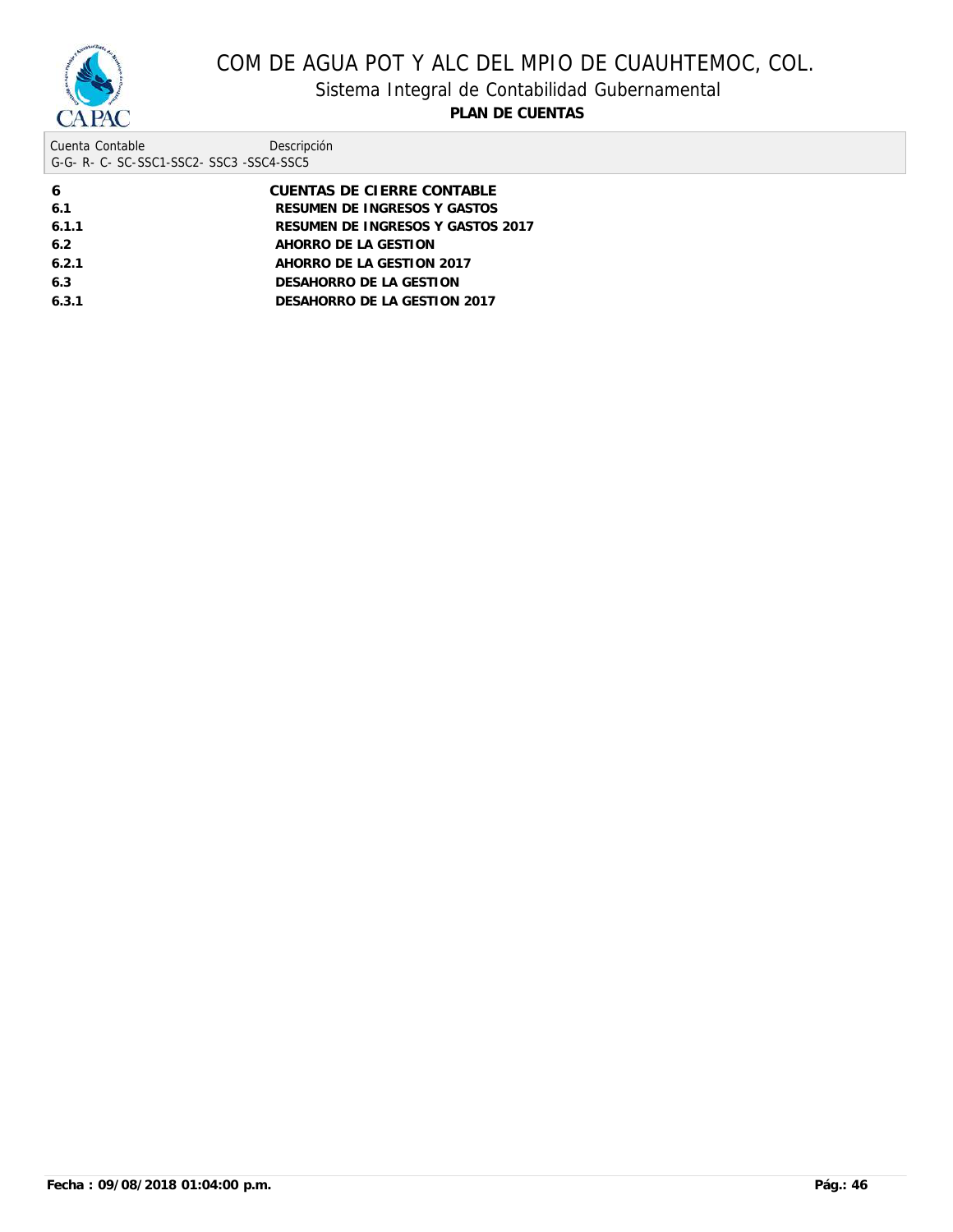

Sistema Integral de Contabilidad Gubernamental

| Cuenta Contable<br>G-G- R- C- SC-SSC1-SSC2- SSC3 -SSC4-SSC5 | Descripción                                                                                       |
|-------------------------------------------------------------|---------------------------------------------------------------------------------------------------|
| $\overline{7}$                                              | CUENTAS DE ORDEN CONTABLES                                                                        |
| 7.1                                                         | <b>VALORES</b>                                                                                    |
| 7.1.1                                                       | VALORES EN CUSTODIA                                                                               |
| 7.1.2                                                       | <b>CUSTODIA DE VALORES</b>                                                                        |
| 7.1.3                                                       | INSTRUMENTOS DE CRÉDITO PRESTADOS A FORMADORES DE MERCADO                                         |
| 7.1.4                                                       | PRÉSTAMO DE INSTRUMENTOS DE CRÉDITO A FORMADORES DE MERCADO Y SU<br>GARANTÍA                      |
| 7.1.5                                                       | INSTRUMENTOS DE CRÉDITO RECIBIDOS EN GARANTÍA DE LOS FORMADORES DE<br><b>MERCADO</b>              |
| 7.1.6                                                       | GARANTÍA DE CRÉDITOS RECIBIDOS DE LOS FORMADORES DE MERCADO                                       |
| 7.2                                                         | <b>EMISION DE OBLIGACIONES</b>                                                                    |
| 7.2.1                                                       | AUTORIZACIÓN PARA LA EMISIÓN DE BONOS, TÍTULOS Y VALORES DE LA DEUDA<br>PÚBLICA INTERNA           |
| 7.2.2                                                       | AUTORIZACIÓN PARA LA EMISIÓN DE BONOS, TÍTULOS Y VALORES DE LA DEUDA<br>PÚBLICA EXTERNA           |
| 7.2.3                                                       | EMISIONES AUTORIZADAS DE LA DEUDA PÚBLICA INTERNA Y EXTERNA                                       |
| 7.2.4                                                       | SUSCRIPCIÓN DE CONTRATOS DE PRÉSTAMOS Y OTRAS OBLIGACIONES DE LA DEUDA<br>PÚBLICA INTERNA         |
| 7.2.5                                                       | SUSCRIPCIÓN DE CONTRATOS DE PRÉSTAMOS Y OTRAS OBLIGACIONES DE LA DEUDA<br>PÚBLICA EXTERNA         |
| 7.2.6                                                       | CONTRATOS DE PRÉSTAMOS Y OTRAS OBLIGACIONES DE LA DEUDA PÚBLICA INTERNA Y<br><b>EXTERNA</b>       |
| 7.3                                                         | AVALES Y GARANTIAS                                                                                |
| 7.3.1                                                       | AVALES AUTORIZADOS                                                                                |
| 7.3.2                                                       | <b>AVALES FIRMADOS</b>                                                                            |
| 7.3.3                                                       | FIANZAS Y GARANTÍAS RECIBIDAS POR DEUDAS A COBRAR                                                 |
| 7.3.4                                                       | FIANZAS Y GARANTÍAS RECIBIDAS                                                                     |
| 7.3.5                                                       | FIANZAS OTORGADAS PARA RESPALDAR OBLIGACIONES NO FISCALES DEL GOBIERNO                            |
| 7.3.6                                                       | FIANZAS OTORGADAS DEL GOBIERNO PARA RESPALDAR OBLIGACIONES NO FISCALES                            |
| 7.4                                                         | <b>JUICIOS</b>                                                                                    |
| 7.4.1                                                       | DEMANDAS JUDICIAL EN PROCESO DE RESOLUCIÓN                                                        |
| 7.4.2                                                       | RESOLUCIÓN DE DEMANDAS EN PROCESO JUDICIAL                                                        |
| 7.5                                                         | INVERSION MEDIANTE PROYECTOS PARA PRESTACION DE SERVICIOS (PPS) Y SIMILARES                       |
| 7.5.1                                                       | CONTRATOS PARA INVERSIÓN MEDIANTE PROYECTOS PARA PRESTACIÓN DE SERVICIOS<br>(PPS) Y SIMILARES     |
| 7.5.2                                                       | INVERSIÓN PÚBLICA CONTRATADA MEDIANTE PROYECTOS PARA PRESTACIÓN DE<br>SERVICIOS (PPS) Y SIMILARES |
| 7.6                                                         | BIENES EN CONCESIONADOS O EN COMODATO                                                             |
| 7.6.1                                                       | BIENES BAJO CONTRATO EN CONCESIÓN                                                                 |
| 7.6.2                                                       | CONTRATO DE CONCESIÓN POR BIENES                                                                  |
| 7.6.3                                                       | BIENES BAJO CONTRATO EN COMODATO                                                                  |
| 7.6.4                                                       | CONTRATO DE COMODATO POR BIENES                                                                   |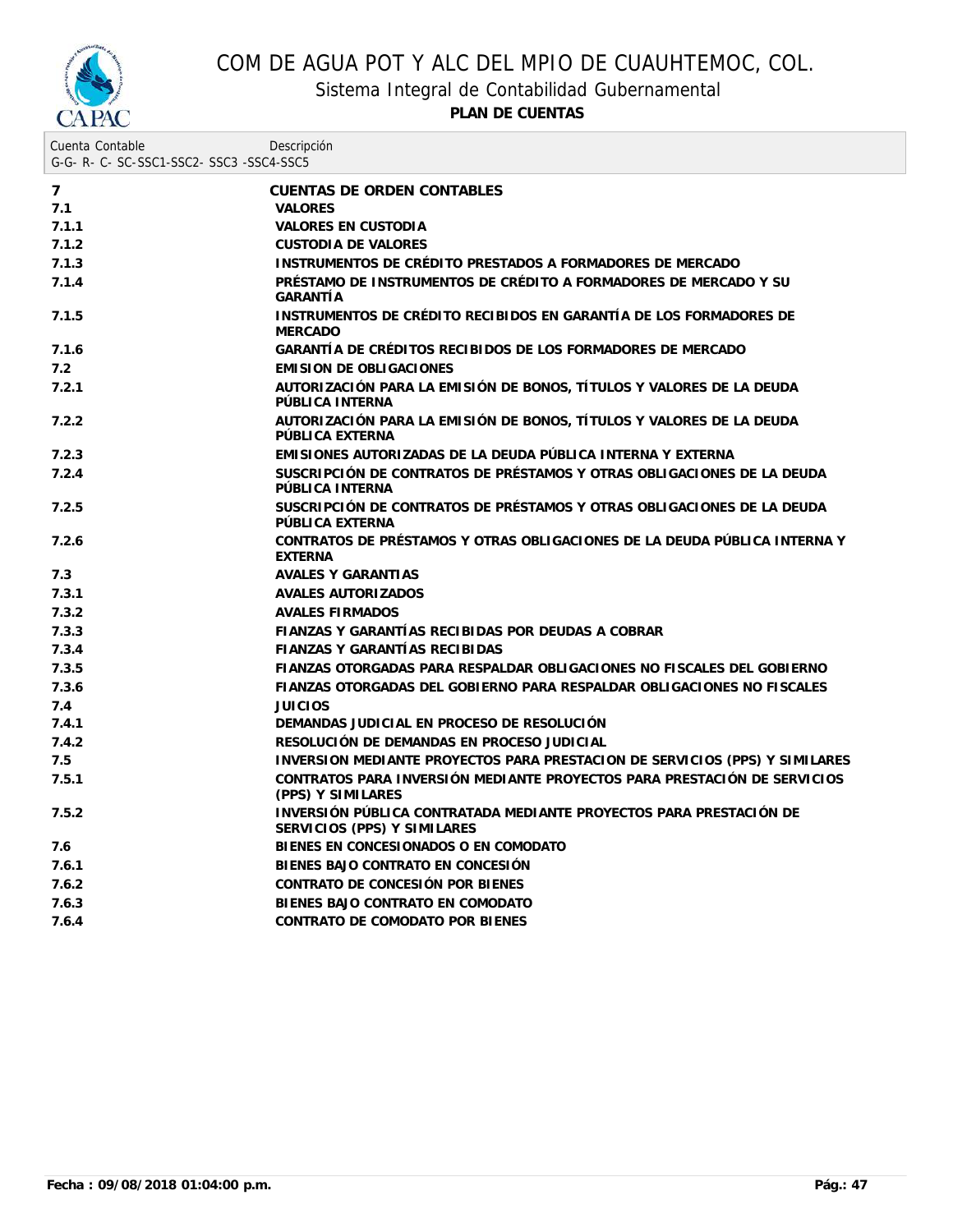

Sistema Integral de Contabilidad Gubernamental

| Cuenta Contable<br>G-G-R-C-SC-SSC1-SSC2-SSC3-SSC4-SSC5 | Descripción                                            |
|--------------------------------------------------------|--------------------------------------------------------|
| 8                                                      | CUENTAS DE ORDEN PRESUPUESTARIAS                       |
| 8.1                                                    | LEY DE INGRESOS                                        |
| 8.1.1                                                  | LEY DE INGRESOS ESTIMADA                               |
| 8.1.1.1                                                | <b>IMPUESTOS</b>                                       |
| 8.1.1.2                                                | CUOTAS Y APORTACIONES DE SEGURIDAD SOCIAL              |
| 8.1.1.3                                                | CONTRIBUCIONES DE MEJORAS                              |
| 8.1.1.4                                                | <b>DERECHOS</b>                                        |
| 8.1.1.4.4                                              | OTROS DERECHOS                                         |
| 8.1.1.5                                                | PRODUCTOS DE TIPO CORRIENTE                            |
| 8.1.1.6                                                | APROVECHAMIENTOS DE TIPO CORRIENTE                     |
| 8.1.1.7                                                | INGRESOS POR VENTA DE BIENES Y SERVICIOS               |
| 8.1.1.8                                                | PARTICIPACIONES Y APORTACIONES.                        |
| 8.1.1.9                                                | TRANSFERENCIAS, ASIGNACIONES, SUBSIDIOS Y OTRAS AYUDAS |
| 8.1.1.10                                               | INGRESOS DERIVADOS DE FINANCIAMIENTOS                  |
| 8.1.2                                                  | LEY DE INGRESOS POR EJECUTAR                           |
| 8.1.2.1                                                | <b>IMPUESTOS</b>                                       |
| 8.1.2.2                                                | CUOTAS Y APORTACIONES DE SEGURIDAD SOCIAL              |
| 8.1.2.3                                                | CONTRIBUCIONES DE MEJORAS                              |
| 8.1.2.4                                                | <b>DERECHOS</b>                                        |
| 8.1.2.4.4                                              | OTROS DERECHOS                                         |
| 8.1.2.5                                                | PRODUCTOS DE TIPO CORRIENTE                            |
| 8.1.2.6                                                | APROVECHAMIENTOS DE TIPO CORRIENTE                     |
| 8.1.2.7                                                | INGRESOS POR VENTA DE BIENES Y SERVICIOS               |
| 8.1.2.8                                                | PARTICIPACIONES Y APORTACIONES.                        |
| 8.1.2.9                                                | TRANSFERENCIAS, ASIGNACIONES, SUBSIDIOS Y OTRAS AYUDAS |
| 8.1.2.10                                               | INGRESOS DERIVADOS DE FINANCIAMIENTOS                  |
| 8.1.3                                                  | MODIFICACIONES A LA LEY DE INGRESOS ESTIMADA           |
| 8.1.3.1                                                | <b>IMPUESTOS</b>                                       |
| 8.1.3.2                                                | CUOTAS Y APORTACIONES DE SEGURIDAD SOCIAL              |
| 8.1.3.3                                                | CONTRIBUCIONES DE MEJORAS                              |
| 8.1.3.4                                                | <b>DERECHOS</b>                                        |
| 8.1.3.4.4                                              | OTROS DERECHOS                                         |
| 8.1.3.5                                                | PRODUCTOS DE TIPO CORRIENTE                            |
| 8.1.3.6                                                | APROVECHAMIENTOS DE TIPO CORRIENTE                     |
| 8.1.3.7                                                | INGRESOS POR VENTA DE BIENES Y SERVICIOS               |
| 8.1.3.8                                                | PARTICIPACIONES Y APORTACIONES.                        |
| 8.1.3.9                                                | TRANSFERENCIAS, ASIGNACIONES, SUBSIDIOS Y OTRAS AYUDAS |
| 8.1.3.10                                               | INGRESOS DERIVADOS DE FINANCIAMIENTOS                  |
| 8.1.4                                                  | LEY DE INGRESOS DEVENGADA                              |
| 8.1.4.1                                                | <b>IMPUESTOS</b>                                       |
| 8.1.4.2                                                | CUOTAS Y APORTACIONES DE SEGURIDAD SOCIAL              |
| 8.1.4.3                                                | CONTRIBUCIONES DE MEJORAS                              |
| 8.1.4.4                                                | <b>DERECHOS</b>                                        |
| 8.1.4.4.4                                              | OTROS DERECHOS                                         |
| 8.1.4.5                                                | PRODUCTOS DE TIPO CORRIENTE                            |
| 8.1.4.6                                                | APROVECHAMIENTOS DE TIPO CORRIENTE                     |
| 8.1.4.7                                                | INGRESOS POR VENTA DE BIENES Y SERVICIOS               |
| 8.1.4.8                                                | PARTICIPACIONES Y APORTACIONES.                        |
| 8.1.4.9                                                | TRANSFERENCIAS, ASIGNACIONES, SUBSIDIOS Y OTRAS AYUDAS |
| 8.1.4.10                                               | INGRESOS DERIVADOS DE FINANCIAMIENTOS                  |
| 8.1.5                                                  | LEY DE INGRESOS RECAUDADA                              |
| 8.1.5.1                                                | <b>IMPUESTOS</b>                                       |
| 8.1.5.2                                                | CUOTAS Y APORTACIONES DE SEGURIDAD SOCIAL              |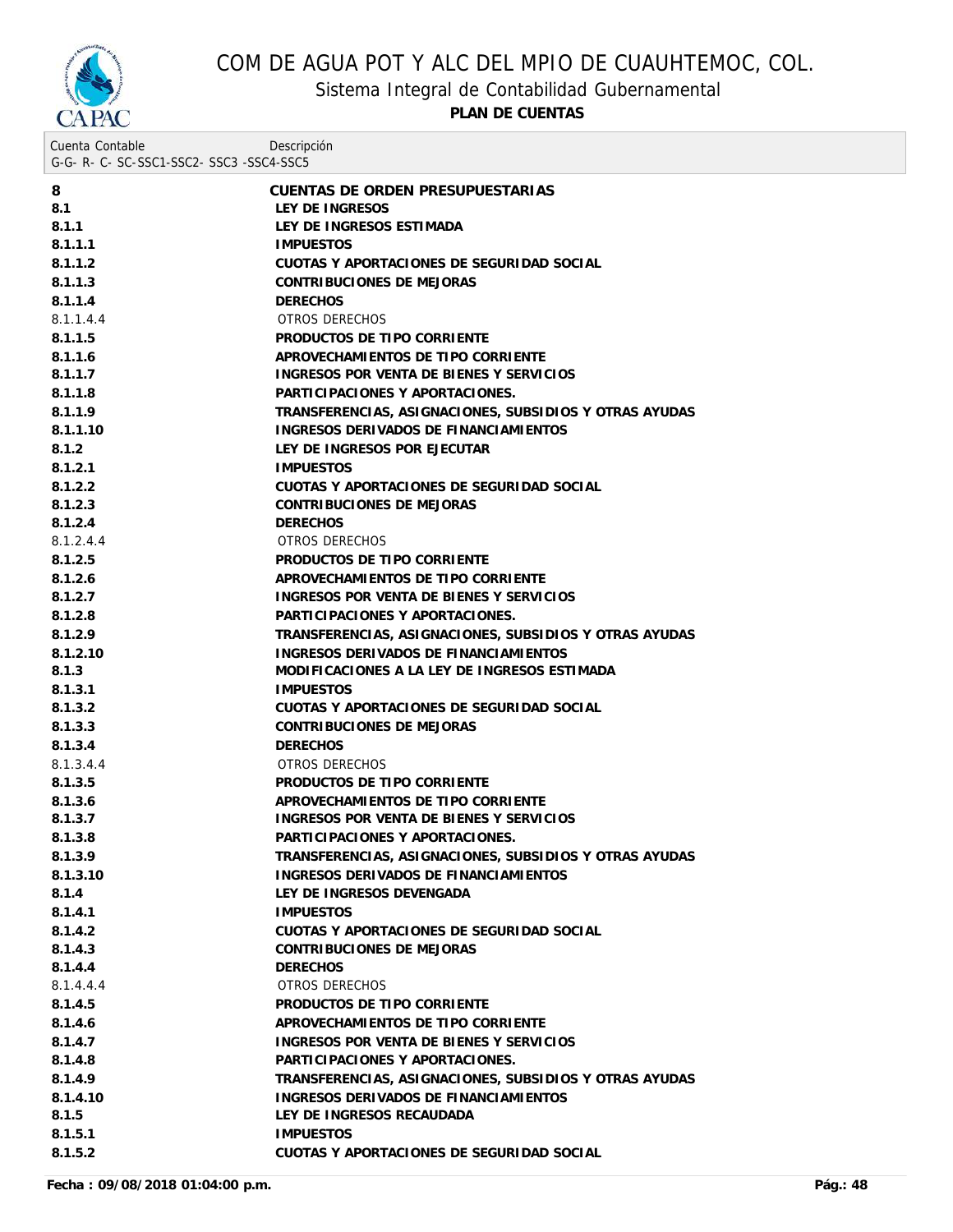

Sistema Integral de Contabilidad Gubernamental

| Cuenta Contable                     | Descripción                                            |
|-------------------------------------|--------------------------------------------------------|
| G-G-R-C-SC-SSC1-SSC2-SSC3-SSC4-SSC5 |                                                        |
| 8.1.5.3                             | CONTRIBUCIONES DE MEJORAS                              |
| 8.1.5.4                             | <b>DERECHOS</b>                                        |
| 8.1.5.4.4                           | OTROS DERECHOS                                         |
| 8.1.5.5                             | PRODUCTOS DE TIPO CORRIENTE                            |
| 8.1.5.6                             | APROVECHAMIENTOS DE TIPO CORRIENTE                     |
| 8.1.5.7                             | INGRESOS POR VENTA DE BIENES Y SERVICIOS               |
| 8.1.5.8                             | PARTICIPACIONES Y APORTACIONES.                        |
| 8.1.5.9                             | TRANSFERENCIAS, ASIGNACIONES, SUBSIDIOS Y OTRAS AYUDAS |
| 8.1.5.10                            | INGRESOS DERIVADOS DE FINANCIAMIENTOS                  |
| 8.2                                 | PRESUPUESTO DE EGRESOS                                 |
| 8.2.1                               | PRESUPUESTO DE EGRESOS APROBADO                        |
| 8.2.1.1                             | SERVICIOS PERSONALES                                   |
| 8.2.1.2                             | MATERIALES Y SUMINISTROS                               |
| 8.2.1.3                             | SERVICIOS GENERALES                                    |
| 8.2.1.4                             | TRANSFERENCIAS, ASIGNACIONES, SUBSIDIOS Y OTRAS AYUDAS |
| 8.2.1.5                             | BIENES MUEBLES, INMUEBLES E INTANGIBLES                |
| 8.2.1.6                             | <b>INVERSION PUBLICA</b>                               |
| 8.2.1.7                             | <b>INVERSIONES FINANCIERAS Y OTRAS PROVISIONES</b>     |
| 8.2.1.8                             | PARTICIPACIONES Y APORTACIONES                         |
| 8.2.1.9                             | DEUDA PUBLICA                                          |
| 8.2.2                               | PRESUPUESTO DE EGRESOS POR EJERCER                     |
| 8.2.2.1                             | SERVICIOS PERSONALES                                   |
| 8.2.2.2                             | MATERIALES Y SUMINISTROS                               |
| 8.2.2.3                             | SERVICIOS GENERALES                                    |
| 8.2.2.4                             | TRANSFERENCIAS, ASIGNACIONES, SUBSIDIOS Y OTRAS AYUDAS |
| 8.2.2.5                             | BIENES MUEBLES, INMUEBLES E INTANGIBLES                |
| 8.2.2.6                             | <b>INVERSION PUBLICA</b>                               |
| 8.2.2.7                             | INVERSIONES FINANCIERAS Y OTRAS PROVISIONES            |
| 8.2.2.8                             | PARTICIPACIONES Y APORTACIONES                         |
| 8.2.2.9                             | DEUDA PUBLICA                                          |
| 8.2.3                               | MODIFICACIONES AL PRESUPUESTO DE EGRESOS APROBADO      |
| 8.2.3.1                             | SERVICIOS PERSONALES                                   |
| 8.2.3.2                             | MATERIALES Y SUMINISTROS                               |
| 8.2.3.3                             | SERVICIOS GENERALES                                    |
| 8.2.3.4                             | TRANSFERENCIAS, ASIGNACIONES, SUBSIDIOS Y OTRAS AYUDAS |
| 8.2.3.5                             | BIENES MUEBLES, INMUEBLES E INTANGIBLES                |
| 8.2.3.6                             | <b>INVERSION PUBLICA</b>                               |
| 8.2.3.7                             | <b>INVERSIONES FINANCIERAS Y OTRAS PROVISIONES</b>     |
| 8.2.3.8                             | PARTICIPACIONES Y APORTACIONES                         |
| 8.2.3.9                             | DEUDA PUBLICA                                          |
| 8.2.4                               | PRESUPUESTO DE EGRESOS COMPROMETIDO                    |
| 8.2.4.1                             | SERVICIOS PERSONALES                                   |
| 8.2.4.2                             | MATERIALES Y SUMINISTROS                               |
| 8.2.4.3                             | SERVICIOS GENERALES                                    |
| 8.2.4.4                             | TRANSFERENCIAS, ASIGNACIONES, SUBSIDIOS Y OTRAS AYUDAS |
| 8.2.4.5                             | BIENES MUEBLES, INMUEBLES E INTANGIBLES                |
| 8.2.4.6                             | <b>INVERSION PUBLICA</b>                               |
| 8.2.4.7                             | INVERSIONES FINANCIERAS Y OTRAS PROVISIONES            |
| 8.2.4.8                             | PARTICIPACIONES Y APORTACIONES                         |
| 8.2.4.9                             | DEUDA PUBLICA                                          |
| 8.2.5                               | PRESUPUESTO DE EGRESOS DEVENGADO                       |
| 8.2.5.1                             | SERVICIOS PERSONALES                                   |
| 8.2.5.2                             | MATERIALES Y SUMINISTROS                               |
|                                     |                                                        |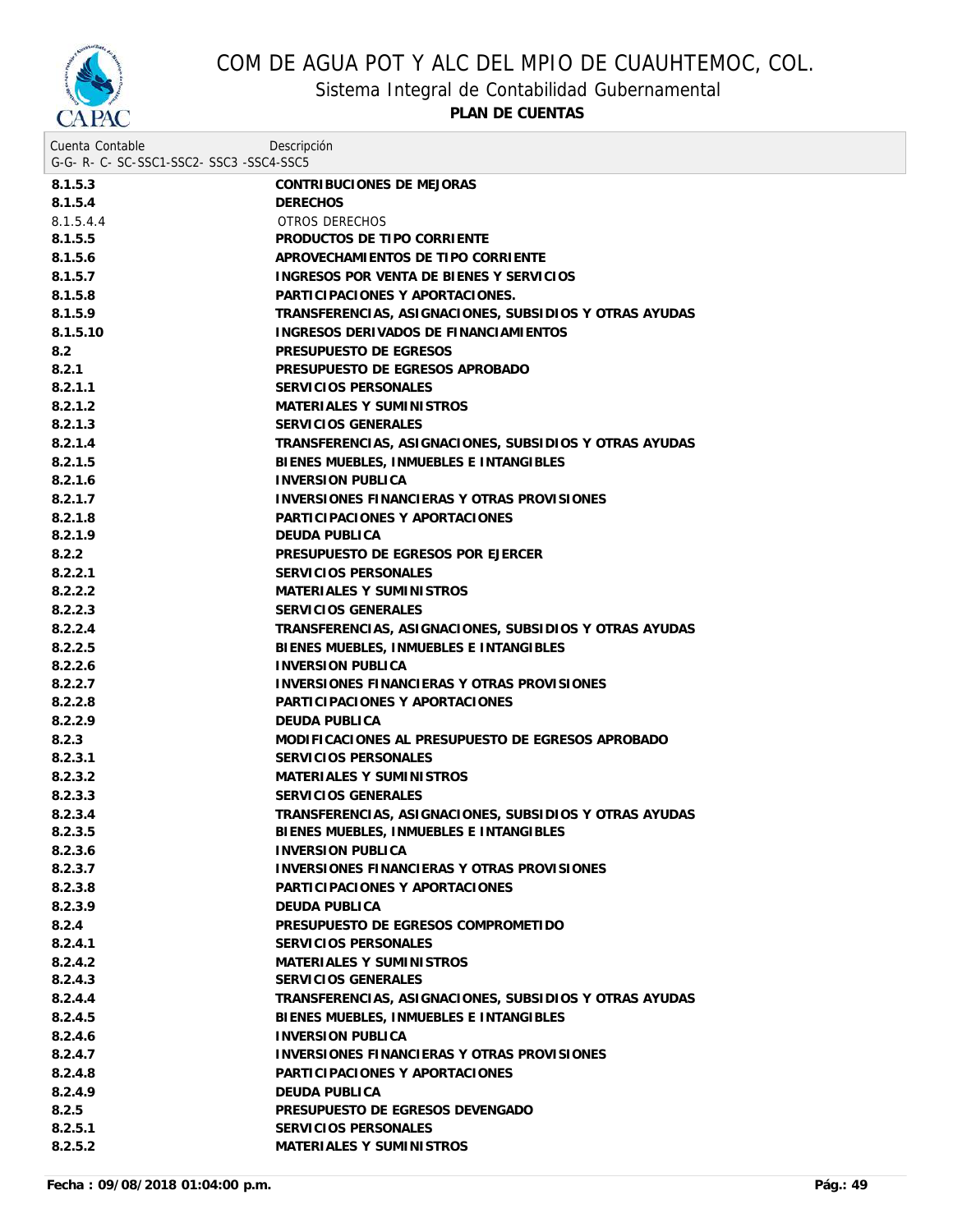

Sistema Integral de Contabilidad Gubernamental

| Cuenta Contable                     | Descripción                                            |  |  |  |
|-------------------------------------|--------------------------------------------------------|--|--|--|
| G-G-R-C-SC-SSC1-SSC2-SSC3-SSC4-SSC5 |                                                        |  |  |  |
| 8.2.5.3                             | SERVICIOS GENERALES                                    |  |  |  |
| 8.2.5.4                             | TRANSFERENCIAS, ASIGNACIONES, SUBSIDIOS Y OTRAS AYUDAS |  |  |  |
| 8.2.5.5                             | BIENES MUEBLES, INMUEBLES E INTANGIBLES                |  |  |  |
| 8.2.5.6                             | <b>INVERSION PUBLICA</b>                               |  |  |  |
| 8.2.5.7                             | INVERSIONES FINANCIERAS Y OTRAS PROVISIONES            |  |  |  |
| 8.2.5.8                             | PARTICIPACIONES Y APORTACIONES                         |  |  |  |
| 8.2.5.9                             | DEUDA PUBLICA                                          |  |  |  |
| 8.2.6                               | PRESUPUESTO DE EGRESOS EJERCIDO                        |  |  |  |
| 8.2.6.1                             | SERVICIOS PERSONALES                                   |  |  |  |
| 8.2.6.2                             | MATERIALES Y SUMINISTROS                               |  |  |  |
| 8.2.6.3                             | SERVICIOS GENERALES                                    |  |  |  |
| 8.2.6.4                             | TRANSFERENCIAS, ASIGNACIONES, SUBSIDIOS Y OTRAS AYUDAS |  |  |  |
| 8.2.6.5                             | BIENES MUEBLES, INMUEBLES E INTANGIBLES                |  |  |  |
| 8.2.6.6                             | <b>INVERSION PUBLICA</b>                               |  |  |  |
| 8.2.6.7                             | INVERSIONES FINANCIERAS Y OTRAS PROVISIONES            |  |  |  |
| 8.2.6.8                             | PARTICIPACIONES Y APORTACIONES                         |  |  |  |
| 8.2.6.9                             | DEUDA PUBLICA                                          |  |  |  |
| 8.2.7                               | PRESUPUESTO DE EGRESOS PAGADO                          |  |  |  |
| 8.2.7.1                             | SERVICIOS PERSONALES                                   |  |  |  |
| 8.2.7.2                             | MATERIALES Y SUMINISTROS                               |  |  |  |
| 8.2.7.3                             | SERVICIOS GENERALES                                    |  |  |  |
| 8.2.7.4                             | TRANSFERENCIAS, ASIGNACIONES, SUBSIDIOS Y OTRAS AYUDAS |  |  |  |
| 8.2.7.5                             | BIENES MUEBLES, INMUEBLES E INTANGIBLES                |  |  |  |
| 8.2.7.6                             | <b>INVERSION PUBLICA</b>                               |  |  |  |
| 8.2.7.7                             | INVERSIONES FINANCIERAS Y OTRAS PROVISIONES            |  |  |  |
| 8.2.7.8                             | PARTICIPACIONES Y APORTACIONES                         |  |  |  |
| 8.2.7.9                             | DEUDA PUBLICA                                          |  |  |  |